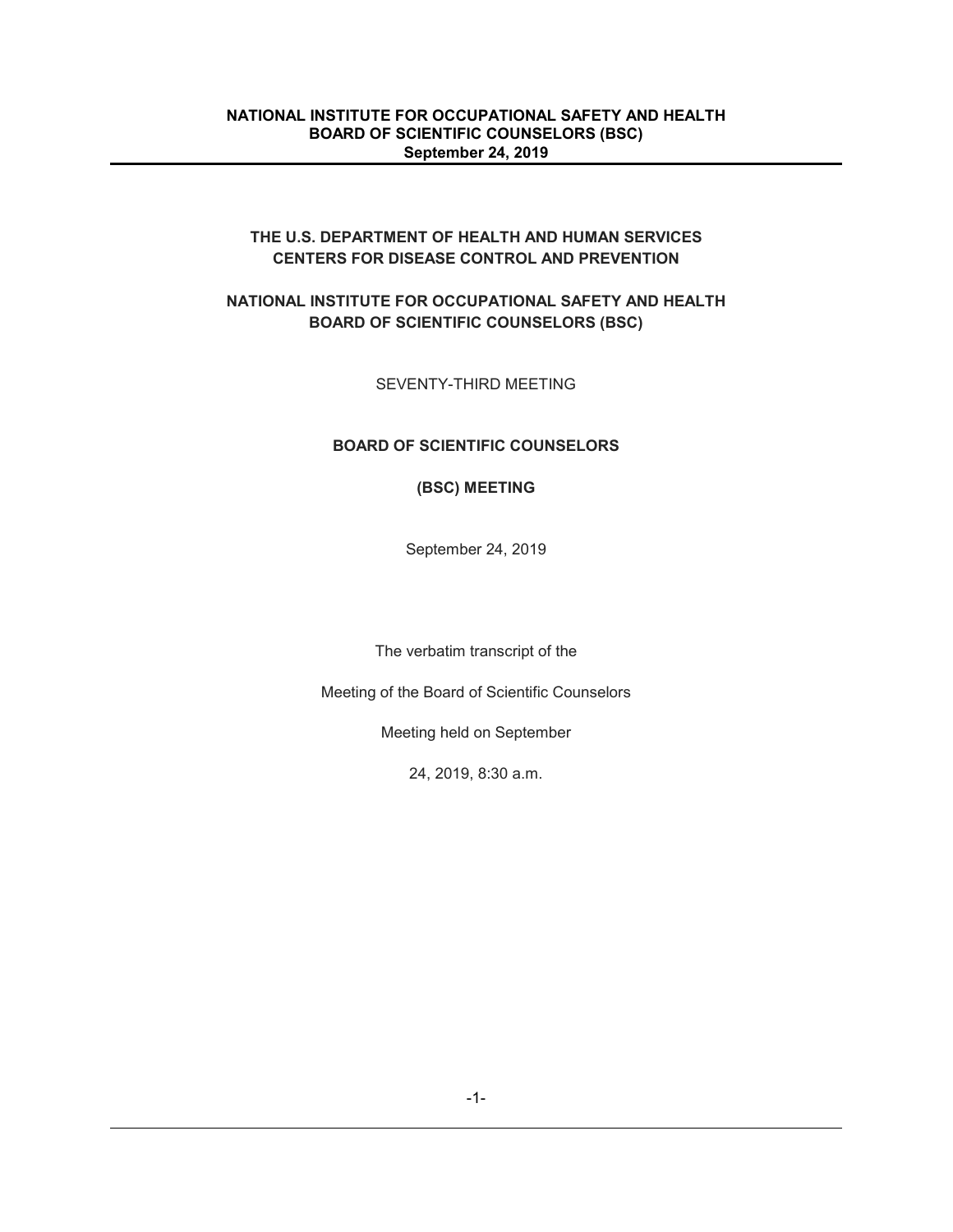#### **C O N T E N T S**

September 24, 2019

WELCOME AND INTRODUCTION, MEETING LOGISTICS MR. ALBERTO GARCIA

AGENDA, ANNOUNCEMENTS, AND APPROVAL OF MINUTES DR. TERRY BUNN

DIRECTOR'S OPENING REMARKS DR. JOHN HOWARD

THE EVALUATION TURNING POINT DR. AMIA DOWNES

BREAK

BULLYING, HARASSMENT, AND PHYSICAL WORKPLACE VIOLENCE: MAGNITUDE, PREVENTION STRATEGIES, AND CURRENT NIOSH RESEARCH DR. PAULA GRUBB AND DR. DAN HARTLEY

LUNCH

IMMUNOLOGICAL EFFECTS OF SUBCHRONIC FUNGAL EXPOSURE DR. BRETT GREEN

SUMMARY & WRAP-UP, FUTURE AGENDA ITEMS, MEETING DATES, CLOSING REMARKS DR. TERRY BUNN

ADJOURN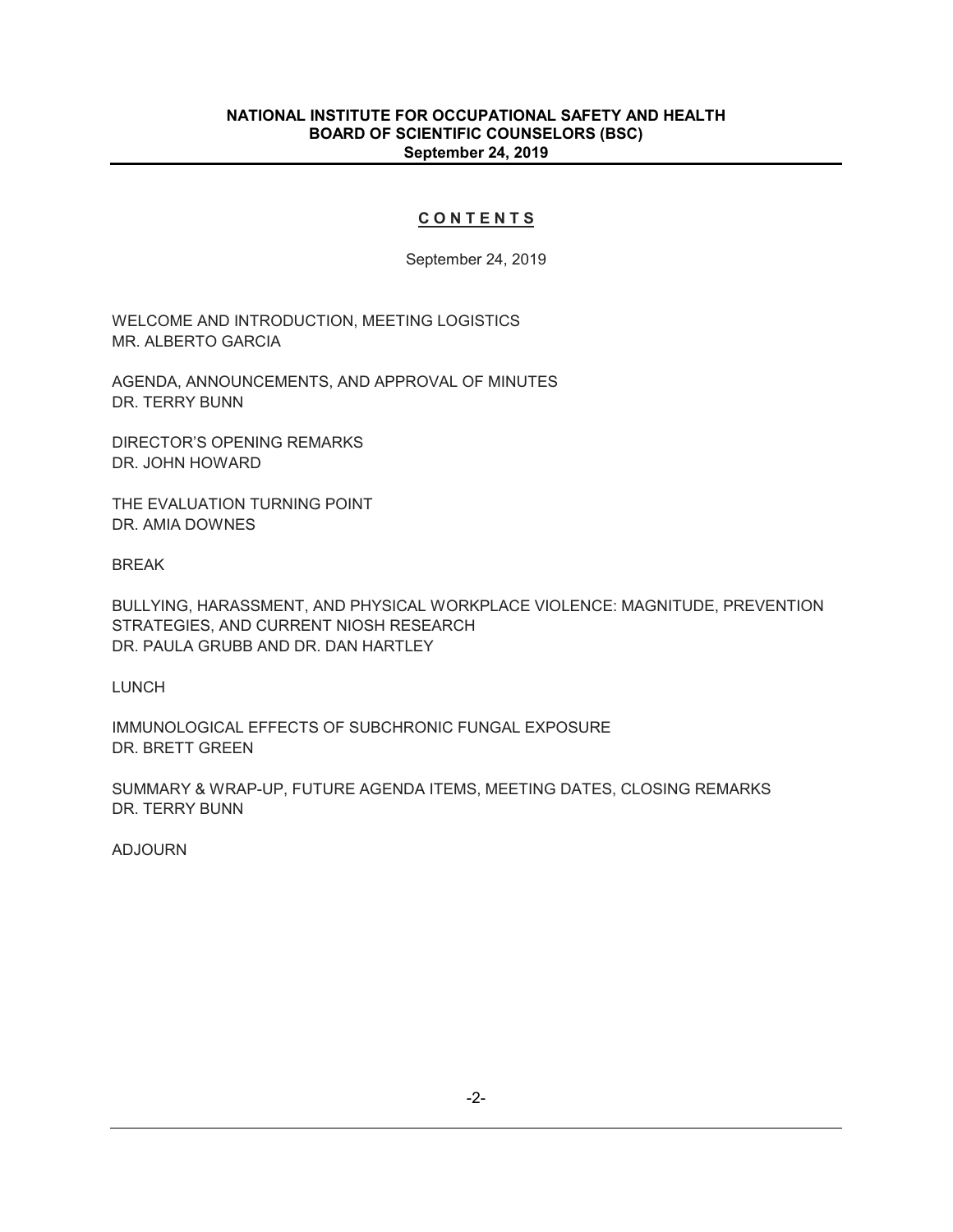#### **P A R T I C I P A N T S**

(alphabetically)

MICHAEL BEHM, PhD - BOARD MEMBER TERRY BUNN, PhD - BOARD MEMBER LOUIS ANTHONY COX, PhD - BOARD MEMBER CRISTINA DEMIAN, MD - BOARD MEMBER MARY DOYLE - BOARD MEMBER ALBERTO GARCIA - DESIGNATED FEDERAL OFFICIAL JESSICA GRAHAM, PhD - BOARD MEMBER DR. HOWARD, MD - DIRECTOR CHRIS LASZCZ-DAVIS - BOARD MEMBER GRACE LEMASTERS, PhD - BOARD MEMBER STEVEN LERMAN, MD - BOARD MEMBER PATRICK MORRISON - BOARD MEMBER CHARLES REDINGER, PhD - BOARD MEMBER MARC SCHENKER, MD - BOARD MEMBER RONALD STOUT, MD - BOARD MEMBER JUDITH SU, PhD - BOARD MEMBER MS. PAULINE BENJAMIN MS. ANN BERRY DR. LUENDA CHARLES DR. AMIA DOWNES DR. KENNY FENT DR. CHRISTY FORRESTER MS. MARYANN GARRAHAN DR. BRETT GREEN

DR. PAULA GRUBB DR. DAN HARTLEY MR. ED JOHNSON DR. MARGARET KITT DR. PAUL MIDDENDORF MS. ANGELA MORLEY MS. EMILY NOVICKI DR. JOHN PIACENTINO MR. TIM PIZATELLA

DR. ALLEN ROBISON DR. ROGER ROSA MS. JANICE SCOTT-BLANTON

DR. TIINA REPONEN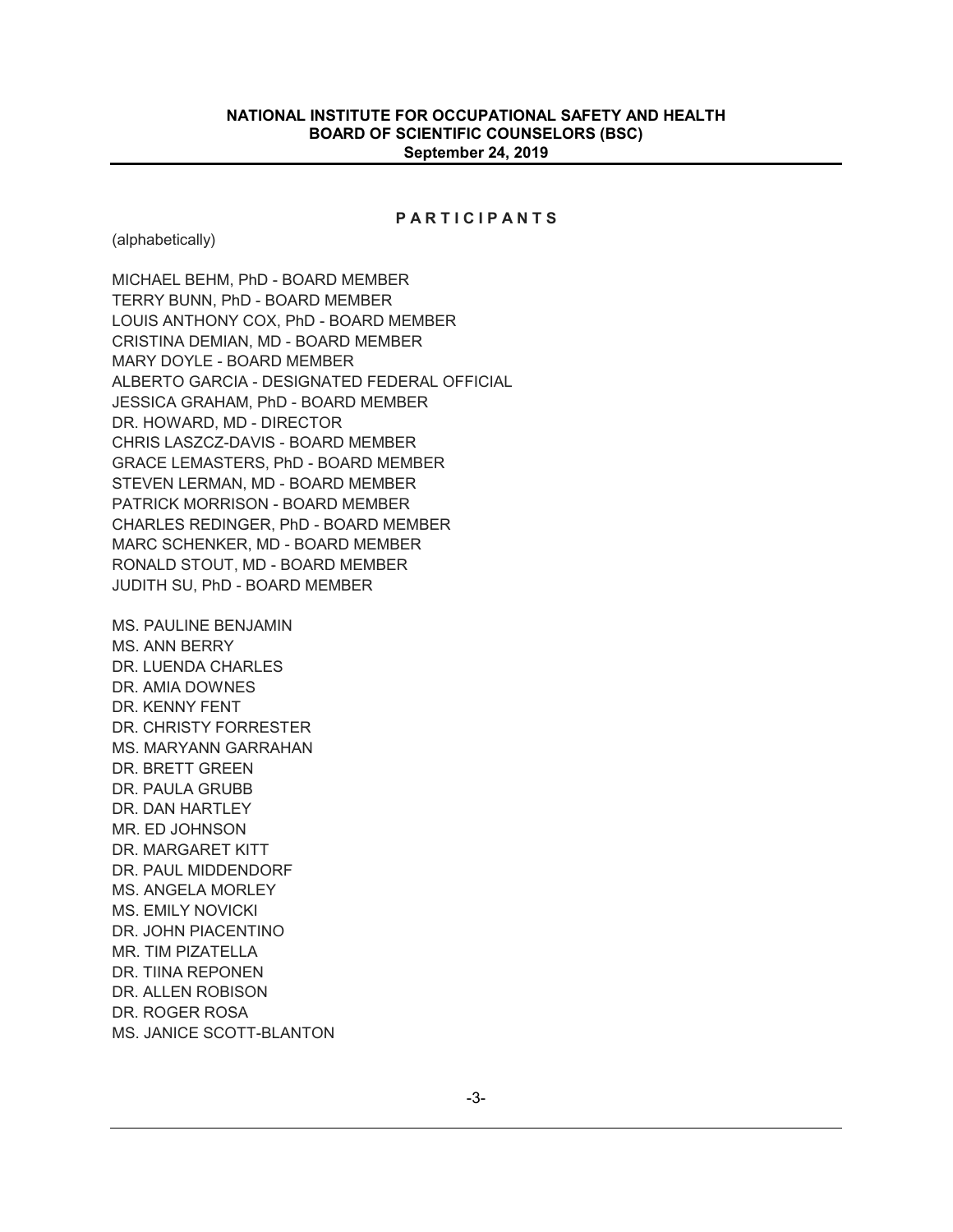MS. CHRISTY SPRING DR. SARA TAMERS DR. BETH WHELAN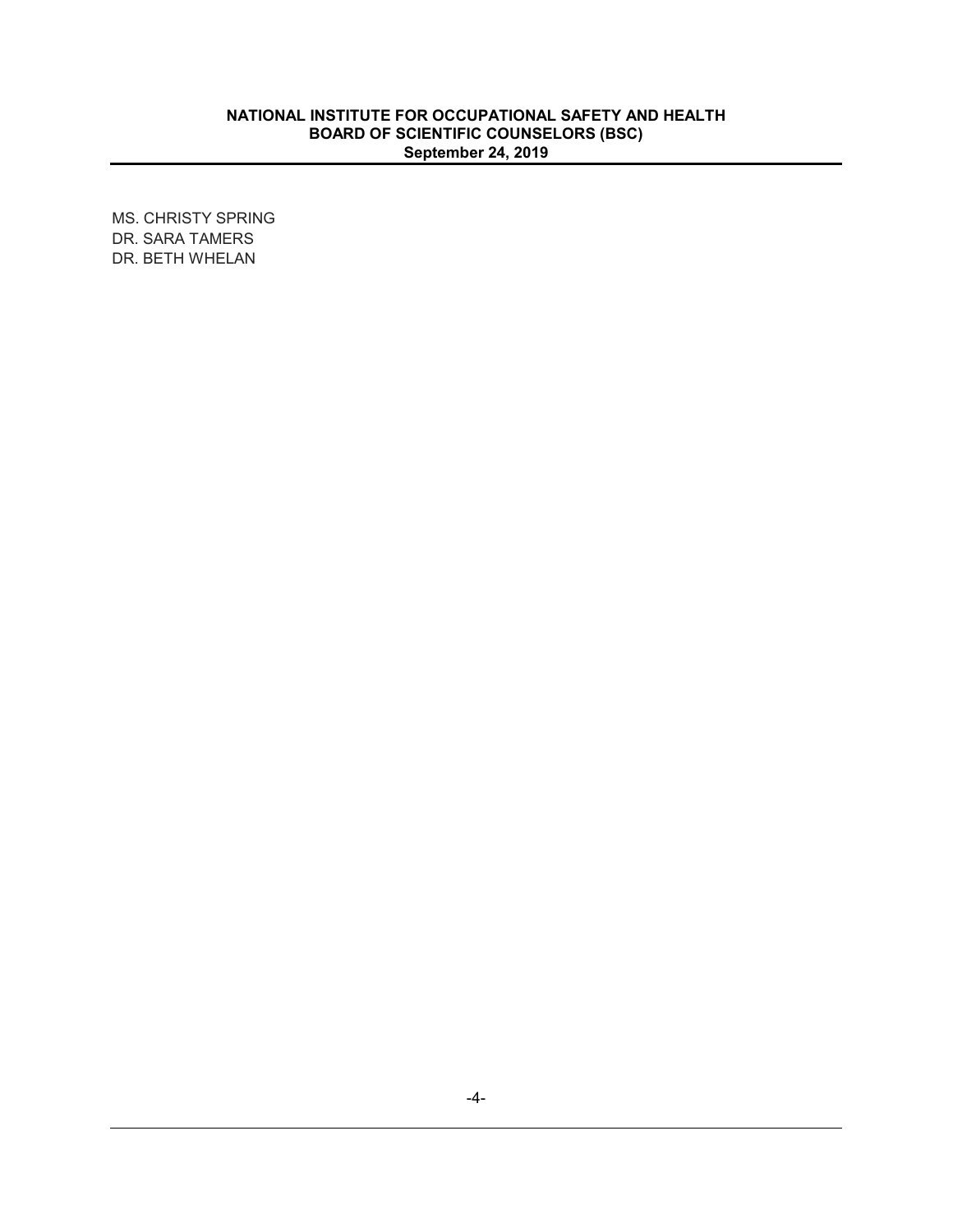# **WELCOME AND INTRODUCTION, MEETING LOGISTICS**

| MR. GARCIA:          | folks who make these meetings a reality. There is a lot of work that goes into<br>this meeting, a lot of planning, and a lot of meetings to plan for this meeting. I'm                                  |
|----------------------|---------------------------------------------------------------------------------------------------------------------------------------------------------------------------------------------------------|
|                      | thankful for all the support we get from the staff.                                                                                                                                                     |
|                      | The first issue that I want to address is emergency exits. If we were to leave the<br>building we would go out this door, to the right, and you'll see a set of stairs right                            |
|                      | before the cafeteria. We'll go down all the way to the street and then we'll walk                                                                                                                       |
|                      | towards the fire station. We're going to make a left right on the first station and                                                                                                                     |
|                      | then we're going to going to go a couple of blocks and there'll be a baseball field                                                                                                                     |
|                      | to your right. You should see some CDC people ready to coordinate our                                                                                                                                   |
|                      | gathering if needed be.                                                                                                                                                                                 |
|                      | We also wanted to remind you that this is a Federal Advisory Committee, the<br>Board of Scientific Counselors, so we're subject to all the FACA rules so we'll run<br>the meeting based on those rules. |
|                      | We have to do a roll call to make sure that we have quorum, so we're going to do                                                                                                                        |
|                      | that here shortly. And when we do the roll call, I know that you guys filled your                                                                                                                       |
|                      | OGE 450s recently, but I'm going to ask you to say if you have any conflict of                                                                                                                          |
|                      | interest regarding the topics that we will address today and you should disclose so<br>on the roll call.                                                                                                |
|                      | The other thing that I want to mention is that we're doing recordings for the                                                                                                                           |
|                      | meeting, so everything that you say is going to be transcribed verbatim. That help                                                                                                                      |
|                      | us for the meeting minutes. If you don't mind, when you start speaking, say your                                                                                                                        |
|                      | name before you make a comment so the transcription service can pick up that                                                                                                                            |
|                      | it's you speaking.                                                                                                                                                                                      |
|                      | I think that's all that I have. So why don't we start with the roll call? And I'll start<br>with Charles.                                                                                               |
| DR. REDINGER:        | Thank you, Alberto. Charles Redinger, no conflicts.                                                                                                                                                     |
| MS. LASZCZ-DAVIS:    | Chris Laszcz-Davis, potentially Cal/OSHA Standards Board.                                                                                                                                               |
| DR. COX:             | Tony Cox or Louis Anthony Cox. So you see that it says, "Dr. Louis Cox," but if                                                                                                                         |
|                      | you call me Tony I'll respond. And I'm not aware of any conflicts.                                                                                                                                      |
| DR. LEMASTERS:       | Grace LeMasters, no conflicts.                                                                                                                                                                          |
| DR. BEHM:            | Mike Behm, no conflicts.                                                                                                                                                                                |
| DR. DEMIAN:          | Cristina Demian. I have a grant from the State of New York for an occupational                                                                                                                          |
|                      | medicine clinic, if that is a conflict.                                                                                                                                                                 |
| <b>MR. MORRISON:</b> | Patrick Morrison, no conflicts.                                                                                                                                                                         |
| DR. BUNN:            | Terry Bunn, no conflict.                                                                                                                                                                                |
| DR. GRAHAM:          | Jessica Graham, no conflicts.                                                                                                                                                                           |
| DR. LERMAN:          | Steve Lerman, no conflict.                                                                                                                                                                              |
| DR. SU:              | Judith Su, I'm not aware of any conflicts.                                                                                                                                                              |
| DR. SCHENKER:        | Marc Schenker, no conflicts.                                                                                                                                                                            |
| DR. STOUT:           | Ron Stout, no conflicts.                                                                                                                                                                                |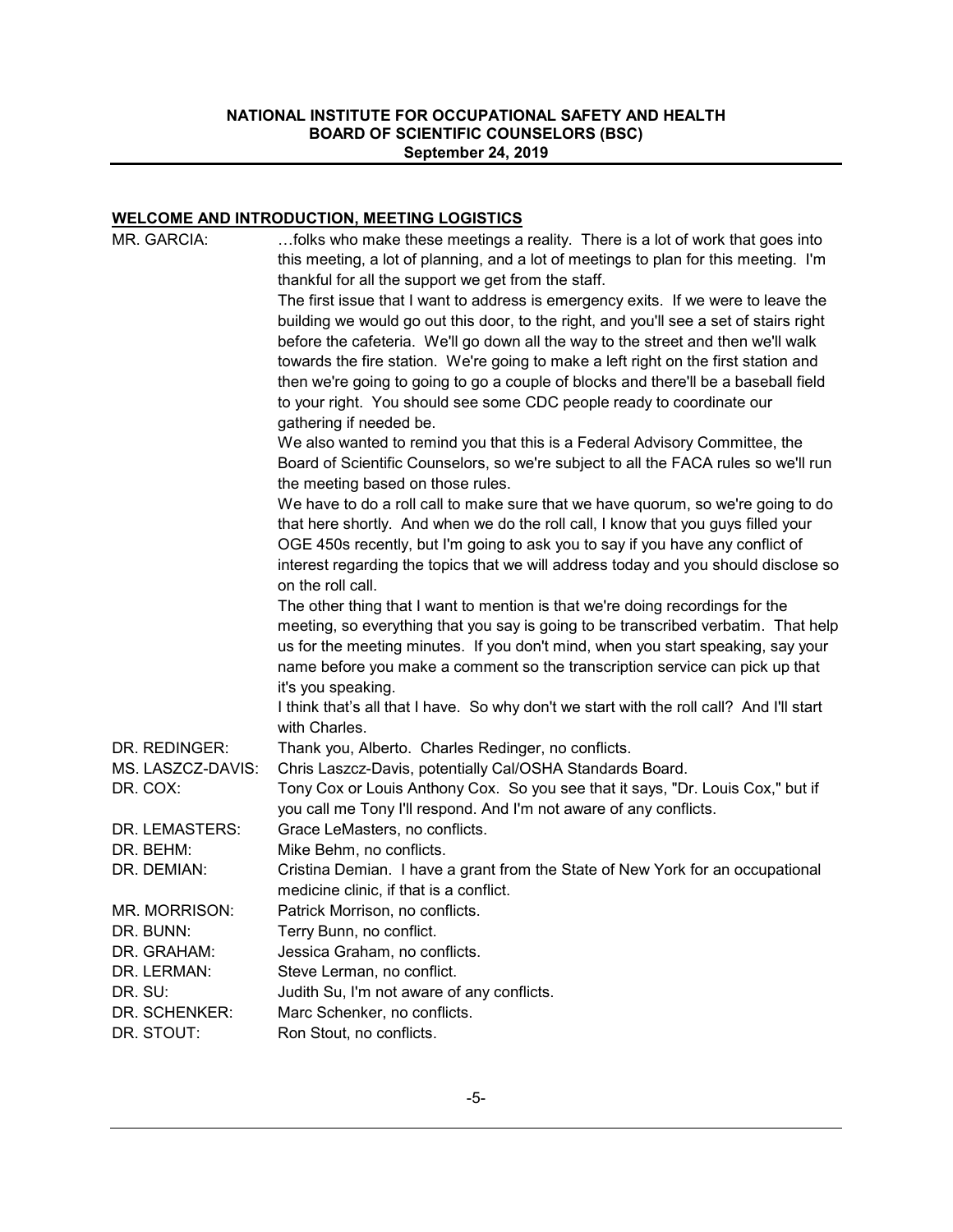| MR. GARCIA:   | Okay, so we have one, two, three, four, five, six, seven, eight, nine, ten, eleven.<br>So we have quorum, so we can go ahead and proceed. I'm just looking at the<br>agenda. I don't think that we have anybody sign up for public comments, so when<br>we get to that section we will ask again. But we might just move ahead to the<br>next presentation. Dr. Howard and Dr. Kitt, nothing to open?                                                                                                                                                                                                                                               |
|---------------|-----------------------------------------------------------------------------------------------------------------------------------------------------------------------------------------------------------------------------------------------------------------------------------------------------------------------------------------------------------------------------------------------------------------------------------------------------------------------------------------------------------------------------------------------------------------------------------------------------------------------------------------------------|
| DR. HOWARD:   | No.                                                                                                                                                                                                                                                                                                                                                                                                                                                                                                                                                                                                                                                 |
| MR. GARCIA:   | All right, I'm going to pass it to Dr. Bunn then.                                                                                                                                                                                                                                                                                                                                                                                                                                                                                                                                                                                                   |
|               | AGENDA, ANNOUNCEMENTS, AND APPROVAL OF MINUTES                                                                                                                                                                                                                                                                                                                                                                                                                                                                                                                                                                                                      |
| DR. BUNN:     | All right. Well, welcome everyone, to the NIOSH Board of Scientific Counselors<br>meeting this morning. I would like to welcome five new members to the Board<br>today and if each of you could tell us a little bit about yourselves, we'll start with<br>Dr. Graham.                                                                                                                                                                                                                                                                                                                                                                              |
| DR. GRAHAM:   | Hi, I'm Jessica Graham. I am currently at Bristol-Myers Squibb working in<br>occupational toxicology. Before BMS I worked at Colgate-Palmolive also in<br>occupational toxicology. And then prior to that I worked as a chemical engineer in<br>the EHS field.                                                                                                                                                                                                                                                                                                                                                                                      |
| DR. BUNN:     | All right, well welcome. Next we have Dr. Cox.                                                                                                                                                                                                                                                                                                                                                                                                                                                                                                                                                                                                      |
| DR. COX:      | I'm a risk analyst. I'm the Editor-in-Chief of the journal Risk Analysis and the<br>world's first PhD in risk analysis. And today, risk analysis includes<br>epidemiological and toxicological and mechanistic methods. And I'm interested in<br>pretty much most topics involving risk assessment, risk management, risk<br>communication.                                                                                                                                                                                                                                                                                                         |
| DR. BUNN:     | Well, welcome.                                                                                                                                                                                                                                                                                                                                                                                                                                                                                                                                                                                                                                      |
| DR. COX:      | Thank you.                                                                                                                                                                                                                                                                                                                                                                                                                                                                                                                                                                                                                                          |
| DR. BUNN:     | Our third new member is Dr. Demian.                                                                                                                                                                                                                                                                                                                                                                                                                                                                                                                                                                                                                 |
| DR. DEMIAN:   | Hello again, I'm Cristina Demian. I'm currently Rochester New York faculty at the<br>University of Rochester, Department of Environmental Medicine. And I'm a<br>clinician. I'm an occupational medicine physician currently running a very small<br>occupational medicine clinic that has been for 32 years now funded by the<br>Department of Health of the State of New York to provide occupational health<br>services for a spectrum of underserved targets, if you will. Previously I spent 10<br>years in Morgantown, West Virginia, doing public health, occupational medicine.<br>So I gravitated a little bit around that NIOSH location. |
| DR. BUNN:     | Oh, wonderful.                                                                                                                                                                                                                                                                                                                                                                                                                                                                                                                                                                                                                                      |
| DR. DEMIAN:   | I recognize some of you.                                                                                                                                                                                                                                                                                                                                                                                                                                                                                                                                                                                                                            |
| DR. BUNN:     | Yes, well, welcome.                                                                                                                                                                                                                                                                                                                                                                                                                                                                                                                                                                                                                                 |
| DR. DEMIAN:   | I'm excited to be here.                                                                                                                                                                                                                                                                                                                                                                                                                                                                                                                                                                                                                             |
| DR. BUNN:     | Our fourth new member is Mr. Morrison.                                                                                                                                                                                                                                                                                                                                                                                                                                                                                                                                                                                                              |
| MR. MORRISON: | Good morning. Patrick Morrison, I'm with the International Association of Fire<br>Fighters. We represent about 318,000 career firefighters around the U.S. and<br>Canada. My position there is I'm Assistant to the General President for Health,                                                                                                                                                                                                                                                                                                                                                                                                   |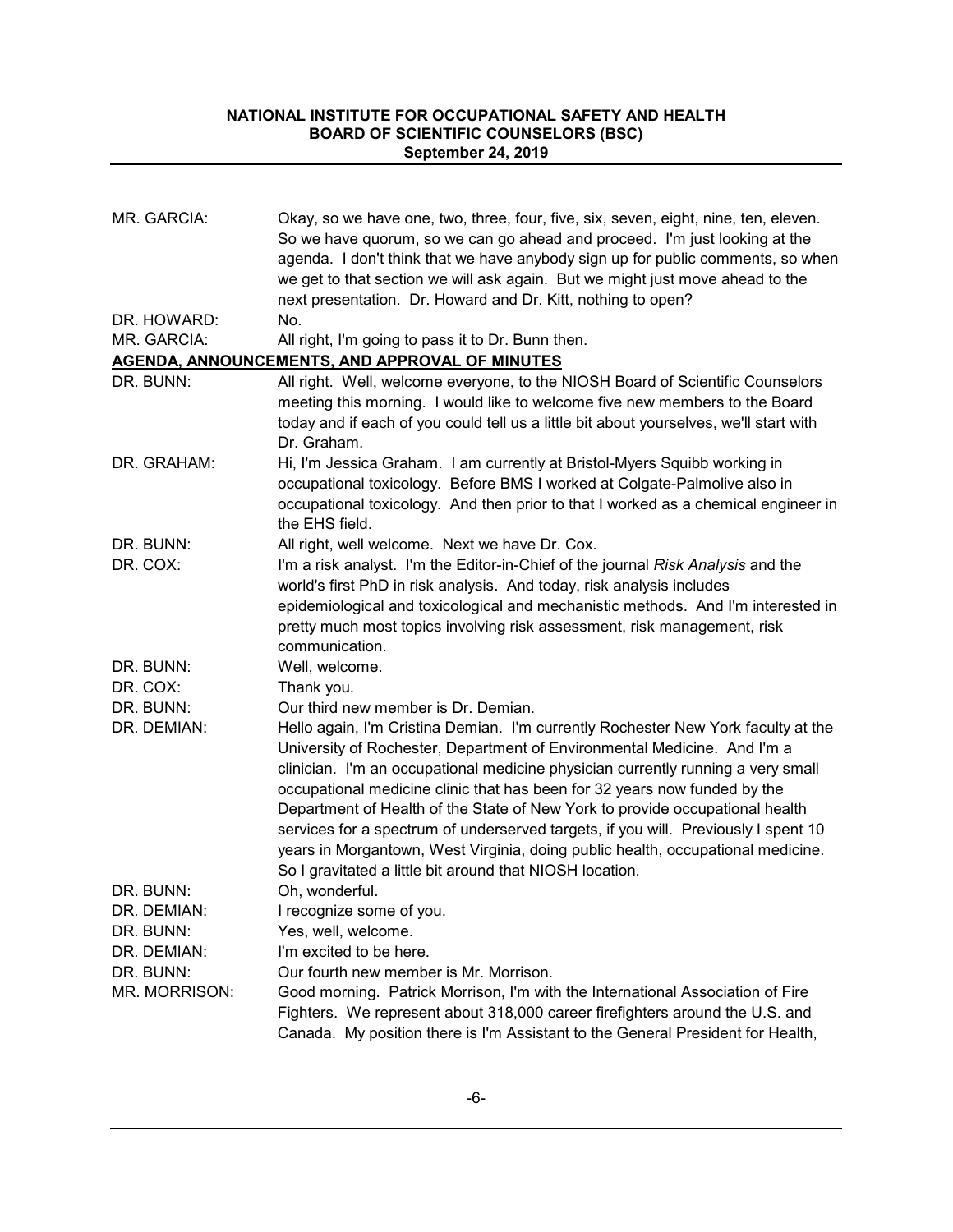|                                   | Safety and Medicine. And I've been doing that for the last 17 years. And we have<br>really focused and worked a lot with NIOSH over those years on a lot of the    |
|-----------------------------------|--------------------------------------------------------------------------------------------------------------------------------------------------------------------|
|                                   | projects. Dr. Howard has been gracious to even speak at some of our                                                                                                |
|                                   | conferences to let us know what we're doing. Really excited about the cancer<br>registry that is going on and I want to applaud NIOSH for moving that forward and  |
|                                   | we really look at that being something in the future that is really going to help us                                                                               |
|                                   | look at the cancers in the fire zones. Prior to that I was a career firefighter myself                                                                             |
|                                   | just across the river in Fairfax County Fire and Rescue. So it took me as long to                                                                                  |
|                                   | get here as those from Cincinnati.                                                                                                                                 |
| DR. BUNN:                         | Well, welcome Patrick. We're so glad to have so many industry representatives                                                                                      |
|                                   | joining the Board. And Dr. Su, our last new member.                                                                                                                |
| DR. SU:                           | I'm Judith Su. I'm an Assistant Professor in Biomedical Engineering in Optical                                                                                     |
|                                   | Sciences at the University of Arizona. My research specializes in building very                                                                                    |
|                                   | sensitive optical sensors for biological and chemical sensing, so for biomedical                                                                                   |
|                                   | diagnostics or chemical threat sensing.                                                                                                                            |
| DR. BUNN:                         | All right, well, welcome Dr. Su. Next, I don't know if everyone has had a chance                                                                                   |
|                                   | to review the minutes from our last meeting which occurred on May 30 <sup>th</sup> . Is there                                                                      |
|                                   | any discussion, any corrections that need to be made? Okay, could I have a                                                                                         |
|                                   | motion to approve the minutes?                                                                                                                                     |
| PARTICIPANT:                      | Approved.                                                                                                                                                          |
| PARTICIPANT:                      | I second.                                                                                                                                                          |
| DR. BUNN:                         | Okay, a second?                                                                                                                                                    |
| PARTICIPANT:                      | A second.                                                                                                                                                          |
| DR. BUNN:                         | All right, thank you. All right, well, we have a real exciting agenda today. I'm very                                                                              |
|                                   | pleased with the presentations that we'll be listening to this morning. Our first one                                                                              |
|                                   | will be on evaluation, NIOSH's evaluation of its programs and their approach. I'm                                                                                  |
|                                   | particularly interested in the modified contribution analysis that is being utilized by                                                                            |
|                                   | NIOSH in their evaluation of their programs. Our second presentation will be on                                                                                    |
|                                   | the prevention of workplace violence which actually was at the request of the                                                                                      |
|                                   | Board over the last couple of meetings, so very excited to hear that presentation                                                                                  |
|                                   | as well. And our last new presentation for this time will be on the immunological                                                                                  |
|                                   | effects of subchronic fungal exposure, which is actually a new topic for me to                                                                                     |
|                                   | listen about-                                                                                                                                                      |
| PARTICIPANT:                      | For all of us, for all of us.                                                                                                                                      |
| DR. BUNN:                         | Okay, all right, so all of us. So very excited to hear about that presentation as                                                                                  |
|                                   | well. So now I'd like to turn it over to Dr. Howard.                                                                                                               |
| <b>DIRECTOR'S OPENING REMARKS</b> |                                                                                                                                                                    |
| DR. HOWARD:                       | Oh, thanks Terry. And I want to thank all the new members for volunteering, or<br>being volunteered, I'm not exactly sure of the category. But thank you very much |
|                                   | for joining the group. But, unfortunately, we do have to say goodbye to a few                                                                                      |
|                                   | people in the group. As you know, the membership is approved by the                                                                                                |
|                                   |                                                                                                                                                                    |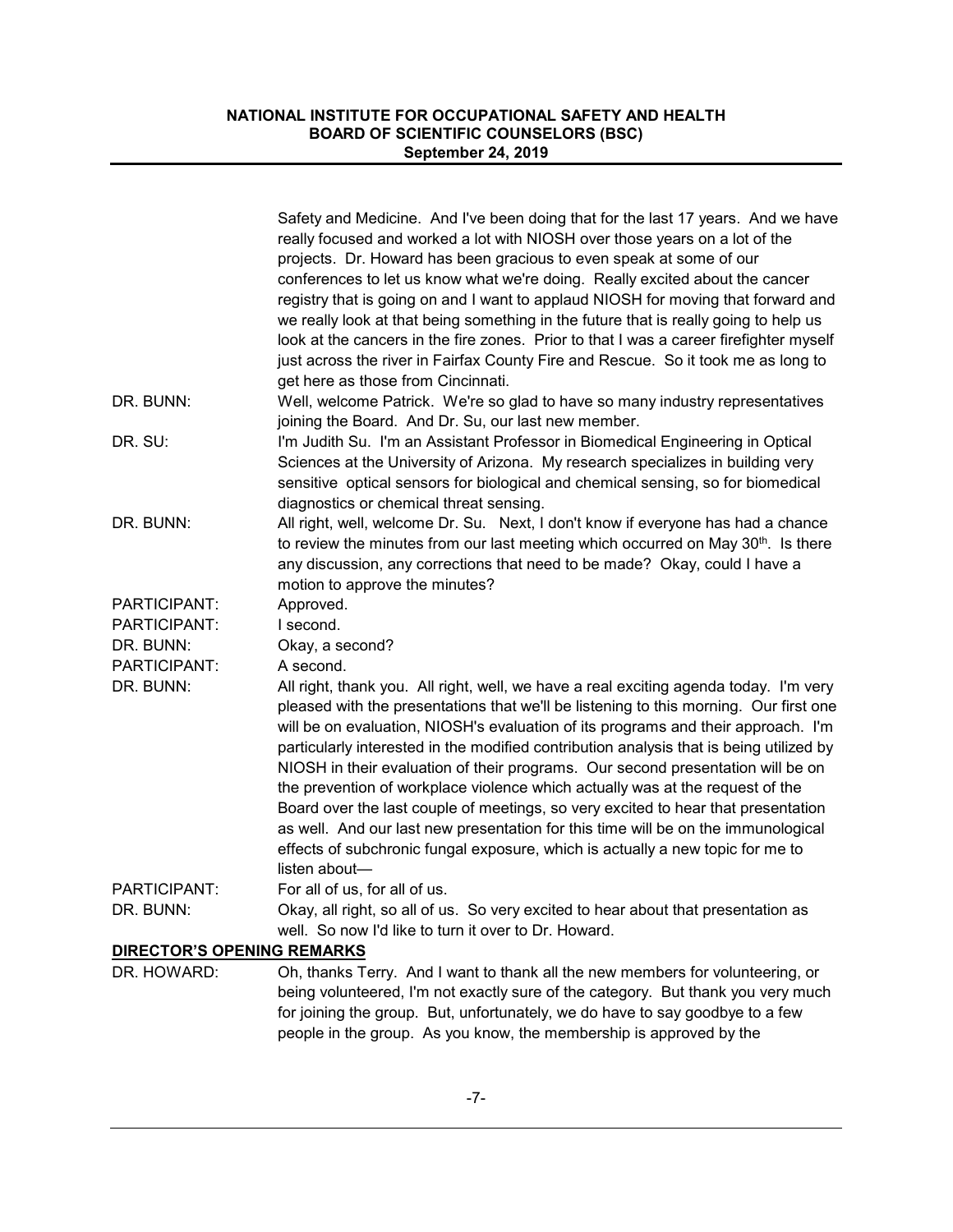|                   | Department of Health and Human Services for a specific time period. How they<br>determine how many years people serve is beyond me, but they are limited. And<br>so today we have four folks that I want to recognize for their contributions over the<br>last few years that we're saying goodbye to. First is Michael Behm. I want to<br>think you very much for participating and I have this lovely parting gift for you.<br>And our next honoree for service is Charles Redinger. Charles, thank you very<br>much. |
|-------------------|-------------------------------------------------------------------------------------------------------------------------------------------------------------------------------------------------------------------------------------------------------------------------------------------------------------------------------------------------------------------------------------------------------------------------------------------------------------------------------------------------------------------------|
| DR. REDINGER:     | Yes, thank you Dr. Howard.                                                                                                                                                                                                                                                                                                                                                                                                                                                                                              |
| DR. HOWARD:       | And I'll stick at this end of the table. And our third is Chris, who seems like she<br>just got here. But thank you very much and we appreciate your service.                                                                                                                                                                                                                                                                                                                                                           |
| MS. LASZCZ-DAVIS: | Thank you very much.                                                                                                                                                                                                                                                                                                                                                                                                                                                                                                    |
| DR. HOWARD:       | Thank you, thank you. And our last one is Ron Stout. We want to thank Ron for<br>his service, appreciate the time commitment. Thank you very much. Appreciate<br>your time, take care.                                                                                                                                                                                                                                                                                                                                  |
| DR. STOUT:        | Thank you.                                                                                                                                                                                                                                                                                                                                                                                                                                                                                                              |
| DR. HOWARD:       | So I think the updates that I'm going to give are in your book. And the way we do<br>this, for the new members, is we-I shouldn't say "we"-Alberto collects the<br>information from each of the divisions throughout NIOSH and puts that                                                                                                                                                                                                                                                                                |
|                   | information in this 13-page talking points that you have in your book. I'm not                                                                                                                                                                                                                                                                                                                                                                                                                                          |
|                   | going to go through 13 pages, okay, but they sort of collect the information that is                                                                                                                                                                                                                                                                                                                                                                                                                                    |
|                   | new, interesting, that we want to share with you guys, into the remarks. So I'm<br>just going to highlight a few things. Because we have such a wonderful agenda, I<br>don't want to cut down upon the presentation time. And we have something that I<br>do want to tell you about at the end that may take some time.                                                                                                                                                                                                 |
|                   | So just to update you on the budget for 2020, which is cooking on the Hill. The<br>House has probably been a little busier than the Senate in this regard. The<br>House mark, which indicates the budget allocation for various agencies, for                                                                                                                                                                                                                                                                           |
|                   | NIOSH is \$346.3 million. This is a \$10 million increase above the FY19 funding<br>level of \$336.3 and clearly \$156.3 million above the President's proposed budget                                                                                                                                                                                                                                                                                                                                                  |
|                   | of \$190 million. As you know, presidents of either party, their proposed budgets<br>usually are not given that much weight by the House or the Senate so it's not<br>surprising. So we were pleased with that increase on the House side.                                                                                                                                                                                                                                                                              |
|                   | And as you see there, they have \$2 million for the Education and Research                                                                                                                                                                                                                                                                                                                                                                                                                                              |
|                   | Centers, \$2 million for the Ag, Forestry, and Fishing Program, \$2 million for the                                                                                                                                                                                                                                                                                                                                                                                                                                     |
|                   | Total Worker Health Centers, and an increase of \$600,000 for the Firefighter                                                                                                                                                                                                                                                                                                                                                                                                                                           |
|                   | Cancer Registry, an increase of \$400,000 for the Mesothelioma Registry and                                                                                                                                                                                                                                                                                                                                                                                                                                             |
|                   | Tissue Bank, and \$3 million for other Occupational Safety and Health Research.                                                                                                                                                                                                                                                                                                                                                                                                                                         |
|                   | And that was in May, so they were very busy earlier in the year. Just on the 18 <sup>th</sup>                                                                                                                                                                                                                                                                                                                                                                                                                           |
|                   | of this month, the Senate came through with a mark of \$338.5. Now, that's \$2.5                                                                                                                                                                                                                                                                                                                                                                                                                                        |
|                   | million above the FY19 and the increase, that \$2.5 million, is explained by \$1                                                                                                                                                                                                                                                                                                                                                                                                                                        |
|                   | million for Mining Research—an increase of \$1 million for Mining Research—and                                                                                                                                                                                                                                                                                                                                                                                                                                          |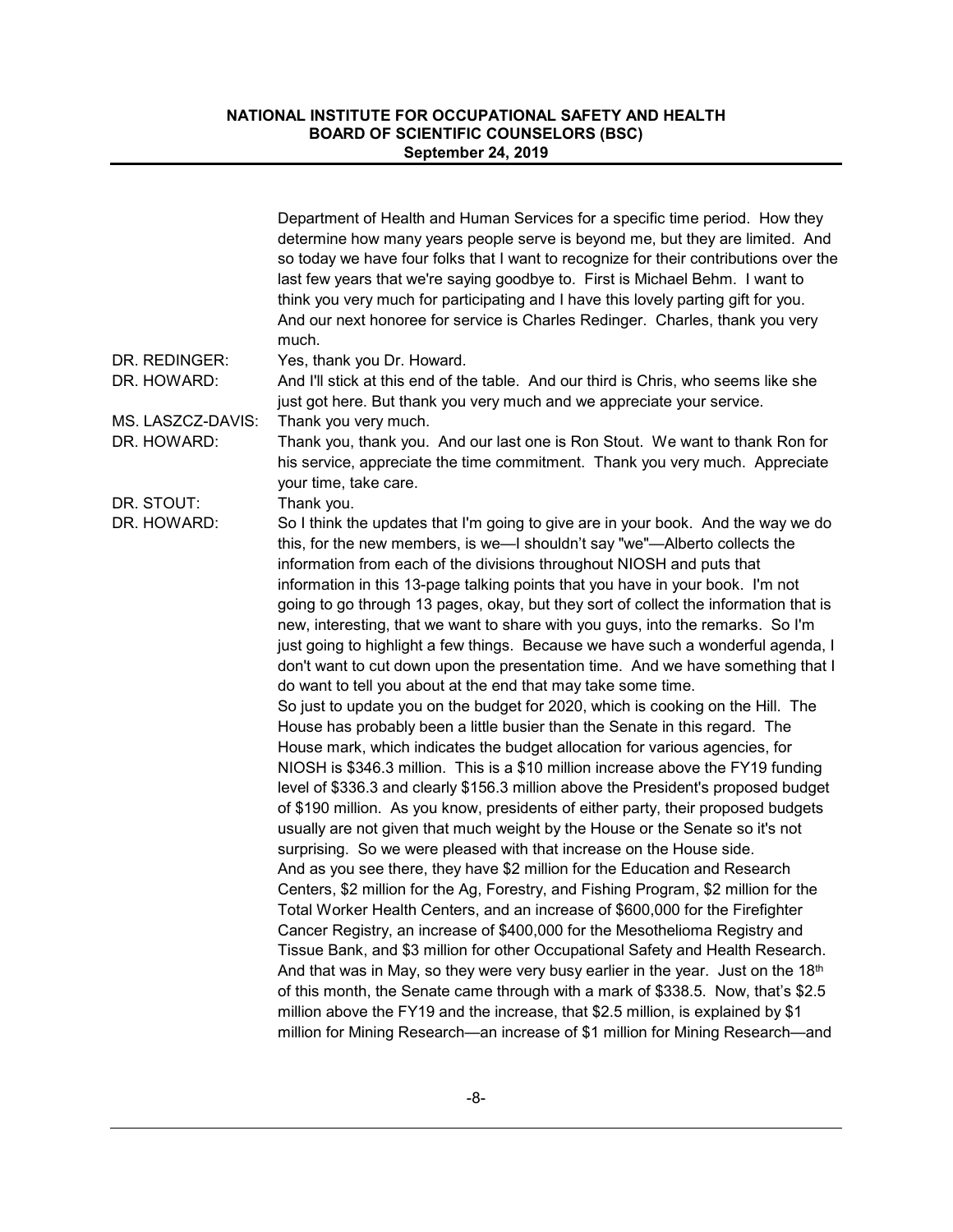| PARTICIPANT:<br>DR. HOWARD: | \$1.5 million for the Firefighter Cancer Registry. So that is less than the House<br>mark. As you know, if the Senate passes that, then the differences are made up<br>in a conference committee and they go through all their various political<br>machinations to determine what the final is. Now, as some of you've read in the<br>newspaper, the House passed a continuing resolution until November 21 <sup>st</sup> . As<br>you know, the federal budget expires on the 30 <sup>th</sup> of September which is, what,<br>next Monday. And so they anticipate they will not be able to get agreement on a<br>federal budget by next Monday. The Senate I think later this week will probably<br>pass the CR that will push everything to November 21 <sup>st</sup> . The funding then from<br>October 1 <sup>st</sup> to November 21 <sup>st</sup> remains at the 2019 level. And then we'll see what<br>happens the week before Thanksgiving. It's always interesting this time of year.<br>So that's pretty much it for the budget issues. Anybody have any specific<br>questions about the budget issues before I go on? Okay. A couple of things have<br>been percolating for us as a part of the larger CDC and NIOSH. And I do want to<br>mention a couple of those. But before I do, I do want to mention a couple staff<br>changes at NIOSH that some of you may be interested in.<br>We have a new Division Director for the Spokane Mining Research Division.<br>Doug Johns, who previously was the Deputy Director of the Respiratory Health<br>Division in Morgantown, will be I believe starting at the end of the month.<br>First of October.<br>First of October as the Division Director for Spokane. The other change that<br>we're in the process of working through is Dr. Terri Schnorr, who many of you<br>know, has announced her retirement after 37 years of federal service. And she is<br>the Director of the new Division of Field Studies and Engineering in Cincinnati,<br>formerly DSHEFS, part of DSHEFS. And she's announced her retirement at the<br>end of the year, so we're in the process of adjusting to that reality and going<br>through the various selection issues. |
|-----------------------------|----------------------------------------------------------------------------------------------------------------------------------------------------------------------------------------------------------------------------------------------------------------------------------------------------------------------------------------------------------------------------------------------------------------------------------------------------------------------------------------------------------------------------------------------------------------------------------------------------------------------------------------------------------------------------------------------------------------------------------------------------------------------------------------------------------------------------------------------------------------------------------------------------------------------------------------------------------------------------------------------------------------------------------------------------------------------------------------------------------------------------------------------------------------------------------------------------------------------------------------------------------------------------------------------------------------------------------------------------------------------------------------------------------------------------------------------------------------------------------------------------------------------------------------------------------------------------------------------------------------------------------------------------------------------------------------------------------------------------------------------------------------------------------------------------------------------------------------------------------------------------------------------------------------------------------------------------------------------------------------------------------------------------------------------------------------------------------------------------------------------------------------------------------------------------------------------------------------------|
| PARTICIPANT:                | The two issues I wanted to mention that are ones that CDC and the Department<br>are involved in—and we are too peripherally—is, one, the Ebola outbreak in the<br>Democratic Republic of the Congo which involves areas in the eastern Congo<br>bordering Uganda and Rwanda in that area; an outbreak of over 3,000 cases. As<br>you know, we went through a similar outbreak in West Africa a few years ago, so<br>this is in Central Africa with over 2,000 deaths so far. We participate in that issue<br>largely from the occupational safety and health perspective, trying to protect the<br>responders and the public health workers who are working in that area.<br>The other issue that I wanted to mention, which we did put a blurb on Page 2, is<br>the vaping issue which is, as you've all read in the newspaper, is a fairly emerging<br>issue. The last number of cases that I heard was about 530 cases based on the<br>CDC case definition with, I believe, 7 fatalities. I think that was the last number I<br>heard.<br>Is this contaminated marijuana-                                                                                                                                                                                                                                                                                                                                                                                                                                                                                                                                                                                                                                                                                                                                                                                                                                                                                                                                                                                                                                                                                                                                         |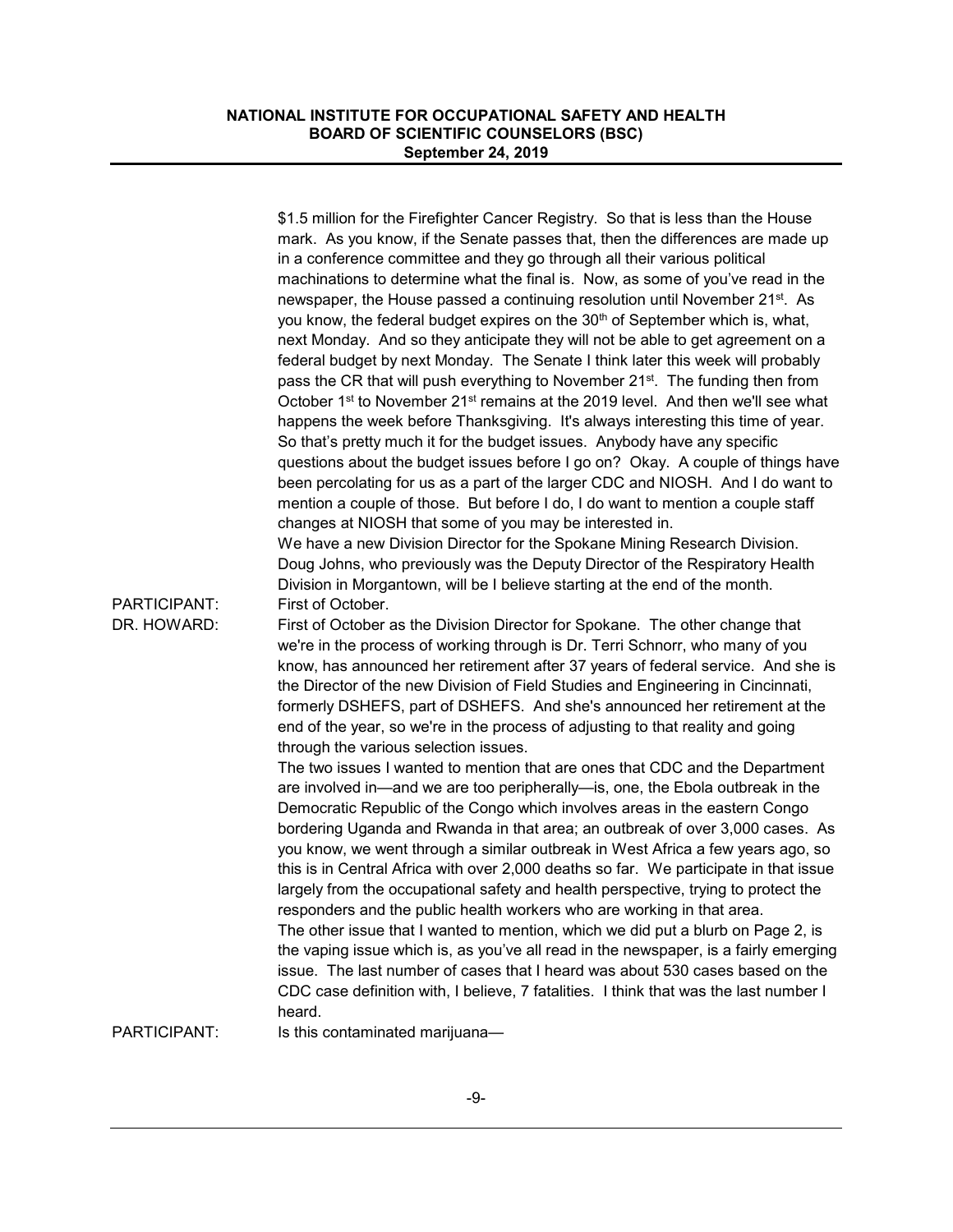| DR. HOWARD:            | We'll get into that in a minute, but I just wanted to go through the statistics first.<br>It's a substantial issue now. Health departments are going through their files to try<br>to figure out whether—as you know, in many of these outbreaks—whether there<br>were earlier cases that fit the case definition that were not counted. So that is<br>happening right now.                                                                                                                                                                                                                                                                                                                                                                                                                                                                                                                                                                                 |
|------------------------|-------------------------------------------------------------------------------------------------------------------------------------------------------------------------------------------------------------------------------------------------------------------------------------------------------------------------------------------------------------------------------------------------------------------------------------------------------------------------------------------------------------------------------------------------------------------------------------------------------------------------------------------------------------------------------------------------------------------------------------------------------------------------------------------------------------------------------------------------------------------------------------------------------------------------------------------------------------|
|                        | To your question, there's a couple of papers that have been published. One in<br>the Journal of Clinical Investigation, which is a mice study exposure study, and<br>the other in the New England Journal of Medicine. The symptoms that individuals<br>have are largely pulmonary with tachycardia, nausea, diarrhea too, and various<br>types of pulmonary pathology associated with it, alveolitis and some develop<br>ARDS, Acute Respiratory Distress Syndrome and have difficulty oxygenating the<br>lung. Some of these studies have shown lipid deposits. As you know, some of<br>the vehicles that are used in the vaping apparatus are oils, lipids, and, for<br>instance, vitamin E; which, for those of you of the toxicology persuasion, you<br>know that there's a lot of data about ingesting vitamin E, but there's not a whole                                                                                                             |
|                        | lot of tox data about inhaling vitamin E.<br>So this is a new area for the FDA and for CDC, the Office of Smoking and Health,<br>as well as our own Respiratory Health Division are involved in a multi-<br>governmental response. Today, actually, the CDC Deputy Director, Anne<br>Schuchat, is testifying in Congress on this issue. So it's a big one, one that<br>doesn't involve workers per se, but one that certainly involves workers in terms of<br>their Total Worker Health paradigm of an activity that they are engaged in.<br>The age distribution is very young in the 17-to-30 age group. There's a couple<br>MMWR articles that are on this issue, so if you want to investigate a little more<br>about what CDC's doing, you can turn to those. And I think two of those are<br>referenced here. And I'd be happy to give you the reference to the New England<br>Journal article and the JCI article. Any questions on Ebola or vaping? |
| DR. BUNN:<br>DR. BEHM: | Michael?<br>Mike Behm. I believe at the last meeting I had told a little story about how I had<br>just visited a manufacturer of some of these and so it was just some of the<br>conditions—and, again, it was a small sample size, but I think it would be<br>interesting to maybe a Health Hazard Evaluation or some type of an investigation<br>for these smaller employers, which this particular one grew from a size of three<br>people in four years is now at sixty and is growing and growing and growing. So<br>this is—as I guess under the guise of new and emerging technologies or new and<br>emerging health issues, I believe the work health and safety issue is certainly one<br>that we should keep in mind.                                                                                                                                                                                                                             |
| DR. HOWARD:            | Sure. And we're certainly open to that. Most of the cases have involved vaping<br>with THC, THC and nicotine, or nicotine per se. The smaller number of cases are<br>the nicotine per se, so there are a lot of manufacturers out there and small shops<br>that are adding all sorts of things. So that's the sorting out that has to happen.                                                                                                                                                                                                                                                                                                                                                                                                                                                                                                                                                                                                               |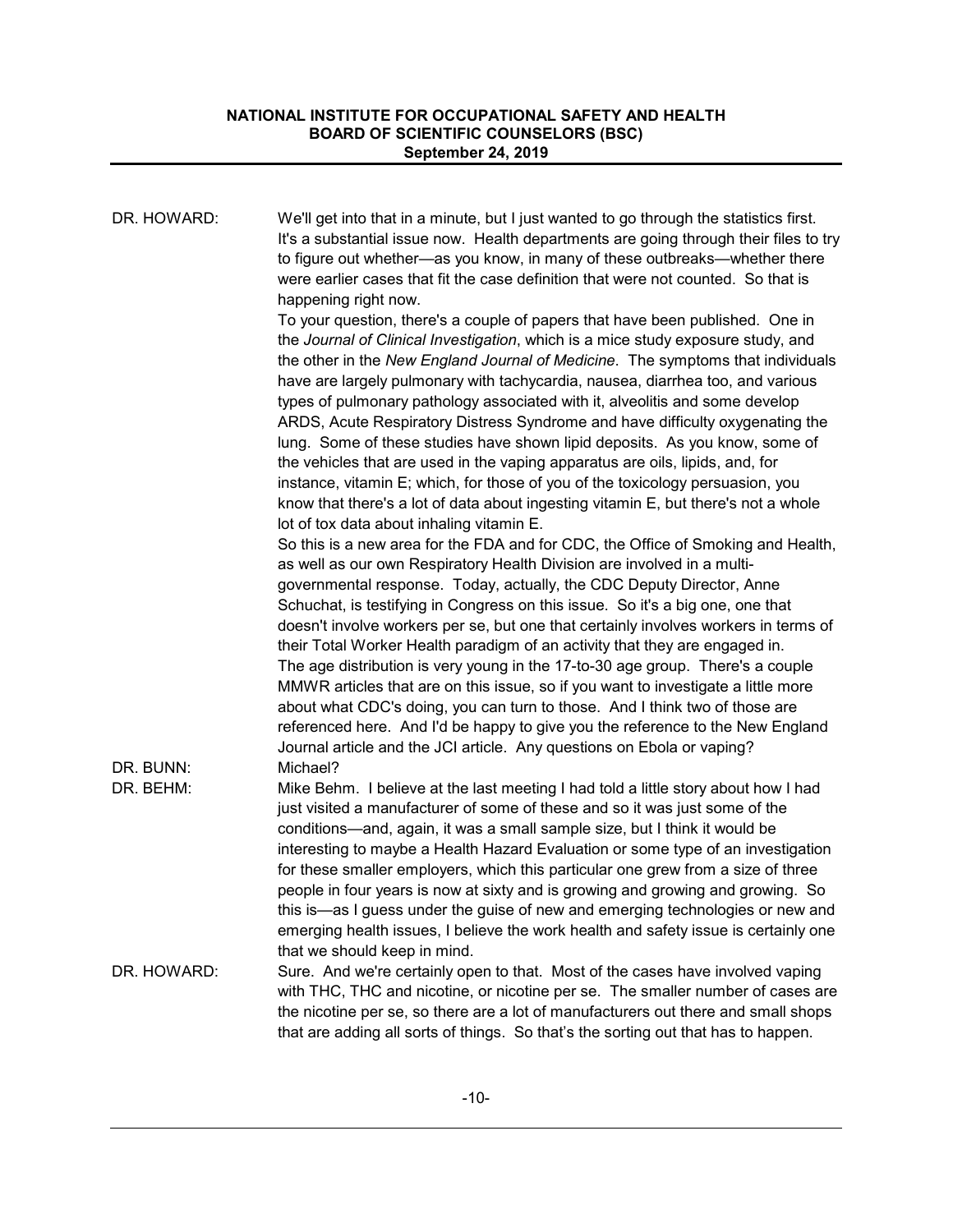|               | Yes, Margaret?                                                                                                                                                                                                                                                                                                                                                                                                                                                                                                                                                                                                                                                                                                                                                                                                                                                                                                                                                                                                                                                                                                                                                                           |
|---------------|------------------------------------------------------------------------------------------------------------------------------------------------------------------------------------------------------------------------------------------------------------------------------------------------------------------------------------------------------------------------------------------------------------------------------------------------------------------------------------------------------------------------------------------------------------------------------------------------------------------------------------------------------------------------------------------------------------------------------------------------------------------------------------------------------------------------------------------------------------------------------------------------------------------------------------------------------------------------------------------------------------------------------------------------------------------------------------------------------------------------------------------------------------------------------------------|
| DR. KITT:     | I just wanted to add—this is Margaret Kitt—that we do have a couple of HHEs that<br>were done within the last several years and they can be found on our website<br>under the HHE program. When this first started, to pop into the news we<br>forwarded those HHE reports on to CDC to show them what we had done<br>historically, but we do have a few. We'd like to do more, obviously, in the area<br>that $\dots$                                                                                                                                                                                                                                                                                                                                                                                                                                                                                                                                                                                                                                                                                                                                                                   |
| DR. BEHM:     | The interesting thing from, that prompted this manufacturer to reach out to try to<br>do something, I guess, was that their supplier was looking at the supply chain and<br>environment, safety, and health. So there's some positive slice, there was that.                                                                                                                                                                                                                                                                                                                                                                                                                                                                                                                                                                                                                                                                                                                                                                                                                                                                                                                             |
| DR. HOWARD:   | The only other thing I want to mention on the vaping issue is that on September<br>19 <sup>th</sup> , Dr. Redfield, the CDC Director, as some of you heard in the news, issued a<br>call for refraining from using e-cigarette or vaping products until this situation<br>could be resolved and understood better. I just want to point that out too.                                                                                                                                                                                                                                                                                                                                                                                                                                                                                                                                                                                                                                                                                                                                                                                                                                    |
| PARTICIPANT:  | Marc had a question.                                                                                                                                                                                                                                                                                                                                                                                                                                                                                                                                                                                                                                                                                                                                                                                                                                                                                                                                                                                                                                                                                                                                                                     |
| DR. HOWARD:   | Yes, Marc?                                                                                                                                                                                                                                                                                                                                                                                                                                                                                                                                                                                                                                                                                                                                                                                                                                                                                                                                                                                                                                                                                                                                                                               |
| DR. SCHENKER: | Yes, Marc Schenker. I have been thinking about a couple associations with the<br>workplace that don't immediately come to mind. One is vaping, the other is the<br>opioid crisis. And I think that we need to keep our minds open to the association<br>with work, even facilitating or intervening even though they're not classic<br>occupational hazards or toxins. So it is a time of change in the workplace and<br>substance abuse is a part of that or a consideration.                                                                                                                                                                                                                                                                                                                                                                                                                                                                                                                                                                                                                                                                                                           |
| DR. HOWARD:   | Exactly. And last year we decided that the Total Worker Health office would<br>spearhead our initiative on opioids and so we have actually-where is Christy?<br>There she is. We have just revamped our opioid website on our site with all of<br>our-did you want to mention, Christy, a little bit about our website on opioid<br>initiative?                                                                                                                                                                                                                                                                                                                                                                                                                                                                                                                                                                                                                                                                                                                                                                                                                                          |
| MS. SPRING:   | Sure, Christy Spring, Associate Director, Communication. NIOSH has developed<br>a series of webpages to highlight resources and information we have about the<br>intersection of opioids and work. I'm happy to give Alberto the web link so that he<br>can send it to everybody so you can find it. We've predominantly been providing<br>data that we have seen either from our own researchers or from researchers<br>looking at workplace safety and health issue here about industries that are at risk,<br>as well as research projects underway, and have been highlighting toolkits and<br>products that are being developed both by NIOSH, our funded partners, and other<br>stakeholders in the occupational safety and health arena to further share<br>resources for workplaces that might be dealing with this. We have most recently<br>put up a toolkit to help for emergency response workers who may encounter<br>opioid or illicit drugs in the process of a response and how they can stay safe. In<br>addition, we have a number of fact sheets including Medication-Assisted<br>Treatment, the use of naloxone in the workplace, again, with the focus of trying to |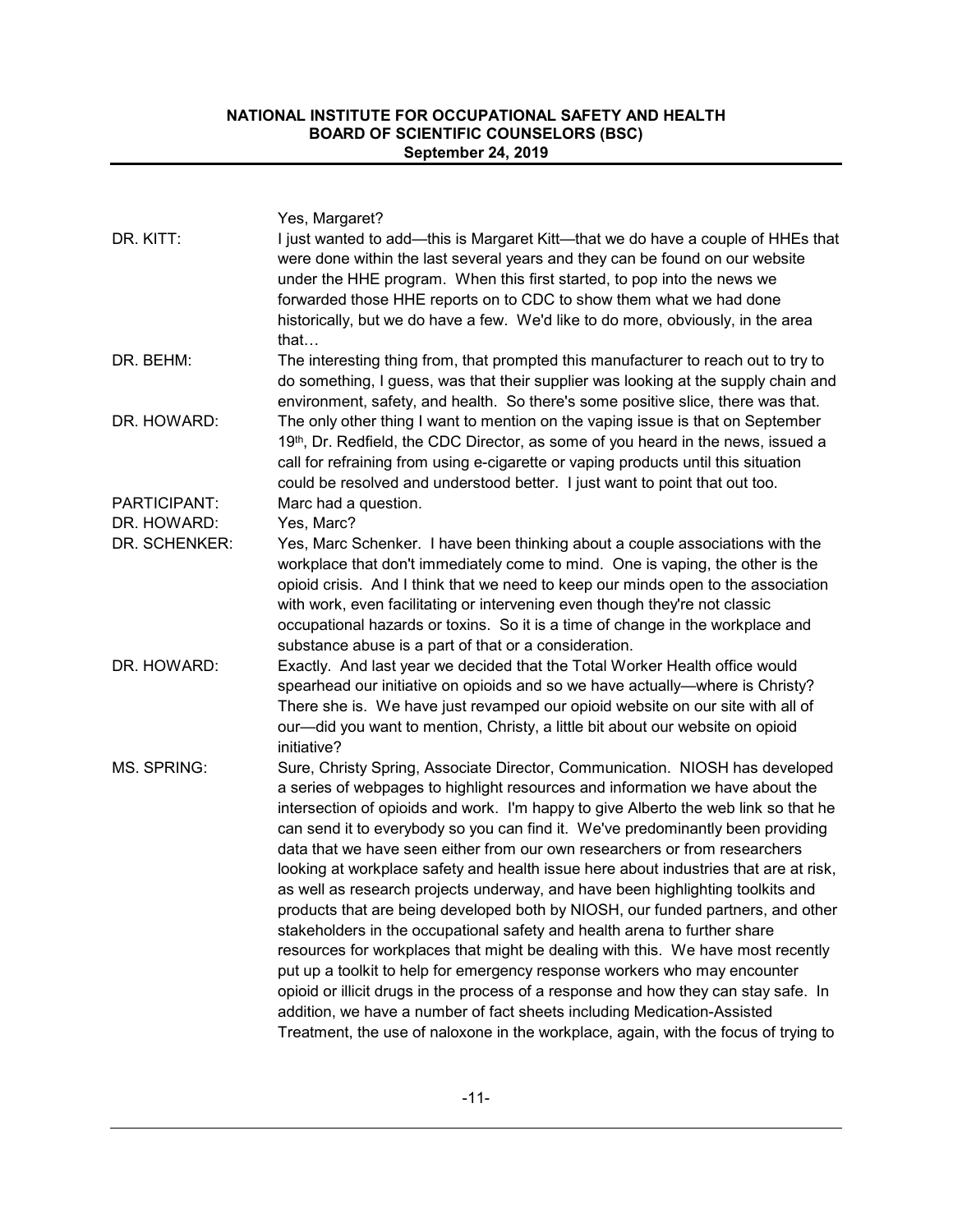|             | provide resources for both employers and workers on constructive steps they can<br>take towards addressing the opioid crisis in their own workplaces.                                                                                                                                                                                                                                                                                                                                                                                                                                                                                                                                                                                                                                                                                                                                                                                                                                                                                                                                                                                                                                                                                                                                                                                                                                                                                                |
|-------------|------------------------------------------------------------------------------------------------------------------------------------------------------------------------------------------------------------------------------------------------------------------------------------------------------------------------------------------------------------------------------------------------------------------------------------------------------------------------------------------------------------------------------------------------------------------------------------------------------------------------------------------------------------------------------------------------------------------------------------------------------------------------------------------------------------------------------------------------------------------------------------------------------------------------------------------------------------------------------------------------------------------------------------------------------------------------------------------------------------------------------------------------------------------------------------------------------------------------------------------------------------------------------------------------------------------------------------------------------------------------------------------------------------------------------------------------------|
| DR. BUNN:   | Thank you, Christy.                                                                                                                                                                                                                                                                                                                                                                                                                                                                                                                                                                                                                                                                                                                                                                                                                                                                                                                                                                                                                                                                                                                                                                                                                                                                                                                                                                                                                                  |
| DR. HOWARD: | So any other questions on that issue before I turn to another topic? Okay, all<br>right. I wanted to mention a new initiative that we just started, our Future of Work<br>Initiative. As you know, some of you who look at the literature will see lots of<br>organizations, consultancies, national and international organizations,<br>governmental organizations, private sector, et cetera, that feature Future of Work<br>issues. And there's a bunch of them, obviously. And so we decided that we<br>needed to collect all of the stuff that we're doing under Future of Work umbrella.<br>And so Dr. Sara Tamers is our Future of Work coordinator in our new Division of<br>Science Integration in Cincinnati. And so we're falling in there, both our<br>nanotechnology work, our advanced manufacturing work, issues related to<br>nonstandard work arrangements, sensor-we have a center for Direct Reading<br>and Sensors-our work in ergonomics and exoskeletons, and our artificial<br>intelligence issues. All of those we're trying to collect and I believe that we have a                                                                                                                                                                                                                                                                                                                                                         |
|             | topic page on our website that's developing. I don't think it's-is it up yet?                                                                                                                                                                                                                                                                                                                                                                                                                                                                                                                                                                                                                                                                                                                                                                                                                                                                                                                                                                                                                                                                                                                                                                                                                                                                                                                                                                        |
| DR. TAMERS: | It is up. It's a single page at this point to describe how NIOSH is defining Future<br>of Work. And then the anticipation is that page will expand over the next couple<br>of months.                                                                                                                                                                                                                                                                                                                                                                                                                                                                                                                                                                                                                                                                                                                                                                                                                                                                                                                                                                                                                                                                                                                                                                                                                                                                |
| DR. HOWARD: | Okay. We are going to add issues to that as they develop to give people an idea<br>of what we're doing in that area. I wanted to thank Sarah for her work. Sarah<br>Felknor, our Associate Director for Research Integration, also is involved in Future<br>of Work activities and we recently had speakers on this issue to help us<br>understand the science of foresight, how you actually look to the future. There's<br>evidently a methodology that's associated with that as opposed to a crystal-ball<br>effect science developing in that are, so it's interesting to me. And the two<br>authors of a book on foresighting from Houston, Texas, are presenting or have<br>presented to CDC. So that's going to be an interesting issue.<br>I wanted to bring to your attention a very important publication entitled "The<br>NIOSH Occupational Banding Process for Chemical Management." This has<br>been something that we've been really pleased to join with the American Industrial<br>Hygiene Association, the American Society of Safety Professionals and others to<br>bring to fruition after a lot of work. And that is something that I wanted to make<br>sure that you knew was out. For researchers that look at the Quality of Worklife<br>survey, of which there are many, as Paula knows, and that the fifth wave of data<br>collected in 2018 is now available from the General Social Survey website, is that<br>correct? |
| DR. GRUBB:  | Yes.                                                                                                                                                                                                                                                                                                                                                                                                                                                                                                                                                                                                                                                                                                                                                                                                                                                                                                                                                                                                                                                                                                                                                                                                                                                                                                                                                                                                                                                 |
| DR. HOWARD: | The other thing I wanted to mention in this large number of updates is on Page 6,<br>the peracetic acid project. One of the things that happens is people come to us                                                                                                                                                                                                                                                                                                                                                                                                                                                                                                                                                                                                                                                                                                                                                                                                                                                                                                                                                                                                                                                                                                                                                                                                                                                                                 |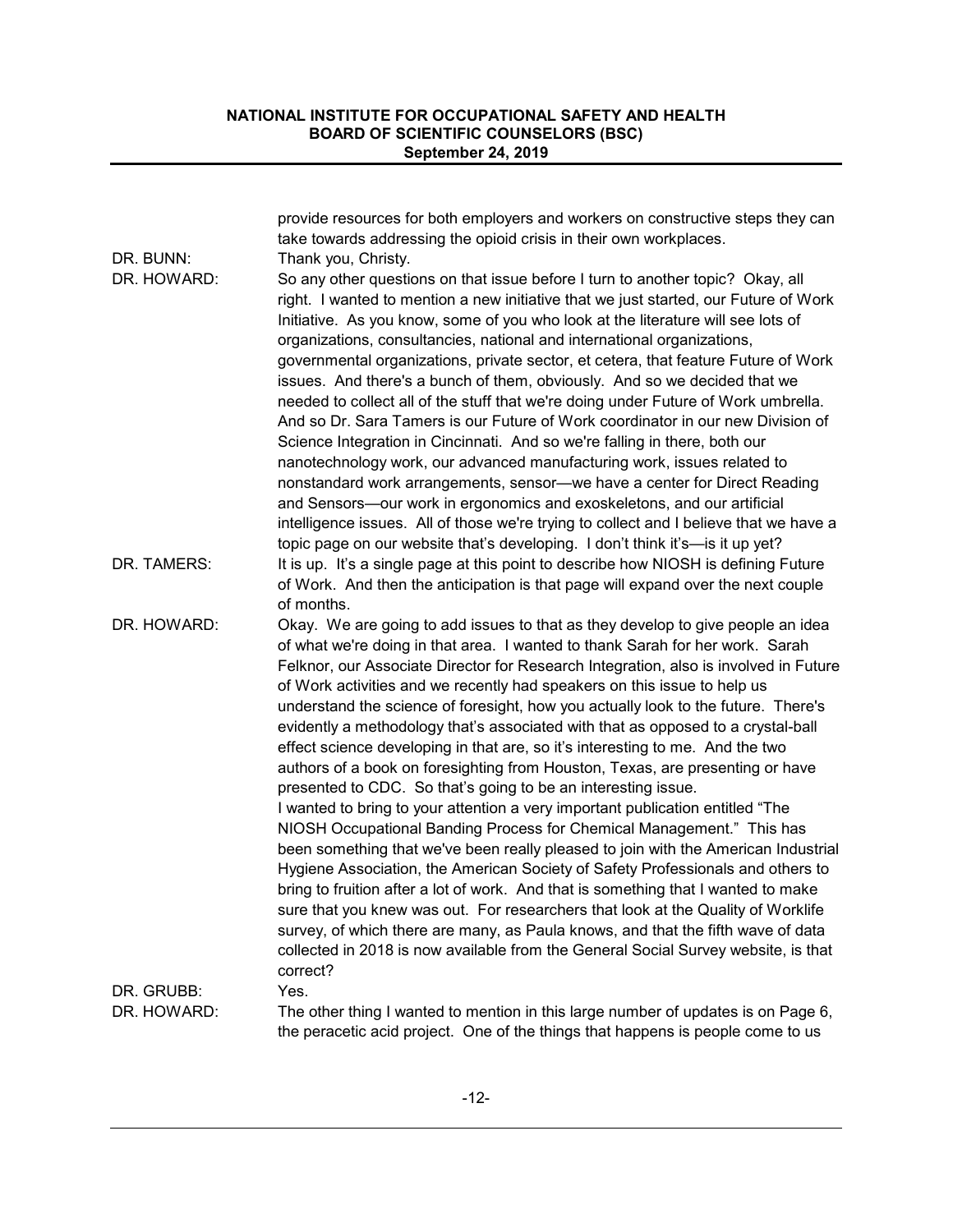|               | with issues that they're struggling with and the folks that work in poultry<br>manufacturing—"processing" I guess is the right word, it's not manufacturing,<br>"processing"—peracetic acid is often used as an antiseptic and it has a lot of<br>presence in the EPA world, the issue of the exposures in occupational settings<br>was brought to our attention, how to measure that—as you know, it's an irritant.<br>So we have an initiative going on that involves both the Health Effects Laboratory<br>Division from the basic science standpoint, as well as efforts by the risk<br>assessment branch in the Division of Science Integration to look at the whole<br>peracetic acid issue. As you know, it's the junction between both us looking at it<br>and the use of it which is controlled by the Food Safety and Inspection Service,<br>FSIS, of the Department of Agriculture. So it's yet another connection that we<br>have with another activity that the Government does. So I wanted to bring that<br>your attention. And I think it could be, if people are interested in the committee, a |
|---------------|------------------------------------------------------------------------------------------------------------------------------------------------------------------------------------------------------------------------------------------------------------------------------------------------------------------------------------------------------------------------------------------------------------------------------------------------------------------------------------------------------------------------------------------------------------------------------------------------------------------------------------------------------------------------------------------------------------------------------------------------------------------------------------------------------------------------------------------------------------------------------------------------------------------------------------------------------------------------------------------------------------------------------------------------------------------------------------------------------------------|
|               | nice topic to be able to talk about for-                                                                                                                                                                                                                                                                                                                                                                                                                                                                                                                                                                                                                                                                                                                                                                                                                                                                                                                                                                                                                                                                         |
| PARTICIPANT:  | Yes, I agree.                                                                                                                                                                                                                                                                                                                                                                                                                                                                                                                                                                                                                                                                                                                                                                                                                                                                                                                                                                                                                                                                                                    |
| DR. HOWARD:   | -multiple different perspectives of various divisions that are doing work.<br>Christy has kindly provided us on Page 11 with some social presence statistics.<br>That used to be social media, but now it's social presence.                                                                                                                                                                                                                                                                                                                                                                                                                                                                                                                                                                                                                                                                                                                                                                                                                                                                                     |
| MS. SPRING:   | Yes. We're very 21 <sup>st</sup> century.                                                                                                                                                                                                                                                                                                                                                                                                                                                                                                                                                                                                                                                                                                                                                                                                                                                                                                                                                                                                                                                                        |
| DR. HOWARD:   | We're very 21 <sup>st</sup> century. So you can see the statistics here.<br>And I just wanted to draw your attention to our blog where we have really broken<br>through the 500 level there onto 1,000 blogs. And one of the things that I always<br>mention, especially to the committee is that we like to invite people who would join<br>us or another NIOSH author or themselves to participate in the science blogs. So<br>if you are interested in a topic that relates to occupational safety and health and<br>want to blog, it's—the blogs are very short, only three or four paragraphs. We<br>always do a blog if the authors of a NIOSH paper is published because that's one<br>way that people who do not read the literature every day can find an article of<br>interest. So my recent blog, I wrote an article on artificial intelligence so I wrote a<br>blog on that to let people know about it because people don't often have the time<br>to read that literature.<br>I also wanted to point out and congratulate Christy on launching the Research                                       |
|               | Rounds newsletter, which has really had a significant uptake. People really<br>enjoyed reading a very short presentation of what's new in terms of research<br>findings. So I think we're doing very well in the social presence area.<br>Before I get to the last issue, I'll ask does anybody have any questions about<br>anything they saw in the talking points now or later on, you can certainly send an<br>email and we can get you more information. Charles?                                                                                                                                                                                                                                                                                                                                                                                                                                                                                                                                                                                                                                            |
| DR. REDINGER: | Thank you. Charles Redinger. Dr. Howard, a quick question. Back to the Future<br>of Work, it was unclear whether the workshop that was mentioned—and I think<br>how you just languaged it, it's happened or it's going to happen.                                                                                                                                                                                                                                                                                                                                                                                                                                                                                                                                                                                                                                                                                                                                                                                                                                                                                |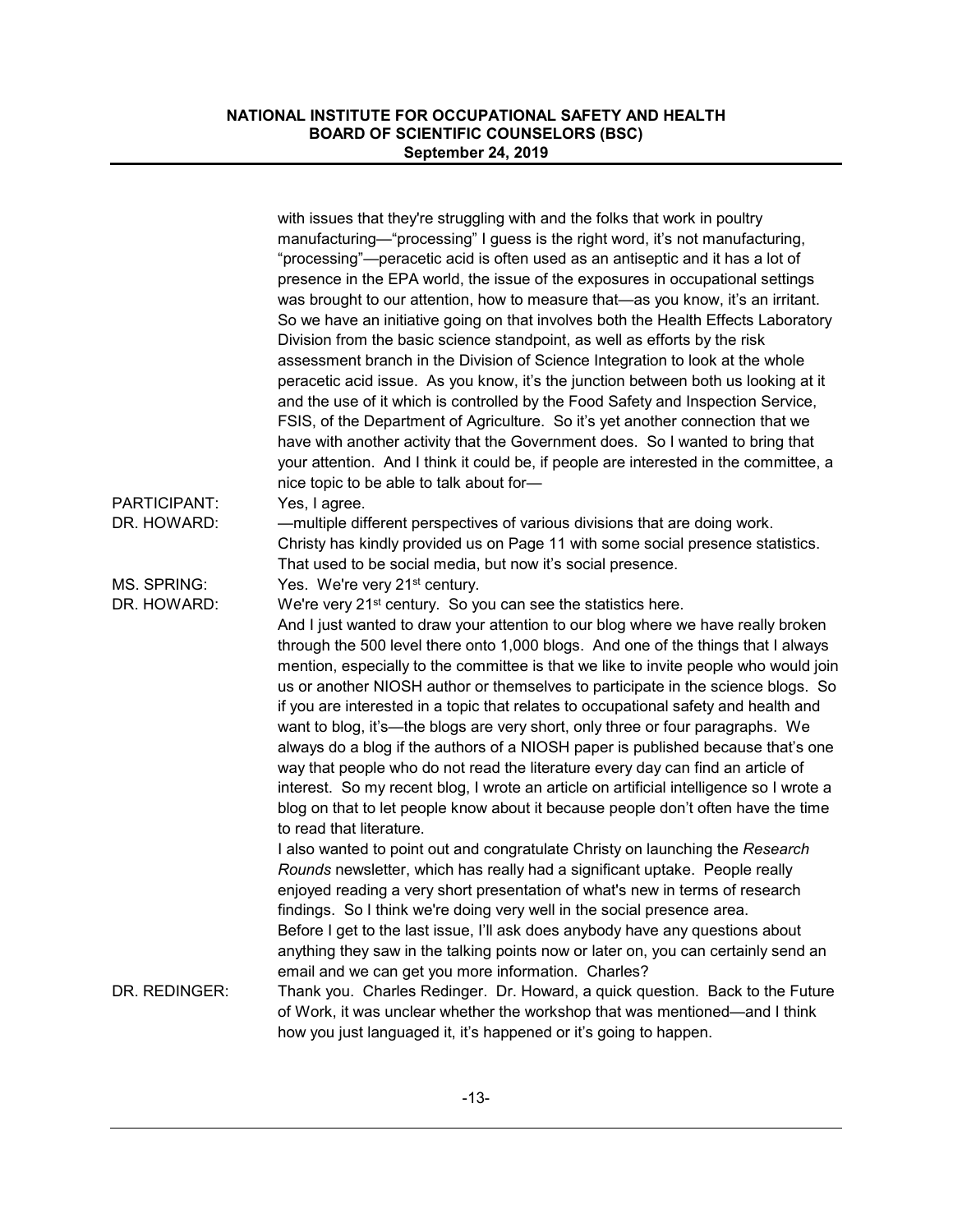| DR. HOWARD:         | Yes, and I don't know-                                                                                                                                                                                                                                    |
|---------------------|-----------------------------------------------------------------------------------------------------------------------------------------------------------------------------------------------------------------------------------------------------------|
| <b>PARTICIPANT:</b> | It was earlier this week-                                                                                                                                                                                                                                 |
| DR. HOWARD:         | This week.                                                                                                                                                                                                                                                |
| PARTICIPANT:        | Or end of last week.                                                                                                                                                                                                                                      |
| DR. REDINGER:       | It must have been trend-yes, because it made us-my-I wasn't clear-                                                                                                                                                                                        |
| DR. HOWARD:         | Andy Hines and Bishop. I think Andy is the one who presented. They wrote the                                                                                                                                                                              |
|                     | book on $-$                                                                                                                                                                                                                                               |
| PARTICIPANT:        | At CDC?                                                                                                                                                                                                                                                   |
| DR. HOWARD:         | At CDC, yes.                                                                                                                                                                                                                                              |
| DR. REDINGER:       | Great, thank you. And the second thing is just high five, shout out, and just                                                                                                                                                                             |
|                     | hurrah on that banding document.                                                                                                                                                                                                                          |
| DR. HOWARD:         | Oh, yes.                                                                                                                                                                                                                                                  |
| DR. REDINGER:       | I mean that has been—so Dr. Lentz gave a great presentation at the last meeting.<br>This has been a process for maybe a decade-                                                                                                                           |
| DR. HOWARD:         | A long process.                                                                                                                                                                                                                                           |
| DR. REDINGER:       | If not longer-                                                                                                                                                                                                                                            |
| DR. HOWARD:         | A long process.                                                                                                                                                                                                                                           |
| DR. REDINGER:       | That certainly, within the industrial hygiene field, we've been looking at this issue                                                                                                                                                                     |
|                     | for decades on how to handle exposure issues and decisions in chemical                                                                                                                                                                                    |
|                     | exposure management when there isn't some sort of OEL. And it's a great                                                                                                                                                                                   |
|                     | document, a lot of good work has gone into it. And just, again, high five.                                                                                                                                                                                |
| DR. HOWARD:         | Well, thank you. I haven't been following it regularly and in detail, but I have this<br>vague memory of the British coming out with the cautious, and then the criticism<br>about whether that was valid. And then ten years of working on something new |
|                     | and then all of a sudden, now, it seems that we've hit a very sweet spot.                                                                                                                                                                                 |
| DR. REDINGER:       | That's great.                                                                                                                                                                                                                                             |
| DR. HOWARD:         | Well, and I want to thank you, Chris, and anybody else who's a member of AIHA<br>for the support that AIHA has given us, not just the rah-rah support but actually<br>working with us. I think that has really been very important too.                   |
| PARTICIPANT:        | Okay, any other questions before-<br>I have other questions.                                                                                                                                                                                              |
| DR. HOWARD:         | Yes, go ahead.                                                                                                                                                                                                                                            |
| PARTICIPANT:        | Have there been any workshops on utilizing the NIOSH banding document or are                                                                                                                                                                              |
|                     | there plans to have any workshops to help people-                                                                                                                                                                                                         |
| DR. HOWARD:         | Good question, good question. And I don't know whether Paul Schulte is on the                                                                                                                                                                             |
|                     | telephone this morning? No, but we could find an answer for you.                                                                                                                                                                                          |
| PARTICIPANT:        | We are thinking about submitting some abstracts to the World Congress, which                                                                                                                                                                              |
|                     | will be in Toronto next year for the occupational exposure banding, but I don't<br>know about a workshop per se.                                                                                                                                          |
| PARTICIPANT:        | That's great because when we read through the documents, sometimes                                                                                                                                                                                        |
|                     | questions come up as to-                                                                                                                                                                                                                                  |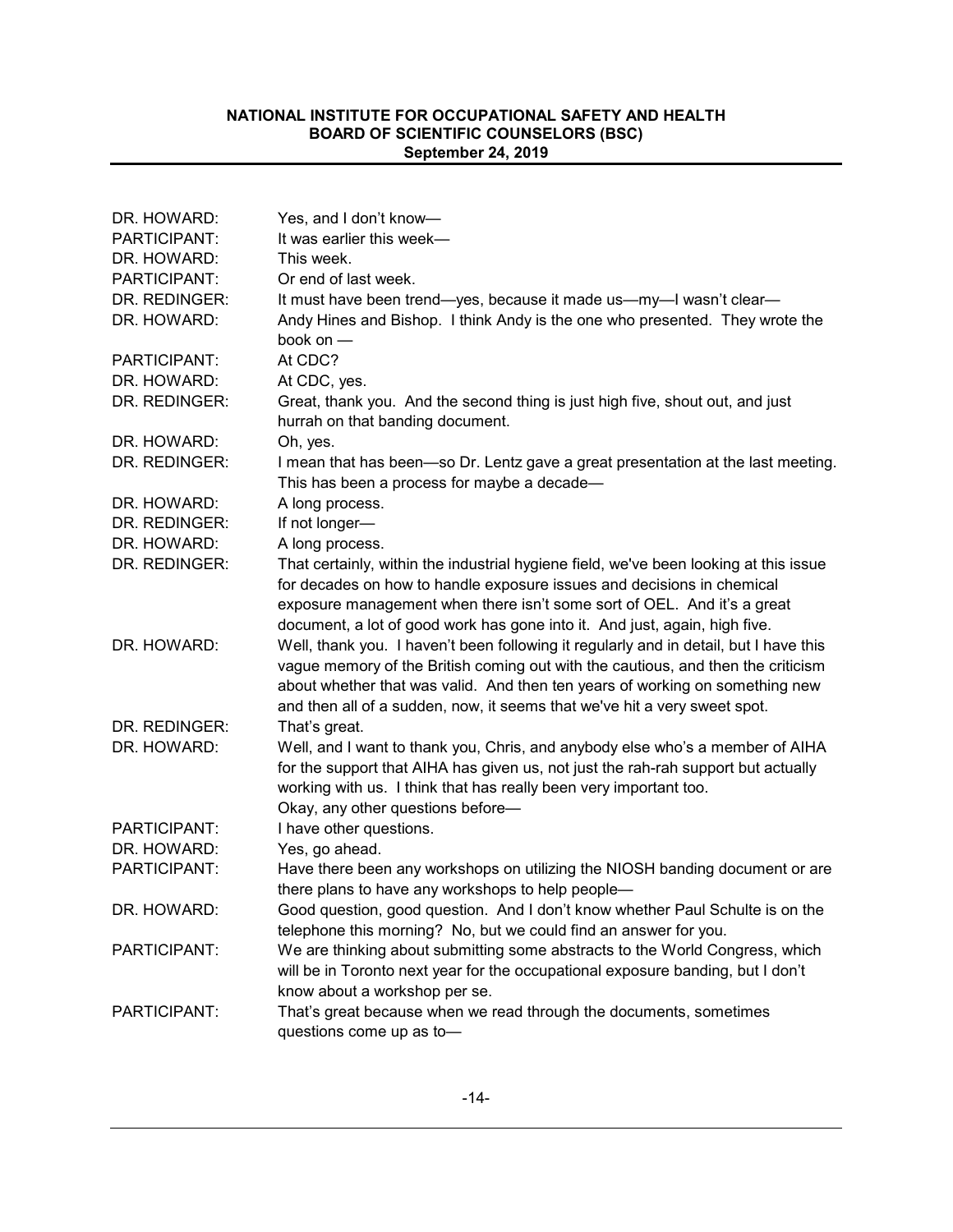| DR. HOWARD:                             | Sure, sure, yes, yes-                                                                                                                                                                                                                                                                                                                                                                                                                                                  |
|-----------------------------------------|------------------------------------------------------------------------------------------------------------------------------------------------------------------------------------------------------------------------------------------------------------------------------------------------------------------------------------------------------------------------------------------------------------------------------------------------------------------------|
| PARTICIPANT:                            | -how best to utilize-                                                                                                                                                                                                                                                                                                                                                                                                                                                  |
| DR. HOWARD:                             | I mean I would think off the bat that it would be great if AIHA—because they have<br>the practitioners that will come. And I know that I've done a couple webinars with<br>AIHA and that usually is the most effective because then people don't have to<br>travel. They sit at their computers. So, Chris, maybe you can take that back.                                                                                                                              |
| MS. LASZCZ-DAVIS:                       | Well, in fact, we do have PDCs at the Atlanta 2020 AIHce. We in fact had the<br>most recent Minneapolis conference as well. But that is a select audience too. I<br>think to broaden it, we need to look at some other venues and some other<br>stakeholder groups to your point.                                                                                                                                                                                      |
| DR. MIDDENDORF:                         | And NIOSH, the OEB working group is working with AIHA to develop a number of<br>webinars, trainings, opportunities.                                                                                                                                                                                                                                                                                                                                                    |
| MS. LASZCZ-DAVIS:<br>[Technical issue.] | Great.                                                                                                                                                                                                                                                                                                                                                                                                                                                                 |
| DR. HOWARD:                             | I don't think your conversation's getting picked up, but that was Paul Middendorf<br>speaking with Chris about the AIHA interaction.                                                                                                                                                                                                                                                                                                                                   |
| DR. BUNN:                               | I just have one question/comment for the group. Terry Bunn. I was wondering,<br>Dr. Howard mentioned the occupational exposures to peracetic acid and was<br>wondering if that would be a topic area of interest for one of the future Board of<br>Scientific Counselors meetings.                                                                                                                                                                                     |
| DR. MIDDENDORF:                         | Sure. I'm working with FSIS, so I'm interested in that.                                                                                                                                                                                                                                                                                                                                                                                                                |
| DR. HOWARD:                             | Paul, that would be a great contribution. We always are interested in their<br>thinking about this issue.                                                                                                                                                                                                                                                                                                                                                              |
| DR. BUNN:                               | All right-                                                                                                                                                                                                                                                                                                                                                                                                                                                             |
| DR. HOWARD:                             | They're actually in the building-no, I think they're in the building on the other side<br>of us.                                                                                                                                                                                                                                                                                                                                                                       |
| DR. BUNN:                               | All right, thank you.                                                                                                                                                                                                                                                                                                                                                                                                                                                  |
| DR. HOWARD:                             | Okay, sure. Oh, so the last issue is a little different than the normal. And so for<br>new members, we don't do this very often, but often we ask the BSC to form a<br>subcommittee of members to look at a specific issue. And today I think you<br>have—Alberto is giving you a copy of a two-page which is entitled "Charge to the<br>Board of Scientific Counselors." And attached to that is a very-tiny-font PDF of a<br>blog that the Congress passed recently. |
|                                         | So the law is the Firefighter Cancer Registry Act of 2018, which Patrick's already<br>mentioned, that requires the Secretary of the Department of Health and Human<br>Services acting through the Director of the Centers for Disease Control and<br>Prevention. And that delegation to NIOSH from the Secretary through the CDC<br>Director is pending approval. We expect it very soon.                                                                              |
|                                         | The requirement in the Act is that the Secretary develop and maintain a voluntary<br>registry of firefighters—which is referred to in the Act as the Firefighter Registry—<br>to collect relevant health and occupational information of such firefighters for                                                                                                                                                                                                         |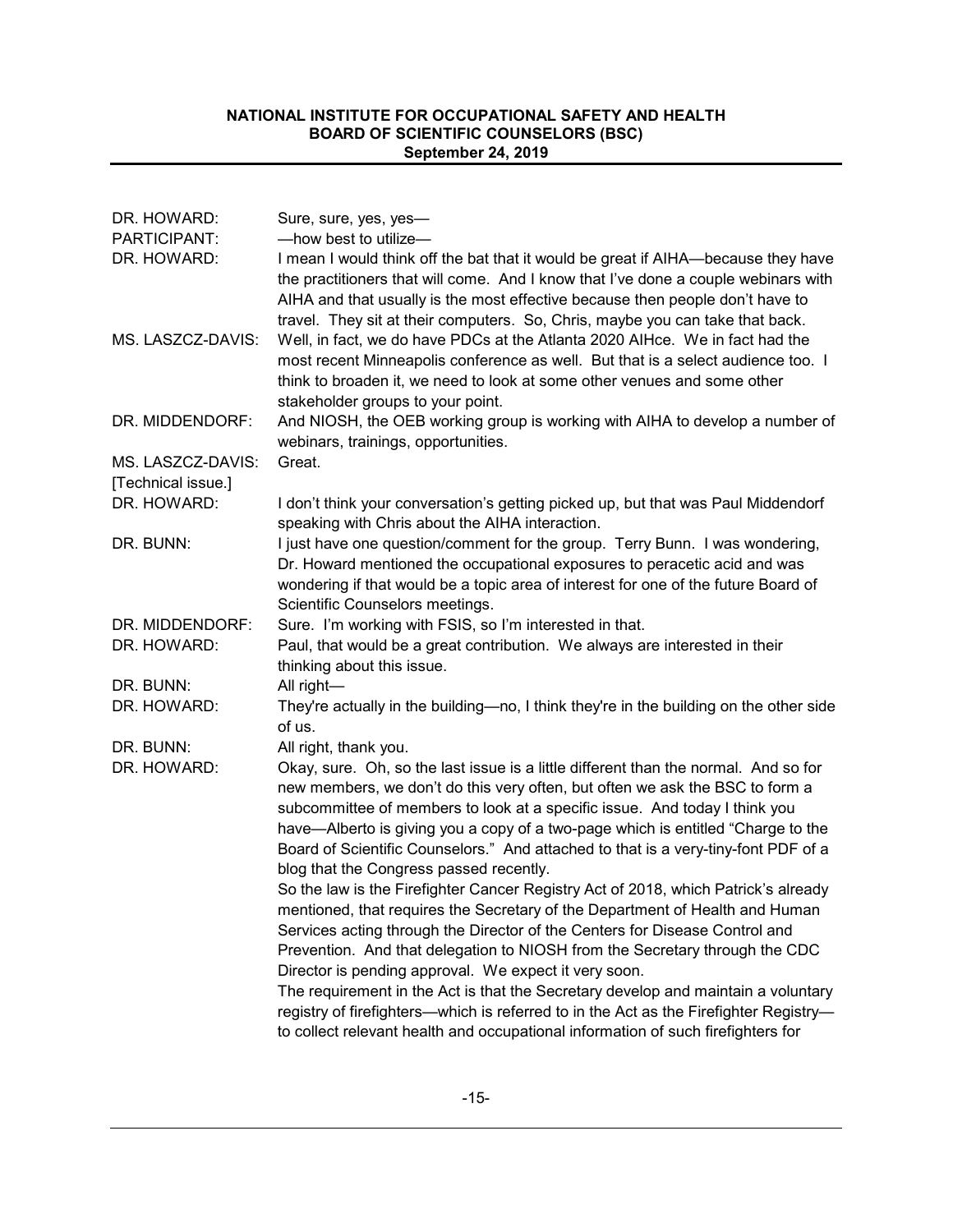|             | purposes of determining cancer incidents. And the Act itself is an attachment. So<br>if we need to reference that, you need to read that, it's not that long, it's attached.<br>So I would charge the BSC through the chair to develop a subcommittee with two<br>co-chairs from the BSC at large. And we've graciously asked Patrick, being an<br>expert in this area, and Grace, if they would be kindly happy to co-chair and invite<br>any of the other members that might be interested in this issue to provide input to<br>the BSC periodically, perhaps at each of our meetings, to tell us what's going on<br>with the subcommittee that would then assist the BSC in advising the Director. So<br>that's how it would work. It goes to the subcommittee to the BSC and then to the<br>Director about our efforts to establish and operate the NIOSH Firefighter Registry.<br>Now, if you read the Act itself in Section 2, it requires a number of issues that the<br>Secretary look at a number of issues. And they're spread in Subsection<br>$2(d)(1)(a)(b)$ and $(c)(d)$ , as well as in Section $(b)$ , $(3)(a)(b)(c)(d)$ . So there are<br>eight areas there in the statute that are important for us interest he folks that are<br>doing the cancer registry to pay attention to and for the subcommittee to help us.<br>Now, what's interesting a subcommittee of the FACA, we've been advised by<br>counsel that we are able to add to that subcommittee individuals who may have<br>expertise in these various areas that are not actually members of the BSC. So we<br>hope that the co-chairs working with the contact person, who is Kenny Fent, who,<br>as some of the members remember, gave a presentation on the Registry at our<br>last meeting. And Kenny will be the staff contact, as well as Dr. Beth Whelan<br>who's also on the telephone today and can help us discuss this, would be able to<br>staff the subcommittee.<br>The subcommittee we hope could meet face to face depending on budget, of<br>course, which is always a limitation, but certainly at least once a year meeting<br>face to face and teleconference and videoconference capabilities that we all do<br>now more than ever because travel is so challenging. But that would be certainly<br>at the discretion of the subcommittee co-chairs and based on the availability of<br>funds.<br>So it's a little different than we normally do, but we think that that may be the best<br>way to do it. As you know, redundancies in FACAs is not exactly a positive thing. |
|-------------|---------------------------------------------------------------------------------------------------------------------------------------------------------------------------------------------------------------------------------------------------------------------------------------------------------------------------------------------------------------------------------------------------------------------------------------------------------------------------------------------------------------------------------------------------------------------------------------------------------------------------------------------------------------------------------------------------------------------------------------------------------------------------------------------------------------------------------------------------------------------------------------------------------------------------------------------------------------------------------------------------------------------------------------------------------------------------------------------------------------------------------------------------------------------------------------------------------------------------------------------------------------------------------------------------------------------------------------------------------------------------------------------------------------------------------------------------------------------------------------------------------------------------------------------------------------------------------------------------------------------------------------------------------------------------------------------------------------------------------------------------------------------------------------------------------------------------------------------------------------------------------------------------------------------------------------------------------------------------------------------------------------------------------------------------------------------------------------------------------------------------------------------------------------------------------------------------------------------------------------------------------------------------------------------------------------------------------------------------------------------------------------------------------------------------------------------------------------------------------------------------------------------------------------------------------------------------------|
|             | The government is trying to reduce the number of FACAs, Federal Advisory<br>Committees that are in the government. We think that you as the BSC are<br>eminently qualified to participate and help us in this area. So I would just see<br>whether Kenny or Beth, who are on the telephone, have anything more to add to                                                                                                                                                                                                                                                                                                                                                                                                                                                                                                                                                                                                                                                                                                                                                                                                                                                                                                                                                                                                                                                                                                                                                                                                                                                                                                                                                                                                                                                                                                                                                                                                                                                                                                                                                                                                                                                                                                                                                                                                                                                                                                                                                                                                                                                        |
| DR. WHELAN: | what I just said.<br>Hi, this is Beth. I don't have anything to add, thank you.                                                                                                                                                                                                                                                                                                                                                                                                                                                                                                                                                                                                                                                                                                                                                                                                                                                                                                                                                                                                                                                                                                                                                                                                                                                                                                                                                                                                                                                                                                                                                                                                                                                                                                                                                                                                                                                                                                                                                                                                                                                                                                                                                                                                                                                                                                                                                                                                                                                                                                 |
| DR. HOWARD: | Okay.                                                                                                                                                                                                                                                                                                                                                                                                                                                                                                                                                                                                                                                                                                                                                                                                                                                                                                                                                                                                                                                                                                                                                                                                                                                                                                                                                                                                                                                                                                                                                                                                                                                                                                                                                                                                                                                                                                                                                                                                                                                                                                                                                                                                                                                                                                                                                                                                                                                                                                                                                                           |
| DR. FENT:   | Hi, this is Kenny. I don't have anything to add either. That was a nice overview,<br>Dr. Howard.                                                                                                                                                                                                                                                                                                                                                                                                                                                                                                                                                                                                                                                                                                                                                                                                                                                                                                                                                                                                                                                                                                                                                                                                                                                                                                                                                                                                                                                                                                                                                                                                                                                                                                                                                                                                                                                                                                                                                                                                                                                                                                                                                                                                                                                                                                                                                                                                                                                                                |
| DR. HOWARD: | Thank you, thank you. So I'll turn it back to you, Terry, if you want to discuss, add                                                                                                                                                                                                                                                                                                                                                                                                                                                                                                                                                                                                                                                                                                                                                                                                                                                                                                                                                                                                                                                                                                                                                                                                                                                                                                                                                                                                                                                                                                                                                                                                                                                                                                                                                                                                                                                                                                                                                                                                                                                                                                                                                                                                                                                                                                                                                                                                                                                                                           |
|             |                                                                                                                                                                                                                                                                                                                                                                                                                                                                                                                                                                                                                                                                                                                                                                                                                                                                                                                                                                                                                                                                                                                                                                                                                                                                                                                                                                                                                                                                                                                                                                                                                                                                                                                                                                                                                                                                                                                                                                                                                                                                                                                                                                                                                                                                                                                                                                                                                                                                                                                                                                                 |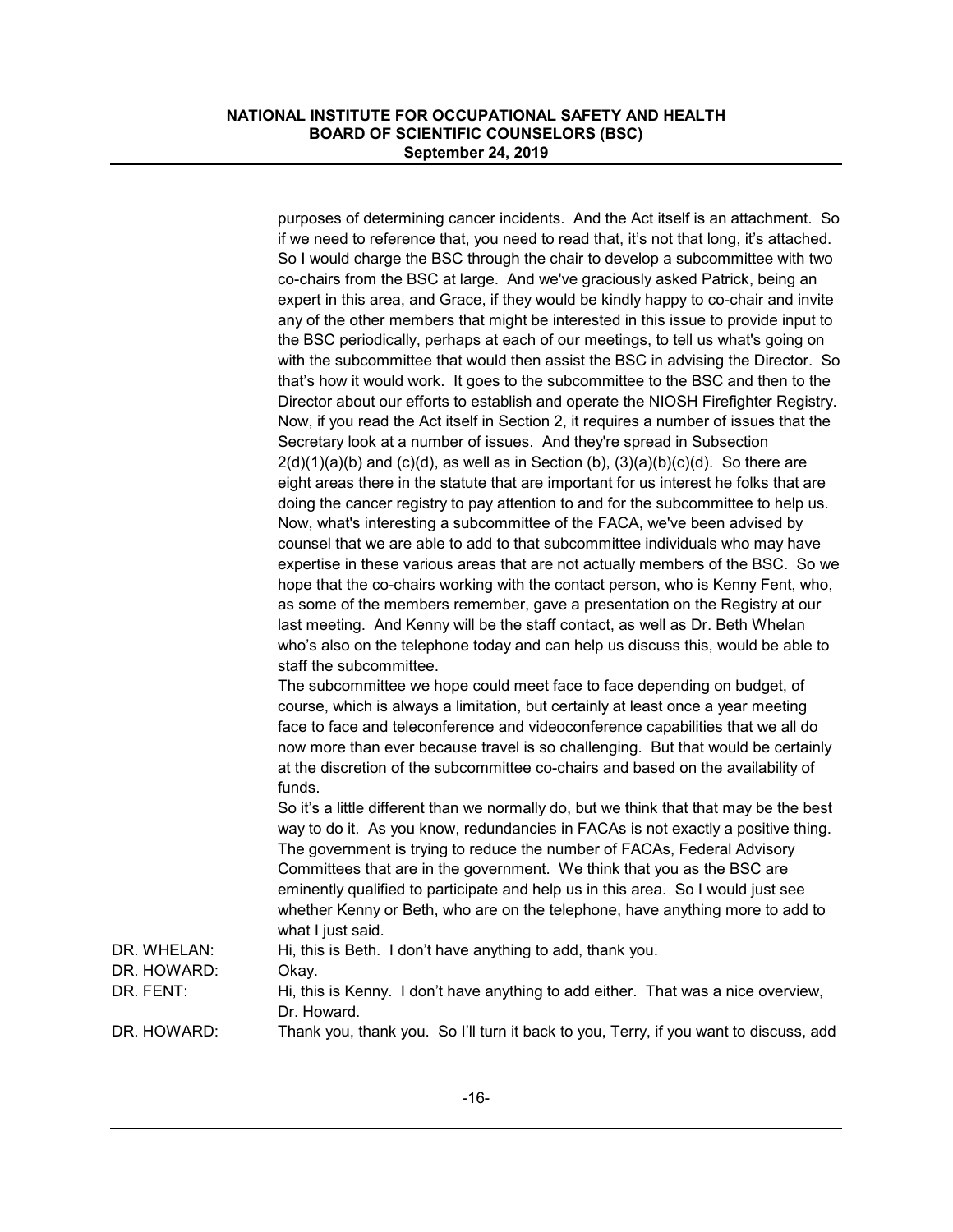|               | questions, or anything that the committee may have for this activity.                                                                                 |
|---------------|-------------------------------------------------------------------------------------------------------------------------------------------------------|
| DR. BUNN:     | Yes, yes. To start the discussion of this new subcommittee, which I've been on                                                                        |
|               | the Board for about five or six years now, and this is the first time we've ever had                                                                  |
|               | a subcommittee during my tenure, anyway, so it maybe is the first time ever for                                                                       |
|               | this type of subcommittee-                                                                                                                            |
| DR. HOWARD:   | We've had subcommittees before. Narrow topics and BSC members only. This                                                                              |
|               | is the first time that we're looking at something that's broader, that's based on a                                                                   |
|               | statute, that is more ongoing and involves external participants/experts that would                                                                   |
|               | help the BSC subcommittee and the Committee as a whole help us really get this                                                                        |
|               | registry off the ground. As you know, Beth and Kenny have done presentations.                                                                         |
|               | There's a lot-as you know, Patrick-a lot of interest in the firefighter community.                                                                    |
|               | We want it to be as collaborative as possible and to have an ability for the                                                                          |
|               | community to be able to see and participate so that the subcommittee meetings                                                                         |
|               | would be available by telephone, they would be announced in the Federal                                                                               |
|               | Register like our normal BSC meetings would be announced. People would know                                                                           |
|               | about them. There would be time for public comments, as we have in the BSC at                                                                         |
|               | large. So I think it would help all of us be able to move ahead with this important                                                                   |
|               | project.                                                                                                                                              |
| DR. BUNN:     | Thank you, Dr. Howard.                                                                                                                                |
| DR. HOWARD:   | And I don't know whether Patrick or Grace have any other comments that they                                                                           |
|               | want to make on this.                                                                                                                                 |
| MR. MORRISON: | No, thank you. I mean you said that people have been in the community for five                                                                        |
|               | years and on the subcommittee, I think I've been on here for five minutes.                                                                            |
| PARTICIPANT:  | Yes.                                                                                                                                                  |
| MR. MORRISON: | And I'm on the subcommittee. No, I really like the way this was laid out and                                                                          |
|               | especially I liked about some of the other nonmembers of this community that's                                                                        |
|               | going to be real important for the (BNU @ 0:46:18) sort of some different groups,                                                                     |
|               | different populations. This is going to be very much a collaborative effort with the                                                                  |
|               | entire fire service from career to volunteers, different organizations that we have                                                                   |
|               | to get that information. So I look forward to working on this and hopefully we can                                                                    |
|               | have good discussions but really look at this project and move this project along                                                                     |
|               | the way with the funding that we've already been appropriated for, so.                                                                                |
| DR. HOWARD:   | Thank you, Patrick. And I think the important issue here we need to mention, for                                                                      |
|               | those of you who aren't familiar with the Registry or the Act itself, this is a                                                                       |
|               | voluntary registry, okay? So we in the government can't run around the country to                                                                     |
|               | get names of everybody from-no, this is a voluntary effort. People have to come                                                                       |
|               | forward. So it's extremely important for the success of the Registry to be able to                                                                    |
| PARTICIPANT:  | attract people to the Registry. That is a very important issue here.<br>I'm very pleased to be a part of this subcommittee. I think it's an extremely |
|               | important activity that NIOSH is doing. And I think the voluntary nature, I mean                                                                      |
|               | most research studies are voluntary in nature anyway, and I think there's a lot of                                                                    |
|               |                                                                                                                                                       |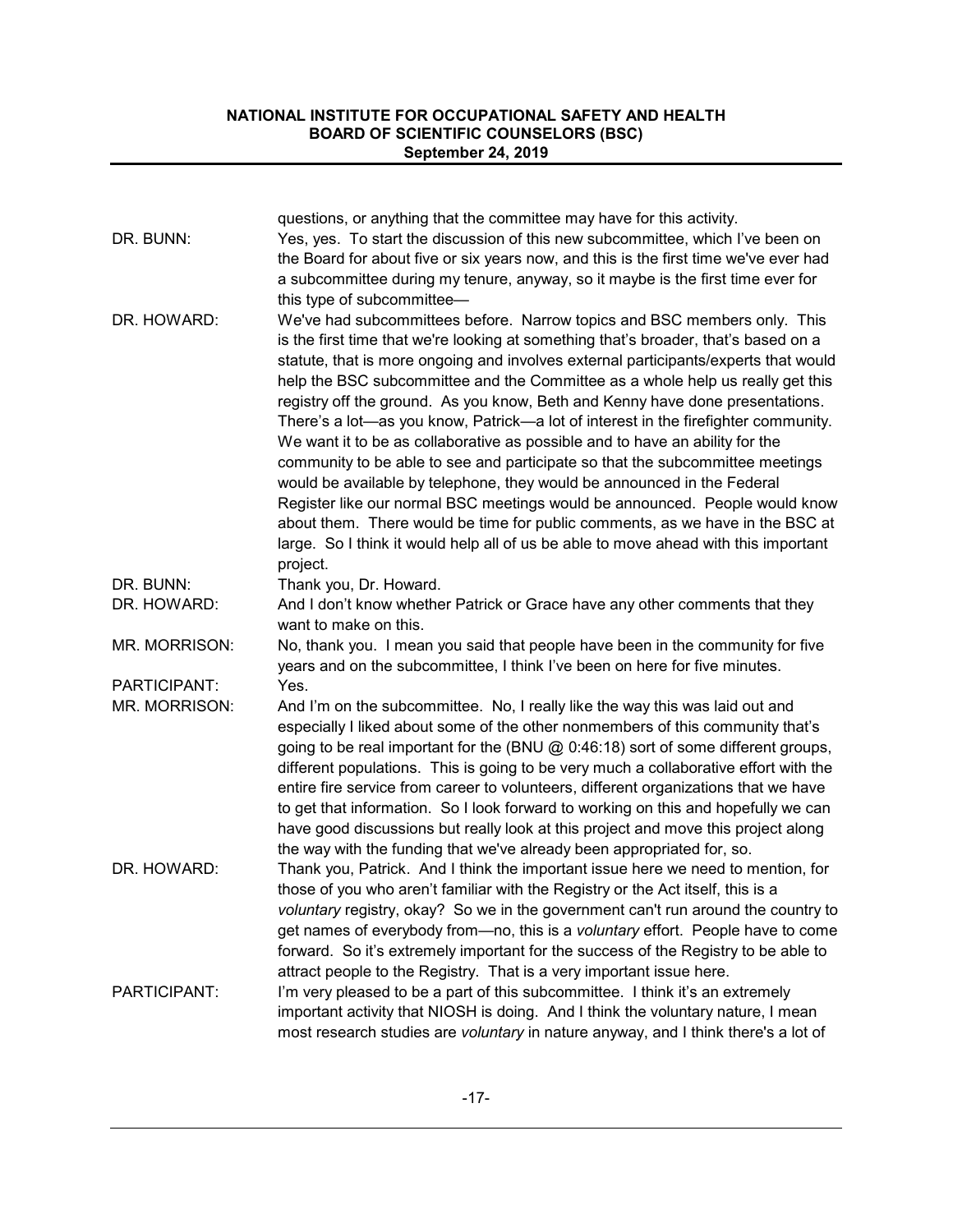|                             | concern amongst the firefighters—Patrick would probably know better about the<br>high cancer rates in firefighters. So I think that firefighters will be most pleased<br>that there is this concern at the national level for a registry. So I'm happy to help<br>in any way I can field it through the process.                                                                                                                                                                                                                                                                                                                                                                                                                                                                                                                                     |
|-----------------------------|------------------------------------------------------------------------------------------------------------------------------------------------------------------------------------------------------------------------------------------------------------------------------------------------------------------------------------------------------------------------------------------------------------------------------------------------------------------------------------------------------------------------------------------------------------------------------------------------------------------------------------------------------------------------------------------------------------------------------------------------------------------------------------------------------------------------------------------------------|
| PARTICIPANT:                | Thank you.                                                                                                                                                                                                                                                                                                                                                                                                                                                                                                                                                                                                                                                                                                                                                                                                                                           |
| DR. BUNN:                   | All right, so yes, and this is Terry. I totally agree that this is a very exciting<br>opportunity, as Grace says, to be able to explore the diagnosis of cancer among<br>firefighters and the registry, to be able to track those cancer cases. I would just<br>like to know, based on our discussion here, if there are any members who are<br>interested in being part of this subcommittee that we could-                                                                                                                                                                                                                                                                                                                                                                                                                                         |
| DR. HOWARD:                 | And, certainly, the meetings will be public.                                                                                                                                                                                                                                                                                                                                                                                                                                                                                                                                                                                                                                                                                                                                                                                                         |
| DR. BUNN:                   | Yes.                                                                                                                                                                                                                                                                                                                                                                                                                                                                                                                                                                                                                                                                                                                                                                                                                                                 |
| DR. HOWARD:                 | So the members may not want to commit to being a named subcommittee<br>member, but certainly all the members are invited to participate.                                                                                                                                                                                                                                                                                                                                                                                                                                                                                                                                                                                                                                                                                                             |
| DR. LERMAN:                 | Steve Lerman. I have some interest in this topic and I'd be happy to participate. I<br>may also have some other non-BSC members to propose, but I'd want to speak<br>to them first before that.                                                                                                                                                                                                                                                                                                                                                                                                                                                                                                                                                                                                                                                      |
| DR. BUNN:                   | All right, thank you, thank you.                                                                                                                                                                                                                                                                                                                                                                                                                                                                                                                                                                                                                                                                                                                                                                                                                     |
| DR. HOWARD:                 | And also on that issue, Steve, when you read the statute—and it's in SectionI<br>think it's the 2(d) and (e). It's the consultation issue, it's (e). The Secretary shall<br>consult with nonfederal experts in the firefighter registry established under this<br>section, blah-blah-blah, and then it specifically mentions public health experts,<br>epidemiologists, clinicians, active/retired firefighters. Those are the categories of<br>folks from external that Beth and Kenny will be working with the co-chairs to be<br>able to identify. So when you look at folks that are connected, if they fit into those<br>categories—and I think there are seven or eight of them, state health agencies<br>and state departments of Homeland Security is another one-those are the kinds<br>of folks that we would want to be on the committee. |
| DR. LERMAN:                 | The individuals I have in mind are epidemiologists who bring cohort studies-                                                                                                                                                                                                                                                                                                                                                                                                                                                                                                                                                                                                                                                                                                                                                                         |
| DR. HOWARD:                 | Registries, yes, exactly.                                                                                                                                                                                                                                                                                                                                                                                                                                                                                                                                                                                                                                                                                                                                                                                                                            |
| DR. BUNN:                   | Excellent, excellent. Yes?                                                                                                                                                                                                                                                                                                                                                                                                                                                                                                                                                                                                                                                                                                                                                                                                                           |
| MS. DOYLE:                  | Hi, Mary Doyle. I just had a question. Do we have any buy-in or support from<br>AIFF for other associations of firefighters?                                                                                                                                                                                                                                                                                                                                                                                                                                                                                                                                                                                                                                                                                                                         |
| DR. HOWARD:                 | Well-                                                                                                                                                                                                                                                                                                                                                                                                                                                                                                                                                                                                                                                                                                                                                                                                                                                |
| PARTICIPANT:                | Yes.                                                                                                                                                                                                                                                                                                                                                                                                                                                                                                                                                                                                                                                                                                                                                                                                                                                 |
| DR. BUNN:                   | Yes.                                                                                                                                                                                                                                                                                                                                                                                                                                                                                                                                                                                                                                                                                                                                                                                                                                                 |
| MR. MORRISON:<br>MS. DOYLE: | I represent the International Association of Fire Fighters health and safety-<br>Oh, I'm sorry, I came in late, I apologize.                                                                                                                                                                                                                                                                                                                                                                                                                                                                                                                                                                                                                                                                                                                         |
| MR. MORRISON:               | But, no, we do. This is by far one of the largest conversations right now in the fire<br>service, this and behavioral health. And this really was a study that was done<br>many, many years ago that we still utilize and is still alive today in a couple of                                                                                                                                                                                                                                                                                                                                                                                                                                                                                                                                                                                        |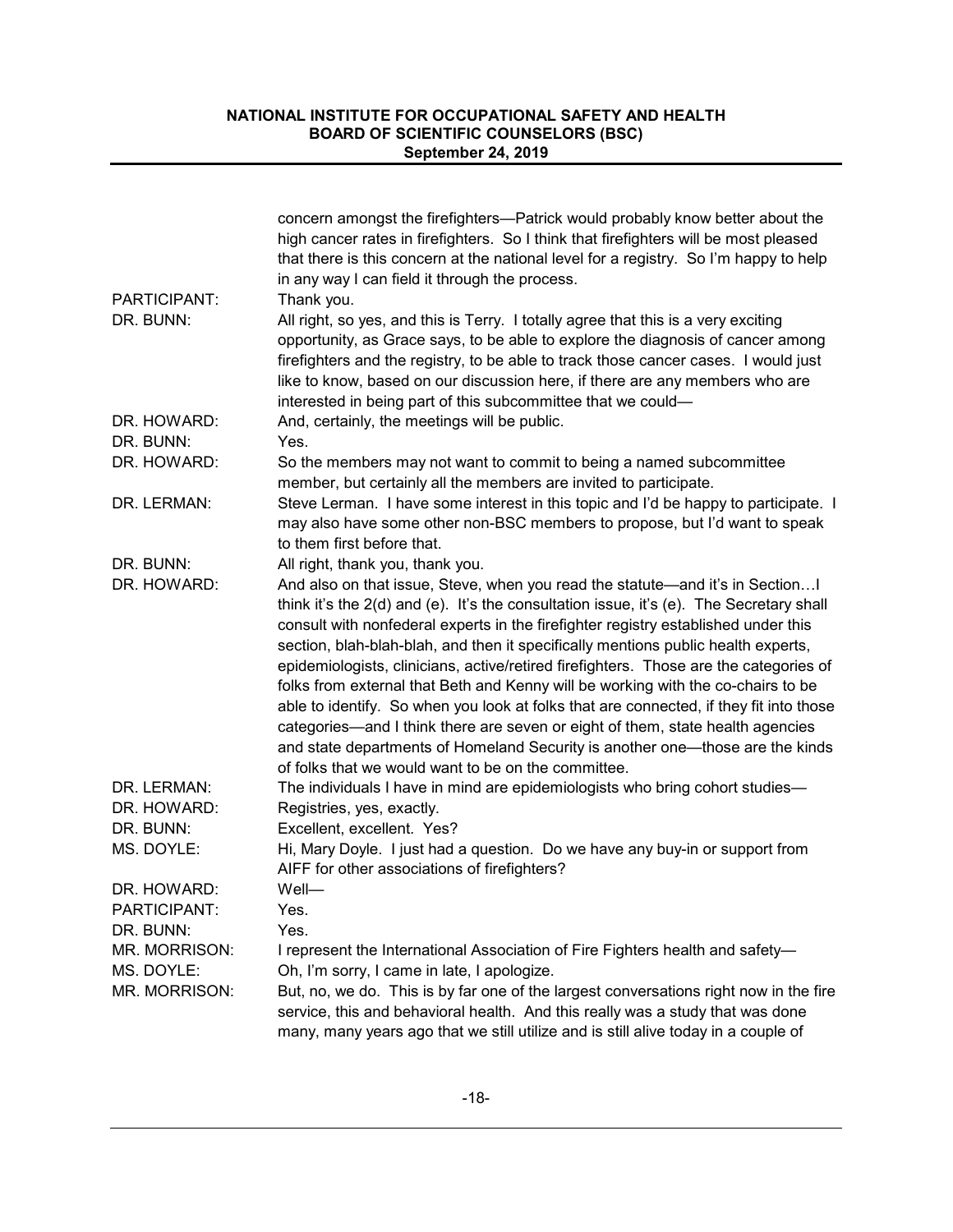|                   | areas. But that was the study that we studied Philadelphia, Chicago, and San<br>Francisco, NIOSH did this. And that study really looked at and spotlighted that not<br>only did we have an increase in cancers, but we really have to address what-you<br>can say we have that increase, but what do we need to do about it.                                                                                                                                                                                                                                                                                                                                                                                                                                                                                                                                                                                                                                                                         |
|-------------------|------------------------------------------------------------------------------------------------------------------------------------------------------------------------------------------------------------------------------------------------------------------------------------------------------------------------------------------------------------------------------------------------------------------------------------------------------------------------------------------------------------------------------------------------------------------------------------------------------------------------------------------------------------------------------------------------------------------------------------------------------------------------------------------------------------------------------------------------------------------------------------------------------------------------------------------------------------------------------------------------------|
| PARTICIPANT:      | Sure.                                                                                                                                                                                                                                                                                                                                                                                                                                                                                                                                                                                                                                                                                                                                                                                                                                                                                                                                                                                                |
| MR. MORRISON:     | And I think here, this is establishment of this registry is really going to give the<br>researchers that information to really help us to kind of backtrack this and go back<br>to not just that we had diagnosed this, but where did those exposures come from<br>and where was that genetic sort of makeup in that, and why did we have these<br>increases in that? And one thing, just that mesothelioma, we didn't even realize<br>that that was an issue with us because of the latency period of that but we have<br>two times the rate of that. So that information is what we need to do to go back to<br>protect the workers to say, okay, what do we need to do when we are in these<br>environments? So we're not only behind this, we're just really excited that we've<br>gotten to this stage so we can start to do this formally.                                                                                                                                                     |
| DR. BUNN:         | Chris-                                                                                                                                                                                                                                                                                                                                                                                                                                                                                                                                                                                                                                                                                                                                                                                                                                                                                                                                                                                               |
| DR. FENT:         | And this is Kenny. I'll just say that we've been working with different professional<br>organizations to garner support. So for example, the National Volunteer<br>Firefighters Council, the International Association of Wildland Fire, and other<br>groups, and we are looking at trying to identify some representatives from those<br>groups for this advisory committee.                                                                                                                                                                                                                                                                                                                                                                                                                                                                                                                                                                                                                        |
| DR. BUNN:         | Chris?                                                                                                                                                                                                                                                                                                                                                                                                                                                                                                                                                                                                                                                                                                                                                                                                                                                                                                                                                                                               |
| MS. LASZCZ-DAVIS: | Chris Laszcz-Davis, just a few thoughts. Hailing from the state that just enacted<br>the first emergency wildfire safety regulation, a lot of conversation within the state<br>as to how that applies but moving towards permanent regulation as well, I do have<br>some suggestions for people that both of you may want to consider to work with.<br>A lot of them would be in the blocking and tackling phases of firefighting.<br>Consideration that you might want to think about a bit in what we're finding as<br>some real concerns with utility workers first responders, I mean they're not that far<br>removed from the firefighters themselves in terms of exposure we're finding as<br>these wildfires are being taken on. And another big exposure issue, the post-fire<br>debris cleanup (inaudible @ 0:53:32) everything else comes into play, so I don't<br>know whether or not that's part of your scope, but it's just something to think<br>about in terms of peripheral issues. |
| DR. BUNN:         | Thank you, Chris. Tony, you had a comment too before?                                                                                                                                                                                                                                                                                                                                                                                                                                                                                                                                                                                                                                                                                                                                                                                                                                                                                                                                                |
| DR. COX:          | No, I had a question which is to what extent does the voluntary nature of the<br>registration introduce selection bias that'll be hard to deal with downstream?                                                                                                                                                                                                                                                                                                                                                                                                                                                                                                                                                                                                                                                                                                                                                                                                                                      |
| DR. HOWARD:       | We need an epidemiologist. Dr. Whalen, can you help?                                                                                                                                                                                                                                                                                                                                                                                                                                                                                                                                                                                                                                                                                                                                                                                                                                                                                                                                                 |
| DR. WHELAN:       | Yes, and actually the team does have a lead epidemiologist, Miriam Siegel, who<br>you all might remember also presented last at the last meeting. Yes, that is a<br>concern. It's not how we typically design our studies. So we're having a lot of                                                                                                                                                                                                                                                                                                                                                                                                                                                                                                                                                                                                                                                                                                                                                  |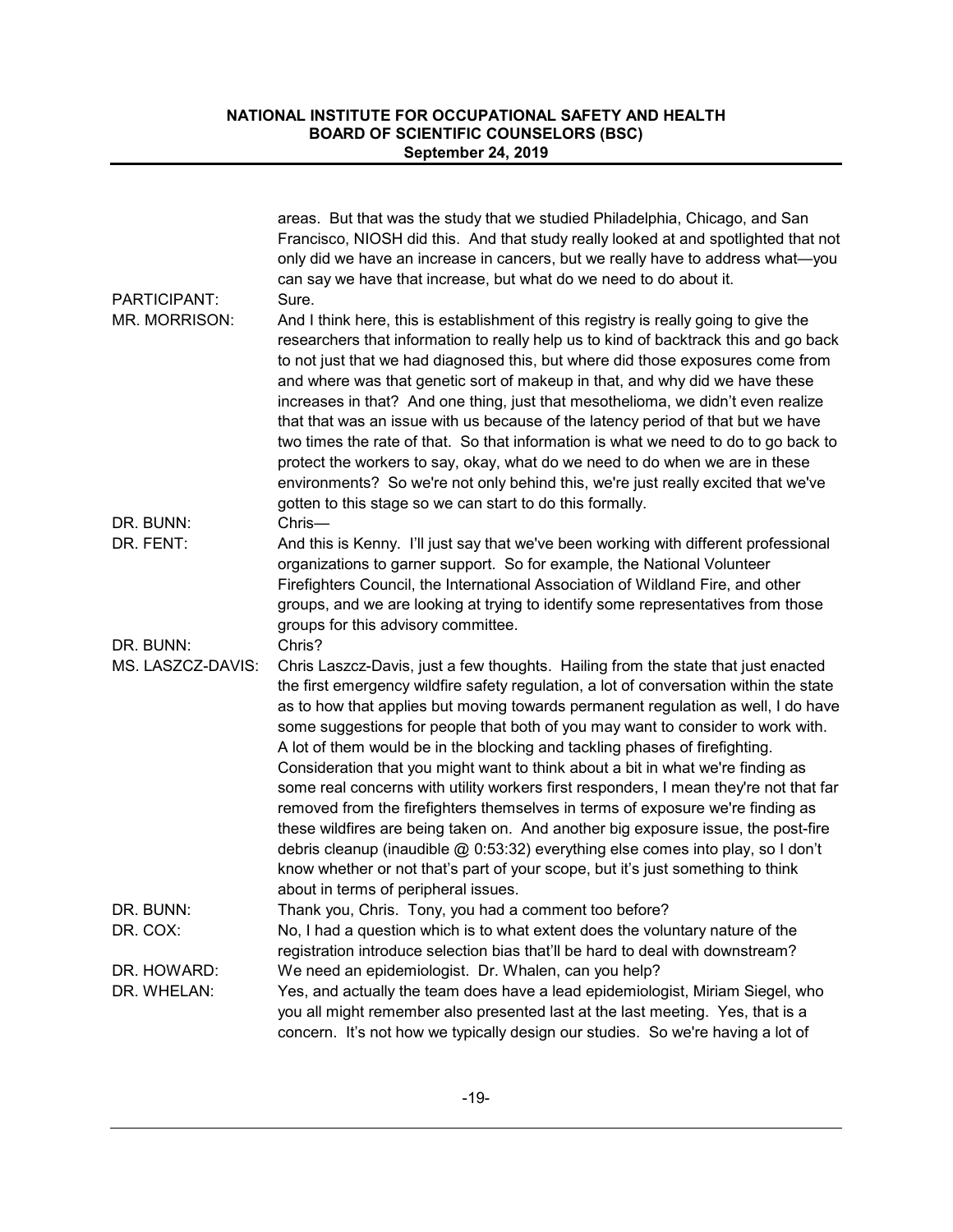| discussions about that and working on our protocol. Obviously, if we get a very                        |  |
|--------------------------------------------------------------------------------------------------------|--|
| high participation rate, the bias is minimized.                                                        |  |
| DR. COX:<br>Right, right, that's right.                                                                |  |
| DR. WHELAN:<br>So working on that.                                                                     |  |
| DR. COX:<br>But otherwise, it may be useful to think about the value of information that could         |  |
| come out of the study. If you have a small participation rate, that's going to                         |  |
| substantially undermine the value of the information.                                                  |  |
| See, these are the kind of issues that the subcommittee will have to wrestle with.<br>DR. HOWARD:      |  |
| DR. BUNN:<br>Right. All right, thank you Tony-                                                         |  |
| DR. COX:<br>So I'm potentially interested in joining the subcommittee, but let me see what             |  |
| other offers are on the table first.                                                                   |  |
| DR. BUNN:<br>All right, thank you. And that's why I'm also interested in joining the                   |  |
| subcommittee. So just a couple of other comments before we move on to our                              |  |
| first presentation is that, just as a reminder, with the subcommittee, they would be                   |  |
| giving a regular report to the Board of Scientific Counselors at all of our meetings,                  |  |
| which is probably-we're currently running at two meetings a year for the Board of                      |  |
| Scientific Counselors. And the subcommittee, as Dr. Howard said, is anticipated                        |  |
| to meet either in person or throughwhat?                                                               |  |
| Teleconference.<br>DR. HOWARD:                                                                         |  |
| DR. BUNN:<br>Yes, teleconference-                                                                      |  |
| DR. HOWARD:<br>Virtually.                                                                              |  |
| DR. BUNN:<br>For about two meetings per year probably.                                                 |  |
| Well, it's up to them, but certainly the teleconferencing we can rely on our<br>DR. HOWARD:            |  |
| communication staff to help out with-face to face, of course, costs money so we                        |  |
| have to work out the budget for them.                                                                  |  |
| DR. BUNN:<br>All right. Yes, Jessica?                                                                  |  |
| And Jessica Graham, I'd also be interested in assisting the subcommittee as well.<br>DR. GRAHAM:       |  |
| DR. BUNN:<br>All right, great, thank you. Any other comments or discussion? Yes, Mary?                 |  |
| MS: DOYLE:<br>I would like to be on the subcommittee as well.                                          |  |
| DR. BUNN:<br>Okay, all right, thank you everyone. Alberto does tell me we have just a little bit of    |  |
| time within our schedule because I would like to-wasn't sure if there was enough                       |  |
| time or not to do full introductions around the room, so if we could do just a very                    |  |
| quick round of that so that the new members are introduced to all of the                               |  |
| members, the Board of Scientific Counselors as well as our NIOSH colleagues                            |  |
| that are joining us this morning. All right, Charles, we'll start with you.                            |  |
| All right, Charles Redinger. Yes, I'm an industrial hygienist. And I work outside of<br>DR. REDINGER:  |  |
| Boston. I have a small company. And I've been very active in the American                              |  |
| Industrial Hygiene Association. And I have a smile on my face seeing Tony here                         |  |
| with SRA and Risk Analysis. That's a passion of mine how the risk issues play                          |  |
| out in the occupational health and safety field.                                                       |  |
| Chris Laszcz-Davis, going to be leaving this Board here right after this meeting.<br>MS. LASZCZ-DAVIS: |  |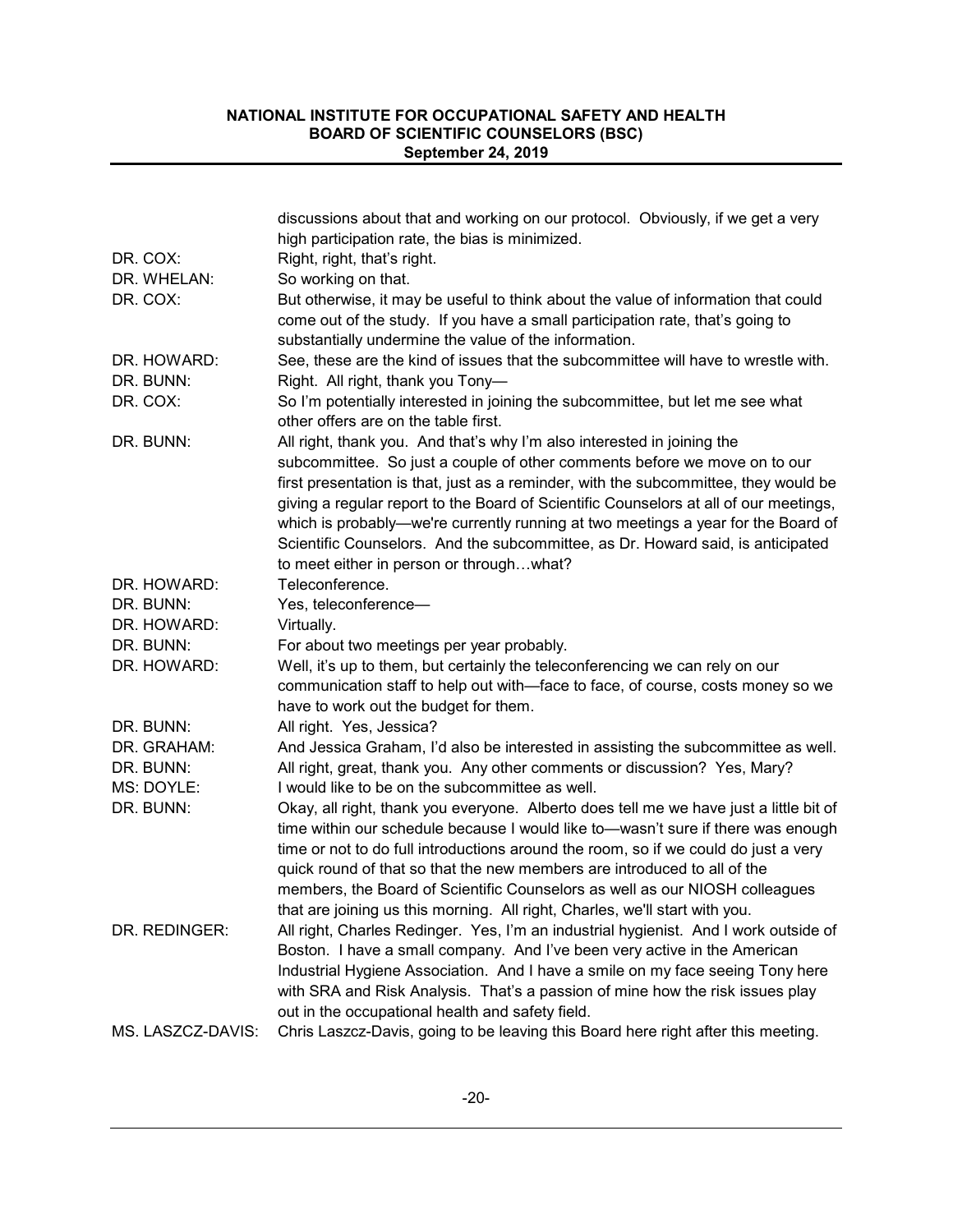| DR. BUNN:      | Charles and I have been professionally and very actively involved with IOHA,<br>AIHA, ASSP, and ILO to some extent over many, many years. I started with the<br>federal government back here in Washington, D.C. after grad school. Moved over<br>to the West Coast for a regional DOE manager position, joined industry Kaiser<br>Aluminum and Chemical Corporation for 25 years in their executive ranks, and<br>then about 10 years ago set up my own environmental consulting firm. So have<br>done environmental health and safety for many years. That's it.                                                                                                                                |
|----------------|---------------------------------------------------------------------------------------------------------------------------------------------------------------------------------------------------------------------------------------------------------------------------------------------------------------------------------------------------------------------------------------------------------------------------------------------------------------------------------------------------------------------------------------------------------------------------------------------------------------------------------------------------------------------------------------------------|
| DR. LEMASTERS: | All right. Grace?<br>Oh, Grace LeMasters, Department of Environmental Health, University of<br>Cincinnati College of Medicine. I'm an occupational environmental<br>epidemiologist. I've done studies on several different exposures and groups<br>including firefighters which I did in 2006, a meta-analysis of 32 studies looking at<br>firefighters and cancer. So I think that's why I'm on this subcommittee is related<br>to that particular study. But I also do research on fibers and other exposures.                                                                                                                                                                                  |
| DR. BEHM:      | Mike Behm. I'm a professor of occupational safety at East Carolina University in<br>the College of Engineering. And I've been on the NIOSH Prevention through<br>Design council, currently on the NORA Construction Sector Council, and this is<br>my last meeting of the Board of Scientific Counselors.                                                                                                                                                                                                                                                                                                                                                                                         |
| DR. BUNN:      | Margaret?                                                                                                                                                                                                                                                                                                                                                                                                                                                                                                                                                                                                                                                                                         |
| DR. KITT:      | Margaret Kitt, NIOSH Deputy Director and occupational medicine physician and<br>I'm located in Morgantown, West Virginia.                                                                                                                                                                                                                                                                                                                                                                                                                                                                                                                                                                         |
| DR. BUNN:      | And Terry Bunn, I am a professor at the University of Kentucky and Principal<br>Investigator for the Kentucky Occupational Safety and Health Surveillance<br>program, which is an umbrella grant that looks at occupational health indicators<br>and we have a Fatality Assessment and Control Evaluation Program. I'm also the<br>PI on a number of National Center for Injury Prevention and Control grants<br>looking at the prevention of drug overdoses.                                                                                                                                                                                                                                     |
| DR. LERMAN:    | Steve Lerman. I'm an occupational environmental medicine physician. I spent 30<br>years with ExxonMobil, 20 of those in the medical department, 10 of those at<br>ExxonMobil Biomedical Sciences, which is an organization of toxicologists,<br>epidemiologists, environmental scientists and such. I retired a year and a half<br>ago and I should mention I noticed in the roster it still says ExxonMobil<br>Corporation by my name. I continue to be involved in an area I've been involved<br>in for the past 15 years or so, which is fatigue risk management, workplace<br>fatigue issues and safety issues resulting from that. But other than that, as I say, I<br>am currently retired. |
| DR. BUNN:      | Thank you. Marc?                                                                                                                                                                                                                                                                                                                                                                                                                                                                                                                                                                                                                                                                                  |
| DR. SCHENKER:  | Marc Schenker. I'm a distinguished professor emeritus at University of California<br>at Davis, occupational physician and epidemiologist. I was the founding director<br>of one of the first two ag health and safety centers funded by NIOSH but have<br>worked on a variety of studies. My agricultural worker studies have evolved into                                                                                                                                                                                                                                                                                                                                                        |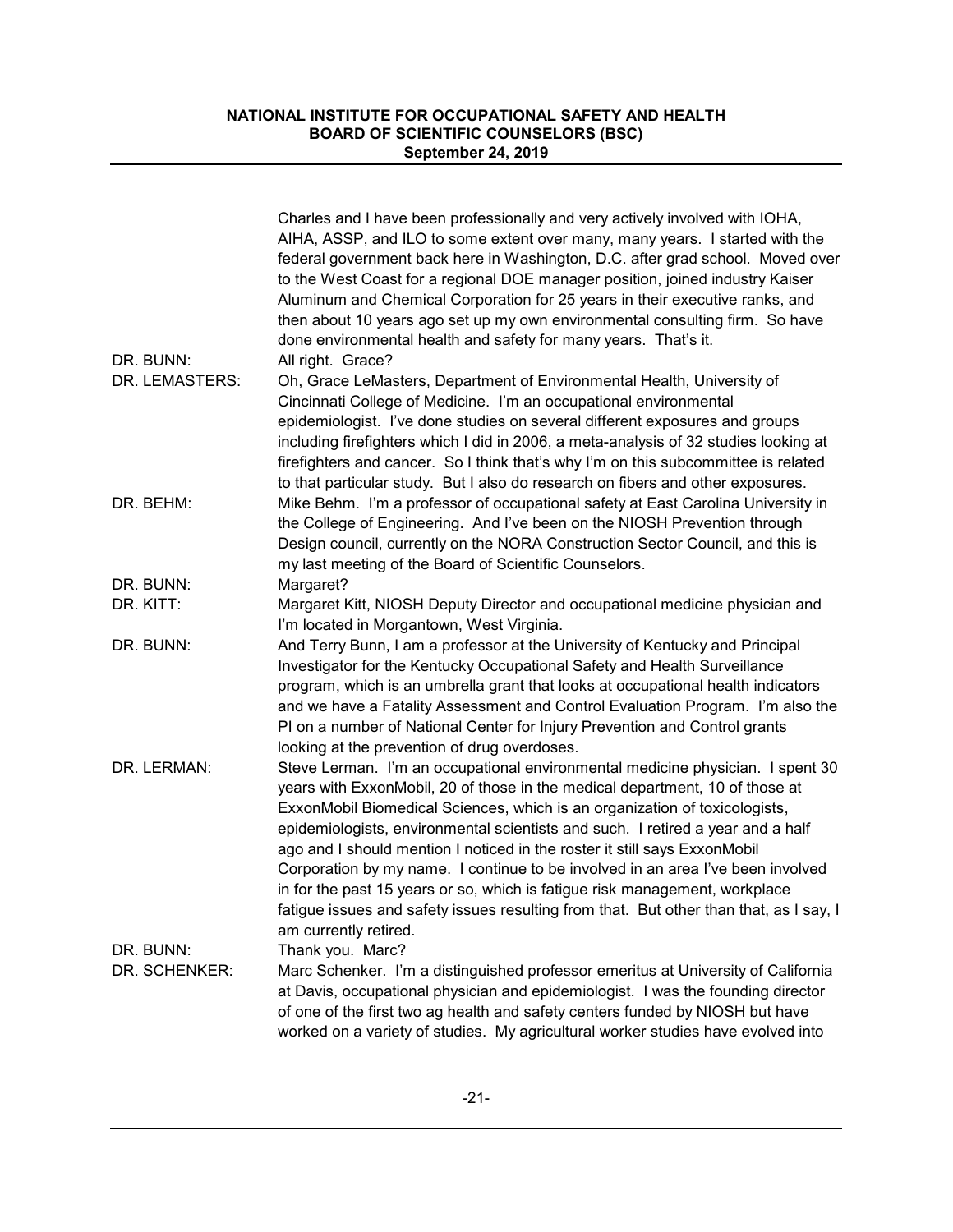|                | being immigrant workers health studies and also, more recently, climate change<br>and heat stress being a major health hazard in outdoor workers and farm                                                                                                                                                                                                                                                                                                                                                                                                                                                           |
|----------------|---------------------------------------------------------------------------------------------------------------------------------------------------------------------------------------------------------------------------------------------------------------------------------------------------------------------------------------------------------------------------------------------------------------------------------------------------------------------------------------------------------------------------------------------------------------------------------------------------------------------|
|                | workers.                                                                                                                                                                                                                                                                                                                                                                                                                                                                                                                                                                                                            |
| DR. BUNN:      | Thank you. Mary?                                                                                                                                                                                                                                                                                                                                                                                                                                                                                                                                                                                                    |
| MS. DOYLE:     | Hi, I'm Mary Doyle and I'm the Deputy Director of the Johns Hopkins Education<br>and Research Center that NIOSH supports. I have also been involved in the Los<br>Alamos Former Workers Program, Medical Surveillance Program. I also run the<br>CE program at the ERC and we do a lot of work with the professional associations<br>trying to support their educational needs. We do a lot of webinars with these<br>groups, hot topics, anything that's-so we have a very great mechanism that we<br>can do webinars, record them and get CME and CE for the nurses and the docs<br>and the OHs. That's about it. |
| DR. BUNN:      | Thank you. And Ron?                                                                                                                                                                                                                                                                                                                                                                                                                                                                                                                                                                                                 |
| DR. STOUT:     | I'm Ron Stout. I currently provide leadership (inaudible @ 1:01:50) student health<br>private foundation in the health and wellbeing space. Just recently retired from<br>Procter & Gamble with 20 years of service as medical director, and before that<br>spent 20 years or so between Active and Reserve Duty in the Air Force where I<br>had the privilege of working occupational and preventive medicine, and working<br>on things like the Air Force Health study, the dioxin exposure and others, and<br>actually first met Grace there when she was doing some study of-was it<br>firefighters in Utah?    |
| DR. LEMASTERS: | In the military?                                                                                                                                                                                                                                                                                                                                                                                                                                                                                                                                                                                                    |
| DR. STOUT:     | Yes.                                                                                                                                                                                                                                                                                                                                                                                                                                                                                                                                                                                                                |
| DR. LEMASTERS: | No, it was people involved in fuel cell-                                                                                                                                                                                                                                                                                                                                                                                                                                                                                                                                                                            |
| DR. STOUT:     | Fuel cell, that was it, yes.                                                                                                                                                                                                                                                                                                                                                                                                                                                                                                                                                                                        |
| DR. LEMASTERS: | Exposure to benzene and other solvents.                                                                                                                                                                                                                                                                                                                                                                                                                                                                                                                                                                             |
| DR. STOUT:     | My last meeting, thank you.                                                                                                                                                                                                                                                                                                                                                                                                                                                                                                                                                                                         |
| DR. BUNN:      | Thank you, Ron. Christy?                                                                                                                                                                                                                                                                                                                                                                                                                                                                                                                                                                                            |
| MS. SPRING:    | I'm Christine Spring, Associate Director for Communication and Research to<br>Practice here at NIOSH based in the D.C. office.                                                                                                                                                                                                                                                                                                                                                                                                                                                                                      |
| DR. GREEN:     | My name's Brett Green. I'm a research biologist in the Allergy and Clinical<br>Immunology Branch of the Health Effects Laboratory Division located in<br>Morgantown, West Virginia.                                                                                                                                                                                                                                                                                                                                                                                                                                 |
| DR. CHARLES:   | Hi, I'm Luenda Charles. I'm an epidemiologist in Morgantown and I'm on the<br>(inaudible $@$ 1:02:59) office in D.C.                                                                                                                                                                                                                                                                                                                                                                                                                                                                                                |
| DR. HARTLEY:   | Hi, Dan Hartley, Division of Safety Research. I'm the epi and the Workplace<br>Violence Prevention Coordinator, so I'll be presenting later today.                                                                                                                                                                                                                                                                                                                                                                                                                                                                  |
| DR. GRUBB:     | Hi, I'm Paula Grubb. I'm a research psychologist in Cincinnati for the Division of<br>Science Integration; specialize in work organization, psychosocial, workplace<br>violence and, most recently, a project on opioids and providing educational<br>materials for first responders.                                                                                                                                                                                                                                                                                                                               |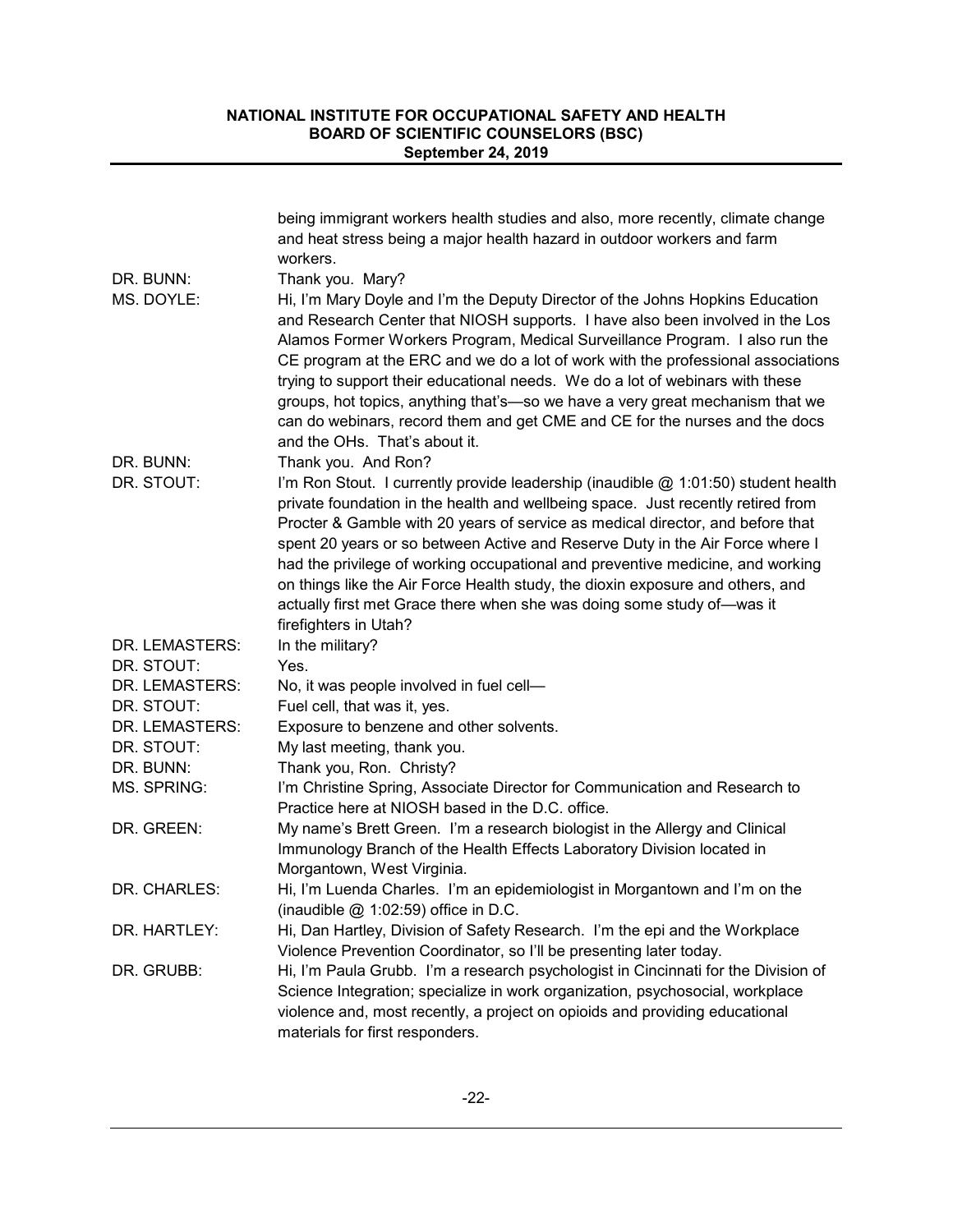| MR. JOHNSON:        | I'm Ed Johnson and I'm with the CDC Washington office and I take care of all the<br>audio/visual technology here.                                                                                                                                                                                                                                                                                                                              |
|---------------------|------------------------------------------------------------------------------------------------------------------------------------------------------------------------------------------------------------------------------------------------------------------------------------------------------------------------------------------------------------------------------------------------------------------------------------------------|
| MS. GARRAHAN:       | Good morning, I'm Maryann Garrahan. I'm actually from the Department of<br>Labor/OSHA. I'm detailed to NIOSH's Office of the Director.                                                                                                                                                                                                                                                                                                         |
| MS. BENJAMIN:       | Pauline Benjamin, Committee Management Specialist. I'm based in Atlanta.                                                                                                                                                                                                                                                                                                                                                                       |
| DR. ROSA:           | Good morning, Roger Rosa, Senior Scientist, Office of the Associate Director for<br>Science in the Office of the Director here in D.C. Been with NIOSH since 1984.                                                                                                                                                                                                                                                                             |
| DR. BUNN:           | Thank you.                                                                                                                                                                                                                                                                                                                                                                                                                                     |
| DR. FORRESTER:      | Christy Forrester. I'm an epidemiologist and communication scientist here in D.C.<br>in the Office of Communication and Research to Practice.                                                                                                                                                                                                                                                                                                  |
| DR. BUNN:           | Thank you.                                                                                                                                                                                                                                                                                                                                                                                                                                     |
| DR. DOWNES:         | Amia Downes. I work in the Office of Policy Planning and Evaluation in Atlanta.                                                                                                                                                                                                                                                                                                                                                                |
| <b>MS. NOVICKI:</b> | Hi, I'm Emily Novicki. I work in the same office as Amia in Atlanta. I'm a Health<br>Scientist and I'll be taking over as DFO next year.                                                                                                                                                                                                                                                                                                       |
| DR. PIACENTINO:     | Good morning, John Piacentino. I'm the Associate Director for Science here in<br>Washington, D.C.; training is occupational medicine and internal medicine.                                                                                                                                                                                                                                                                                    |
| DR. MIDDENDORF:     | Hi, I'm Paul Middendorf, the Deputy Associate Director for Science and I'm out of<br>Atlanta. My background is environmental toxicology and industrial hygiene.                                                                                                                                                                                                                                                                                |
|                     | MS. SCOTT-BLANTON: Good morning, Janice Scott-Blanton. I'm a program analyst and the Associate<br>Director for Science Office and I'm responsible for collecting the topics.                                                                                                                                                                                                                                                                   |
| MS. MORLEY:         | Good morning. Angela Morley, Chair of the NIOSH Institutional Review Board<br>based here in Washington, D.C.                                                                                                                                                                                                                                                                                                                                   |
| DR. BUNN:           | And on the phone? Could you introduce yourselves?                                                                                                                                                                                                                                                                                                                                                                                              |
| DR. WHELAN:         | Hi, this is Beth Whelan. I'm Chief of the Field Research Branch in Cincinnati.                                                                                                                                                                                                                                                                                                                                                                 |
| DR. FENT            | Hi, this is Kenny Fent. I'm the team lead for the National Firefighter Registry.                                                                                                                                                                                                                                                                                                                                                               |
| MS. BERRY:          | Hi, this is Ann Berry. I'm a Senior Scientist in the SSU Director for Science Office<br>located in Atlanta, Georgia.                                                                                                                                                                                                                                                                                                                           |
| MR. PIZATELLA:      | Tim Pizatella, Deputy Director of Division of Safety Research in Morgantown.                                                                                                                                                                                                                                                                                                                                                                   |
| DR. REPONEN:        | Hi, this is Tiina Reponen, University of Cincinnati. I think I'm a new, incoming<br>member. My term will start next year, so I'm just listening in the beginning of this<br>meeting. I have other meetings later this afternoon. I am a professor in the<br>Department of Environmental Health. I'm teaching industrial hygiene (inaudible @<br>1:06:11). Also, I'm the Director of the Education (inaudible @ 1:06:14) here in<br>Cincinnati. |
| DR. BUNN:           | Thank you.                                                                                                                                                                                                                                                                                                                                                                                                                                     |
| DR. ROBISON:        | Allen Robison, NIOSH Office of Extramural Programs.                                                                                                                                                                                                                                                                                                                                                                                            |
| DR. BUNN:           | All right, thank you.                                                                                                                                                                                                                                                                                                                                                                                                                          |
| PARTICIPANT:        | (Inaudible @ 1:06:27) performance evaluation.                                                                                                                                                                                                                                                                                                                                                                                                  |
| DR. BUNN:           | Thank you. All right, well, Paul reminded me I actually need to-would like to                                                                                                                                                                                                                                                                                                                                                                  |
|                     | have a formal vote on the creation of this subcommittee for the firefighter registry.                                                                                                                                                                                                                                                                                                                                                          |
|                     | So if we could have a motion to create this subcommittee, that would be great.                                                                                                                                                                                                                                                                                                                                                                 |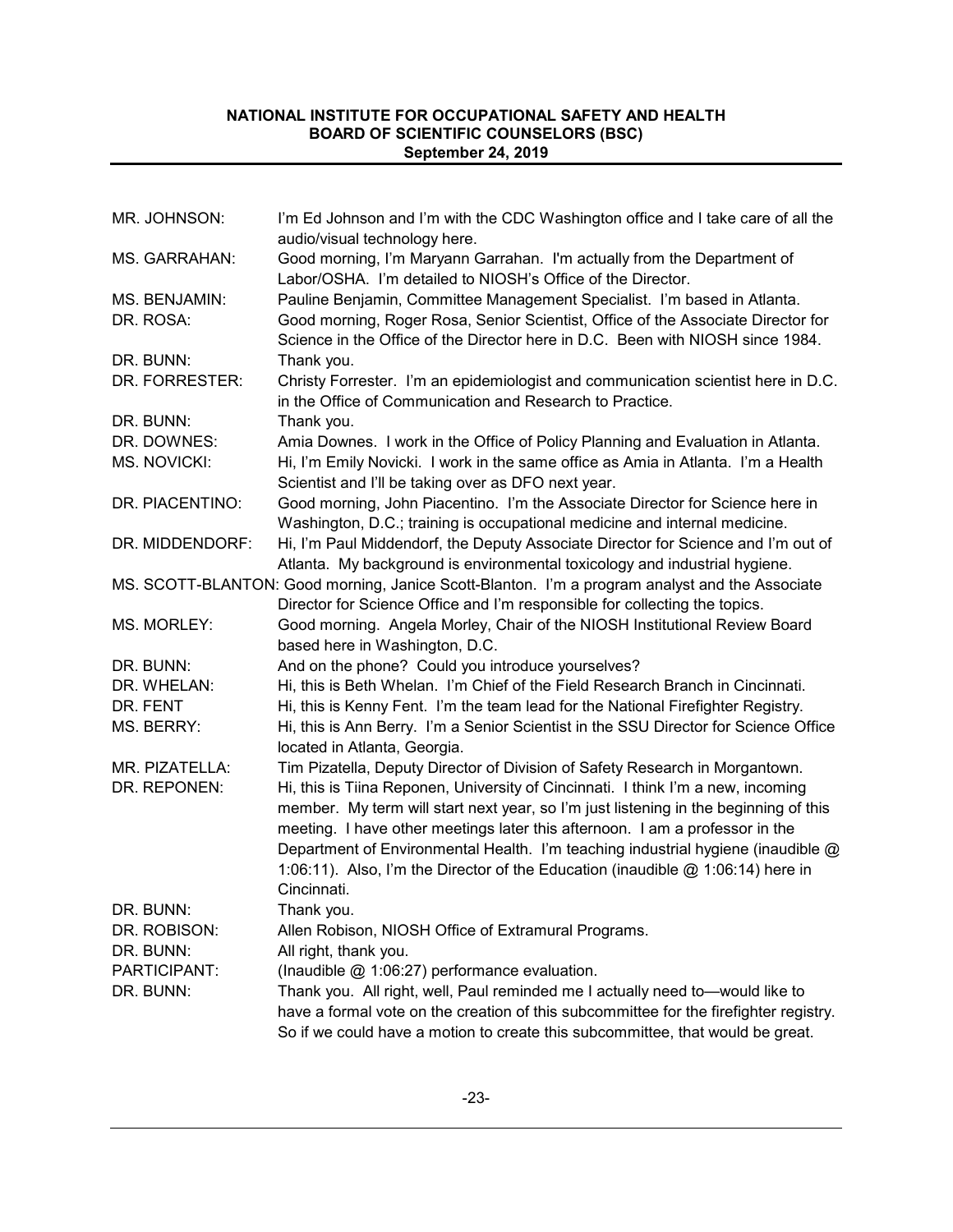| DR. COX:                     | I so move.                                                                                                                                                                                                                                                                                                                                                                                                                                                                                                                                                                                                                                                                                                                                                                                                                                                                                                                                                                                                                                                                                                                                                                                                                                                                                                                                                                                                                                                                                                    |
|------------------------------|---------------------------------------------------------------------------------------------------------------------------------------------------------------------------------------------------------------------------------------------------------------------------------------------------------------------------------------------------------------------------------------------------------------------------------------------------------------------------------------------------------------------------------------------------------------------------------------------------------------------------------------------------------------------------------------------------------------------------------------------------------------------------------------------------------------------------------------------------------------------------------------------------------------------------------------------------------------------------------------------------------------------------------------------------------------------------------------------------------------------------------------------------------------------------------------------------------------------------------------------------------------------------------------------------------------------------------------------------------------------------------------------------------------------------------------------------------------------------------------------------------------|
| DR. BUNN:                    | All right, thank you Tony. Do I have a second for the motion?                                                                                                                                                                                                                                                                                                                                                                                                                                                                                                                                                                                                                                                                                                                                                                                                                                                                                                                                                                                                                                                                                                                                                                                                                                                                                                                                                                                                                                                 |
| DR. REDINGER:                | Second.                                                                                                                                                                                                                                                                                                                                                                                                                                                                                                                                                                                                                                                                                                                                                                                                                                                                                                                                                                                                                                                                                                                                                                                                                                                                                                                                                                                                                                                                                                       |
| DR. BUNN:                    | Charles, thank you very much. All right, so the subcommittee is formally created<br>then. All right, so now we turn to our first presentation on the Evaluation Turning<br>Point by-                                                                                                                                                                                                                                                                                                                                                                                                                                                                                                                                                                                                                                                                                                                                                                                                                                                                                                                                                                                                                                                                                                                                                                                                                                                                                                                          |
| PARTICIPANT:                 | Terry, I think you need to take a vote.                                                                                                                                                                                                                                                                                                                                                                                                                                                                                                                                                                                                                                                                                                                                                                                                                                                                                                                                                                                                                                                                                                                                                                                                                                                                                                                                                                                                                                                                       |
| DR. BUNN:                    | Oh, I have to take a vote? Oh, let's take a vote, then, all right. I've never done this<br>part before. All right, could I have a vote for all of those who are in favor of<br>creating the subcommittee?                                                                                                                                                                                                                                                                                                                                                                                                                                                                                                                                                                                                                                                                                                                                                                                                                                                                                                                                                                                                                                                                                                                                                                                                                                                                                                     |
| PARTICIPANT:                 | Aye.                                                                                                                                                                                                                                                                                                                                                                                                                                                                                                                                                                                                                                                                                                                                                                                                                                                                                                                                                                                                                                                                                                                                                                                                                                                                                                                                                                                                                                                                                                          |
| PARTICIPANT:                 | Aye.                                                                                                                                                                                                                                                                                                                                                                                                                                                                                                                                                                                                                                                                                                                                                                                                                                                                                                                                                                                                                                                                                                                                                                                                                                                                                                                                                                                                                                                                                                          |
| PARTICIPANT:                 | All opposed?                                                                                                                                                                                                                                                                                                                                                                                                                                                                                                                                                                                                                                                                                                                                                                                                                                                                                                                                                                                                                                                                                                                                                                                                                                                                                                                                                                                                                                                                                                  |
| DR. BUNN:                    | Any opposed? All right, no that oppose it. All right, now we have the creation of<br>the formal subcommittee. All right, thank you very much. Yes, so our first<br>presentation is by Dr. Amia Downes on the Evaluation Turning Point. Thank you.                                                                                                                                                                                                                                                                                                                                                                                                                                                                                                                                                                                                                                                                                                                                                                                                                                                                                                                                                                                                                                                                                                                                                                                                                                                             |
| THE EVALUATION TURNING POINT |                                                                                                                                                                                                                                                                                                                                                                                                                                                                                                                                                                                                                                                                                                                                                                                                                                                                                                                                                                                                                                                                                                                                                                                                                                                                                                                                                                                                                                                                                                               |
| DR. DOWNES:                  | Morning, everybody.                                                                                                                                                                                                                                                                                                                                                                                                                                                                                                                                                                                                                                                                                                                                                                                                                                                                                                                                                                                                                                                                                                                                                                                                                                                                                                                                                                                                                                                                                           |
| PARTICIPANTS:                | Morning.                                                                                                                                                                                                                                                                                                                                                                                                                                                                                                                                                                                                                                                                                                                                                                                                                                                                                                                                                                                                                                                                                                                                                                                                                                                                                                                                                                                                                                                                                                      |
| DR. DOWNES:                  | As Terry said, my name is Amia Downes and this morning I'll try to be a morning<br>person. They always put me in the early-morning slot. That's because I'm<br>unnaturally enthusiastic about evaluation. I hope it's going to rub off (inaudible $@$<br>$1:08:12$ ).                                                                                                                                                                                                                                                                                                                                                                                                                                                                                                                                                                                                                                                                                                                                                                                                                                                                                                                                                                                                                                                                                                                                                                                                                                         |
|                              | So I'm happy to report, I think I was here about two years ago and I told you a little<br>bit about this new evaluation theory that we were applying to do our program<br>reviews. I'm happy to report that we've now completed five program reviews<br>using this new evaluation theory. And out of a possible 10 points that our<br>programs could receive, I am proud to say that all of our programs have scored at<br>least an 8 out of 10 or above. We actually had one program that a 10 out of 10 on<br>these reviews. So I'm really happy about that. We learned a lot not only about<br>each individual program, but about evaluation at NIOSH and where we need to<br>go. And there are some things that we learned about in terms of really building<br>evaluation culture. And there are some things going on at the federal level that<br>we really need to take note of as well that would push us more towards maybe<br>taking a pause and introducing more evaluation into our culture at NIOSH. And<br>so the title of this presentation is really this Evaluation Turning Point. So let me<br>put some of this of what I'm saying into context.<br>So at the federal level, there was actually a legislation passed at the end of 2018,<br>the Evidence-Based Policymaking Act. And this was a bipartisan effort that<br>actually started all the way back in 2017 when Paul Ryan and Patty Murray came<br>together, put together legislation that created a commission for evidence-based |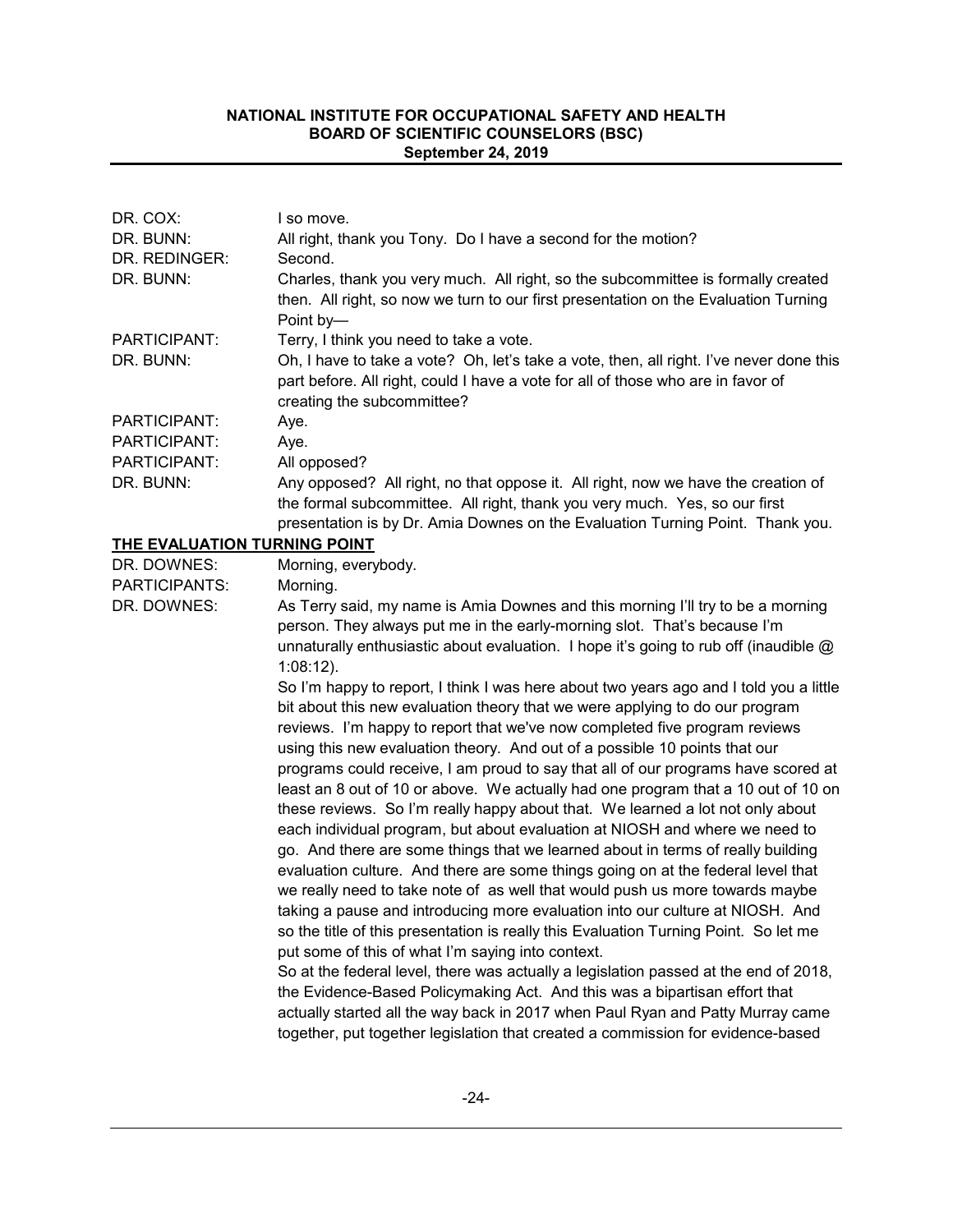policymaking. And this commission came together and put together—I can't remember if it was 21 or 22 recommendations of how to really move forward evidence-based policymaking. And based on those recommendations, those two congressfolks came together again and developed another legislation which is actually this legislation, the Evidence-Based Policymaking Act, which was signed into law 2018.

And so there's three titles in this Act. The latter two titles really deal with sharing of data and the privacy and confidentiality issues around sharing data. But the first tittle really deals with evaluation. And the two things that we really took away from what was in that first title was they're really calling for the development of an evaluation plan for every cabinet-level department and the establishment of an evaluation officer at every—a chief evaluation officer at every cabinet-level department. And so when OMB recently came out with guidance about how to begin implementing this new act, I was actually struck by how specific and detailed that guidance was. And as I was reading it, the other thing that struck me is they're not only saying, well, these cabinet or these department levels should be doing this but we're encouraging operating division levels—which would be in this case CDC for us—but bureaus, divisions, and those lower-lying agencies and organizations which in our case could be us, to do something like this. And at this time, we don't have an evaluation plan per se. We don't have an evaluation officer at this time. And we also—Christy actually sent me an article that came out of the *Government Exec* yesterday and it talked about, because this law actually talks about there needs to be an assessment around the government of where are we at because some, for example, like the Department of Labor where Maryann comes from, the Small Business Administration, and a couple of others are really ahead of the game in terms of having an evaluation plan, having an evaluation officer, carrying out these evaluation studies; whereas, others are not nearly as advanced. So we really need to take an assessment of where we are. And this *Government Exec* article talked about at the very foundation being maybe you should start with developing an evaluation policy at your agency and what does that look like? And so we at NIOSH don't have that either, so that's something that we could look at. So this is really kind of something that was created bipartisanly and so I don't think it would matter what administration will come into office next. I think this is going to keep going forward.

So when we looked around NIOSH at potentially what elements we could have involved in evaluation, obviously there's our office and we have an evaluation team but it's very small. And obviously we were involved in these programs' evaluations. We do a couple of internal evaluations. Emily, as you heard, is the NORA Program Portfolio Manager. We handle Healthy People out of our office. Our program performance one-pagers, I don't know if any of you are familiar with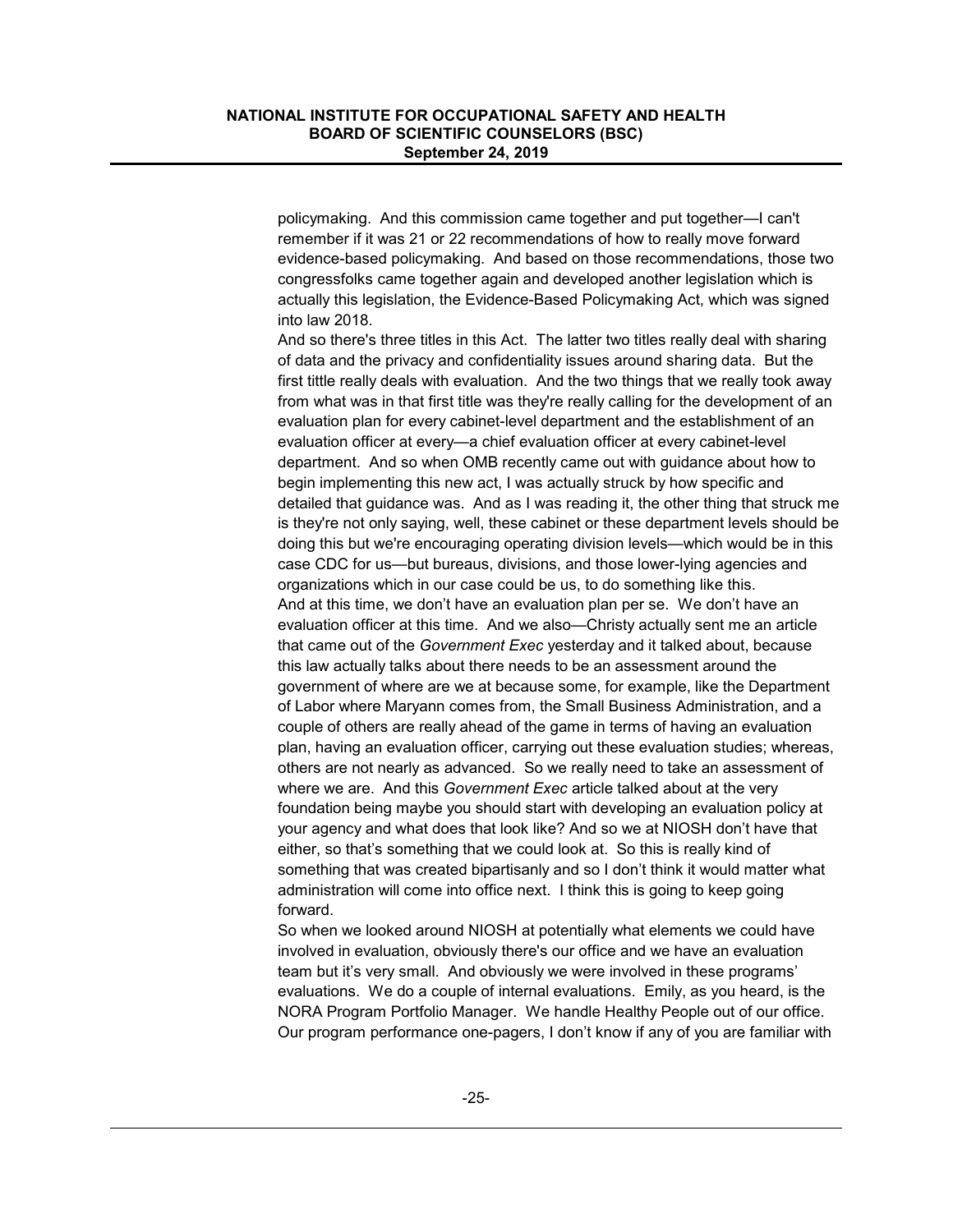those. Those come from our office. So we have a lot of things that come out from just a couple people that deal with evaluative efforts.

And then the Translation Research Program. Tom Cunningham out of the Division of Science Integration leads that effort. He also is the branch chief of a branch that works in that area. I think we could do a lot more to really integrate translation science into NIOSH. And as we go on, I'll tell you a little bit more about some of the feedback we got from these panels that indicate a need for that. Our Surveillance Program, obviously if you think about evaluation, surveillance could be used not only to set a baseline if you're looking at something quantitative, but also measuring an increase or decrease in some health or safety outcome that you're looking at on the end. So they could be a key to evaluation.

And then the Center for Workers' Compensation Studies, as well as the last one, the Economic Analysis piece, which Rene Pana-Cryan's office here or we have a contract with RAND where they're looking at specific cases for us on contract, all of those things are important because when we go out to employers, they obviously want to know how some of these interventions in particular are going to affect their bottom line. Well, how does this affect workers' compensation claims, absenteeism, productivity? And so having that sort of data is very important. And then we also have people in our divisions, laboratories, and offices who their primary job might not be as a program evaluator, but they do have evaluative components to their projects. So they might be developing an intervention I think with—and Dan and his colleagues, when they're doing some of their intervention work, it could build an evaluation component in there to see if what they're doing is actually effective.

So some of the things that we've started to do, obviously we've done the program reviews. We've implemented the modified Contribution Analysis Approach. We've completed five of these reviews. And we've tried to improve upon—with each year when we do these reviews, we've tried to apply what we've learned from the previous year. We've also started to develop a template. We are working with Christy Spring's office for impact stories. We really feel like we missed this opportunity after the National Academy Review, we have these large evidence packages, but we never really took anything out of those packages and put them in a more palatable communication format that we could give to somebody else, as opposed to maybe expecting that there is some human being that was going to flip through two to 300 pages of material to try to find some of that impact that might have been listed in there. So we're making a more intentional, proactive effort to do that after these reviews.

We've also gone out and gone to our colleagues at the American Evaluation Association or the Eastern Evaluators Research Society and given presentations. We've also written an article to try to get feedback on what we're doing and making sure that it has credibility among our fellow evaluators and see if there are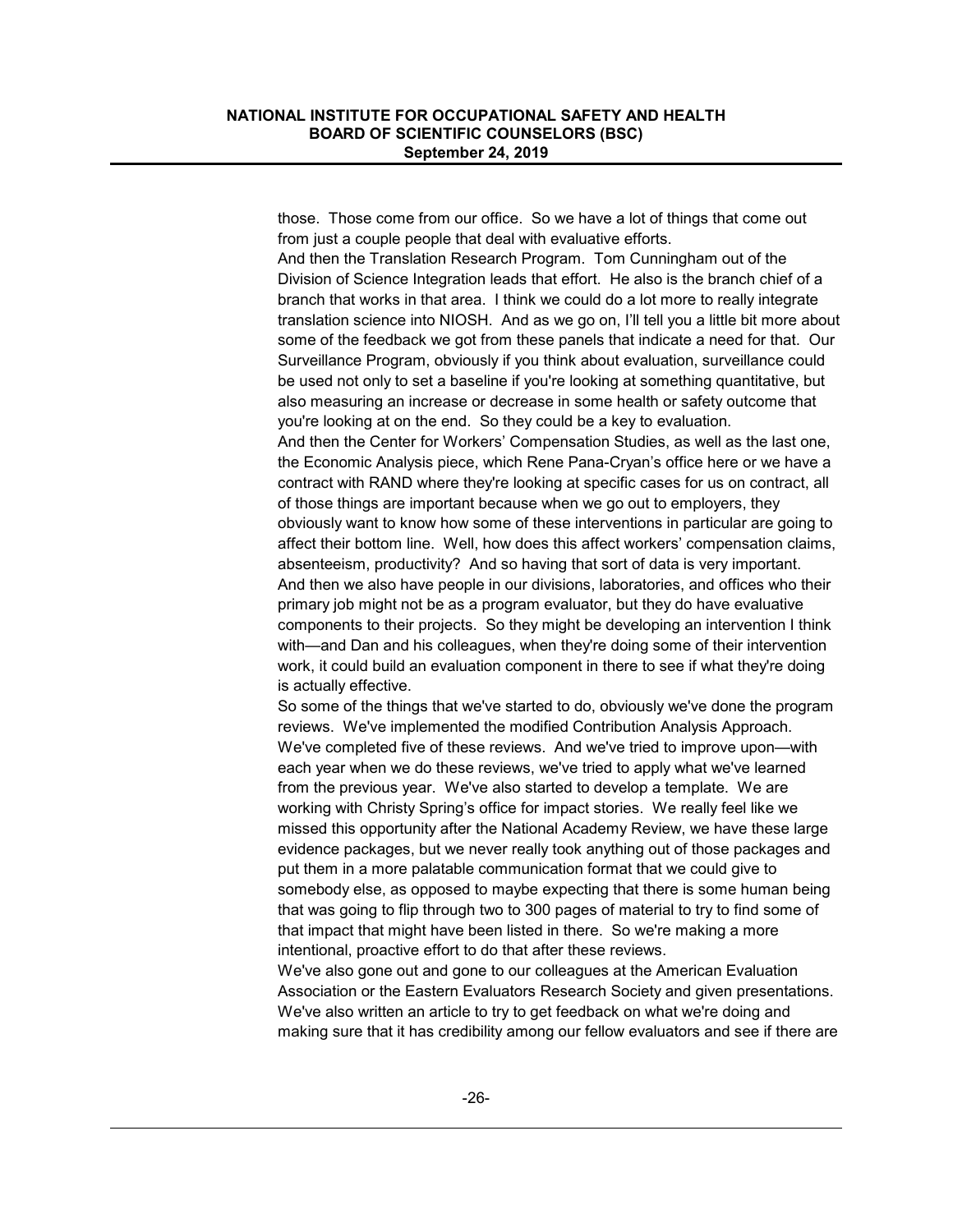ways that we can improve our application of contribution analysis. And then we've most recently done an evaluation capacity-building survey in the Institute to see sort of where we are, what people think about evaluation, where do we need to start building?

And we've also done some formative research. With Maryann here, we've been to talk to colleagues at the Department of Labor. They have actually an office of the Chief Evaluation Officer and we've been able to talk to them about what—in the legislation, it's called an evaluation plan, but what it actually started as is a learn agenda and that was coined that term by DOL. So we've talked to them about that and what it looks like and how they use it. We've also looked at some things online from the Small Business Administration and from USAID, who are leaders in this area, to see what they're doing.

So when we finish these reviews—and we've finished four of them—we've actually finished five, but the fifth one we've only gotten a draft report. We're still waiting on that final report to make sure before we come out and say how many recommendations and what the score was. But of the four that we've completed and we have recommendations for, we have 47 recommendations from four reviews. And the recommendations sort of run the gamut. There are some that are straightforward and they're more process oriented. For example, doing something else online, making something, putting things, and going back in time and putting some methods documents, making them 508 compliant so we can go and put those on the Web. We have recommendations in areas that NIOSH traditionally hasn't done work, so we might not have the expertise to be able to complete those recommendations or address them adequately.

We have, in healthcare in particular, that program alone got 18 recommendations and they were very broad and scattered across many subpopulations within healthcare and also many subtopics within healthcare. So it was hard to really look at the program and say, you know, how can you adequately address all of these recommendations because it would take significantly more resources. And as Dr. Howard mentioned some of the budget, when you're in a resourceconstrained environment—and I think that goes for most of the federal government—the outlook of trying to figure out how you would do something like that is very challenging, especially when healthcare is one of almost 40 other programs.

And then we get into recommendations that we may have received where the ability to implement them might be beyond our control. Not because they're in new areas, but because the command structure—for example, in our Emergency Preparedness and Response, the command structure is already set up and it might be outside of our mission, Number 1; but, Number 2, to try to insert ourselves in that command structure might be a little outside of our control and also beyond our mission.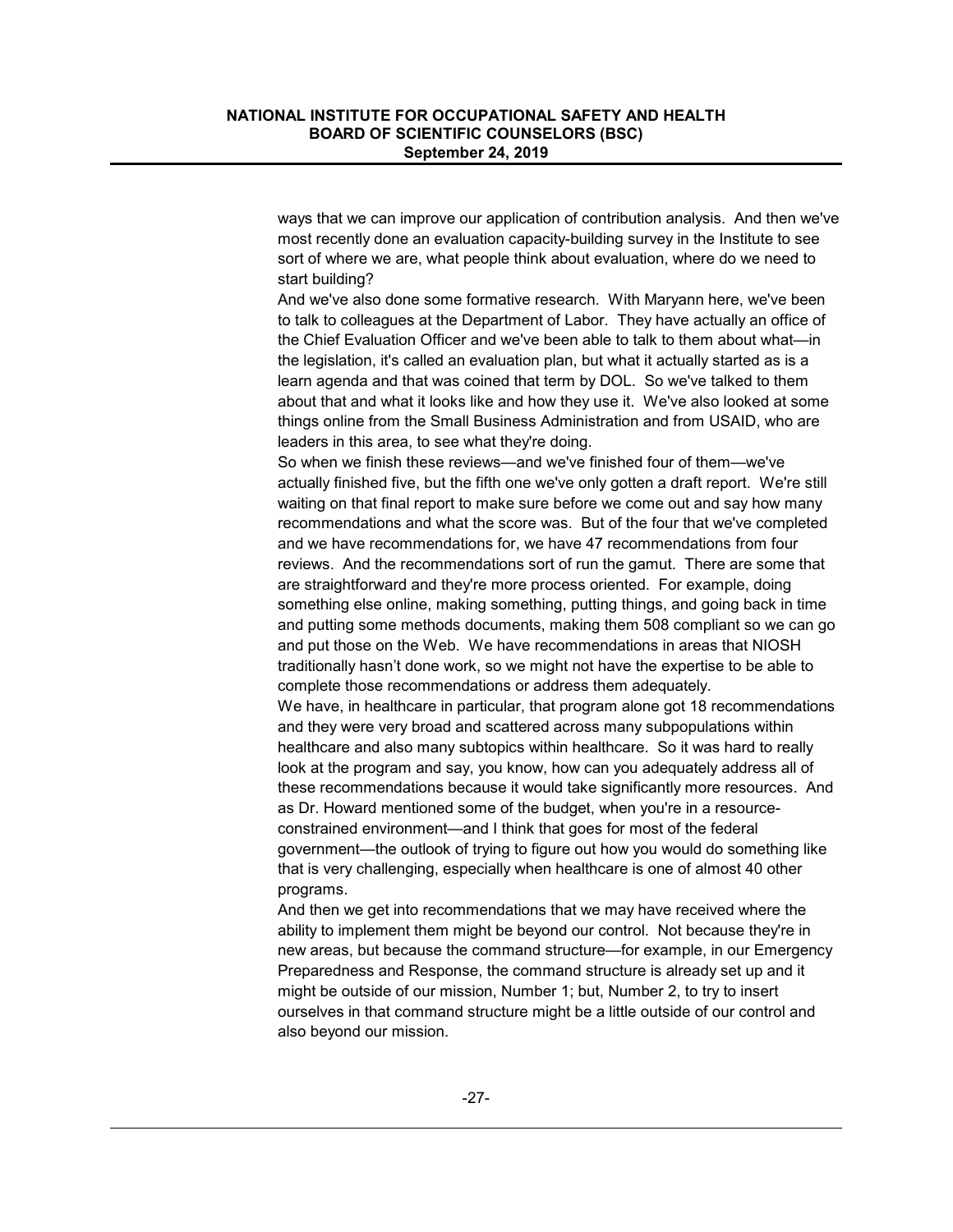And then we also received recommendations just that weren't necessarily as helpful maybe as we were hoping in terms of, again, in this environment and when we talk about utilization focus recommendations or an evaluation, maybe we should stop doing this, or maybe only expand in this area, or maybe you've done enough on this end of the science spectrum and basic science and we need to do more on this end in intervention, or maybe vice versa. But we got a lot in one particular case of just hit the gas and keep doing everything you're doing. And so that didn't really help as much in planning for the future. That was great in validating what we had done, which I don't want to say anything negative about that because that was great, but going forward, that didn't necessarily help us as much from that perspective.

So as I mentioned, we were kind of at this point when we started looking at all those recommendations and trying to plot out a path forward. And we thought, well, just Evaluation 101, you don't want to set out to evaluate a program if they're not in a position to really use those results. So we didn't have a really formal or thought-out implementation process. As you know, we have an intramural competition. Is that how we're going to get some of this funded? How do we make some of these decisions about—with all these recommendations? And also on our end, how can we better set up the panels to give us recommendations that might be more helpful or might be more narrow or focused in what we're really looking for?

And we've tried some of that. In a most recent review with mining, we actually proposed questions to the panel. We gave them about two per topic that was in the evidence package that would be most helpful for us to hear and we actually received feedback that was more in line with what we were hoping. Do this, don't do that, maybe think about this. And that was really helpful to the program as they were thinking about things. So that's one thing that we are trying to do a better job of too.

So it really came down to where are we going? We're sort of at this crossroads and then out in the periphery we have this federal thing going on that we have to keep in mind. So we really need a plan going forward. Do we really want to continue to do these reviews without this solid vision? And what do we need to consider about this as we're moving forward? So as I said, we have this Evidence-Based Policymaking Act that we need to think about because at some point, it will affect us. Even if it doesn't directly right now, we want to be out in front of that.

We also needed to consider the NIOSH environment. And as you can imagine, when there's big change that happens when we are taking three divisions, bringing them down to two in Cincinnati like we had, and then we're in this resource-constrained environment just like everyone else in the federal government is, and we're struggling with hiring issues just like everyone one else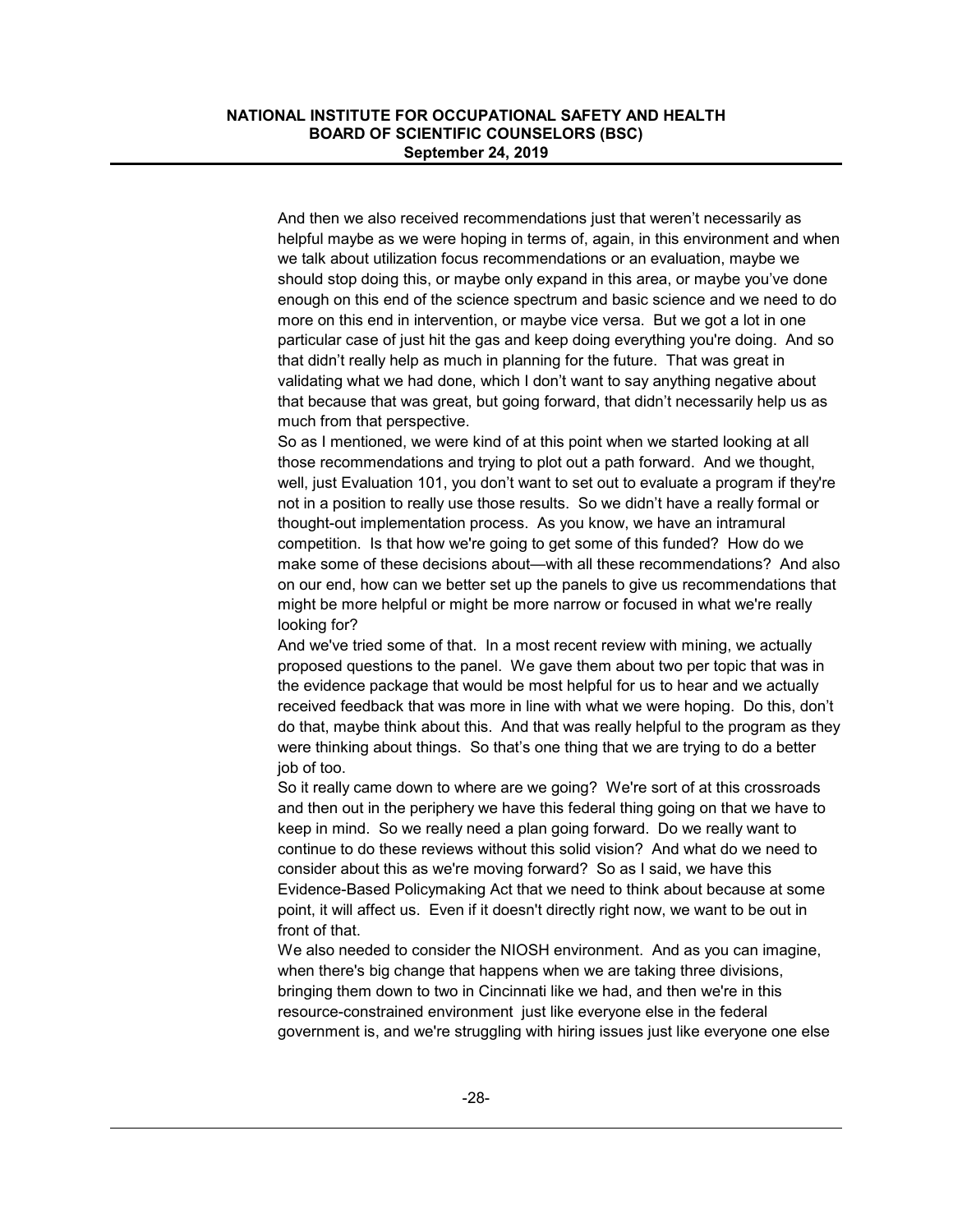in the federal government is, it's just not a cheery, happy time. And that's probably an understatement, but I think that's just the feeling across the federal government. I don't think it's in any way specific to NIOSH. So we really have to think about who would want to do anything new or take on anything new at that point?

So we've thought about diffusion of innovations and that really tells us that we have to look for the innovators and the early adopters. We don't want to put anything else on anyone else's plate that could be perceived as 'you're just putting one more negative thing that I don't want to do on my plate.' So really looking for those innovators and early adopters that have some incentive or some motivation to work with us. And then we really wanted this to be a NIOSH plan and not something coming down from on high in the Office of the Director. So obviously our office and the Office of the Director might have a coordination role to try to make some of this happen, but we really want just equal participation among the various programs to help us get this done. Because if this is going to be a culture change, we really need everyone's input. But ultimately the goal is to prepare for more programs to go under review using contribution analysis, but being able to implement the recommendations that we receive.

So although there's mixed reviews about the Government Performance and Results Act, we actually want to make it useful. And then we got creative in order to make it useful. Right now, the current GPR measure actually talks about how we will review one program every year for so many years and they will score a 7 out of 10 or better. But we're actually going to change that to work for us and to support what we want to do. So we've actually proposed this measure, which involves us developing an evaluation capacity-building plan and trying to implement some of the previous evaluation recommendations that we've received. And so essentially what we would be doing in FY20 is developing that plan. And once we've developed it, we will bring it to the Board to take a look at, to review, and get your feedback on.

And then over the next five years we would work on implementing that plan. And every year we would bring our progress, we would write a very brief report, just a couple of pages, but we would really come and give a presentation to the Board so you can hear from us what we've been doing each year and we can get in realtime your feedback to implement that feedback over the next years as we moved on.

But for the GPR purposes, we would need you to assess our progress because they do like to have their numbers. So we would need you to give us a score on a scale of 1 to 6 and we would give you that information so you could do that for us. But that's kind of what we see in terms of going forward. We really want to take a pause from doing anymore program reviews and implement some of the things that we've heard back. So your next question is probably like, well, what exactly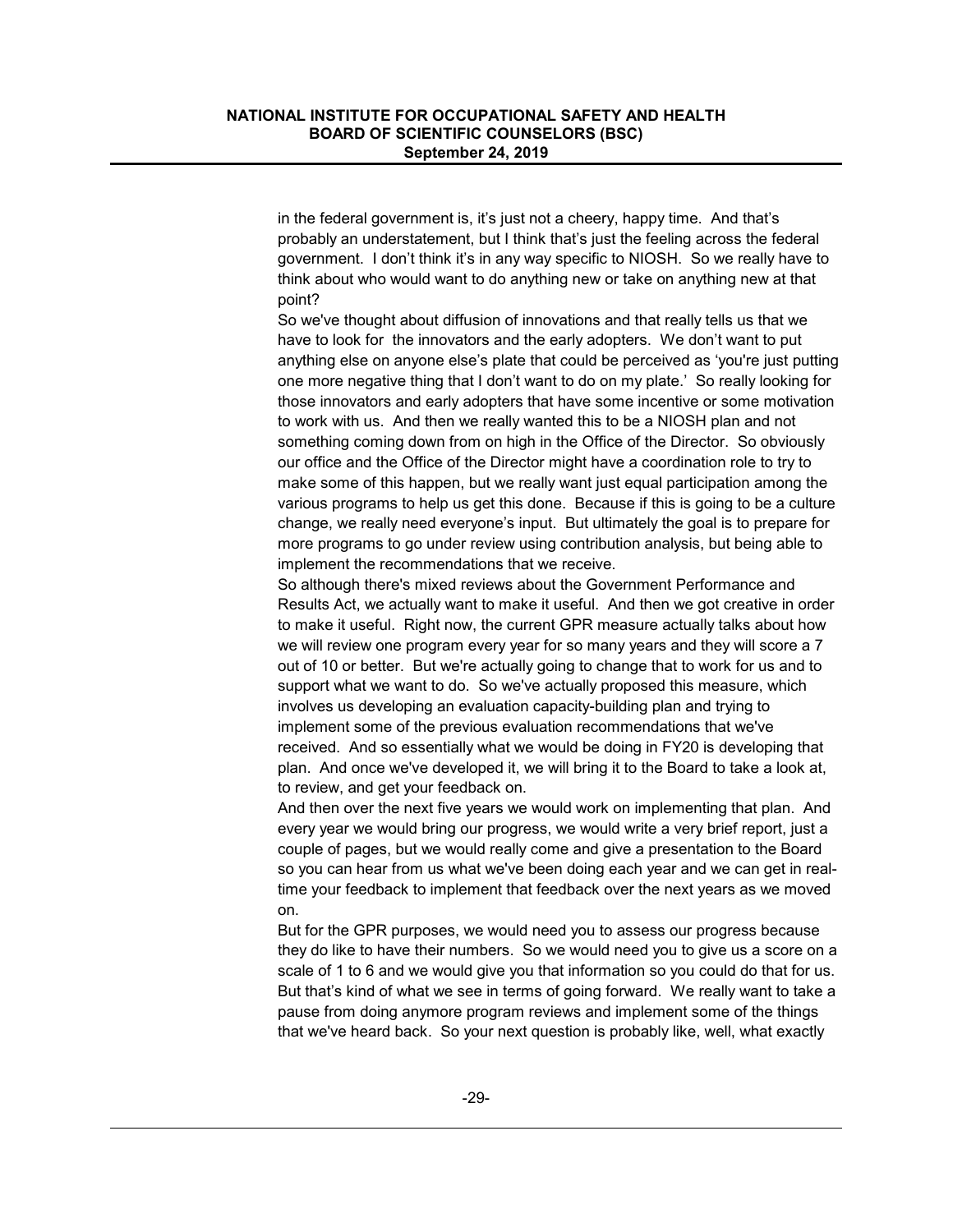do you want to do in this plan? I'm going to skip that one. So as far as the capacity-building plan, there were four things that we've really—we've heard before some of them, but really through either developing the evidence packages, through talking to the panels or in their panels reports, we really heard loud and clear because they came up in every single report.

One is implementation science. We need to do more implementation science work. And I'll share this with you. This was actually from our friends at NIH and they're also—we're not the only ones struggling in this area. And them doing more biomedical research and us being a research organization, we're not the only ones struggling with this. There is a push to actually take more of our research, get it into practice, also measuring what the impact is of that research. So we're not the only ones struggling with this issue. But some of the things we heard—and implementation science can be a really broad term but, as I mentioned earlier, we're talking about translation science.

We had a lot about contribution analysis really relies on the fact that it's great if you get somebody to adopt a NIOSH output or a NIOSH productive, but it kind of relies on that productive or that output being evidence based. And because you're asking the panel essentially, well, is it likely that what NIOSH did in this area contributed to a reduction in—and you fill in the blank, whether it's some health outcome or some safety outcome. But it's harder for them to make that judgement if the intermediate outcome or if the adoption of said intervention wasn't evidence based. Sure, it might have been adopted, but if we haven't tested it for effectiveness, it's harder for them to make that call. And we seem to be very good at testing our technologies, our engineering controls, but what we've found for doing these reviews is there's opportunities for improvement when it comes to health communications and trainings in terms of effectiveness in evaluating the effectiveness of it.

And the other piece goes a step further. And we heard repeatedly that counting downloads, counting page views, counting subscribers was a nice reach metric. It's nice to know how many people you're reaching, but then what do they do with that? So I could download something and it could sit on my desk—which I'm guilty of. I have the best intent to read it, but it just sits there and ends up in the pile and I'm like, I'll get to it, and I never get to it. So you don't know what people do with it afterwards, so we need to focus more on are people actually using it? If they are, what are they doing with it? And then the long-term vision is how does that affect that end outcome? In what way does it affect any reduction? Does it cause it—what's the association there? So we heard a lot about that, so more focus on that implementation science is something that we really want to build into the culture.

Then around intermediate outcomes is more focus on collecting them and documenting them. We had a tough time—and I think this was one of the most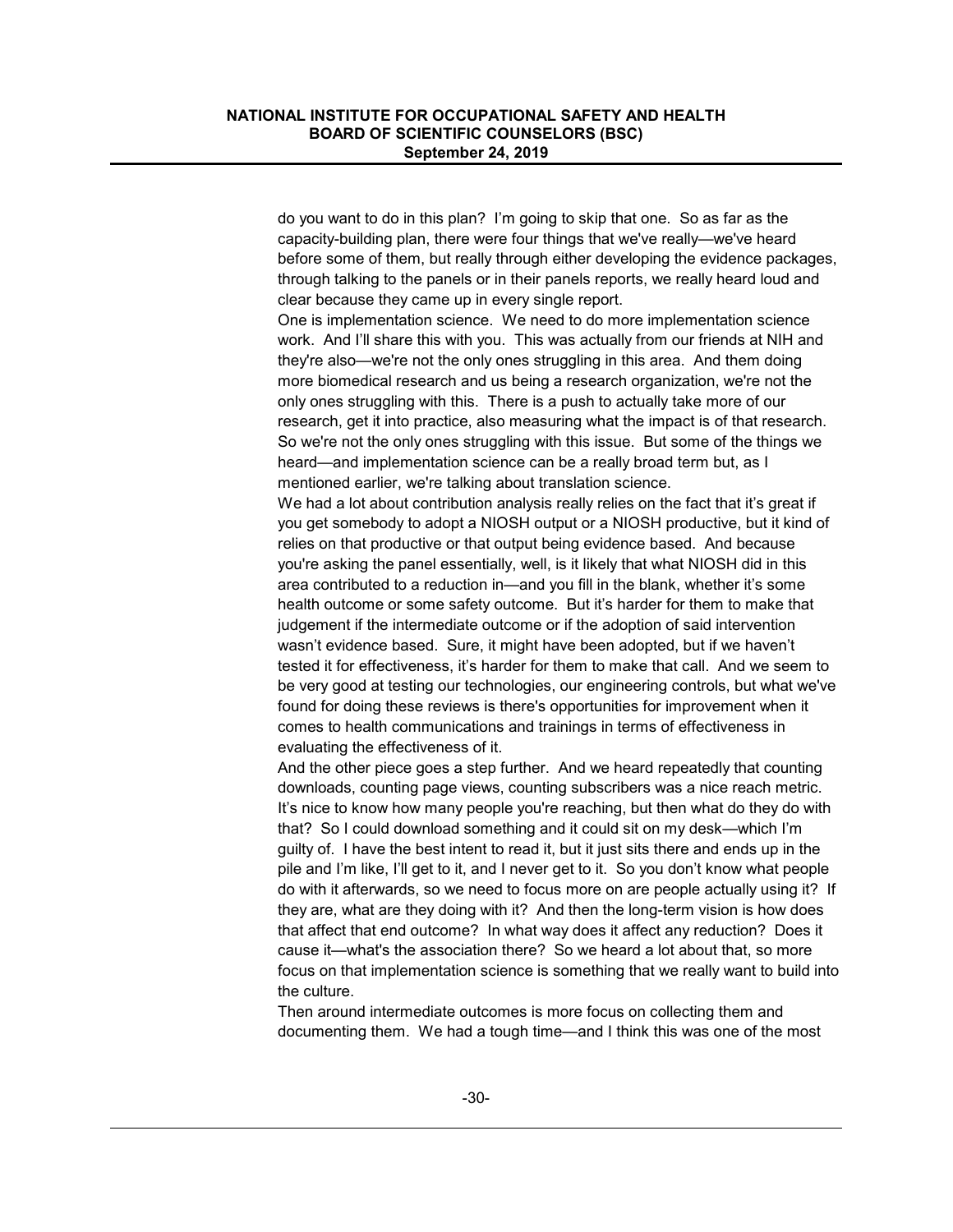painful things during the building of the evidence package is that historically—and we've tried to improve this over the last couple years, but when a researcher completes their project, they're done with that project and they move on to the next one. They don't necessarily go back if they find out their product or their output is being used by this association or this company and document it. So we were in situations where we were going through emails, Googling, contacting people that are retired from NIOSH to what they knew so we could actually go back and document that ten years, nine years, five years after the fact. And sometimes it was, "I went to this conference and so-and-so told me it happened," and that was five years ago and we had no documented way of showing that. And evaluation is a science so it's just kind of like peer review or doing a scientist study, you have to have evident of these things.

So I always use the example if we were ever to get a Freedom of Information Act request and we didn't have anything tangible to rely on if we were ever questioned about any of these things, it becomes more difficult to put those unsubstantiated things in an evidence package because then it just becomes a he-said, she-said. So we are really trying to substantiate those things so that's something culturally would be a change for NIOSH, but we really want to start doing that.

And then three is the implementation of the program review recommendations. This is something that we're trying to do to better help our panels in getting recommendations that are maybe a little bit more focused and we've been trying to do that over the last several reviews. But also putting a structure on our end in place together to really support them in going forward and being able to implement those recommendations. And then finally, as I mentioned earlier, the communication of those intermediate outcomes and evaluation findings, we can't just leave them—although now they're bulleted, they're bolded in these evidence packages. I can tell you I for one would not go through those evidence packages again if Margaret paid me \$100.

I mean there's a lot of stuff in there, but spending a year on them, yes, I don't know that I'd go through them but I wouldn't expect anyone at this table, unless there was a specific thing that you were trying to look for. So when we're talking about trying to target a policymaker and we want them to know something because we want them to take a specific action, I would never stake any money or anything on the fact that they're going to go through that evidence package to find it. So we need to find a way to get that information to them in a more proactive way.

So when I talked a little bit earlier about innovators and early adopters, and we looked across the programs that we had, this is sort of a list of programs that we came up with. And I would ignore the column about the DLOs. But looking at these programs, the Center for Motor Vehicles, they've been really proactive in evaluation under the supportive leadership of Dawn Castillo and Stephanie Pratt,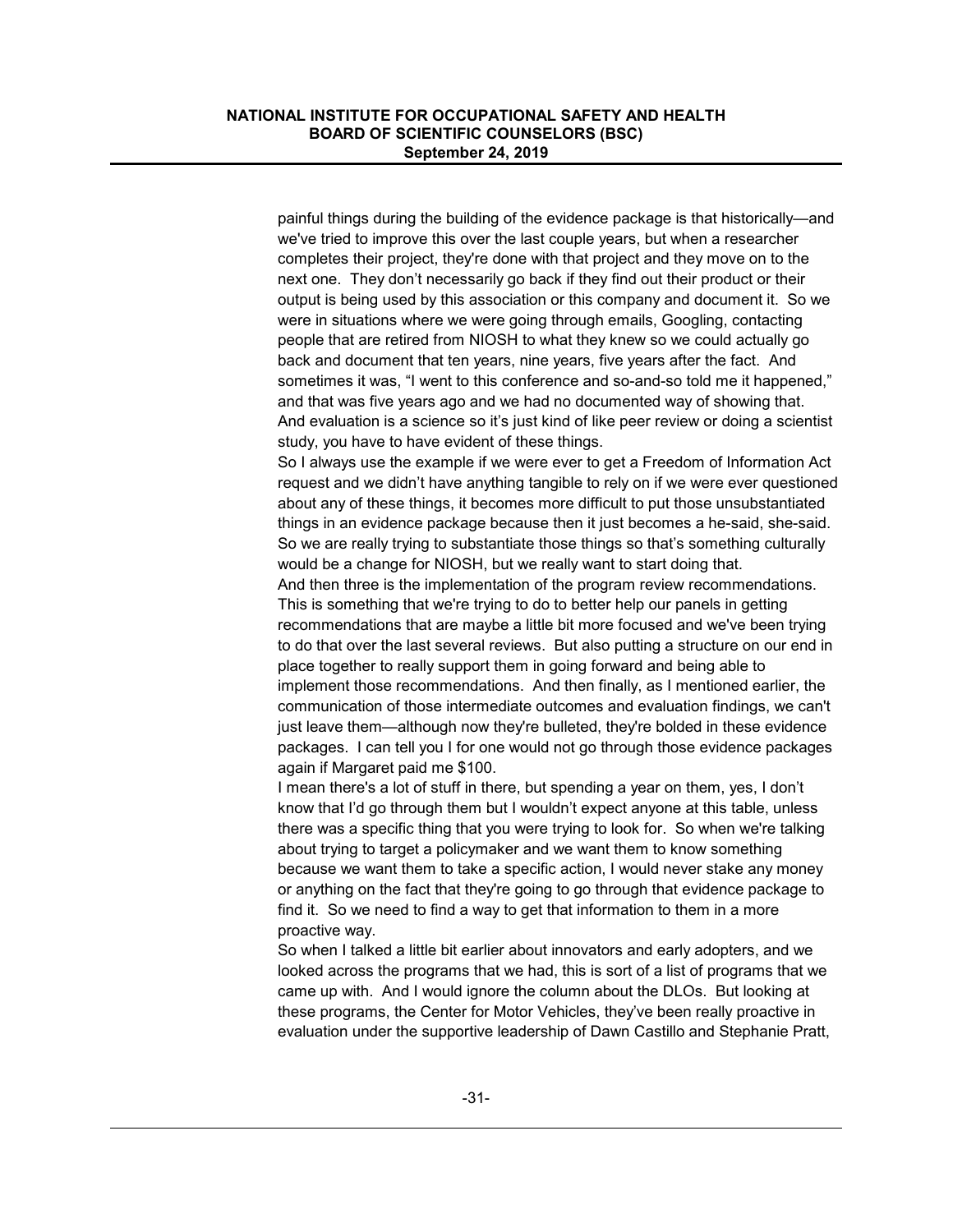Dave Fosbroke, Rosa, they've just been amazing and they've actually, under just their own desire to have actually done a small, internal evaluation. And I think it's actually been posted now on the Web, their findings. So they try to do a smaller version of a contribution analysis with the resources that they had. So there's some folks that we want to get involved in this evaluation capacity-building plan. And you can see the four columns on the right are the areas that align with the topics from the previous slides that we've kind of identified that these programs want to work most in. And there'll be some overlap with other programs and, in some cases, there won't be.

Also, the public safety, the firefighter group in particular, there's a lot going on with the firefighter investigation program and a lot going on with NPPTL that would enable us to really look because they're so intervention oriented that it's really ripe to start looking at those intermediate outcomes and examining them for evaluation. And then mining has just completed their review, but they're really excited about evaluation and, in fact, with the new miner health program that they're looking at creating, one of their cores is actually evaluation. One of their three cores is evaluation. And they also have a Human Factors Branch that really has some good examples of translation and implementation sciences, as I mentioned.

Our Emergency Preparedness and Response program, a lot of energy there to really start promoting their program. Oil and Gas Extraction, they've done a lot of stuff in terms of intervention to begin to look at impacts. The Center for Maritime Safety and Health, they're going to be really focused on the collection and documentation of some of those intermediate outcomes. And then you see at the bottom are the Ag Centers. One of the things that we found during these reviews is we really need to bring our extramural program more into the fold with these reviews and looking more at intermediate outcomes and evaluation overall. So we chose to start with the Ag Centers for several reasons: 1) The centers are really pretty stable over the years in terms of being consistent in funding. And they have an evaluators' group. The Ag Center directors were supportive of evaluation. And we previously had a fellow working with the Ag Centers and so they are somewhat familiar with contribution analysis. So we figured that that was probably the best group to start with out of all of our centers. So that's where we'll be. Those are groups or programs that will be kind of involved from the beginning.

So in terms of questions for the Board, there's really two but I'm most interested in hearing your answers to the second question. But as far as audiences we should prioritize for targeting with these impact stories, the first group we've prioritized are policymakers. But beyond that, I'd be interested in hearing who you think would be next in line for targeting for impact stories. And then the next question is, from your perspective, we've identified several barriers. Obviously, resources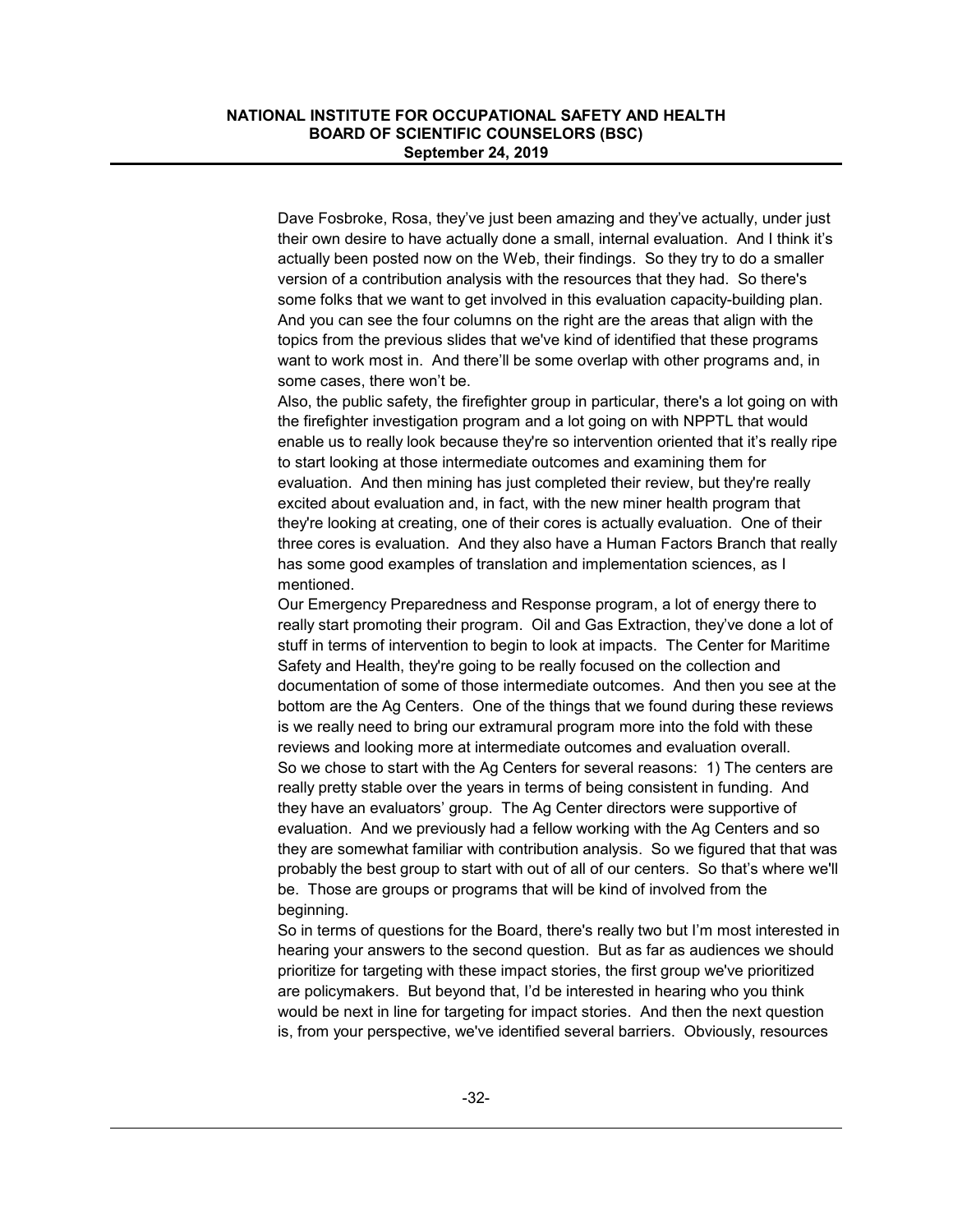|                                  | is going to be a barrier. And I've talked a little bit about just the historical makeup<br>and some cultural issues. And I'd be interested in hearing other barriers or<br>suggestions for how we overcome even the barriers I've mentioned or other<br>barriers, what suggestions do you have for sort of addressing those as we get<br>started?                                                                                                                                                                                                                                                                                                                                                                                                                                                                                                                                                                                                                                                                                                                                                                                                                                                                                                    |
|----------------------------------|------------------------------------------------------------------------------------------------------------------------------------------------------------------------------------------------------------------------------------------------------------------------------------------------------------------------------------------------------------------------------------------------------------------------------------------------------------------------------------------------------------------------------------------------------------------------------------------------------------------------------------------------------------------------------------------------------------------------------------------------------------------------------------------------------------------------------------------------------------------------------------------------------------------------------------------------------------------------------------------------------------------------------------------------------------------------------------------------------------------------------------------------------------------------------------------------------------------------------------------------------|
| DR. BUNN:                        | Excellent questions to start the discussion and excellent presentation on all that<br>NIOSH is doing to really start the ball rolling in evaluating all of their programs. So<br>as Amia says, pertaining to these questions, what do you think NIOSH should<br>prioritize for targeting its impact stories beyond policymakers? Yes, Marc?                                                                                                                                                                                                                                                                                                                                                                                                                                                                                                                                                                                                                                                                                                                                                                                                                                                                                                          |
| DR. SCHENKER:                    | Marc Schenker. Well, first, I think this is really important. I grappled with this as<br>a vice provost for outreach and engagement at the University for three years and<br>struggled because the University reward system doesn't really recognize this.<br>You're absolutely right, we train researchers to do etiologic studies and then they<br>kind of drop the ball and they go on to the next study. But the reality is this is<br>what's really important. It's the translational aspects, it's the engagement<br>aspects. And the first thing I would say is that communications is really critical. I<br>mean we live in an age where we're fighting to get the message out, competing<br>with a lot of fake news and false information and everything else flooding the<br>media. And we need to be as sophisticated as possible in how we do that and<br>how we get that message and how we change behaviors or whatever the<br>outcome is. Obviously, the regulator world is important when that's appropriate.<br>But I think the effort needs attention and I'm delighted to see people thinking<br>beyond just doing the etiologic studies to saying how much impact are we having?<br>How much effect is there from these efforts? |
| DR. BUNN:<br>MS. LASZCZ-DAVIS:   | Thank you. Yes, Christy?<br>Chris Laszcz-Davis. Listening to-I mean this is very, very good work, but I had a<br>question for-I could respond to one of your questions here, one or two of the<br>questions here. Have you had any recommendations to simply stop doing what<br>NIOSH is doing?                                                                                                                                                                                                                                                                                                                                                                                                                                                                                                                                                                                                                                                                                                                                                                                                                                                                                                                                                      |
| DR. DOWNES:<br>MS. LASZCZ-DAVIS: | To stop doing program reviews?<br>You guys have done a fair amount of work in evaluating existing programs that<br>you consider robust. Have any of the 47 recommendations thus far said-it's<br>stopped? None. Okay. And my follow-up question to that would be is I know you<br>used the term "external review." Is that external within NIOSH or external outside<br>of NIOSH to gauge impact and the end-use impact?                                                                                                                                                                                                                                                                                                                                                                                                                                                                                                                                                                                                                                                                                                                                                                                                                             |
| DR. DOWNES:                      | Good question. The external reviews are panels that are made up of folks<br>external to NIOSH.                                                                                                                                                                                                                                                                                                                                                                                                                                                                                                                                                                                                                                                                                                                                                                                                                                                                                                                                                                                                                                                                                                                                                       |
| MS. LASZCZ-DAVIS:<br>DR. DOWNES: | Okay.<br>And we have then—essentially we have a contractor, the panels give a list of—I'm<br>sorry, the programs give a list of three to five names for potential chairs. The<br>contractor reaches out, gauges interest and availability, chooses one of those                                                                                                                                                                                                                                                                                                                                                                                                                                                                                                                                                                                                                                                                                                                                                                                                                                                                                                                                                                                      |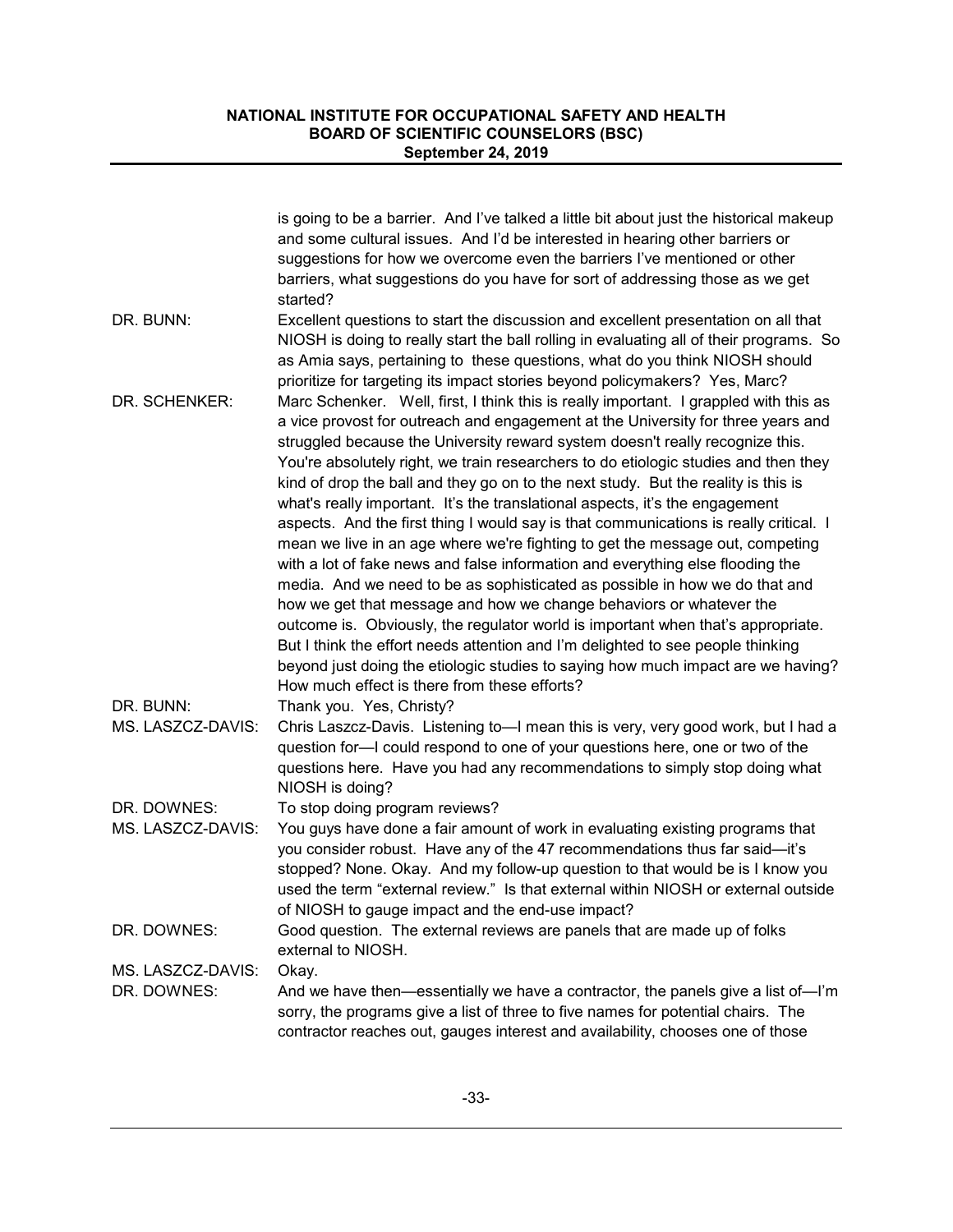|                   | three to five people. And then once the chair is selected, the chair gets to pick the<br>rest of the panel. We just require that they sign Conflict of Interest forms.                                                                                                                                                                                                                                                                                                                                                                                                                                                                                                                     |
|-------------------|--------------------------------------------------------------------------------------------------------------------------------------------------------------------------------------------------------------------------------------------------------------------------------------------------------------------------------------------------------------------------------------------------------------------------------------------------------------------------------------------------------------------------------------------------------------------------------------------------------------------------------------------------------------------------------------------|
| MS. LASZCZ-DAVIS: | Okay. Then thank you for that. With regard to the second question, then, I've<br>always been a big advocate of concept practice. If it doesn't make a difference<br>tomorrow, we're wasting our time. So any communications, any evaluations, any<br>community outreach, the story of potential impact and the way the lives out in the<br>community and then the work world will change is absolutely critical. People don't<br>move otherwise, they just don't.                                                                                                                                                                                                                          |
| DR. BUNN:         | Thank you, Chris. Tony, I believe you had a question as well?                                                                                                                                                                                                                                                                                                                                                                                                                                                                                                                                                                                                                              |
| DR. COX:          | No, I'm going to hold off. I think there's a lot of interesting technical issues about<br>figuring out cause and effect in these evaluation programs. But that's not yet on<br>the critical path to answering your questions, so I'll hold my fire for a while.                                                                                                                                                                                                                                                                                                                                                                                                                            |
| DR. BUNN:         | Okay. You might want to go into a little bit of detail about contribution versus<br>attribution, which I think is what he's getting at.                                                                                                                                                                                                                                                                                                                                                                                                                                                                                                                                                    |
| DR. COX:          | Yes.                                                                                                                                                                                                                                                                                                                                                                                                                                                                                                                                                                                                                                                                                       |
| DR. DOWNES:       | So with contribution analysis, it kind of throws causation out the window. And<br>that's sort of what we've tried to do. At a project level where you're doing that<br>smaller-scale, scientific study, you might be able to measure the cause and effect.<br>But when we're looking at these larger programs where hopefully some of that<br>cause and effect has been demonstrated at the (inaudible $@$ 1:44:47) level, we<br>really are looking at contribution because we can't do those RCT, gold-standard<br>trials.                                                                                                                                                                |
| DR. COX:          | Right.                                                                                                                                                                                                                                                                                                                                                                                                                                                                                                                                                                                                                                                                                     |
| DR. DOWNES:       | So what we're looking at is putting together a contribute claim. And so one of our<br>chapters might be on reducing highway fatalities-                                                                                                                                                                                                                                                                                                                                                                                                                                                                                                                                                    |
| DR. COX:          | For ambula-yes.                                                                                                                                                                                                                                                                                                                                                                                                                                                                                                                                                                                                                                                                            |
| DR. DOWNES:       | In construction workers. And that was actually one of the chapters we put<br>together. So we put together a package that really kind of puts out a story. And<br>it's in the form of a logic model, so what were our inputs, our activities, our<br>outputs, and essentially our intermediate outcomes so people adopting-external<br>folks adopting our products. And basically then asking panel members, "Is it<br>reasonable that, based on these impacts that we're claiming, these intermediate<br>outcomes, that it was likely that NIOSH contributed to a reduction in highway work<br>zone injuries to construction workers?" And it's an actual legitimate evaluation<br>theory. |
|                   | And we also recognize that there are what we call alternative explanations. So<br>obviously OSHA and MSHA and professional organizations are working in these<br>areas too, and they're obviously probably contributing to reductions too, so we<br>recognize those as well. So I know that probably—we can't do the gold standard,<br>which I think everybody would like to be able to do is that association. We're just<br>not able to do that. So that's why we've kind of gone out to American Evaluation                                                                                                                                                                             |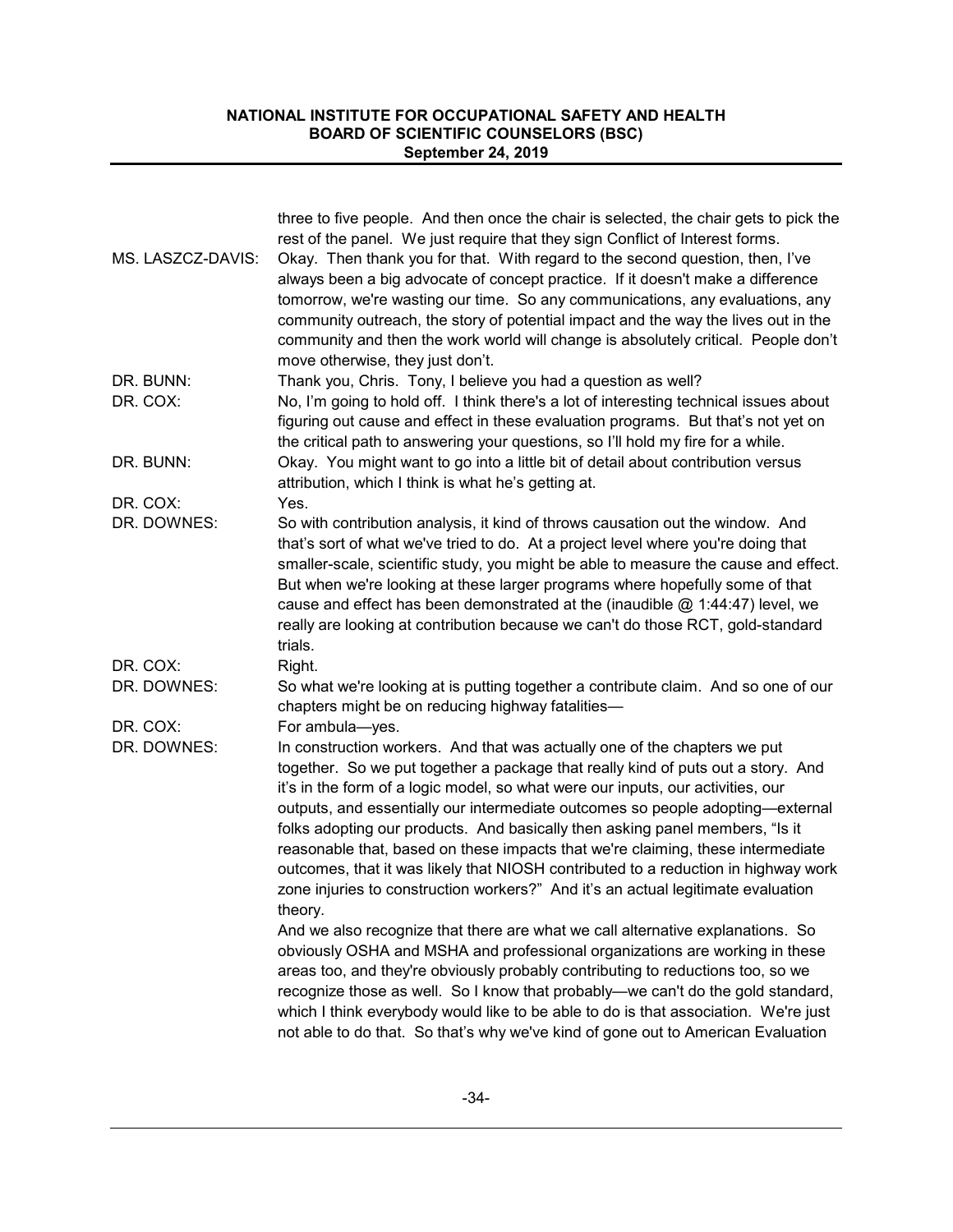|                | Association and some of these other groups to see what our evaluation                                                        |
|----------------|------------------------------------------------------------------------------------------------------------------------------|
|                | colleagues think of this. And actually this theory is used more so in Europe and                                             |
|                | Canada than it is in the United States.                                                                                      |
| DR. BUNN:      | Interesting, thank you. Michael, I think you were next.                                                                      |
| DR. BEHM:      | Mike Behm. That was a great presentation, thanks. I was just curious how much                                                |
|                | you work with the individual-like the NORA sector councils at all.                                                           |
| DR. DOWNES:    | We haven't worked with the NORA sector councils at all during this process.                                                  |
|                | We've only worked—because it's a review of the intramural and extramural                                                     |
|                | program, just the NIOSH components, so we've just worked with the intramural                                                 |
|                | programs.                                                                                                                    |
| DR. BEHM:      | Okay, I was just thinking. I mean I'm just familiar with the Construction Sector                                             |
|                | Council and in terms of an audience for stories and impact and they've been very                                             |
|                | active. I don't know, I just thought that might be a nice conduit or connection.                                             |
| DR. DOWNES:    | That might be-I think part of what we're learning here is not only do we have to                                             |
|                | do a better job of documenting these intermediate outcomes, but we have to do a                                              |
|                | better job of making our external partners-because I think they would give us<br>that information if they knew we needed it. |
| PARTICIPANT:   | Yes.                                                                                                                         |
| DR. DOWNES:    | So making them aware that this is information that we need going forward.                                                    |
| DR. BEHM:      | And if I could just add one more thing. Maybe working with the sector councils we                                            |
|                | could make the NORA agenda that much more robust.                                                                            |
| DR. DOWNES:    | Uh-huh.                                                                                                                      |
| DR. BUNN:      | Yes, yes. I think probably what Michael is also getting at is not only having them                                           |
|                | provide you with the information, but taking that information and providing back to                                          |
|                | them as the target worker population.                                                                                        |
| DR. DOWNES:    | Got you.                                                                                                                     |
| DR. BUNN:      | For, to-because of course if you're giving the information it's like, well, what do                                          |
|                | we get out of it and what did you, NIOSH, do with it? So I think that it's a-                                                |
| DR. DOWNES:    | That's a good point.                                                                                                         |
| DR. BUNN:      | Yes.                                                                                                                         |
| DR. DOWNES:    | Okay.                                                                                                                        |
| DR. BUNN:      | Grace?                                                                                                                       |
| DR. LEMASTERS: | It would seem that it's always hard to go back retrospectively, but certainly                                                |
|                | prospectively you could build in requirements. Like any center coming in for re-                                             |
|                | funding would have to have built in these intermediate evaluation process, final                                             |
|                | evaluation process, and how did they reach the public or their stakeholders. I                                               |
|                | think that should just be built into any grants, whether it's intramural or extramural,                                      |
|                | that this is requested for them to do. And if they don't do it, then that's going to be                                      |
|                | part of the evaluation process. But I think you'll see a lot of compliance and a lot                                         |
|                | of information that you can get based upon what the centers will build in to have                                            |
|                | happen. I mean we keep funding them and we have to have deliverables and                                                     |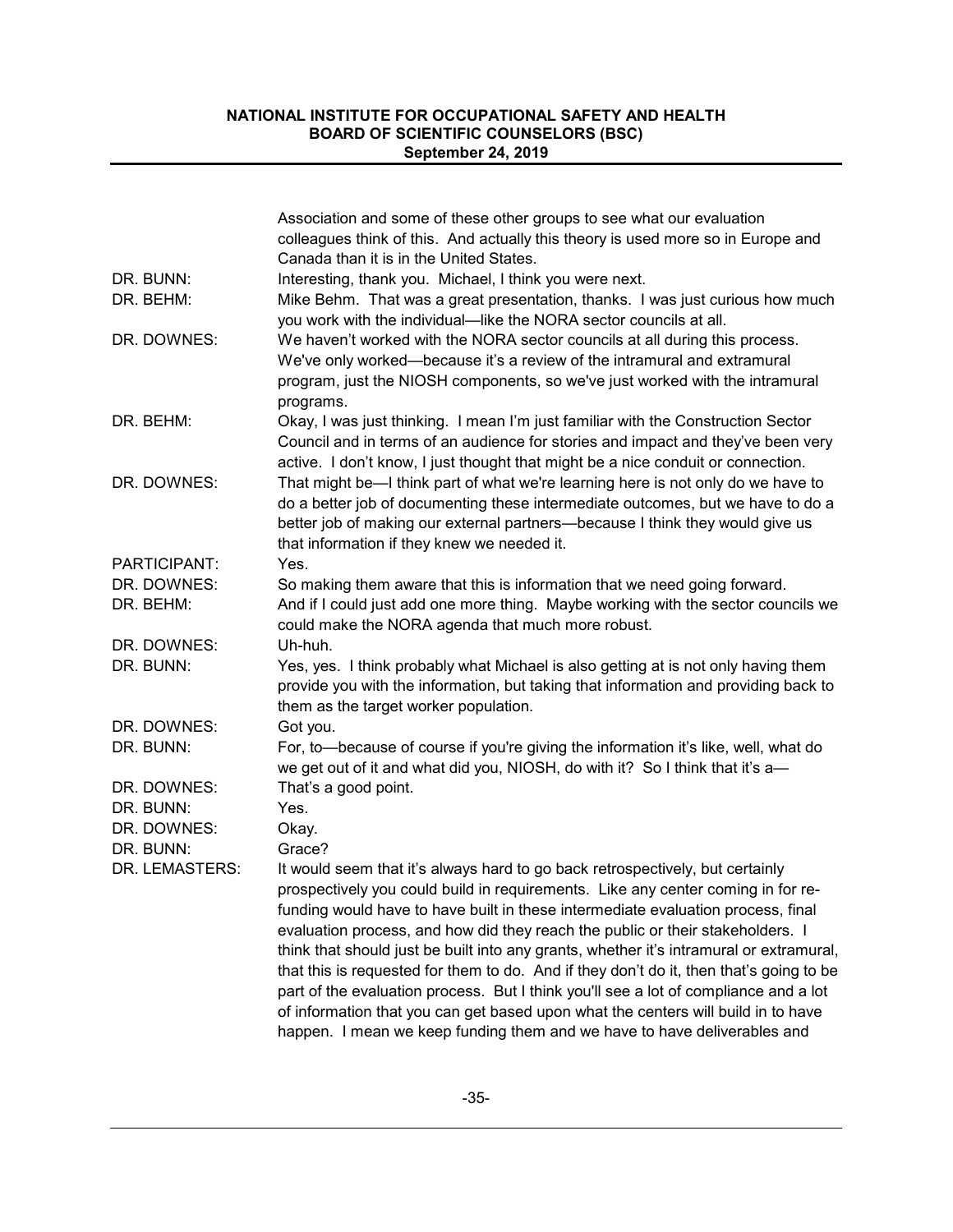|               | measurable deliverables and change, did we make a difference? If we didn't<br>make a difference at a center, thenthat's it, cut off.                                                                                                                                                                                                                                                                                                                                                                                                                                                                                                                                                                                                                                                                                                                                                                                                  |
|---------------|---------------------------------------------------------------------------------------------------------------------------------------------------------------------------------------------------------------------------------------------------------------------------------------------------------------------------------------------------------------------------------------------------------------------------------------------------------------------------------------------------------------------------------------------------------------------------------------------------------------------------------------------------------------------------------------------------------------------------------------------------------------------------------------------------------------------------------------------------------------------------------------------------------------------------------------|
| DR. BUNN:     | Thank you, Grace. Charles, I believe you were next.                                                                                                                                                                                                                                                                                                                                                                                                                                                                                                                                                                                                                                                                                                                                                                                                                                                                                   |
| DR. REDINGER: | Thank you. Charles Redinger. Dr. Downes, really nice presentation and great<br>work that you all have been doing. A question I have is back when you started<br>with-'m not familiar with the Act that you mentioned. The whole piece within                                                                                                                                                                                                                                                                                                                                                                                                                                                                                                                                                                                                                                                                                          |
|               | evaluation plan, is that prescriptively defined of what that is? I mean are you                                                                                                                                                                                                                                                                                                                                                                                                                                                                                                                                                                                                                                                                                                                                                                                                                                                       |
|               | constrained by what's in that, or is it pretty broad?                                                                                                                                                                                                                                                                                                                                                                                                                                                                                                                                                                                                                                                                                                                                                                                                                                                                                 |
| DR. DOWNES:   | It's pretty broad. And OMB just came out with some guidance about what should<br>be in there, but even that's not extremely prescriptive. And again, at least at<br>NIOSH, that particular act is for the Department of Health and Human Services.<br>We as NIOSH, we do not have to come up with an evaluation plan. But we are<br>wanting to do that to stay ahead of the game because the guidance that came out<br>from OMB encourages the lower-level agencies under the umbrella agency to<br>follow suit.                                                                                                                                                                                                                                                                                                                                                                                                                      |
| DR. REDINGER: | Thank you. It wasn't clear to me the extent to which part of the question is how<br>does the agency develop its evaluation plan and then conform to the requirements<br>of this new act? So program evaluation, as we all know, is a well-established field                                                                                                                                                                                                                                                                                                                                                                                                                                                                                                                                                                                                                                                                           |
|               | for decades upon decades upon decades. So now this piece of evidence-based<br>policymaking, whether-'m not sure how you'd say what's layered on top of<br>whom on top of what, whether it's policymaking on top of evaluation or vice versa.                                                                                                                                                                                                                                                                                                                                                                                                                                                                                                                                                                                                                                                                                          |
|               | But within this field, and to your question, it would seem to me that this has got to<br>be a live topic within AEA on whether there are subgroups and all of that. This is<br>kind of a secondary area that I dwell in as a member of AEA is the extent to which<br>this is kind of new, this is old news, and you all are kind of—not making it up,<br>that's not the way to say it—but that this is a creative process and there is<br>something being evolved here, going back to Scriven and all of that, even Lincoln<br>and whatnot, and whether the extent to which some would say, is evaluation<br>objective or subjective? And so that's a debate for through the ages in the field.<br>But I've got to think the AEA is a place that there's got to be good resources.                                                                                                                                                    |
| DR. DOWNES:   | You're exactly right. Emily and I have gone to sessions at AEA. There's also the<br>Center for-where's Nick Hart? I can't remember. Bipartisan-based<br>policymaking, I think, something like that. And they've been very involved in this,<br>putting on presentations and having different folks from different federal agencies.<br>The former Chief Evaluation Officer at DOL who actually started learning<br>agendas, which are really what these evaluation plans are based on, Demetra<br>Nightingale has come and spoken several times. So we've actually listened in to<br>those webinars and are trying to get some ideas and things from those folks too.<br>But we're in a little bit of a unique place in that they have the ability to-I don't<br>want to oversimplify it, but sort of count widgets and it's a little different when<br>you're trying to evaluate research. So our methods are often more qualitative |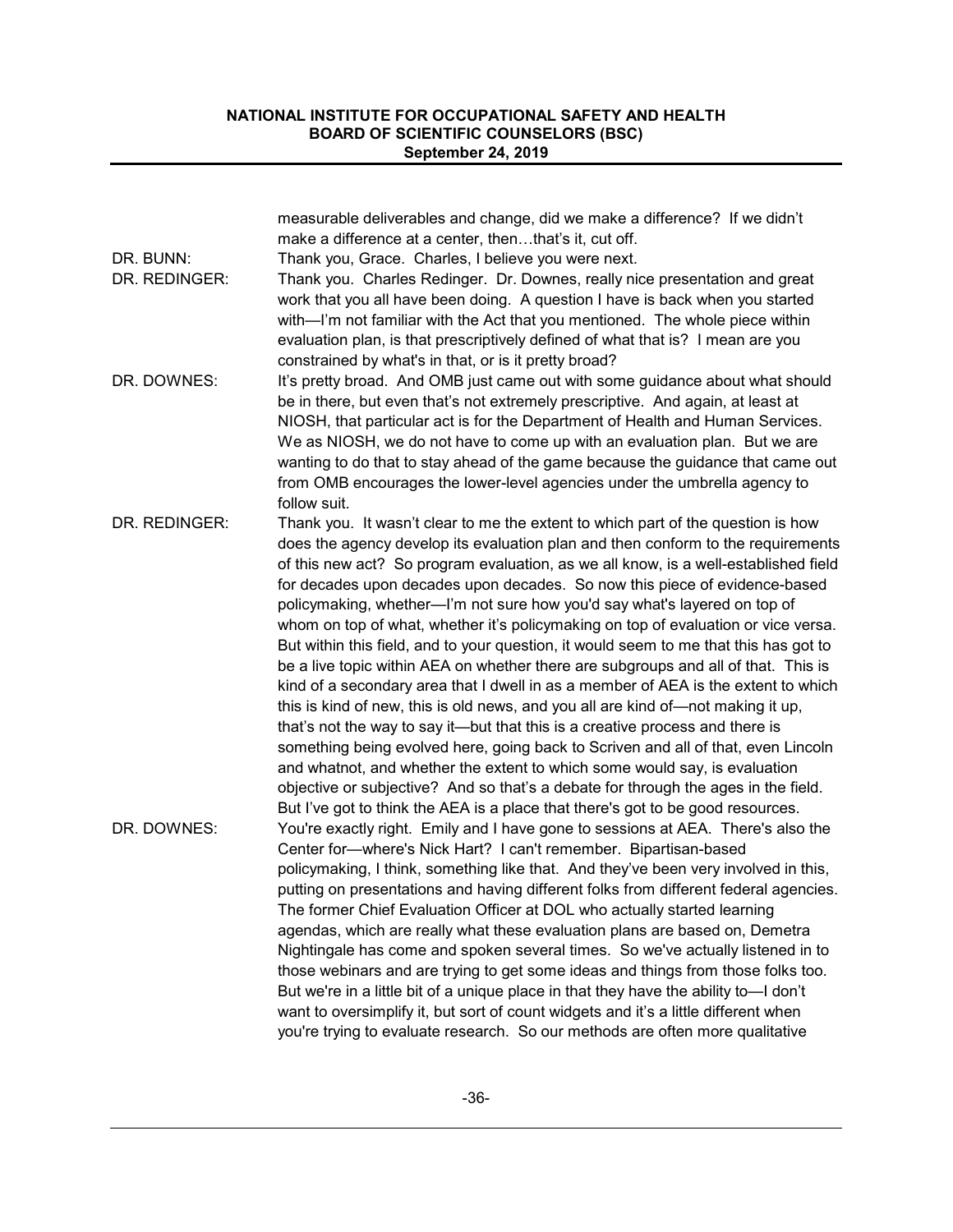than quantitative.

| DR. REDINGER: | Absolutely. And just one final comment and suggestion is you might get some<br>value out of looking in the organizational learning literature. And in particular I'm<br>thinking of Chris Argyris and those folks who developed the arena of action<br>research. So obviously there's different pros and cons and what some people<br>think about action research and validity and all that, that stuff there. But a piece<br>there is time horizon. So one is are we looking is there an impact today,<br>tomorrow, a year, two years, whatnot? And some people would assert that the<br>example that you gave of, yes, gosh darn, at least I downloaded and printed the<br>articles. They're in a stack. And it may be six months. But depending on<br>perspective, some might say that's a success or not. So I think that's (inaudible<br>@.1:54:32).                                                                                                                                                                                                                                                                                                                                                                                                                                |
|---------------|------------------------------------------------------------------------------------------------------------------------------------------------------------------------------------------------------------------------------------------------------------------------------------------------------------------------------------------------------------------------------------------------------------------------------------------------------------------------------------------------------------------------------------------------------------------------------------------------------------------------------------------------------------------------------------------------------------------------------------------------------------------------------------------------------------------------------------------------------------------------------------------------------------------------------------------------------------------------------------------------------------------------------------------------------------------------------------------------------------------------------------------------------------------------------------------------------------------------------------------------------------------------------------------|
| DR. DOWNES:   | Okay.                                                                                                                                                                                                                                                                                                                                                                                                                                                                                                                                                                                                                                                                                                                                                                                                                                                                                                                                                                                                                                                                                                                                                                                                                                                                                    |
| DR. BUNN:     | Thank you. Cristina, I think you had your hand up at one time?                                                                                                                                                                                                                                                                                                                                                                                                                                                                                                                                                                                                                                                                                                                                                                                                                                                                                                                                                                                                                                                                                                                                                                                                                           |
| DR. DEMIAN:   | No, I did not.                                                                                                                                                                                                                                                                                                                                                                                                                                                                                                                                                                                                                                                                                                                                                                                                                                                                                                                                                                                                                                                                                                                                                                                                                                                                           |
| DR. BUNN:     | Oh, okay. Oh, yes?                                                                                                                                                                                                                                                                                                                                                                                                                                                                                                                                                                                                                                                                                                                                                                                                                                                                                                                                                                                                                                                                                                                                                                                                                                                                       |
| DR. LERMAN:   | Steve Lerman. If I understood correctly, I think what I'm about to say is actually in<br>support of a comment you made in response to Tony's observation. So the<br>general thought is, the best is the enemy of the good. And with that in mind, I<br>think that although in an ideal world you want to know how many lives you've<br>saved, how many illnesses you've prevented, and how many quality-of-life years<br>you've preserved.                                                                                                                                                                                                                                                                                                                                                                                                                                                                                                                                                                                                                                                                                                                                                                                                                                               |
| DR. REDINGER: | Good luck with that.                                                                                                                                                                                                                                                                                                                                                                                                                                                                                                                                                                                                                                                                                                                                                                                                                                                                                                                                                                                                                                                                                                                                                                                                                                                                     |
| DR. LERMAN:   | And I think if you focus on a couple of the upstream things, you'd be doing a great<br>job. What you're probably already doing reasonably well is to make sure that your<br>recommendations, programs and science is evidence based. You could probably<br>say been there, done that. And then the next is are they truly getting<br>implemented? I mean a step beyond downloading it and putting it on your desk,<br>but actually implementing the programs. Roger and I were at a NIOSH<br>conference earlier this month on fatigue risk management and there was a<br>recurrent theme that despite the fact that the science has been out there for a<br>long time, very few companies are implementing robust fatigue risk management<br>programs. And if you get to that, if you say NIOSH has good data on what a good<br>fatigue risk management program has, for instance, and we know that major<br>organizations, not-for-profit companies, firefighting organization, who, whatever,<br>employers are implementing it, that would be huge. And to try to go beyond that,<br>put too much effort in going further downstream probably would distract from<br>accomplishing that. So I would, for the foreseeable future, focus on going that far<br>downstream and no further. |
| DR. DOWNES:   | We actually had, with the Mining Program, Emily Haas come in. And she's the                                                                                                                                                                                                                                                                                                                                                                                                                                                                                                                                                                                                                                                                                                                                                                                                                                                                                                                                                                                                                                                                                                                                                                                                              |
|               | rock star over at the Pittsburgh Research Mining Division. And she had actually                                                                                                                                                                                                                                                                                                                                                                                                                                                                                                                                                                                                                                                                                                                                                                                                                                                                                                                                                                                                                                                                                                                                                                                                          |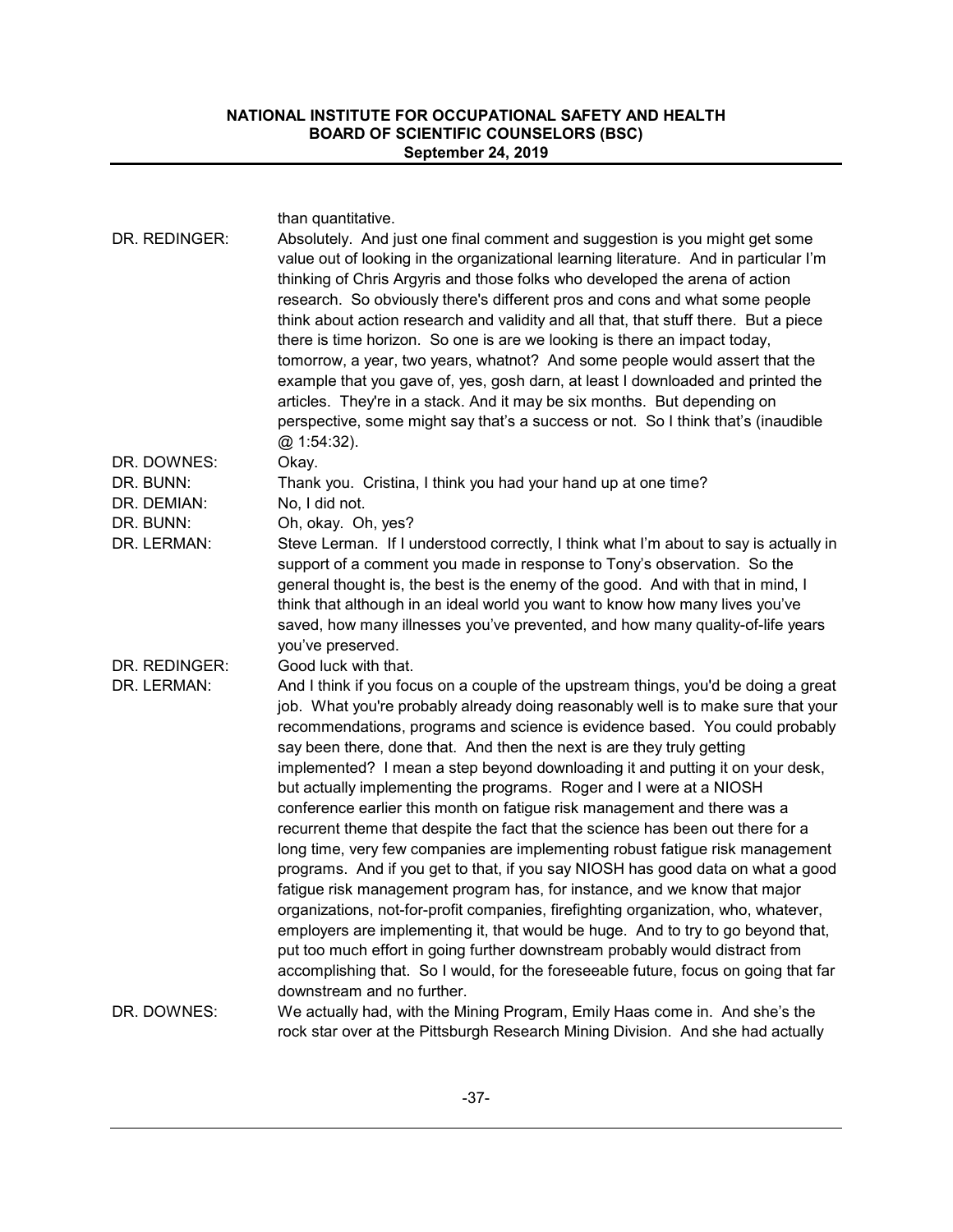|             | teamed up with some of the engineers there and done some research on<br>exposure to dust. And all it really kind of took was she had some miners looking<br>at—they were just coming out and she had video of it and going like this with her<br>gloves. And they didn't even realize that that was bringing that dust up into their<br>face. When she sat them down and they were looking at this video and they were<br>seeing the exposure, it was like-or the clothing booth that you could go in and<br>get all the dust off your clothes and it was like, well, why isn't this being used?<br>Like it's a good science, it whether. And it was in the end all about where the<br>booth was placed and why it wasn't getting used. So it's stuff like that where it's<br>good science, it's great technology, but all it was the placement of the booth. But<br>it took someone with a different scientific background to come and figure that out.<br>So you're absolutely right, looking at things that are out there but might not be<br>getting the uptake that you would expect and why is that happening? And that's<br>really what we're hoping with the translation science, why isn't that translation<br>happening? So thank you for your comment. |
|-------------|-------------------------------------------------------------------------------------------------------------------------------------------------------------------------------------------------------------------------------------------------------------------------------------------------------------------------------------------------------------------------------------------------------------------------------------------------------------------------------------------------------------------------------------------------------------------------------------------------------------------------------------------------------------------------------------------------------------------------------------------------------------------------------------------------------------------------------------------------------------------------------------------------------------------------------------------------------------------------------------------------------------------------------------------------------------------------------------------------------------------------------------------------------------------------------------------------------------------------------------------------------------------|
| DR. LERMAN: | Christ, thank you.                                                                                                                                                                                                                                                                                                                                                                                                                                                                                                                                                                                                                                                                                                                                                                                                                                                                                                                                                                                                                                                                                                                                                                                                                                                |
| DR. BUNN:   | Any other comments? Yes, Jessica?                                                                                                                                                                                                                                                                                                                                                                                                                                                                                                                                                                                                                                                                                                                                                                                                                                                                                                                                                                                                                                                                                                                                                                                                                                 |
| DR. GRAHAM: | Jessica Graham. Building off of what Michael was saying about going to the end                                                                                                                                                                                                                                                                                                                                                                                                                                                                                                                                                                                                                                                                                                                                                                                                                                                                                                                                                                                                                                                                                                                                                                                    |
|             | users, the folks who are going to be impacted with your work, I think after                                                                                                                                                                                                                                                                                                                                                                                                                                                                                                                                                                                                                                                                                                                                                                                                                                                                                                                                                                                                                                                                                                                                                                                       |
|             | watching how different industries will try to influence policy, if you're able to talk                                                                                                                                                                                                                                                                                                                                                                                                                                                                                                                                                                                                                                                                                                                                                                                                                                                                                                                                                                                                                                                                                                                                                                            |
|             | about the issue and they're buying into the issue and they're looking for a solution                                                                                                                                                                                                                                                                                                                                                                                                                                                                                                                                                                                                                                                                                                                                                                                                                                                                                                                                                                                                                                                                                                                                                                              |
|             | and you can offer them a solution with the work you've done, I think publications                                                                                                                                                                                                                                                                                                                                                                                                                                                                                                                                                                                                                                                                                                                                                                                                                                                                                                                                                                                                                                                                                                                                                                                 |
|             | with multiple coauthors from different organizations that have that same goal are                                                                                                                                                                                                                                                                                                                                                                                                                                                                                                                                                                                                                                                                                                                                                                                                                                                                                                                                                                                                                                                                                                                                                                                 |
|             | very useful in the field of actually pushing the impact, getting an idea as to like<br>who you're impacting. And then I've also seen industries send out surveys to say,                                                                                                                                                                                                                                                                                                                                                                                                                                                                                                                                                                                                                                                                                                                                                                                                                                                                                                                                                                                                                                                                                          |
|             | okay, who is using this guidance and is it working for you and do you see any                                                                                                                                                                                                                                                                                                                                                                                                                                                                                                                                                                                                                                                                                                                                                                                                                                                                                                                                                                                                                                                                                                                                                                                     |
|             | other alternatives to this guidance? Unfortunately, it was pretty labor intensive to                                                                                                                                                                                                                                                                                                                                                                                                                                                                                                                                                                                                                                                                                                                                                                                                                                                                                                                                                                                                                                                                                                                                                                              |
|             | go out to trade organizations to see what they're doing, but that seems to be what                                                                                                                                                                                                                                                                                                                                                                                                                                                                                                                                                                                                                                                                                                                                                                                                                                                                                                                                                                                                                                                                                                                                                                                |
|             | I've seen other industries doing to get a pulse on whether their work has actually                                                                                                                                                                                                                                                                                                                                                                                                                                                                                                                                                                                                                                                                                                                                                                                                                                                                                                                                                                                                                                                                                                                                                                                |
|             | been accepted in the organizations.                                                                                                                                                                                                                                                                                                                                                                                                                                                                                                                                                                                                                                                                                                                                                                                                                                                                                                                                                                                                                                                                                                                                                                                                                               |
| DR. BUNN:   | Thank you. Tony?                                                                                                                                                                                                                                                                                                                                                                                                                                                                                                                                                                                                                                                                                                                                                                                                                                                                                                                                                                                                                                                                                                                                                                                                                                                  |
| DR. COX:    | Thanks. Tony Cox. I think this approach is an interesting and useful partial step.                                                                                                                                                                                                                                                                                                                                                                                                                                                                                                                                                                                                                                                                                                                                                                                                                                                                                                                                                                                                                                                                                                                                                                                |
|             | So I think contribution analysis is kind of cool if you're trying to tell a practical story                                                                                                                                                                                                                                                                                                                                                                                                                                                                                                                                                                                                                                                                                                                                                                                                                                                                                                                                                                                                                                                                                                                                                                       |
|             | that most people would buy into. It might be right or it might be wrong. So that                                                                                                                                                                                                                                                                                                                                                                                                                                                                                                                                                                                                                                                                                                                                                                                                                                                                                                                                                                                                                                                                                                                                                                                  |
|             | invites the question of once you have a good story, then there's a lot of other                                                                                                                                                                                                                                                                                                                                                                                                                                                                                                                                                                                                                                                                                                                                                                                                                                                                                                                                                                                                                                                                                                                                                                                   |
|             | techniques for using observational data to strengthen, or weaken, as the case                                                                                                                                                                                                                                                                                                                                                                                                                                                                                                                                                                                                                                                                                                                                                                                                                                                                                                                                                                                                                                                                                                                                                                                     |
|             | might be, a plausible causal story.<br>It might be worth thinking about taking the best stories and taking a second step,                                                                                                                                                                                                                                                                                                                                                                                                                                                                                                                                                                                                                                                                                                                                                                                                                                                                                                                                                                                                                                                                                                                                         |
|             | which is to use methods for quantification of impact using observational data.                                                                                                                                                                                                                                                                                                                                                                                                                                                                                                                                                                                                                                                                                                                                                                                                                                                                                                                                                                                                                                                                                                                                                                                    |
|             | There's sort of a quantitative methodology that might complement the contribution                                                                                                                                                                                                                                                                                                                                                                                                                                                                                                                                                                                                                                                                                                                                                                                                                                                                                                                                                                                                                                                                                                                                                                                 |
|             | analysis. But the contribution analysis should come first because you don't even                                                                                                                                                                                                                                                                                                                                                                                                                                                                                                                                                                                                                                                                                                                                                                                                                                                                                                                                                                                                                                                                                                                                                                                  |
|             |                                                                                                                                                                                                                                                                                                                                                                                                                                                                                                                                                                                                                                                                                                                                                                                                                                                                                                                                                                                                                                                                                                                                                                                                                                                                   |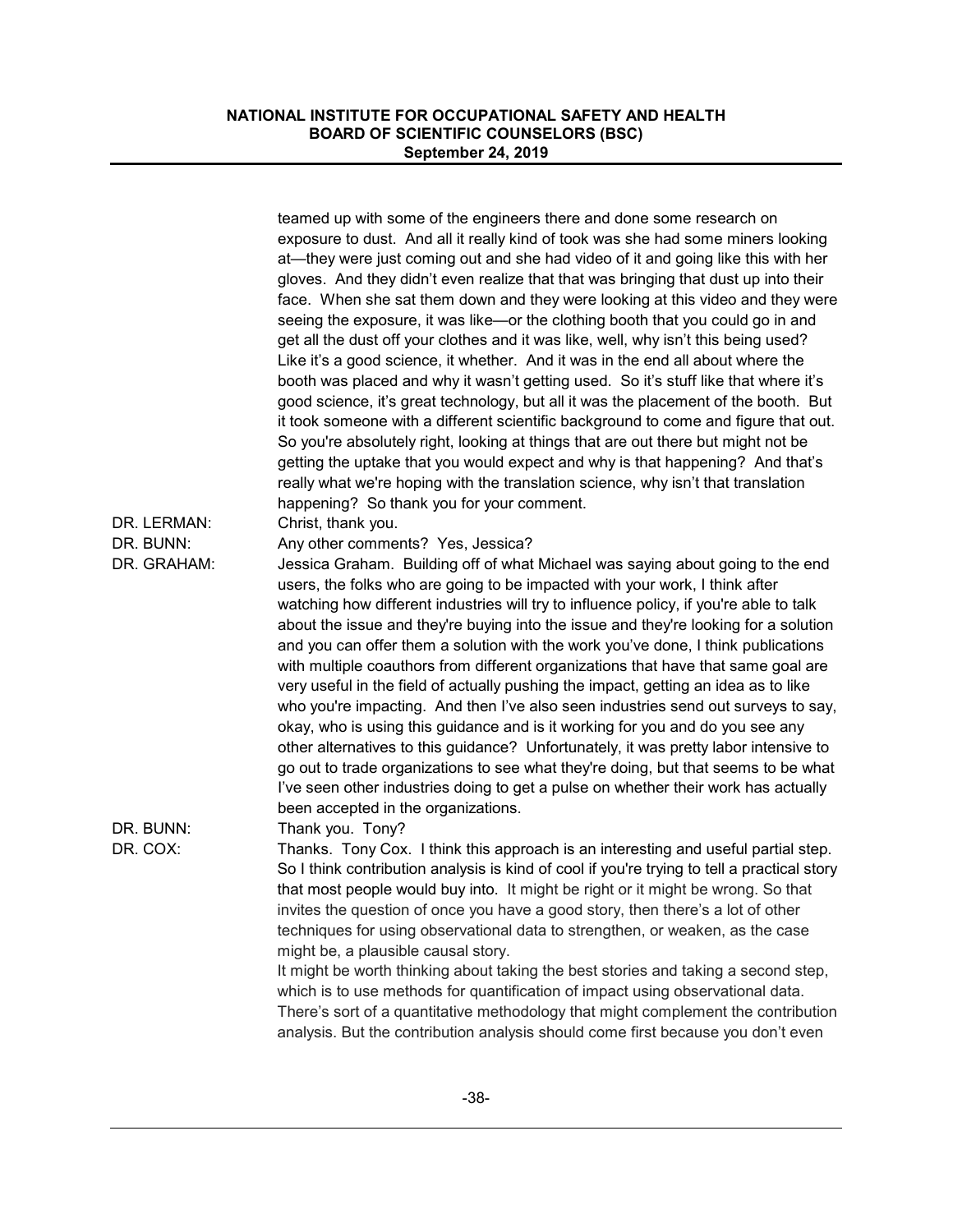know if whether you have an interesting story until you've done the contribution analysis.

To answer your questions of, well, what audiences should we go to and what barriers are all there, and so forth. It seems to me, maybe one good heuristic would be to say: Can we show in certain areas that the benefits that NIOSH is creating greatly outweigh the costs, because we're really having an effect. So I read an article recently in the nuclear industry saying the nuclear regulatory commission had required all these expensive probabilistic risk assessments that cost a half a billion bucks apiece. I'm not saying that it's burdensome, I'm not saying it isn't, but it's, yeah, something that utilities, the nuclear power plants had to go through. So what? So what was the impact of all this burden? So somebody did an evaluation, looking at the number of disruptions in that, safety-related disruptions the operations of nuclear power plants before they submitted their probabilistic risk assessments afterwards. And lo and behold, there's a substantial reduction in disruptions after they had submitted their probabilistic risk assessments. It was significant. And it wasn't because there was a historical trend, it was because they submitted their assessments at different times.

The punchline for this was actually the utilities made a lot more money by doing these probabilistic risk assessments, by reducing the number of safety-related disruptions than they spent on these estimates themselves, so it was clearly a good idea.

That story—that's a cool story, right? I mean, it shows something that's kind of a win/win for everyone. That story was then driven home with quantitative analysis. It seems to me that could be kind of a role model for both thinking about who we want to tell stories to. I'd say people who need to be persuaded that what we're doing actually is really worthwhile from multiple points of view.

And then for barriers, I don't know whether this was a barrier but I'll suggest that the ability of the human mind to put together great stories and see patterns and causation where it doesn't exist is a threat as well as a benefit. If your story is right, great. But all the time, we confabulate who we put together stories, "We did this and that happened and it's because of this."

So I don't know whether other people are as uptight about causation as I am, but I would say for Question 2 about barriers is that technically, there is a lot of great program evaluation methodology stemming largely from the 1970s forward on quasi-experimental design and analysis of observational data that could take the next step to show that the plausible story is, in fact, true. And therefore, the stories that look best for the CAs look exciting for the stories that you want to tell. It might be worth taking a select subset of those and going one step further to apply these other observational data techniques. So, those are some thoughts on your question.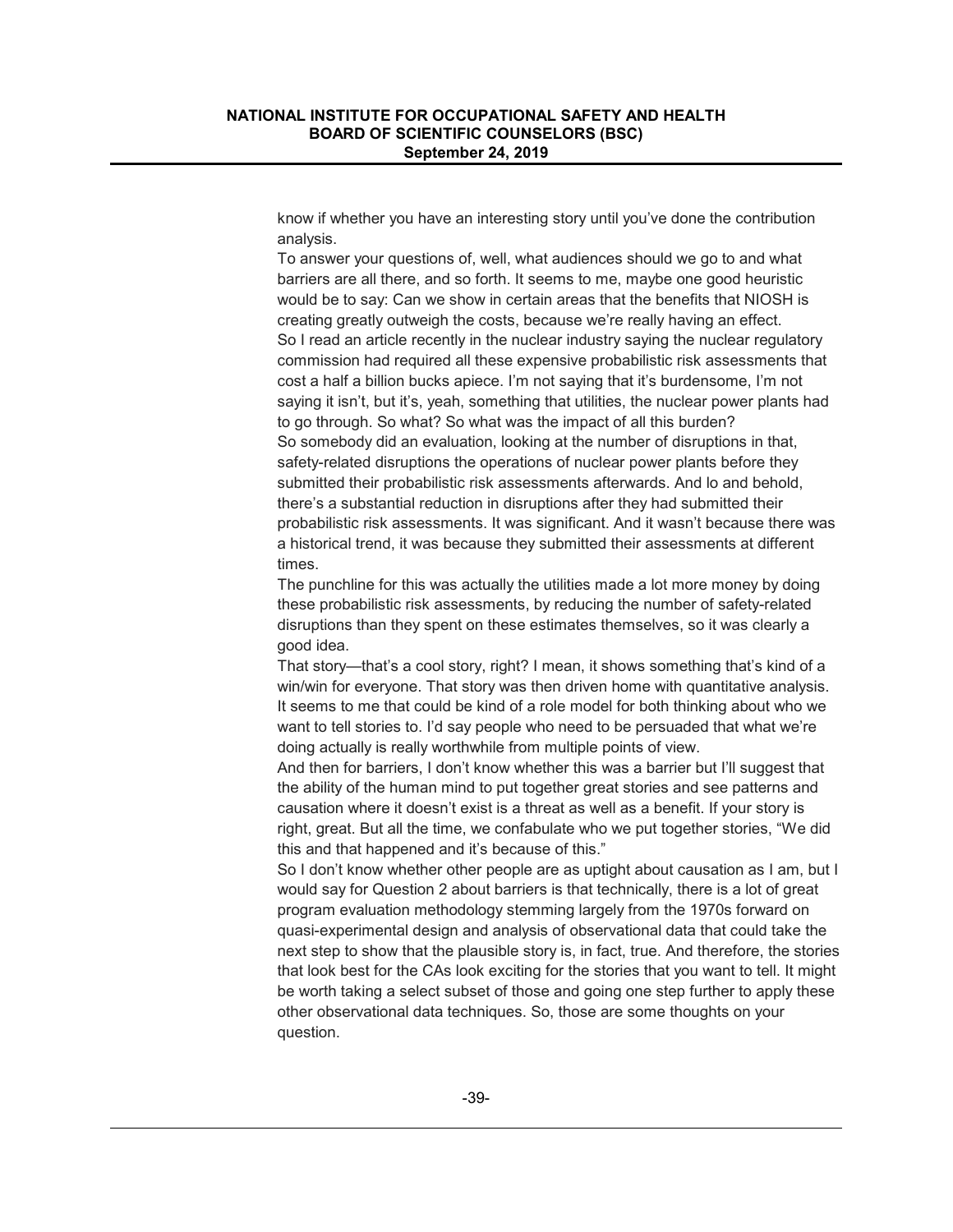| DR. GRAHAM:             | I think that's a valid point, and I think we need to make sure-because what<br>you're saying, I believe, is that those would apply at what we call our project level.<br>And I think, because at the program level, we have all these different projects and<br>all these things feed in.                                                                                                                                                                                                                                                                                                                                                                                                                                                                                                                                                                                                                                                                                                                                                                                                                                                                                                                                                                             |
|-------------------------|-----------------------------------------------------------------------------------------------------------------------------------------------------------------------------------------------------------------------------------------------------------------------------------------------------------------------------------------------------------------------------------------------------------------------------------------------------------------------------------------------------------------------------------------------------------------------------------------------------------------------------------------------------------------------------------------------------------------------------------------------------------------------------------------------------------------------------------------------------------------------------------------------------------------------------------------------------------------------------------------------------------------------------------------------------------------------------------------------------------------------------------------------------------------------------------------------------------------------------------------------------------------------|
| DR. COX:<br>DR. GRAHAM: | That's right. That's right. I think you're right, yes.<br>Because we do do-we have had some cases where we did have that data, that<br>cause and effect, where a project did havethey had a baseline and then they<br>had the measurement at the end or six months or a year later to be able to show.<br>So where we had that, we did include that in the evidence package, but it was<br>related on a very small scale to maybe a company or two companies.                                                                                                                                                                                                                                                                                                                                                                                                                                                                                                                                                                                                                                                                                                                                                                                                         |
| DR. COX:                | Right.                                                                                                                                                                                                                                                                                                                                                                                                                                                                                                                                                                                                                                                                                                                                                                                                                                                                                                                                                                                                                                                                                                                                                                                                                                                                |
| DR. GRAHAM:             | So we do have that but maybe in hindsight or going forward, what you're saying, if<br>we have a few of those that seem like they're really good cases, maybe we should<br>go back on that particularor those particular projects and do-                                                                                                                                                                                                                                                                                                                                                                                                                                                                                                                                                                                                                                                                                                                                                                                                                                                                                                                                                                                                                              |
| DR. COX:                | Yeah, I mean, the point of doing it is not-so what I'm thinking is, how can you<br>have more impact with your impact assessments, right? And if there is a question<br>of, well, do we really have that effect, then there's more tricks in the bag to pull out<br>and apply. But if it was already happy, we've already bought into it—and it's true<br>that behavior has changed and you can measure that—then there's no need to do<br>it. So I'm really looking at trying to overcome a potential barrier by saying we have<br>a lot of tricks in those bags. We're very convincing with observational data, given<br>if we put enough elbow grease into it, and if we're lucky, that's it.                                                                                                                                                                                                                                                                                                                                                                                                                                                                                                                                                                       |
| DR. GRAHAM:             | I like it.                                                                                                                                                                                                                                                                                                                                                                                                                                                                                                                                                                                                                                                                                                                                                                                                                                                                                                                                                                                                                                                                                                                                                                                                                                                            |
| DR. COX:                | Yeah, okay. And you're right, I do tend to think, thank you, in terms of project level<br>as opposed to program level. And absolutely, I understand it's the program level<br>that really matters, so thanks.                                                                                                                                                                                                                                                                                                                                                                                                                                                                                                                                                                                                                                                                                                                                                                                                                                                                                                                                                                                                                                                         |
| DR. BUNN:               | Thank you. Sorry, I just have a couple comments myself—Terry Bunn—just as far<br>as the audience is to prioritize. Kind of prepping up and bringing together what,<br>you know, everyone's mentioned here, are the target worker populations<br>themselves for the programs, the standards and regulatory boards that are<br>affected, are the main target populations as well. And then you brought up the<br>question of evidence-based. I would also like to, you know, maybe as a board<br>member, you know, kind of advocate not just for the evidence-based but<br>informing the evidence. So it's evidence-informed programs, and then what are<br>some promising practices to build more evidence in the end. And last, when<br>you're—we're looking at the potential barriers and how to overcome them, I guess<br>my first thing would be is, not everyone may think of themselves as being an<br>evaluator. But in the end, all of the current staff members could actually contribute<br>to the evaluation. So first step in that might be training—having training sessions<br>that involve all of the relevant staff members in those programs so that they could<br>have a piece of that evaluation. And then last, as far as being-also assessing the |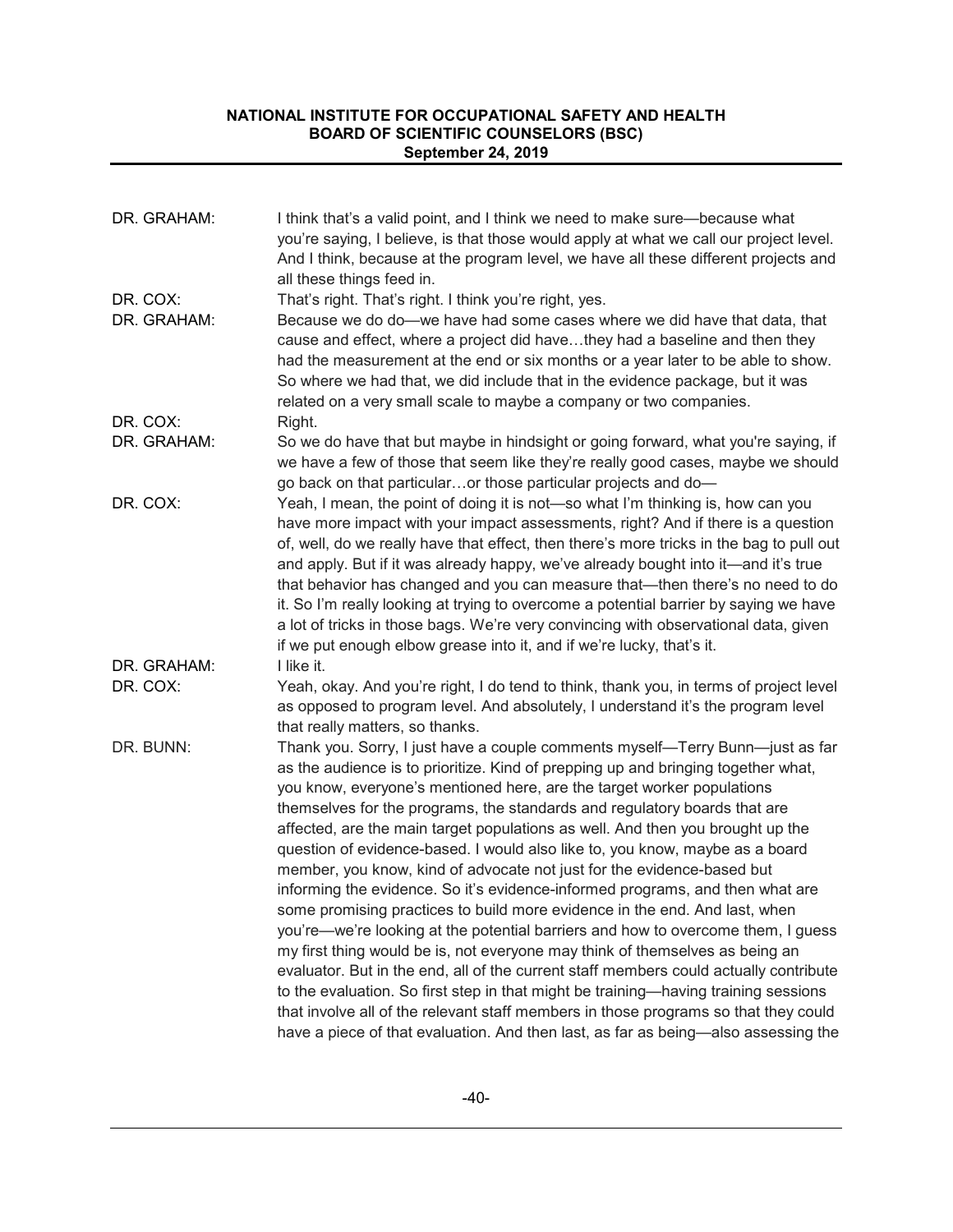|             | impact, and stuff like that, is to think about if there is an opportunity for cost  |
|-------------|-------------------------------------------------------------------------------------|
|             | benefit analysis associated with a program, or cost effectiveness analysis.         |
| DR. GRAHAM: | Thank you.                                                                          |
| DR. BUNN:   | Do I have any questions from the phone? All right, thank you. We are What           |
|             | time is it? Okay, if we could take just a very short seven-minute break until about |
|             | 11:50? 10:50. Sorry, that would be great.                                           |
|             |                                                                                     |

[Break.]

# **BULLYING, HARASSMENT, AND PHYSICAL WORKPLACE VIOLENCE: MAGNITUDE, PREVENTION STRATEGIES, AND CURRENT NIOSH RESEARCH**

| DR. GRUBB:   | Thanks for having us here. So as you said, we're going to talk about workplace<br>bullying, harassment, and physical violence, sort of the magnitude of prevention<br>strategy in current NIOSH research. So today, just as an overview, we're going to<br>give a little bit of background and some definitions. What's the extent and the<br>magnitude of the problem? Some overview of a previous research that Dan's<br>going to cover, and then what some of the current research priorities are for<br>NIOSH in this area. So to define workplace violence, it's violent acts including<br>physical assault and threats of assault that are directed by persons at work or on<br>duty. Physical assaults can range from anything from slapping, hitting, biting,                                                                                                                                                                                                                                                                                                                                                                                                                             |
|--------------|---------------------------------------------------------------------------------------------------------------------------------------------------------------------------------------------------------------------------------------------------------------------------------------------------------------------------------------------------------------------------------------------------------------------------------------------------------------------------------------------------------------------------------------------------------------------------------------------------------------------------------------------------------------------------------------------------------------------------------------------------------------------------------------------------------------------------------------------------------------------------------------------------------------------------------------------------------------------------------------------------------------------------------------------------------------------------------------------------------------------------------------------------------------------------------------------------|
|              | pinching, beating, rape, and homicide. And the component is nonphysical<br>assaults, and these include things like verbal threats, verbal or electronic<br>harassment, bullying, what you might call psychological violence, and emotional                                                                                                                                                                                                                                                                                                                                                                                                                                                                                                                                                                                                                                                                                                                                                                                                                                                                                                                                                        |
|              | abuse. And we'll talk more about it as we go on.<br>So in 2001, lowa came up with a typology for workplace violence, a means of<br>categorizing. So we talk about four different types of workplace violence. Type 1 is<br>criminal intent. And that, in this case, the person engaging it or a perpetrator<br>doesn't have a legitimate relationship with the business. It usually comes in the<br>commission of a crime such as a robbery. Type 2 is a customer/client, where the<br>person has a legitimate relationship with the business. So these would be people,<br>for example, customers, patients, students, clients, inmates, that type of thing.<br>Type 3 is worker-on-worker violence. In this case, the perpetrator, usually an<br>employee, or can be a past employee for the company, who attacks or threatens<br>or otherwise harasses another employee in the workplace. Type 4 is an intimate<br>partner violence, and in this instance, the person doesn't have a relationship with<br>the business, per se, but they have a personal relationship with an employee. So<br>I'm going to tag out for Dan to cover the early days of workplace violence<br>research at NIOSH. |
| DR. HARTLEY: | Okay, thanks Paula. So looking back into the 1990s when NIOSH recognized that<br>workplace violence was indeed a problem and needed further research, at the<br>time, we used the National Traumatic Occupational Fatalities database, the NTOF<br>database, which was a death certificate-based recording system that did include<br>homicides. With that data, there were some papers that were published, and then                                                                                                                                                                                                                                                                                                                                                                                                                                                                                                                                                                                                                                                                                                                                                                             |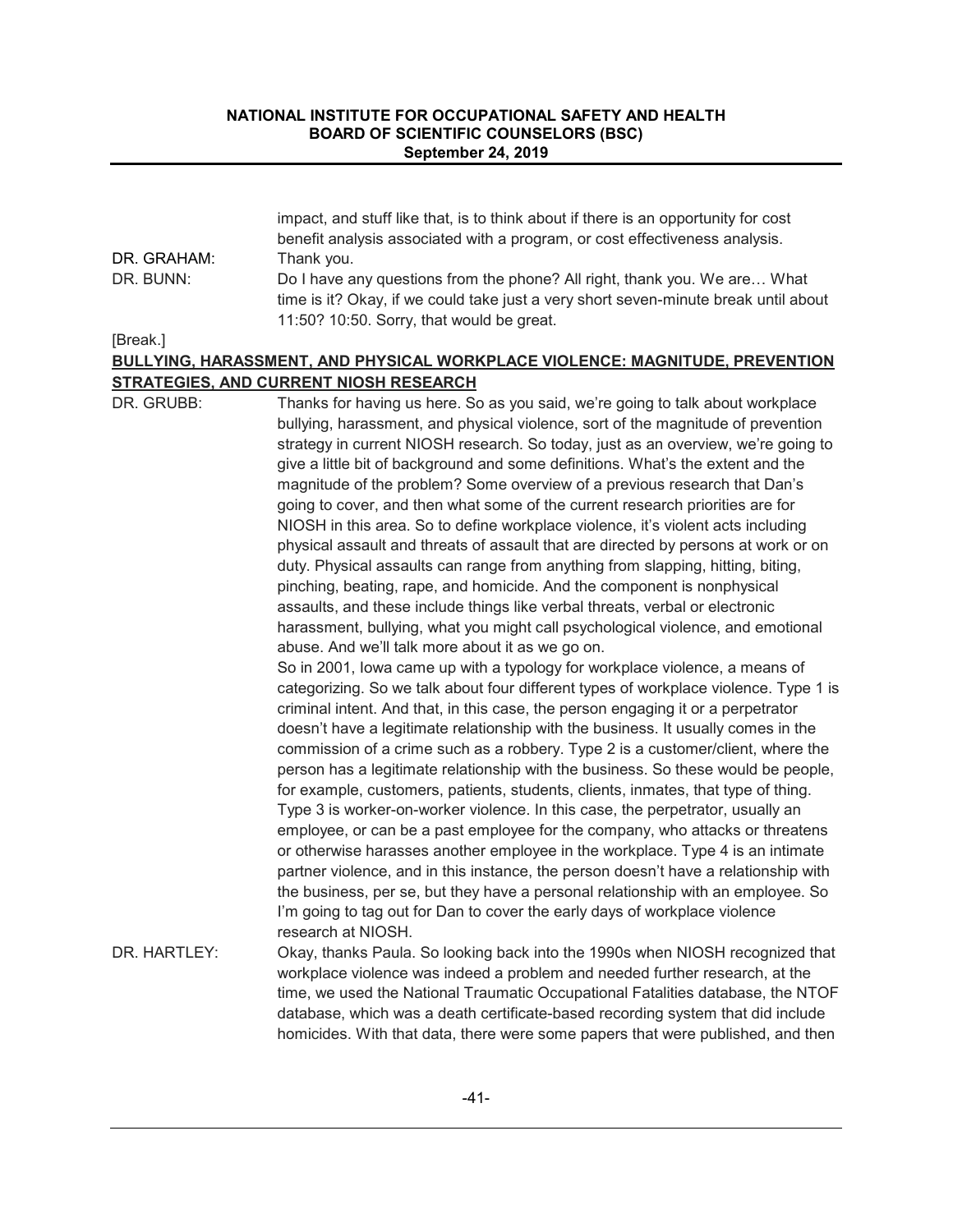in 1992 the NIOSH report: *Homicide in U.S. Workplaces: A Strategy for Prevention and Research*. Following year with the NIOSH alert: *Request for Assistance in Preventing Homicide in the Workplace*. And then in 1996, the Current Intelligence Bulletin. And the risk factors and prevention strategies in that bulletin are still applicable today.

At the same time that NIOSH was doing the research with the NTOF database, the Bureau of Labor Statistics was developing a more comprehensive multisource recording system called the Census of Fatal Occupational Injuries. It includes death certificates, OSHA logs, and newspaper reports as some of the sources that they use for the data. This became the standard that we use. So the NTOP database did go away so we weren't duplicating efforts within the government, and BLS's CFOI became the standard that we use. If you notice, in 1994, that was when in BLS data, 1080 homicides were committed in the workplace. So that was the high. That number has been dropping off through the years, and you will notice over the last decade, we have averaged between 400 and 500 homicides in the workplace.

And this graphic indicates that 75 percent of those are robbery-associated violence. So those are the ones where you have a single convenience store clerk, or taxicab driver, or somebody like that who is killed in the workplace. Ten percent of the incidents in the workplace are worker-on-worker, or violence by coworkers or former coworkers. And these are the ones that a lot of times do get the media coverage, because there are some incidents that have more than one fatality. But 75 percent, if you remember are the single person being killed, usually a convenience store clerk or a taxi driver.

And then seven percent is the average for customer/client and intimate partner as well. Intimate partner violence is when it does spill over into the workplace. So sometimes, those are a multiple-fatality incident as well, a homicide/suicide thing. And sometimes the people are employees at the workplace.

So when we look at some of the occupations, the criminal intent, retail workers have the highest frequency of homicides, and taxicab drivers have the highest rate. And then customer/client, law enforcement and corrections officers have the highest incidents of workplace violence. And then worker-on-worker and intimate partner violence occur in all occupations, so there is really no pattern to this other than with the intimate partner violence, a lot of times it's the occupations where there are more women who are working, such as healthcare and then education. Our early research at NIOSH focusing on fatalities and homicides in the workplace looked at crime prevention through environmental design accepted principles. These are, a lot of them are very low-cost or no-cost, and so they can be implemented by the major chains. But for some reasons mom and pops, the smaller stores, don't tend to comply with any of the municipality requirements based on these. So some of the things as examples, signage and lighting within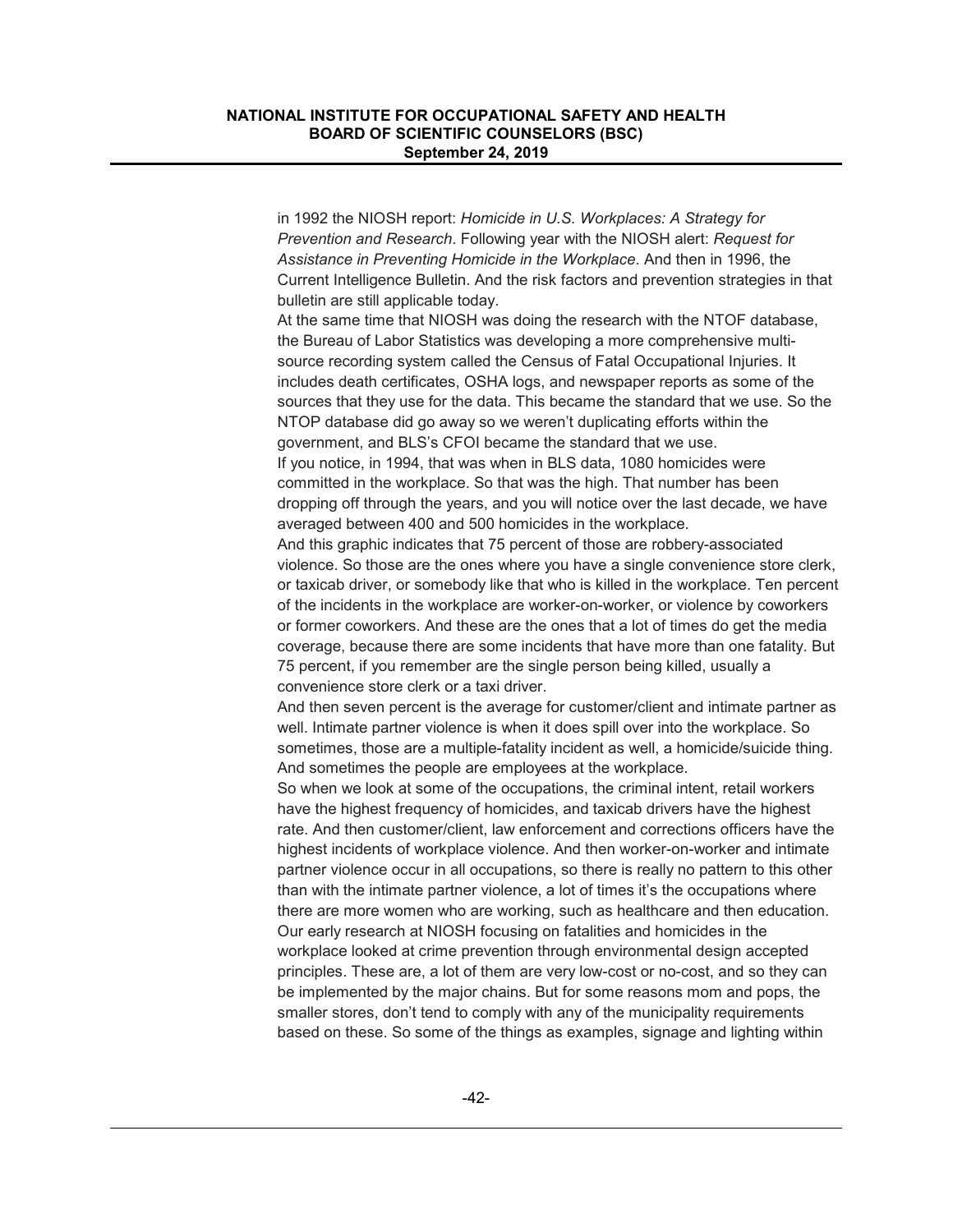the establishments. So if you notice, the top picture is a major chain operation; hardly anything in the windows and very good lighting. Below you have a mom and pop with almost all the windows blocked and very poor lighting. So, insurance companies have been offering some incentives to smaller mom and pops to try and get them to adopt some of these easy no-cost or low-cost prevention strategies.

And now when we look at non-fatal, you'll notice under "criminal intent," we have retail workers and taxicab drivers again, suffering not-fatal as well as fatal workplace violence. When we look at customer/client, this is where we see a couple of different occupations pop up. Law enforcement drops down to third, and then we have healthcare workers and education workers. And again, worker-onworker and intimate partner violence are in all occupations.

One thing to note with the healthcare workers and the customer/client is that they count for around 13 percent of the overall non-institutionalized workforce in the U.S., but over 60 percent of the non-fatal workplace violence incidents are to healthcare workers. So with that in mind, NIOSH worked with some grantees and some external partners, and our internal workplace violence prevention researchers to develop an online course for the prevention of violence against nurses. This was released in 2013, and here are the statistics related to the usage of that course through June 30 of this year. I will tell you the top number. We have over 40,000 registrants now, and we're still averaging 88 percent on completion rates. So you can see how many CMEs we have given out over the past six years for people completing the course.

We incorporated an evaluation to the course, and of the participants taking the course in order to get their CMEs, they needed to complete the evaluations, so we had a 100 percent response rate on this for those completing the course. Ninetyfive percent of those agreed or strongly agreed that upon completing the course, they were able to meet these performance-based objectives and identifying risk factors for workplace violence, recognizing behavioral or warning signs, and then employing communication and teamwork skills to prevent and manage these in the workplace, and identifying appropriate resources to support injured nurses if a workplace violence incident does happen in the workplace.

So when we look at non-fatal violence at NIOSH and workplace violence research in general, there are three major sources we go to: the Bureau of Justice Statistics National Crime Victimization Survey, the NCVS, which is a nationally representative sample of 60,000 households with approximately 80,000 respondents in the US on an annual basis. The thing about the NCVS is you do not have to be injured to be someone who is reported in their data. So we have some non-injury incidents and injury incidents coming from the NCVS. The Bureau of Labor Statistics collects the survey of occupational injuries and illnesses, which is an establishment base, so they are going to the employers and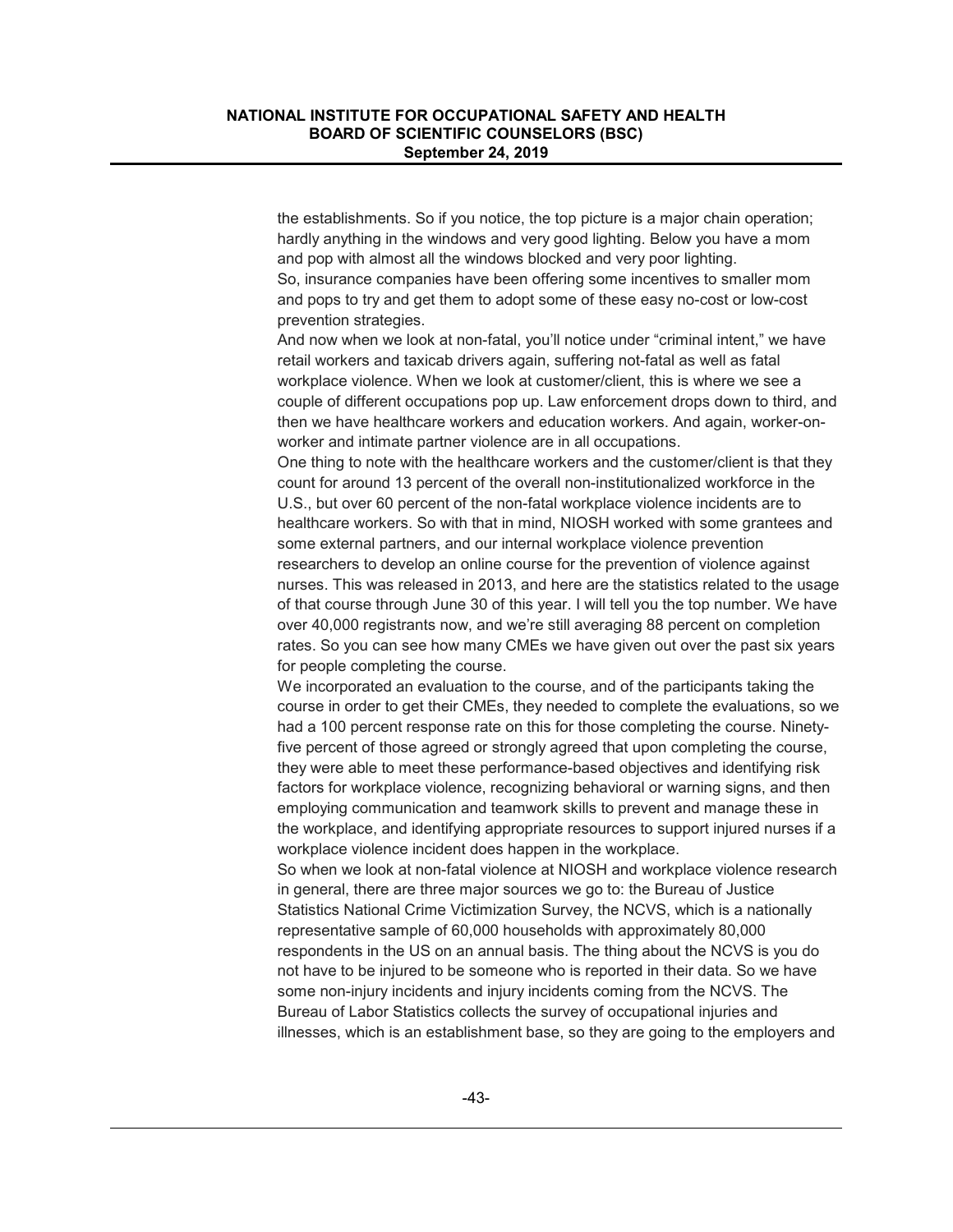the state and local government establishments to get their data. And to get incorporated in this database, you have to have missed at least one full day of work to be counted as one of their statistics. And then the Consumer Product Safety Commission, and the National Electronic Injury Surveillance Occupational Supplement, NEISS-WORK, NIOSH actually gets the raw data from this database. And this a representative sample of emergency departments in the United States. So it doesn't have to involve a consumer product, but it will be someone who reported to the emergency department with an injury. So with all of those databases, and all of those websites that you have to go through to get those, at NIOSH, we proposed with Bureau of Justice Statistics and Bureau of Labor Statistics to put together a document that would incorporate all of the latest data from each of the databases, and that way it's a one-source, you go to this page, you get it, and you don't have to search through chart after chart and table after table on everyone's websites. So for the fatal—of course we're using the census fatal occupational injuries. And then we have the NCVS, the BLS, SOI and NEISS-WORK. We have put together the first document in this series of reports, and it's for 2012 to 2016. It has been reviewed by external stakeholders, as well as internal people at every one of the agencies listed, and now it is currently at the Bureau of Justice Statistics for a final review by their director. It has been there for quite a while now, and we're not sure when it will be published, but we're expecting, hopefully within the next several months to—who knows? It's actually been there for almost a year now. So we are working, we continually check with BJS to see what the status is. We're not sure what's going on. Anyway, once we get that out, the hope is that every three to five years, we can update that reports, and that will keep everything current for all the users. Some of the things with the grantees and the partners through the years—you will notice that healthcare and social assistance has gotten quite a bit of attention for surveillance and intervention research in the grants; retail workers as well. There was some that were redundant with law enforcement and intimate partner violence, and now with education workers as well. So we're trying to cover the industries and occupations that have the highest numbers of fatal and non-fatal workplace violence.

Some of the impact of these, about 250 scientific articles and publications recorded by NIOSH; and research and influenced employer practices, state and municipal regulations, and OSHA guidelines. OSHA came out with guidelines for retail workers, taxicab drivers, and health care and social services, all influenced by NIOSH research and NIOSH grantee research.

So on a more personal note, this is out of our online course. We have what we call the Nurses' Voices, which introduce each unit of the course. And so you'll notice, these are testimonials from nurses who have experienced workplace violence. Liz, on top, talks about the fact that she can't open doorknobs and that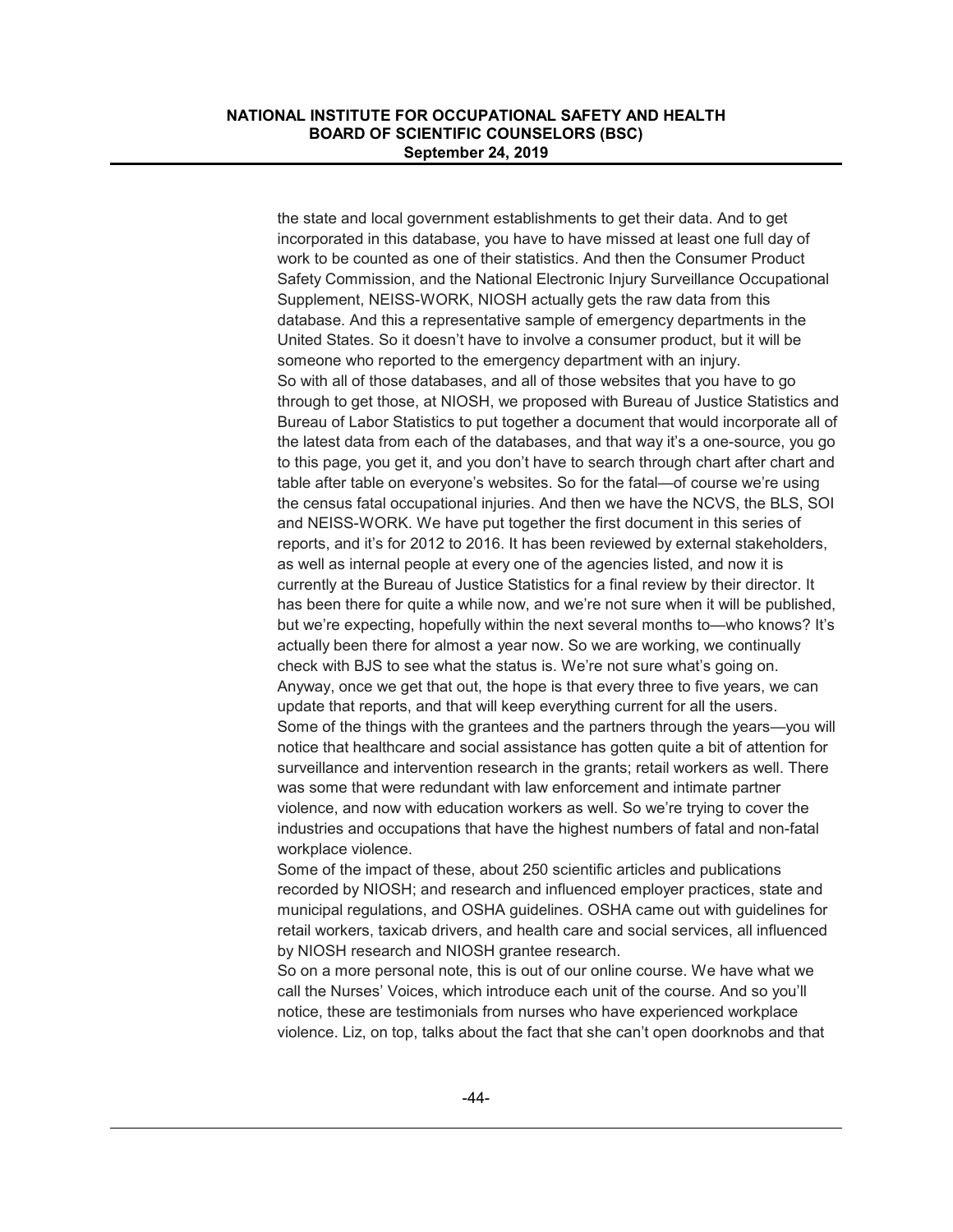|                              | she can't grip a steering wheel from the physical violence that she had when<br>someone crushed her hand. And then you have Sheila and Ellen who talk about<br>PTSD from seeing and witnessing some of their coworkers being victims of<br>workplace violence. And then Marsha, she was held hostage, and now she has<br>PTSD symptoms to where she can't sleep at night. And so she constantly feels<br>that she needs to check the doors in her house to see if they're locked. So these<br>are some of the things that psychologically and physically are happening to our<br>workers in the United States. And I'm going to turn it back to Paula so she can<br>talk about the psychological violence.                          |
|------------------------------|-------------------------------------------------------------------------------------------------------------------------------------------------------------------------------------------------------------------------------------------------------------------------------------------------------------------------------------------------------------------------------------------------------------------------------------------------------------------------------------------------------------------------------------------------------------------------------------------------------------------------------------------------------------------------------------------------------------------------------------|
| PARTICIPANT:                 | How does your hand get crushed by helping a patient?                                                                                                                                                                                                                                                                                                                                                                                                                                                                                                                                                                                                                                                                                |
| PARTICIPANT:                 | In a door?                                                                                                                                                                                                                                                                                                                                                                                                                                                                                                                                                                                                                                                                                                                          |
| PARTICIPANT:                 | With a door, with a wheelchair, with all sorts of things.                                                                                                                                                                                                                                                                                                                                                                                                                                                                                                                                                                                                                                                                           |
| PARTICIPANT:<br>DR. HARTLEY: | So it's not by the patient, it's by some<br>The patient slammed her hand in a door, yes.                                                                                                                                                                                                                                                                                                                                                                                                                                                                                                                                                                                                                                            |
| DR. GRUBB:                   | Thanks, Dan. I'm going to shift focus just a little bit and talk about more subtle                                                                                                                                                                                                                                                                                                                                                                                                                                                                                                                                                                                                                                                  |
|                              | forms of workplace violence. I'm going to talk about—basically, you'll see a lot of<br>terms used, and you might think these are umbrella terms as workplace<br>psychological aggression. But you will also see in the literature incivility,<br>mistreatment, bullying, horizontal hostility, lateral violence, and disruptive behavior                                                                                                                                                                                                                                                                                                                                                                                            |
|                              | often used in healthcare; lateral and horizontal meaning coworker to coworker.<br>Disruptive behavior is what happens usually when a physician engages in the<br>behaviors; and just counterproductive work behavior is another very global term.<br>So you see a lot of terms used in the literature, so it makes it a little bit difficult to                                                                                                                                                                                                                                                                                                                                                                                     |
|                              | keep up on what's going. So you'll have a really broad range of behaviors that are<br>described.                                                                                                                                                                                                                                                                                                                                                                                                                                                                                                                                                                                                                                    |
|                              | So something like incivility, which you might think of as just generally being rude<br>or disrespectful in the workplace, all the way to someone that has encountered<br>workplace bullying. So in terms of finding out workplace bullying, again, it's a very<br>broad range of behaviors; undermining, humiliating, and threatening verbal or<br>nonverbal behaviors. It could be directed by one or more than one person in the<br>workplace towards another coworker. It creates a risk to the safety and the health<br>of employees, and it really generates quite a bit of costs for organizations. It is<br>something that is worldwide, and it appears to be present in most occupational<br>sectors across most countries. |
| PARTICIPANT:                 | Is it equally worldwide? I mean, do you have statistics? When you say<br>"worldwide," are some countries worse than others?                                                                                                                                                                                                                                                                                                                                                                                                                                                                                                                                                                                                         |
| DR. GRUBB:                   | Yes. It's different in different countries. And we can talk about that a little bit. So<br>you will see different aspects emerge in different countries. There's something<br>called the Negative Acts Questionnaire, which is used quite a bit in different<br>countries, and has been translated into different languages. And you will see<br>different profiles emerge from different countries. So yes, to answer the question,                                                                                                                                                                                                                                                                                                |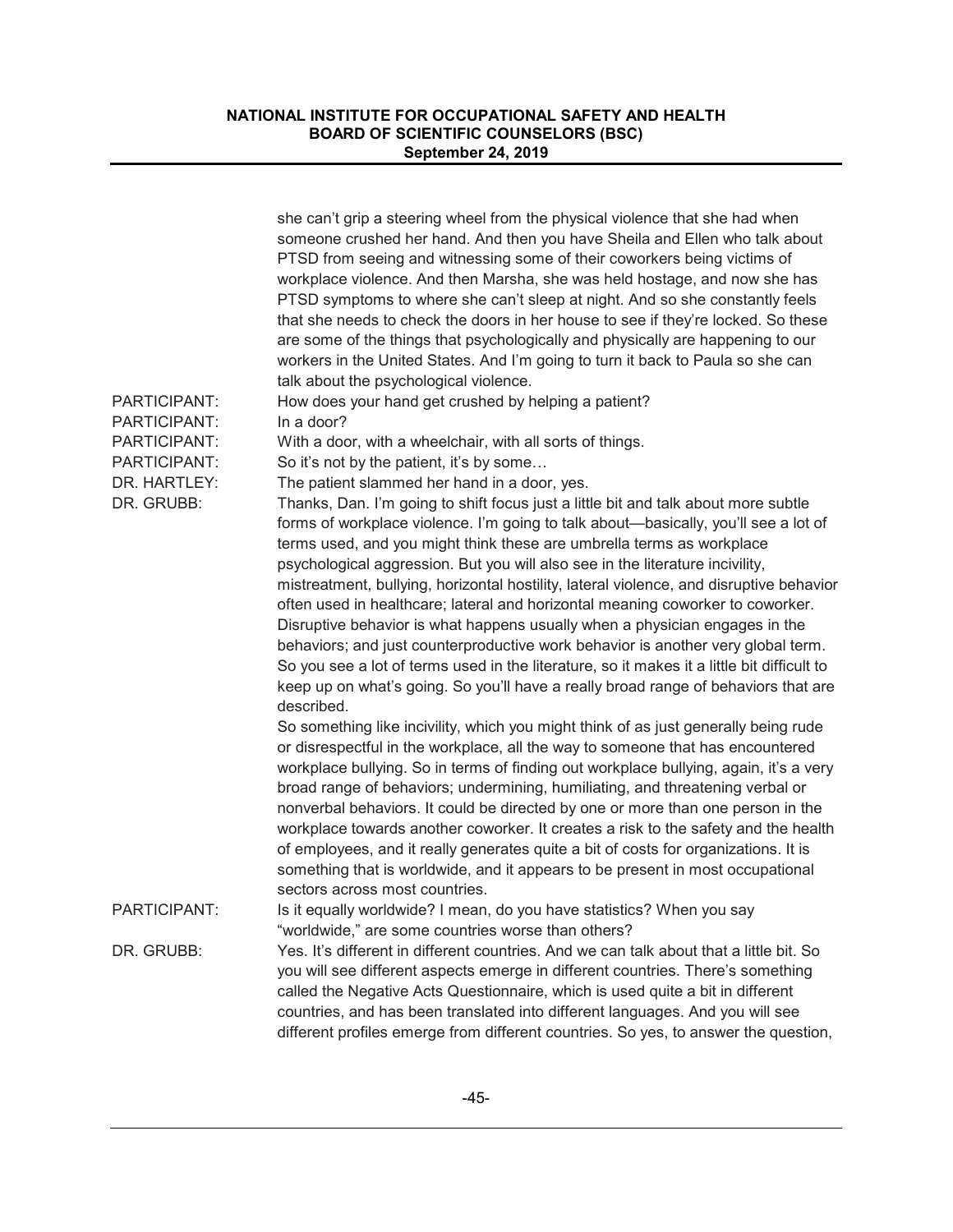in some questions, it is worse. A lot will depend on the industry as well as some other things, on a national basis.

In terms of the defining features of bullying make it, we talk about it differently in terms of incivility. Bullying is something that is repetitive and patterned, normally. And it occurs over a period of time. It's obviously unwanted and unsolicited by the target. It violates the standard of appropriate conduct towards other people in the workplace. And the exposure, whether it's intentional or unintentional, causes harm to the target. A lot of times, a power imbalance will be described in the bullying relationship. And bear in mind there are formal and informal sorts of power in the workplace that may come into play.

So some example behaviors: insulting or offensive remarks, ridiculing, spreading gossip or rumors, being excluded at work, yelled or shouted at, throwing or hitting objects, invading someone's personal space. And also things—withholding information that someone needs to do their job can be considered bullying. So a lot of times you hear now, you will also hear things called microaggressions, that is another term that will come up.

So some of the sources of information that—so we know what we know about this. We have national surveys; for example, the Quality of Work Life Survey that was mentioned earlier; General Social Survey; National Organization Survey, which is an establishment-level survey; a National Health Interview Survey. And then we also get quite a bit from international surveys and partnerships within our national researchers. So the Negative Acts Questionnaire; the European Working Conditions Survey; and also the (Essilor @ 2.28.04) Survey, which is a European survey also on the establishment level.

There are also organizational surveys and interviews that have been done. For example, we did some secondary analyses with the Northwestern National Life Insurance Survey. And there have been workplace studies, and also expert meetings bringing people together who are working in this area. So this is how we have the information that we have.

So in terms in talking about the prevalence of workplace bullying, it's going to depend on really how you measure—how you ask the question is what it's going to depend on. So five to fifteen percent of the workforce globally report having been bullied in the past twelve months. In the US, it's a little bit broader; you'll see seven to 59 percent of workers experiencing bullying. And again, it really depends on the survey and how the questions are asked. So in some of the European surveys that we have just talked about, since they have built into their survey the definition has to be something very persistent and very frequent that has gone on for some amount of time, the prevalence isn't as broad, because it's a much narrower definition.

So for example, in some of the survey NIOSH has been involved in, the NHIS, the prevalence is around seven percent, and in the Quality of Work Life, around nine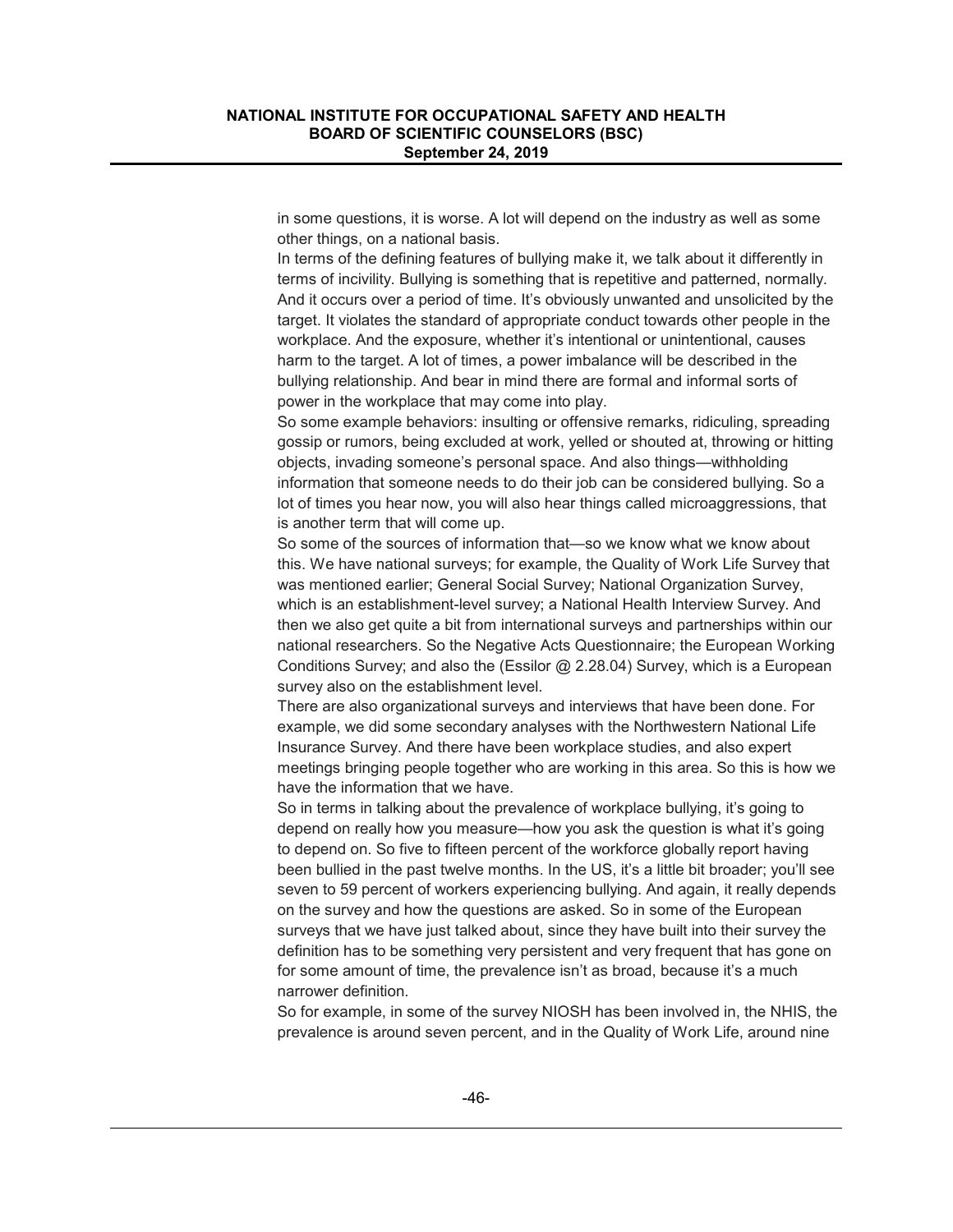percent. So you will see most commonly somewhere around 13 percent in the United States in general, including our surveys and other surveys. But again, it's very broad, and also because it will depend on what industry and the demographics of the industry as well.

Now the reason I bring up the last number down there, 12 percent, workers have witnessed bullying behaviors, and just like Dan talked about other people, nurses witnessing violence, this too, even though you're not the target of bullying, witnessing these acts can often, are often reported as making the stress levels be just as high, even when you control for other factors. It's very difficult for people who witness these behaviors on a regular basis as well.

So who is at risk? This is a little bit different than what we talked about with physical violence. There are some similarities. There are some at-risk occupations. If it is a service industry, public safety; of course corrections officers, law enforcement; health care, it's very prevalent in nursing; and in retail is another place where you will see workplace bullying and harassment occur. And you will also see some indication that some ethnicities or racial groups experiencing more bullying than other groups. And also men and women are both likely to be bullied in the workplace. You will see more of a tendency towards same-sex bullying most of the time. Supervisors and non-supervisors can be bullies. So there's a phenomenon that we talk about called "upward bullying," we talk about power differential where subordinates may actually withhold things and bully their supervisors.

Older and younger workers are more at risk, depending on the study. Recent NIOSH work that Jim Grosch and I have worked on, there is also some other to indicate younger workers are typically more at risk for being bullied. There was some idea that maybe older workers have more coping mechanisms and they are not likely to consider themselves bullied. They have a whole array of other things from their experience that they may be able to bring into play.

Who's doing it? Also a little bit different from what we have talked about with physical violence, it's most likely to be coworkers, managers, and supervisors; then possibly clients, customers, or patients, or subordinates. But coworker and manager/supervisors are going to be the primary actors in the aggression. Some of the risk factors include job insecurity or they have insecure employment; there are poor relations between management and employees; low levels of supervisor and coworker support. Understaffing plays a very strong role, particularly in health care. High work demands, and when people have role conflict and ambiguity, there is room for other kinds of conflicts. A poor work climate; and then there are some organizational cultures where bullying and harassment tend to flourish. Healthcare is one type of environment for various reasons where the culture seems to be particularly fertile.

So the impact of workplace bullying and harassment on the individual, we'll see,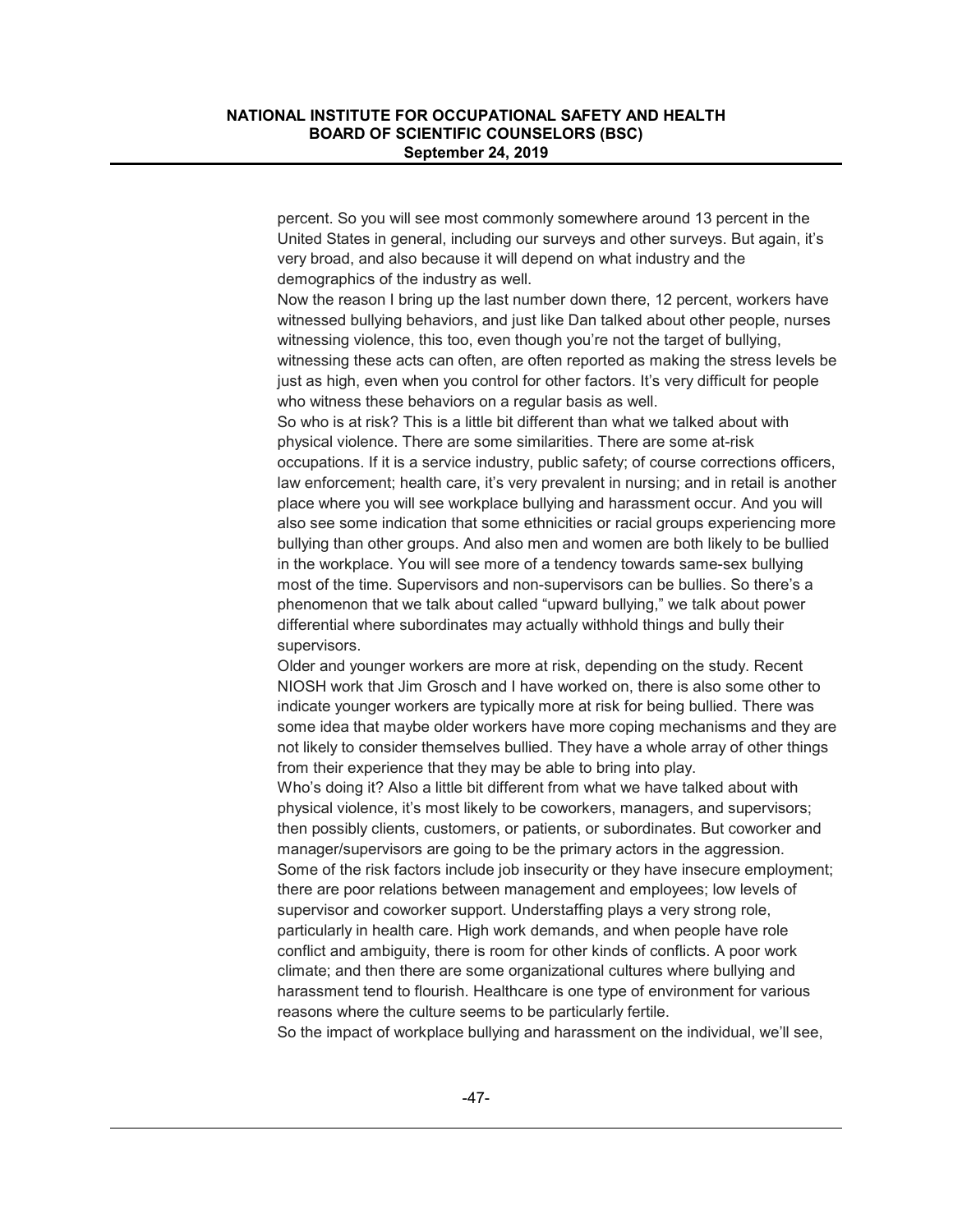|                            | obviously, increases in their job stress; higher reports of burnout; and compassion<br>fatigue. In fact, nurses will talk about leaving the profession altogether. And so<br>you are getting a thing where you have a workforce that is not going to work along<br>in that profession as it should, unless the economy is bad, and then sometimes<br>people return to it. Symptoms are anxiety, depression, post-traumatic stress,<br>headaches, sleep problems, musculoskeletal pains, just a whole hosts of impacts<br>on the individual.                                                                                                                                                                                                                                                                                             |
|----------------------------|-----------------------------------------------------------------------------------------------------------------------------------------------------------------------------------------------------------------------------------------------------------------------------------------------------------------------------------------------------------------------------------------------------------------------------------------------------------------------------------------------------------------------------------------------------------------------------------------------------------------------------------------------------------------------------------------------------------------------------------------------------------------------------------------------------------------------------------------|
|                            | In terms of the organization, it costs the organization as well because you're going<br>to have turnover and intent to leave. Like I said, people leaving the profession<br>before they should; sick leave is increased; reduced commitment to doing their<br>job; reduced satisfaction; lower productivity; and then reduced customer<br>satisfaction, which is one thing in health care that they will notice are the customer<br>reports. And then you have costs in terms of legal actions or even citizen<br>complaints.                                                                                                                                                                                                                                                                                                           |
|                            | So to talk about some of the products that we jointly have that NIOSH has<br>produced, we have NIOSH guidance documents and Dan talked about not just<br>the one but some other ones as well. And also we have topic web pages, journal<br>articles, and others. You will see the journals represented up there, off to the right.<br>We have done a lot of presentations at scientific conferences and professional<br>associations. And there's a training curriculum; obviously the online course that<br>Dan talked about, and we have also done several webinars on the topic.<br>So Dan, I think it's back to you.                                                                                                                                                                                                                |
| DR. HARTLEY:               | So NIOSH continues to make workplace violence prevention a priority, as<br>evidenced by this summary of the strategic planned goals. Research-related<br>surveillance intervention for health care workers continues to be a priority, as<br>done intervention and translation research to prevent violence towards first<br>responders such as law enforcement and emergency medical workers. And<br>intervention research is also a goal in preventing bullying and directed towards<br>health care and social service workers. And so with that, today we have brought a<br>few questions for the Board, and maybe we will just go ahead and start with<br>question number one, and see what kind of responses we get and work our ways<br>through.<br>So what are some key partnerships that NIOSH could pursue in order to conduct |
|                            | intervention and translation research in workplace violence?                                                                                                                                                                                                                                                                                                                                                                                                                                                                                                                                                                                                                                                                                                                                                                            |
| DR. GRUBB:<br>DR. HARTLEY: | Have you contacted the ANA and AMA to engage their?                                                                                                                                                                                                                                                                                                                                                                                                                                                                                                                                                                                                                                                                                                                                                                                     |
|                            | We have, and we will continue to do that in the future with the online course. The<br>ANA, the ENA, the ALH, AOHP, and several others.                                                                                                                                                                                                                                                                                                                                                                                                                                                                                                                                                                                                                                                                                                  |
| DR. BUNN:                  | I was going to say, can we spell out some of these acronyms?                                                                                                                                                                                                                                                                                                                                                                                                                                                                                                                                                                                                                                                                                                                                                                            |
| DR. HARTLEY:               | American Medical Association, yes we have. The American Medical Association,<br>American Nurses Association, the Emergency Nurses Association. I have a slide<br>that is filled with partners that we have for the online course.                                                                                                                                                                                                                                                                                                                                                                                                                                                                                                                                                                                                       |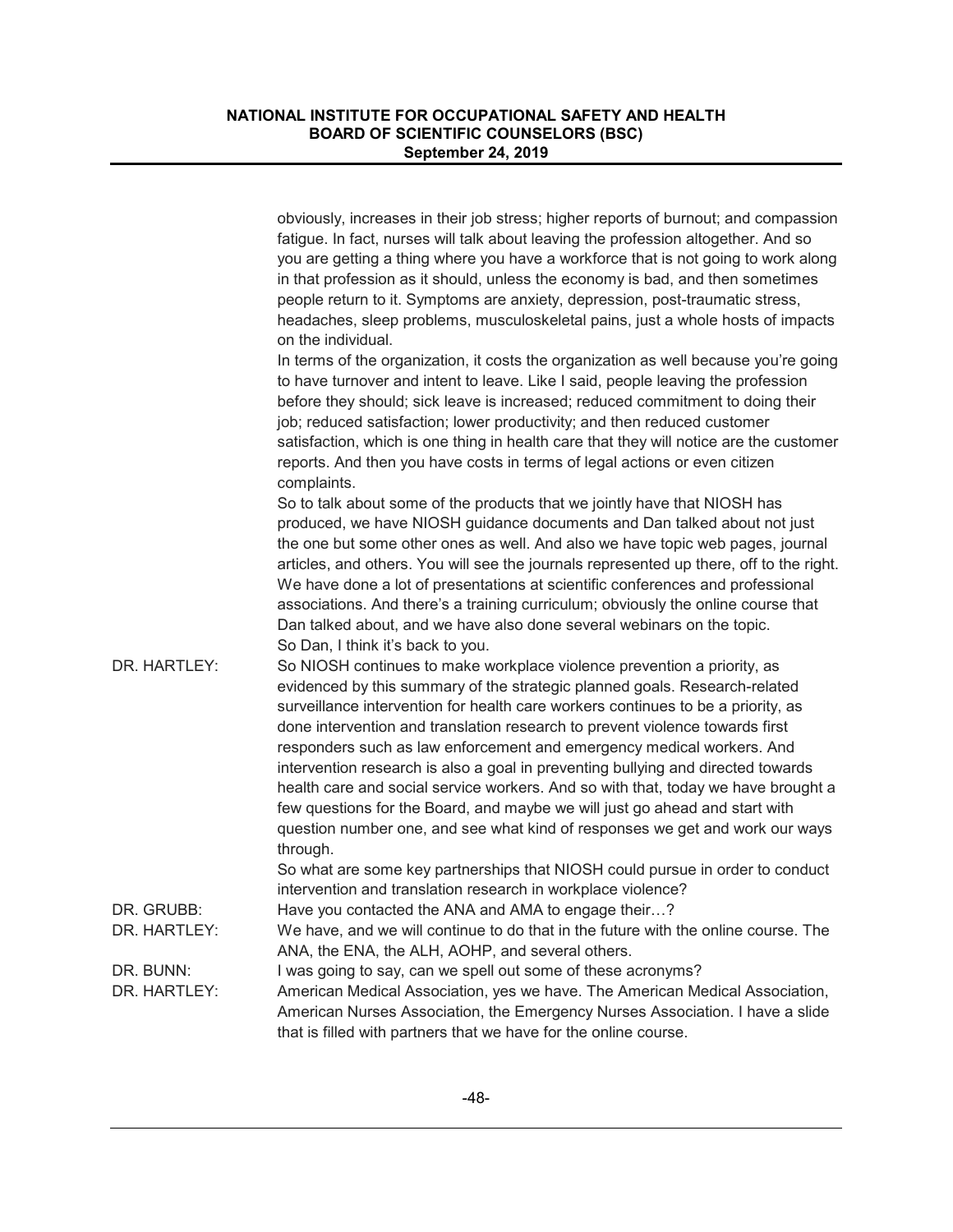| DR. GRUBB:<br>DR. HARTLEY: | And is there a CE given with these online courses, continuing education points?<br>Yes.                                                                                                                                                                                                                                                                                                                                                                                 |
|----------------------------|-------------------------------------------------------------------------------------------------------------------------------------------------------------------------------------------------------------------------------------------------------------------------------------------------------------------------------------------------------------------------------------------------------------------------------------------------------------------------|
| DR. GRUBB:                 | For all those groups?                                                                                                                                                                                                                                                                                                                                                                                                                                                   |
| DR. HARTLEY:               | No. We have them for nurses, and we have them for the health scientists.                                                                                                                                                                                                                                                                                                                                                                                                |
| PARTICIPANT:               | The CME needs, the medical group needs continuing education to get those<br>points. If it's free, especially.                                                                                                                                                                                                                                                                                                                                                           |
| DR. HARTLEY:               | And it is a free course. It is free. I am trying to remember, there was some kind of<br>a glitch when we did try to do that before.                                                                                                                                                                                                                                                                                                                                     |
| PARTICIPANT:               | There's always glitches with CME.                                                                                                                                                                                                                                                                                                                                                                                                                                       |
| DR. HARTLEY:               | We will look into that again.                                                                                                                                                                                                                                                                                                                                                                                                                                           |
| DR. BUNN:                  | Marc?                                                                                                                                                                                                                                                                                                                                                                                                                                                                   |
| DR. SCHENKER:              | Any of these bilingual, or done in other languages?                                                                                                                                                                                                                                                                                                                                                                                                                     |
| DR. HARTLEY:               | Currently, no. We do have a health care pamphlet that is out that is in Spanish,<br>and that is the only one I am aware of? Do you know of any others?                                                                                                                                                                                                                                                                                                                  |
| PARTICIPANT:               | No.                                                                                                                                                                                                                                                                                                                                                                                                                                                                     |
| DR. HARTLEY:               | That's the only one I am aware of. Do you know of any others?                                                                                                                                                                                                                                                                                                                                                                                                           |
| DR. GRUBB:                 | No.                                                                                                                                                                                                                                                                                                                                                                                                                                                                     |
| DR. HARTLEY:               | That's the only one I know of so far.                                                                                                                                                                                                                                                                                                                                                                                                                                   |
| DR. SCHENKER:              | I think that that should be a priority task.                                                                                                                                                                                                                                                                                                                                                                                                                            |
| DR. HARTLEY:               | What languages would you -                                                                                                                                                                                                                                                                                                                                                                                                                                              |
| DR. SCHENKER:              | I work with immigrant Latino workers, and I am thinking about the sexual<br>harassment in farmworkers is a big issue. That is just one example. But there are<br>a lot of industries with a large number of non-English speakers, or non-English-<br>fluent speakers. And I think reaching that population would be important.                                                                                                                                          |
| PARTICIPANT:               | Home healthcare workers.                                                                                                                                                                                                                                                                                                                                                                                                                                                |
| DR. BUNN:                  | Michael?                                                                                                                                                                                                                                                                                                                                                                                                                                                                |
| DR. BEHM:                  | Mike Behm. Thanks for this presentation. It was great. I learned a lot. It seems to<br>me like the bully aspect is particularly interesting and hard to uncover and hard to<br>really talk about, from all sides, I think. So I was wondering if you have reached<br>out to other organizations, like maybe the Society for Human Resource<br>Management, who may have some interest in these areas and may benefit from<br>your expertise or may have stories or data. |
| DR. GRUBB:                 | So we have talked with Society of Human Resource Management, and also we<br>have had some dealings with the Academy of Management as to getting into that.                                                                                                                                                                                                                                                                                                              |
| DR. BEHM:                  | I was just curious, too, about if you've looked at social media and bullying on<br>social media and how that may be occupationally-related or work-related.                                                                                                                                                                                                                                                                                                             |
| DR. HARTLEY:               | That has come up in a couple of studies. One, in particular, that I can think of it<br>was done with education workers.                                                                                                                                                                                                                                                                                                                                                 |
| DR. BEHM:                  | Yes. You know, I think particularly, news, or as you say, Mark, fake news, a story<br>gets out there, and someone reads the headline, but yet someone may have said<br>something but either it doesn't get read or it gets taken out of context and then                                                                                                                                                                                                                |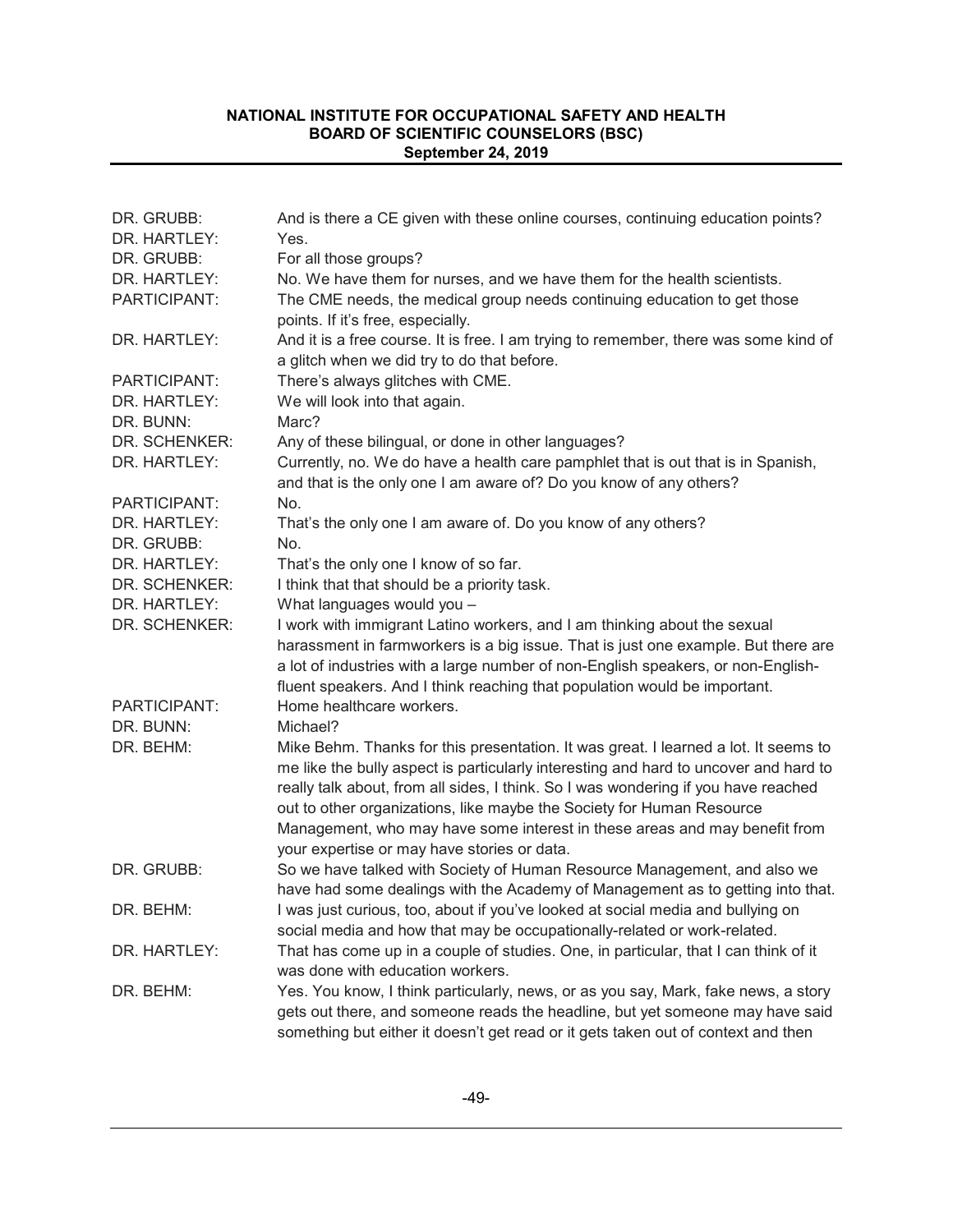|                         | that person become this target from people that they don't even know because<br>they might have someone who has shared a news story. I think that's an<br>interesting phenomenon.                                                                                                                                                                                                                                                                                                                                                           |
|-------------------------|---------------------------------------------------------------------------------------------------------------------------------------------------------------------------------------------------------------------------------------------------------------------------------------------------------------------------------------------------------------------------------------------------------------------------------------------------------------------------------------------------------------------------------------------|
| DR. GRUBB:              | We have an upcoming conference on work stress and health in November, and<br>what I am recalling is some of the abstracts that were submitted, there was<br>somebody that who was talking very much about this aspect of this sort of shared<br>news and how people are getting the news about and who is reading it and sort of<br>what you were saying, people becoming a target of something. I think they<br>actually have a study they've been trying to do.                                                                           |
| DR. BEHM:               | Perhaps you could share more details. I could follow up.                                                                                                                                                                                                                                                                                                                                                                                                                                                                                    |
| DR. GRUBB:<br>DR. BUNN: | I will know more in November, I guess.<br>Chris?                                                                                                                                                                                                                                                                                                                                                                                                                                                                                            |
| MS. LASZCZ-DAVIS:       | Chris Laszcz-Davis. This is a tough issue, because while the impact evidences<br>itself in the workplace, its root causes and its risk factors really originate at home,<br>in the communities, in the schools, in the cultures. So while we within NIOSH<br>provide guidelines to workers who are impacted by this, is there any intersection,<br>or any plans for intervention with teachers and families and communities? That's<br>where it's got to start, otherwise we're just tracking numbers. Just a thought for<br>consideration. |
| DR. HARTLEY:            | So sort of a total worker health/life                                                                                                                                                                                                                                                                                                                                                                                                                                                                                                       |
| MS. LASZCZ-DAVIS:       | Totally. It isn't going to turn around any other way.                                                                                                                                                                                                                                                                                                                                                                                                                                                                                       |
| DR. BUNN:               | I think Charles was next.                                                                                                                                                                                                                                                                                                                                                                                                                                                                                                                   |
| DR. REDINGER:           | Just to build on it, I was intrigued, in reading the materials for today, of that link<br>between the opioid initiative and total worker health. And so apropos of what Chris<br>was pointing to, I was thinking are there pieces from total worker health, those<br>principles, potentially applicable here?                                                                                                                                                                                                                               |
| DR. BUNN:               | Michael? Do you want to -                                                                                                                                                                                                                                                                                                                                                                                                                                                                                                                   |
| DR. BEHM:               | I just wanted to piggyback off of Chris here. That sparked a thought in terms of<br>maybe partnering with the Young Worker Initiative. It's going to start with, I think,<br>the youth changing their perspectives and educating older people.                                                                                                                                                                                                                                                                                              |
| DR. BUNN:               | Tony?                                                                                                                                                                                                                                                                                                                                                                                                                                                                                                                                       |
| DR. COX:                | Tony Cox. A couple of thoughts. One is there are obviously some occupations<br>that are more prone to workplace violence. I think teachers at multiple levels,<br>being an outstanding example. Another observation drawing on accounts that I<br>have heard from teachers that I know is that complaints about bullying can be<br>used as a form of bullying. So it's something to be aware of. Folks with real-world<br>experience will know probably what I'm talking about.                                                             |
| DR. BUNN:               | Ron?                                                                                                                                                                                                                                                                                                                                                                                                                                                                                                                                        |
| DR. STOUT:              | A couple of things that Chris brought up-we often identify the what, the bullying;<br>we don't identify the why. And in some areas of social and public health, what's<br>been emerging is this concept of trauma-informed care, and starting to impact the                                                                                                                                                                                                                                                                                 |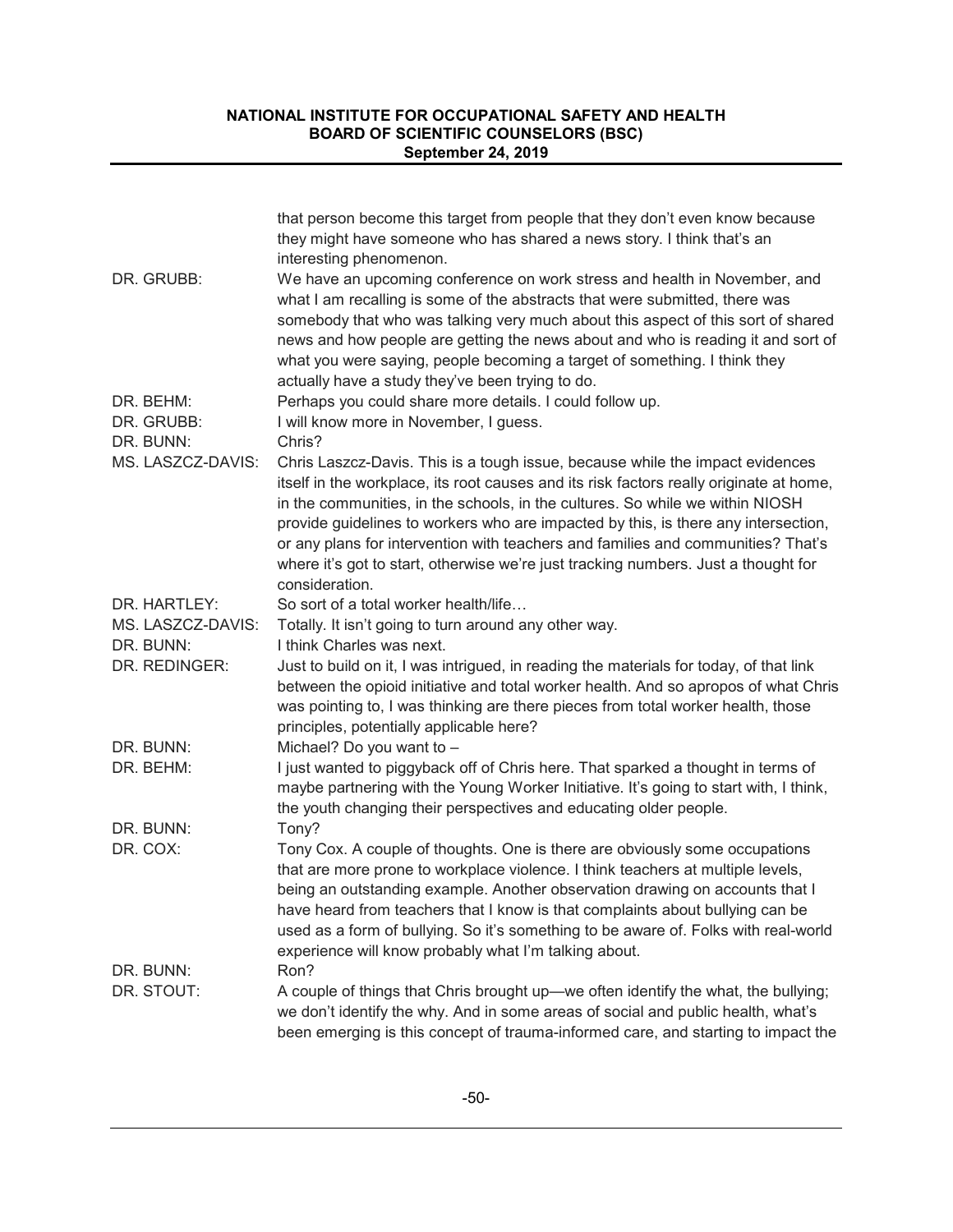|                | why. So I am wondering if we're looking at some of those aspects of why some of<br>this is happening. And then what Tony just shared—at my former place of<br>employment, it was very interesting. You have a question here about what types<br>of communications. I think HR leading others, could use some help on how to<br>manage employees with problems. Because often the HR manager becomes the<br>problem when they're trying to manage that.                                                      |
|----------------|-------------------------------------------------------------------------------------------------------------------------------------------------------------------------------------------------------------------------------------------------------------------------------------------------------------------------------------------------------------------------------------------------------------------------------------------------------------------------------------------------------------|
| DR. BUNN:      | Good suggestion. Any other? Yes, Jessica?                                                                                                                                                                                                                                                                                                                                                                                                                                                                   |
| DR. GRAHAM:    | Jessica Graham. At least in our group, EHS reports up to Legal. So I think if<br>there's a good occupational legal organization, this would be important to put in<br>front of them, because companies aren't really proactively pursuing this type of<br>information. So it would have to almost be posed in a way that the benefits would<br>be at a baseline as to whether it's an issue in the organization, and then the ability<br>to point to NIOSH for guidance to help them improve those metrics. |
| DR. BUNN:      | Yeah, I think the companies want the exposure. They don't want negative press.<br>So I think you might have to be strategic about who you ask -                                                                                                                                                                                                                                                                                                                                                             |
| DR. GRAHAM:    | What are the benefits?                                                                                                                                                                                                                                                                                                                                                                                                                                                                                      |
| DR. BUNN:      | Right.                                                                                                                                                                                                                                                                                                                                                                                                                                                                                                      |
| DR. GRAHAM:    | But there's also an aspect of it. If an employee gets that kind of survey, they are<br>going to all of a sudden feel like their company is caring about their environment.<br>So there's a couple different benefits.                                                                                                                                                                                                                                                                                       |
| DR. BUNN:      | Grace?                                                                                                                                                                                                                                                                                                                                                                                                                                                                                                      |
| DR. LEMASTERS: | To go to the nonstandard employment arrangements, I have taken a lot of Lyft<br>and Uber rides and hear numerous stories from what has gone on, particularly<br>with people who are inebriated and had too much to drink. And these folks, not<br>just taxi drivers, and this new group of Lyft and Uber are harassed and abused a<br>lot. And some of them really restrict their hours of work because of the fear of<br>getting inebriated clients.                                                       |
| DR. BUNN:      | Have you guys done a taxi driver?                                                                                                                                                                                                                                                                                                                                                                                                                                                                           |
| DR. HARTLEY:   | Yes, I think Cammie Chaumont Menendez within the Division of Safety Research<br>is looking into the Lyft and Uber drivers as well as taxi drivers. So there is some<br>research going on with that, not just with the physical violence and also with the<br>harassment and everything.                                                                                                                                                                                                                     |
| DR. LEMASTERS: | And that would be a good outreach for educational. How do you deal with that<br>situation? How do they intervene?                                                                                                                                                                                                                                                                                                                                                                                           |
| DR. HARTLEY:   | Yeah, because with the taxicab driver, she has the International Association of<br>Taxicab Regulators, the IATR, that she works with. But then when you get into the<br>Lyft and Ubers, it's kind of like with convenience stores-how do you reach the<br>mom and pops? How do you get the smaller organizations? Lyft and Uber you go<br>through the main organization, but she's trying to get the main organizations<br>through the drivers.                                                             |
| DR. GRUBB:     | With some of the retail, we have worked with community-based organizations to                                                                                                                                                                                                                                                                                                                                                                                                                               |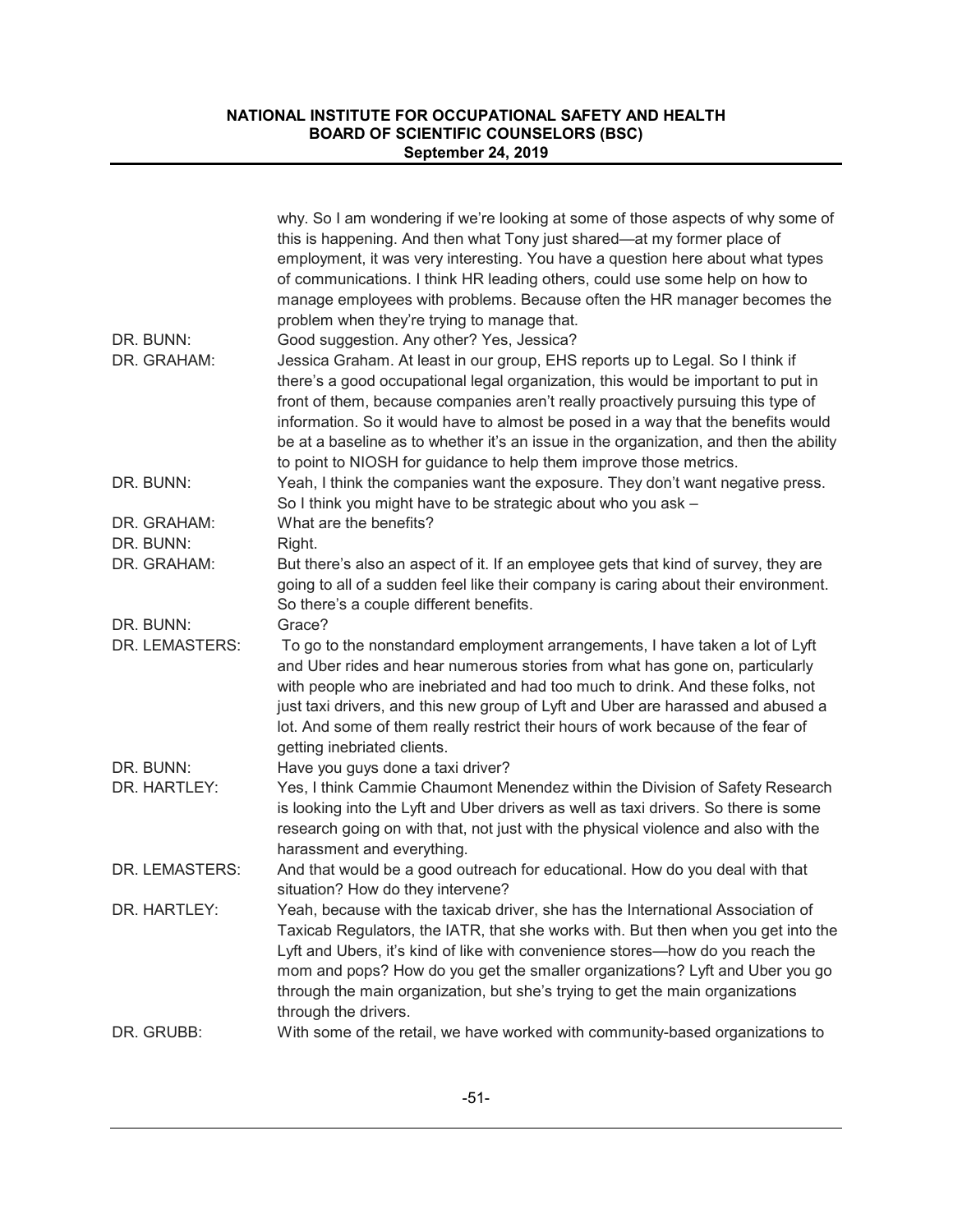|               | try and get the word out that way about retail violence in certain communities. I<br>don't know how it would with Lyft and Uber. I don't know how it would be<br>contacted. That might be something to think about.                                                                                                                                                                                                                                                                                                                                                                                                                                                                                                                                                                                                                                                                                                                                                                                                                                                                                                                                                                                                                                                                                                                                                                                                                                             |
|---------------|-----------------------------------------------------------------------------------------------------------------------------------------------------------------------------------------------------------------------------------------------------------------------------------------------------------------------------------------------------------------------------------------------------------------------------------------------------------------------------------------------------------------------------------------------------------------------------------------------------------------------------------------------------------------------------------------------------------------------------------------------------------------------------------------------------------------------------------------------------------------------------------------------------------------------------------------------------------------------------------------------------------------------------------------------------------------------------------------------------------------------------------------------------------------------------------------------------------------------------------------------------------------------------------------------------------------------------------------------------------------------------------------------------------------------------------------------------------------|
| DR. BUNN:     | Mary.                                                                                                                                                                                                                                                                                                                                                                                                                                                                                                                                                                                                                                                                                                                                                                                                                                                                                                                                                                                                                                                                                                                                                                                                                                                                                                                                                                                                                                                           |
| MS. DOYLE:    | Mary Doyle. Another key partnership might be the EAP programs, the Employee<br>Assistance Programs, because they are in many of the workplaces. They may be<br>the first person that's in contact with an employee who's being bullied.                                                                                                                                                                                                                                                                                                                                                                                                                                                                                                                                                                                                                                                                                                                                                                                                                                                                                                                                                                                                                                                                                                                                                                                                                         |
| DR. DEMIAN:   | Christina Demian. So in terms of partnership you have a product, this training and<br>this video. And this is my line of thought. I kind of overlap mentally a lot of risk<br>factors there, and you get a worker group called home health care, or home<br>health aides, and they are notoriously exposed to a lot of harassment, bullying,<br>and physical violence. So every state may be different, but if you go down the path<br>of their certification, and you have an Office of Regulating Professions, or<br>Department of Health, or some other state-based organization, or regulatory<br>institution, you can reach out to them, offer a product that doesn't cost them<br>anything, then transfer or to require as part of the certification process to get this<br>training. It's very far overreaching, if you will, a very early step into prevention, if<br>you think about it.                                                                                                                                                                                                                                                                                                                                                                                                                                                                                                                                                               |
| DR. GRUBB:    | So that would be the state boards of nursing?                                                                                                                                                                                                                                                                                                                                                                                                                                                                                                                                                                                                                                                                                                                                                                                                                                                                                                                                                                                                                                                                                                                                                                                                                                                                                                                                                                                                                   |
| DR. DEMIAN:   | Yes. The state boards of nursing, or I don't know who regulates -                                                                                                                                                                                                                                                                                                                                                                                                                                                                                                                                                                                                                                                                                                                                                                                                                                                                                                                                                                                                                                                                                                                                                                                                                                                                                                                                                                                               |
| DR. GRUBB:    | CNAs are state boards.                                                                                                                                                                                                                                                                                                                                                                                                                                                                                                                                                                                                                                                                                                                                                                                                                                                                                                                                                                                                                                                                                                                                                                                                                                                                                                                                                                                                                                          |
| DR. DEMIAN:   | CNA, home health aide, companion care, these are more nontraditional work<br>arrangements or job titles which are suitable for this.                                                                                                                                                                                                                                                                                                                                                                                                                                                                                                                                                                                                                                                                                                                                                                                                                                                                                                                                                                                                                                                                                                                                                                                                                                                                                                                            |
| DR. BUNN:     | Patrick.                                                                                                                                                                                                                                                                                                                                                                                                                                                                                                                                                                                                                                                                                                                                                                                                                                                                                                                                                                                                                                                                                                                                                                                                                                                                                                                                                                                                                                                        |
| MR. MORRISON: | Patrick Morrison. Just recently, a paramedic assault and EMS assault, it's a lot<br>larger than we thought. We just did a pretty big presentation on it at our last health<br>and safety conference. And I never thought that we would be teaching EMS<br>defense, lessons on how to defend yourself. It really helped to do a size-up. A lot<br>of times you go into a scene, and you're just taking care of the patient; you're not<br>looking at what's around you. We have had a couple of really serious assaults<br>with weapons and knives from Philly. And it really taught us a lesson, and we are<br>starting to get requests for these classes to start to educate the EMS on assault.<br>On the bullying too-there's more and more of this conversation coming up, I<br>think, in the newspapers and everything, and the unintended consequences of<br>what happens to somebody who's bullying and what they do to themselves after<br>they have been bullied for such a long time. For us in the fire service and the<br>sector, there is really a lot about what is acceptable and not acceptable and<br>tolerance level and the leadership. And you can see it down in the supervisory<br>levels that you could have different stations that you could have this event, and<br>you could follow the pack. And what was, what we could consider acceptable in<br>some cases, that they would just allow some of this, thinking this is just good- |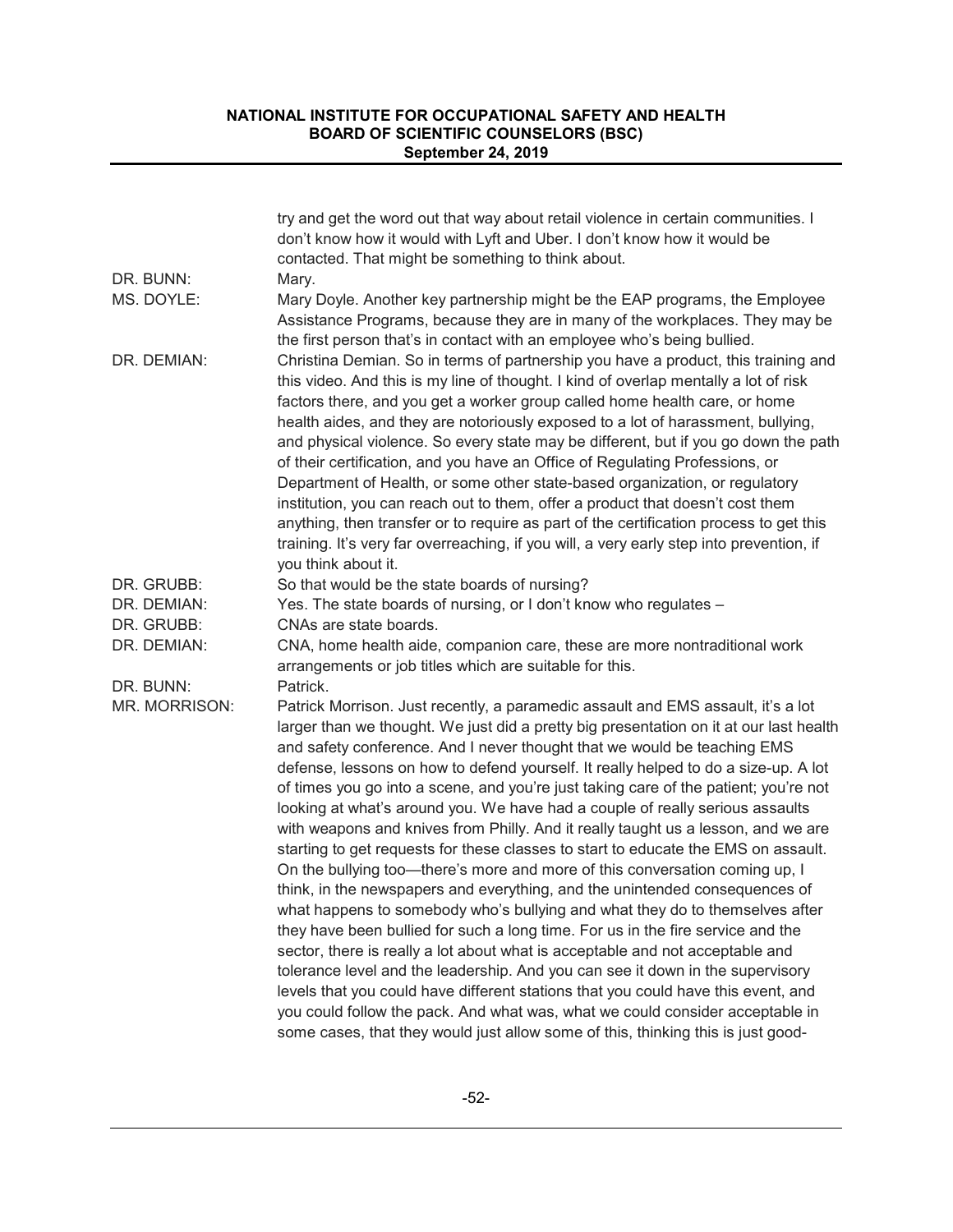|               | hearted humor to harassment too bullying; in some cases what is normalized, we<br>call it normalization of deviance, but when it's normalized, then it's accepted and<br>that persists, and then the consequences in the workplace have to come too from<br>the leadership and the organization. This is coming up more and more in the fire<br>service.                                                                                                                                                                                                                                                                                                                                                                                                                                                                                                                                                                                                                                                                                                                                                                                                       |
|---------------|----------------------------------------------------------------------------------------------------------------------------------------------------------------------------------------------------------------------------------------------------------------------------------------------------------------------------------------------------------------------------------------------------------------------------------------------------------------------------------------------------------------------------------------------------------------------------------------------------------------------------------------------------------------------------------------------------------------------------------------------------------------------------------------------------------------------------------------------------------------------------------------------------------------------------------------------------------------------------------------------------------------------------------------------------------------------------------------------------------------------------------------------------------------|
| DR. HARTLEY:  | You'll be happy to know that we are working on an additional unit to the online<br>course, that is for EMS, first responders, anyone who responds that is not armed.<br>So we didn't do police officers. So we did EMS, paramedics, fire fighters. In one of<br>the videos that we did for that particular course, they go to a scene where<br>somebody becomes violent in the back of the ambulance. And that is dealt with,<br>and everything is taken care of. Then they go back and they get bullied by their<br>supervisor. And then it says, "What did you do to cause this person to attack you<br>in the back of the ambulance?" So we went through the workplace violence from a<br>patient and from a supervisor on the EMS workers. So that's going to be coming<br>out. We have it right now with our computer programmer, and when we get that<br>back, we will put that in the NIOSH review process. And hopefully within six<br>months or so we will have that course out.<br>We will also have that with home health care workers. It's about the same stage in<br>development. So those are with the computer programmer to get them from our |
|               | PowerPoint slides into something that can be used online and actually on mobile<br>devices. So anything that has an internet connection will be able to take these<br>courses. And it won't be like—the nurse course that we have, it's 2.4 CMEs.<br>These will be shorter. These will be about 1 CME, or continuing education units<br>for the people. So it will be a little shorter. You can take it from the convenience of<br>your cellphone, or tablet, or whatever you have, wherever you are; if you're in the<br>workplace, or if you're at home. And we'll have those out hopefully in the next six<br>months to a year.                                                                                                                                                                                                                                                                                                                                                                                                                                                                                                                             |
| MR. MORRISON: | And the hard part is, we talked about that earlier, it's always the implementation<br>that we struggle with but getting that out from different organizations will really<br>have a message in itself that this is an important subject that you can take note of.                                                                                                                                                                                                                                                                                                                                                                                                                                                                                                                                                                                                                                                                                                                                                                                                                                                                                             |
| DR. HARTLEY:  | Absolutely. And to let you know, too, we had input as we were creating the<br>courses, from EMS workers. We had focus groups with different EMS workers<br>who helped with that material.                                                                                                                                                                                                                                                                                                                                                                                                                                                                                                                                                                                                                                                                                                                                                                                                                                                                                                                                                                      |
| DR. BUNN:     | All right, I just had a comment too, Terry Bunn. Just as far as the key<br>partnerships, kind of what's been mentioned here wrapping everything together,<br>the relevant licensure boards would be a great opportunity to both disseminate<br>and to be able to conduct the needs assessments and the focus groups, as you<br>mentioned, as well as the relevant training academies for the relevant professions<br>that are being studied. So I think that's a couple of things. And then-Patrick, you<br>might be more familiar with this-we actually worked with our local and state<br>police and are pretty much funding through another grant to fund their training, the                                                                                                                                                                                                                                                                                                                                                                                                                                                                               |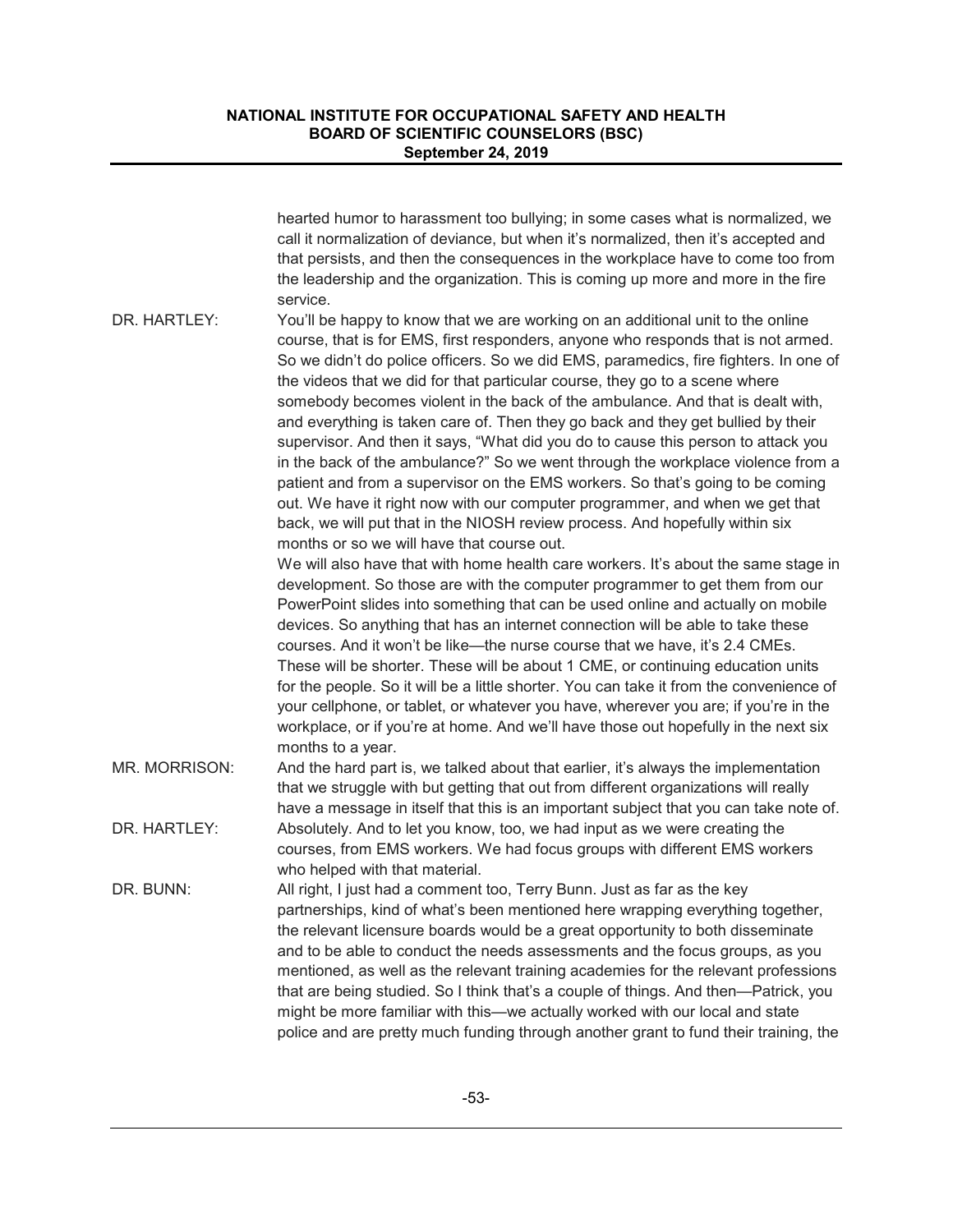|                                   | crisis intervention training, or CIT training, due to their exposures to individuals<br>who are under the influence of substances, particularly methamphetamines or<br>stuff like that, which I think would also be a concern for your relevant worker<br>populations. So that might also be something to team up with or something like<br>that, to add complementary training modules that are relevant with them.<br>Chris?                                                                                                                                                                                                                                                                                                                                                                                                                                                                                                                                                                                                                                                                                                                                                                                                                                                                                                                                                                                                                                                                                                                                          |
|-----------------------------------|-------------------------------------------------------------------------------------------------------------------------------------------------------------------------------------------------------------------------------------------------------------------------------------------------------------------------------------------------------------------------------------------------------------------------------------------------------------------------------------------------------------------------------------------------------------------------------------------------------------------------------------------------------------------------------------------------------------------------------------------------------------------------------------------------------------------------------------------------------------------------------------------------------------------------------------------------------------------------------------------------------------------------------------------------------------------------------------------------------------------------------------------------------------------------------------------------------------------------------------------------------------------------------------------------------------------------------------------------------------------------------------------------------------------------------------------------------------------------------------------------------------------------------------------------------------------------|
| MS. LASZCZ-DAVIS:<br>DR. HARTLEY: | Chris Laszcz-Davis again. A couple of other groups you may want to consider, the<br>RIMS organization, the risk managers. And that would certainly apply to all<br>occupations. And they're huge. And another one, you talked about some difficulty<br>in getting to small to medium sized businesses. An underutilized set of<br>organization are the Chambers of Commerce. They're huge in every state, and<br>they exist in every town. And again, we're talking about moving the message out<br>to the public sector; they are the advocates for small to medium business in every<br>state. So Chambers of Commerce, I would clearly put on that radar screen.<br>And the other thing, and two people have made reference to it, but I think it's real<br>important. The guidelines I'm hearing are devoted to certain worker groups-<br>firefighters, EMS, health care—but the truth it is, it all starts at the top in any<br>organization. So a company should have, and this is bigger than EAP or HR, but<br>there ought to be required courses in leadership management/organizational<br>development, that really ascribe to the tone that the leader sets in terms of what's<br>acceptable in this arena. So if they're some way down the road, to team up with<br>leadership programs, schools of management, they exist all over the country. But<br>the tone is set at the top, and what's allowed is set at the top. So these—we work<br>with specific work groups, that those who are enablers or disablers really start at<br>the top.<br>Sometimes. |
| DR. BUNN:<br>DR. SCHENKER:        | Marc?<br>Marc Schenker. To follow up on that thought, the Business Roundtable recently<br>came out and said their goals are broader than just profitability of the companies.<br>And they are usually influential in setting the tone in saying this is a priority. This is<br>a goal for our community, which is Business America. My other thought was that<br>this seems to be a blue-collar focus, and there's a lot of white-collar need as well.<br>You know, I'm thinking of the law profession for example, or other service<br>industries where one probably doesn't think of this at first blush, and yet I think it<br>would be valuable.                                                                                                                                                                                                                                                                                                                                                                                                                                                                                                                                                                                                                                                                                                                                                                                                                                                                                                                    |
| DR. BUNN:<br>DR. COX:             | Tony?<br>A couple of things. Sometimes it starts at the top. I'm thinking about a guy that<br>worked for Verizon, which actually at the top had really good principles, but at the<br>garage level, things were quite different. There were sometimes layers of culture.<br>Sometimes it starts at the top; sometimes it starts in the middle. The other thing-<br>I would just like to sound a note of caution, again, about real bullying, versus, and                                                                                                                                                                                                                                                                                                                                                                                                                                                                                                                                                                                                                                                                                                                                                                                                                                                                                                                                                                                                                                                                                                                |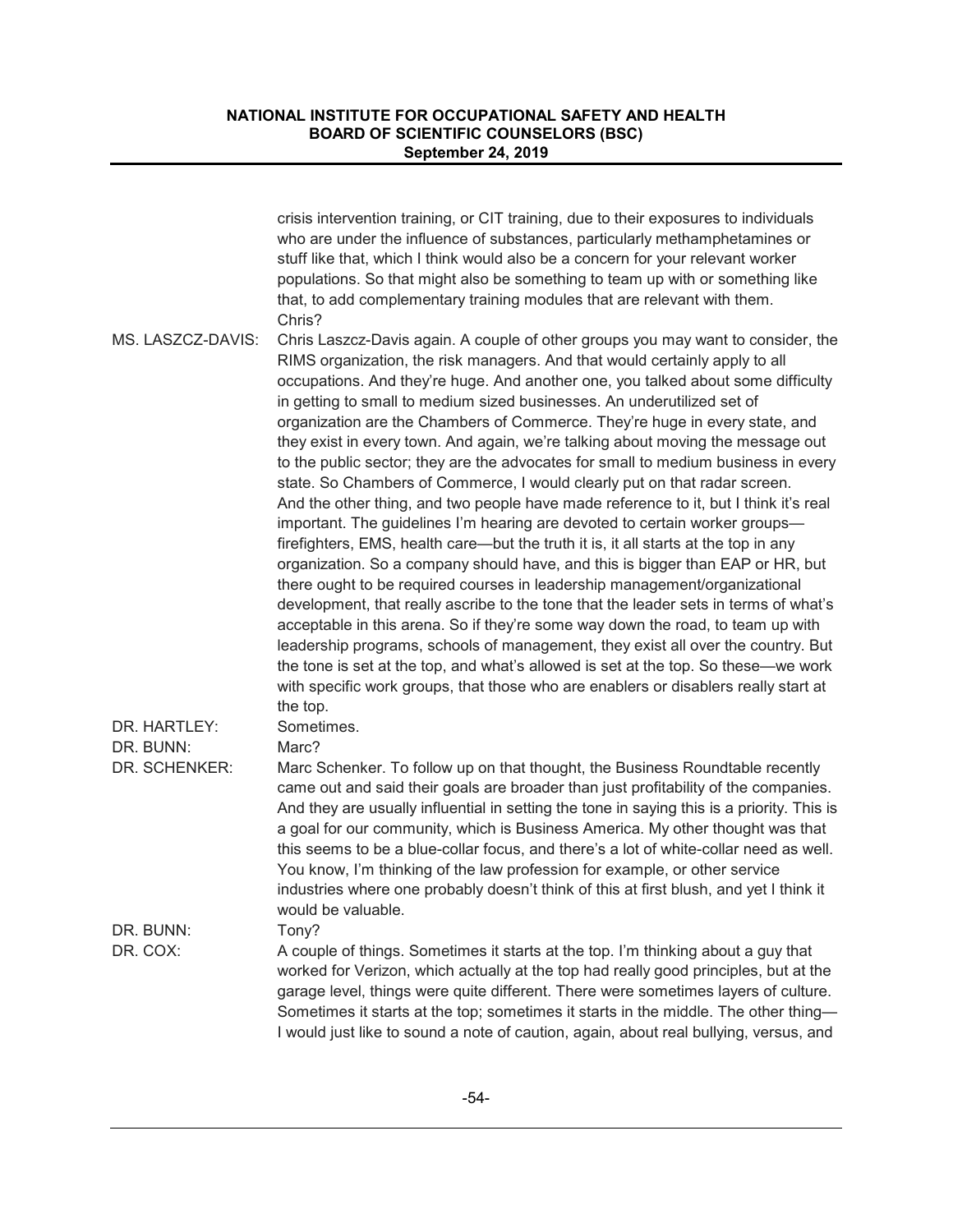|                        | I speak as a white male, ambiguous bullying, for example at a law firm. You get a<br>lot of big egos, a lot of high passion, a lot of shoving around. Whether that is<br>bullying is open to interpretation. Then you have cases where people are messing<br>with the equipment that other workers are using in a garage. That's absolutely,<br>clearly, bullying. To get the biggest bang for the buck, I would love NIOSH to be<br>focusing on stuff that—I think there is a lot of low-hanging fruit where it's really<br>clear what is going on, and then there are cultural and psychological things that<br>are more ambiguous, harder to discern what's going on. I think there is plenty of<br>work to be done on the easy parts before we worry about the hard parts.                                                     |
|------------------------|------------------------------------------------------------------------------------------------------------------------------------------------------------------------------------------------------------------------------------------------------------------------------------------------------------------------------------------------------------------------------------------------------------------------------------------------------------------------------------------------------------------------------------------------------------------------------------------------------------------------------------------------------------------------------------------------------------------------------------------------------------------------------------------------------------------------------------|
| DR. BUNN:              | Michael?                                                                                                                                                                                                                                                                                                                                                                                                                                                                                                                                                                                                                                                                                                                                                                                                                           |
| DR. BEHM:<br>DR. BUNN: | I think Ron had his hand up first.<br>Go ahead, sorry.                                                                                                                                                                                                                                                                                                                                                                                                                                                                                                                                                                                                                                                                                                                                                                             |
| DR. STOUT:             | Ron Stout. There is another way of approaching this that I saw quite nicely at a<br>previous employer of mine where the leadership talked about the adult business<br>model, and talked about the utilization of straight talk, and how those principles,<br>when embedded in a culture of resilience that allow the kind of interaction that<br>needs to take place without it degenerating into or being perceived as bullying. So                                                                                                                                                                                                                                                                                                                                                                                               |
|                        | I think perhaps as not only talking about the negative behaviors and what to avoid,<br>but in a business environment, how the adult business model or similar constructs<br>can help you address critical issues in a time-sensitive manner, putting it all on the<br>table, and not getting personal about it, if you will.                                                                                                                                                                                                                                                                                                                                                                                                                                                                                                       |
| DR. BUNN:              | Great point. Excellent point, actually. Michael?                                                                                                                                                                                                                                                                                                                                                                                                                                                                                                                                                                                                                                                                                                                                                                                   |
| DR. BEHM:              | I think you should be looking at those deep-seeded, hard to find things because<br>you have a definition of such things as repeated behavior. And an organizational<br>culture needs to figure out what it is that internally offers people, and people<br>should have the freedom to come forward if they want to, and have a conversation<br>without recourse. And so it is that deep-seeded stuff that I think NIOSH should be<br>tackling should be tackling those difficult questions. Thanks.                                                                                                                                                                                                                                                                                                                                |
| DR. BUNN:              | Yeah, and when you're talking about repeated behavior, is that defined as more<br>than three instances? What is the cutoff?                                                                                                                                                                                                                                                                                                                                                                                                                                                                                                                                                                                                                                                                                                        |
| DR. GRUBB:             | We've had a big discussion about the cutoff.                                                                                                                                                                                                                                                                                                                                                                                                                                                                                                                                                                                                                                                                                                                                                                                       |
| PARTICIPANT:           | I'm just asking a quick question. Was there anything in building surveys for<br>organizations for their workers to drill down to? A lot of times, the leadership will<br>say that, well, they don't know what they have because they haven't really gone<br>down to—they say we have a perfect program here; we have this, we have this.<br>And it's all policies on paper. But when you go to the worker, and you ask them<br>what does exist at that level, and you might get a different picture, and then you<br>can formulate that there is something if it's not asked, sometimes it's not there<br>until it gets into the newspaper or somebody gets terminated or somebody gets a<br>lawsuit. But having that, saying that you really have to find out what is persistent in<br>your organization that you might not know. |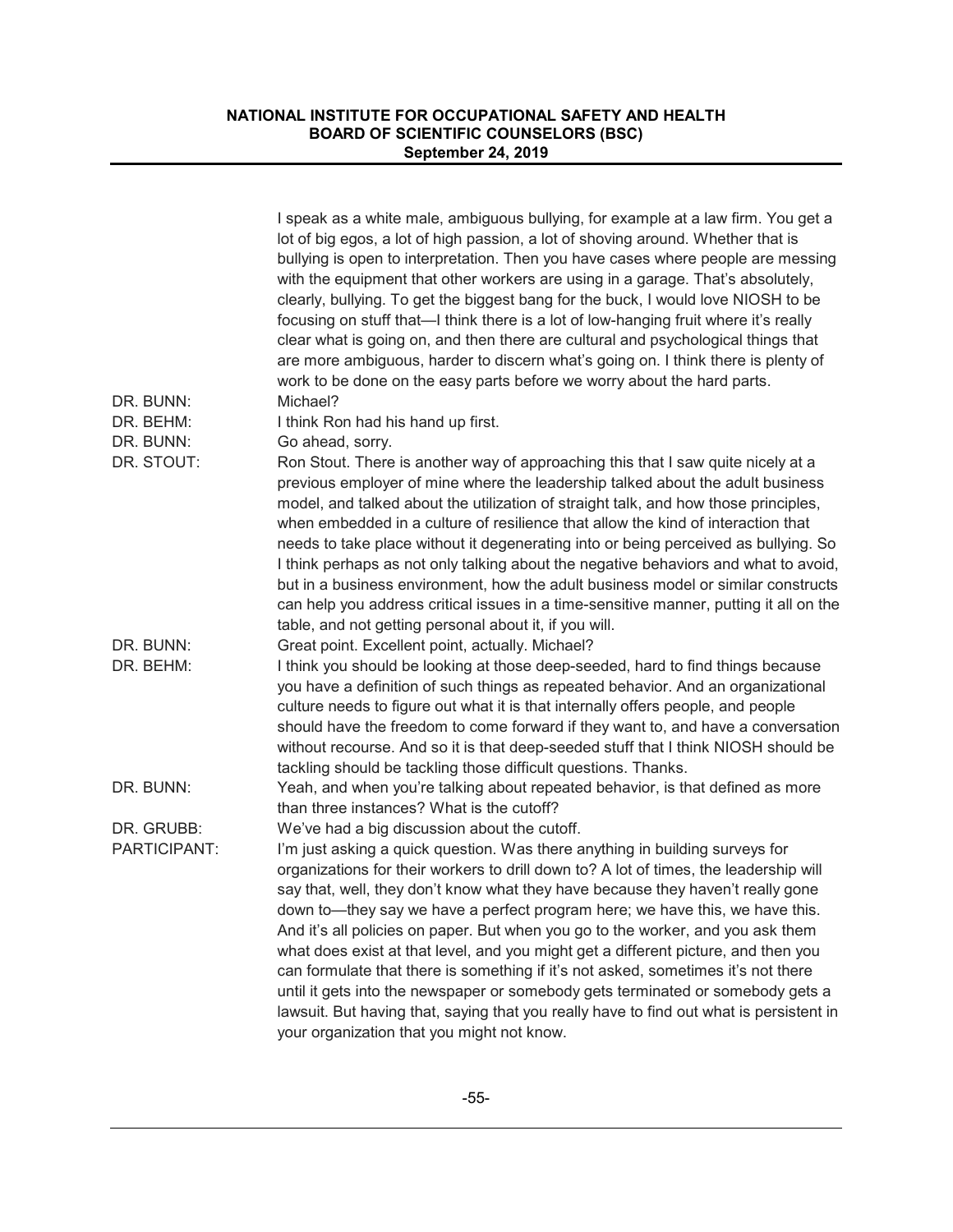| DR. BUNN:<br>DR. LERMAN:<br>DR. BUNN: | Steve?<br>Steve Lerman. Along those lines, in several European countries, mostly<br>Scandinavian countries, there are regulations that require them to do surveys of<br>the work environment. It sounds like you're familiar with that. There might be<br>some things to pick up to transfer to this evaluation of what's really happening in<br>workgroups.<br>Any other comments? All right, thank you very much for the presentation. Very,<br>very-very enlightening. All right, so we will take a take a break for lunch. I think                                                                                                                                                                                                                                                                                                                                                                                                                                                                                                                                                                                                                                                                                                                                                                                                                                                                                                                                                                                                                                                                                                                                                                                                                                                                                                                                                                                                                                                                                                        |
|---------------------------------------|-----------------------------------------------------------------------------------------------------------------------------------------------------------------------------------------------------------------------------------------------------------------------------------------------------------------------------------------------------------------------------------------------------------------------------------------------------------------------------------------------------------------------------------------------------------------------------------------------------------------------------------------------------------------------------------------------------------------------------------------------------------------------------------------------------------------------------------------------------------------------------------------------------------------------------------------------------------------------------------------------------------------------------------------------------------------------------------------------------------------------------------------------------------------------------------------------------------------------------------------------------------------------------------------------------------------------------------------------------------------------------------------------------------------------------------------------------------------------------------------------------------------------------------------------------------------------------------------------------------------------------------------------------------------------------------------------------------------------------------------------------------------------------------------------------------------------------------------------------------------------------------------------------------------------------------------------------------------------------------------------------------------------------------------------|
|                                       | Alberto provided you with a page of options for lunch in the nearby local area. And<br>we will start again promptly, right at one o'clock on our next presentation, which is<br>the immunological effects of subchronic fungal exposure.                                                                                                                                                                                                                                                                                                                                                                                                                                                                                                                                                                                                                                                                                                                                                                                                                                                                                                                                                                                                                                                                                                                                                                                                                                                                                                                                                                                                                                                                                                                                                                                                                                                                                                                                                                                                      |
| [Lunch.]                              |                                                                                                                                                                                                                                                                                                                                                                                                                                                                                                                                                                                                                                                                                                                                                                                                                                                                                                                                                                                                                                                                                                                                                                                                                                                                                                                                                                                                                                                                                                                                                                                                                                                                                                                                                                                                                                                                                                                                                                                                                                               |
| DR. BUNN:                             | as I said, on the immunological effects of subchronic fungal exposure.<br><b>IMMUNOLOGICAL EFFECTS OF SUBCHRONIC FUNGAL EXPOSURE</b>                                                                                                                                                                                                                                                                                                                                                                                                                                                                                                                                                                                                                                                                                                                                                                                                                                                                                                                                                                                                                                                                                                                                                                                                                                                                                                                                                                                                                                                                                                                                                                                                                                                                                                                                                                                                                                                                                                          |
| DR. GREEN:                            | First of all, I would like to thank Alberto, the BSC, as well as the NIOSH OD for<br>providing me the opportunity to present a part of my research program that is<br>focused on occupational fungal exposures this afternoon. And specifically, I will be<br>introducing you to work that is conducted as part of an interagency agreement<br>with the National Toxicology Program. And this work is actually conducting the<br>NTP subchronic exposure studies of mold, because mold is nominated to the<br>NTP.<br>First, I would like to introduce you to who I am. I am Brett, and I'm a research<br>biologist in the Health Effects Laboratory Division, and I lead the Occupational<br>Allergy team in the Allergy and Clinical Immunology Branch. My team consists of<br>two associate service fellows, or postdocs. I have a laboratory technician, as well<br>as a PhD student, and she is currently conducting her candidate training at the<br>School of Medicine at West Virginia University.<br>So there are four main things to my team's mission: firstly, my team developed a<br>contemporary method to better identify and detect microbiological exposures in<br>occupational environments, and specifically we focused on the development of<br>amino assays as well as molecular best approaches. We also collaborate<br>extensively with a number of internal partners, especially in Cincinnati and in the<br>respiratory health division, where we provide support for identifying specific<br>biomarkers, as well as identify and characterize emerging occupational high-<br>molecular-weight allergens.<br>As part of what I'll be introducing to you all today is our work with-all our work is<br>part of the interagency agreement, and that is the development of acute<br>subchronic and chronic murine models to characterize both pulmonary<br>immunological and toxicological mechanisms of exposure to occupational<br>hazards. And finally, and this is the most recent work that's been conducted by my |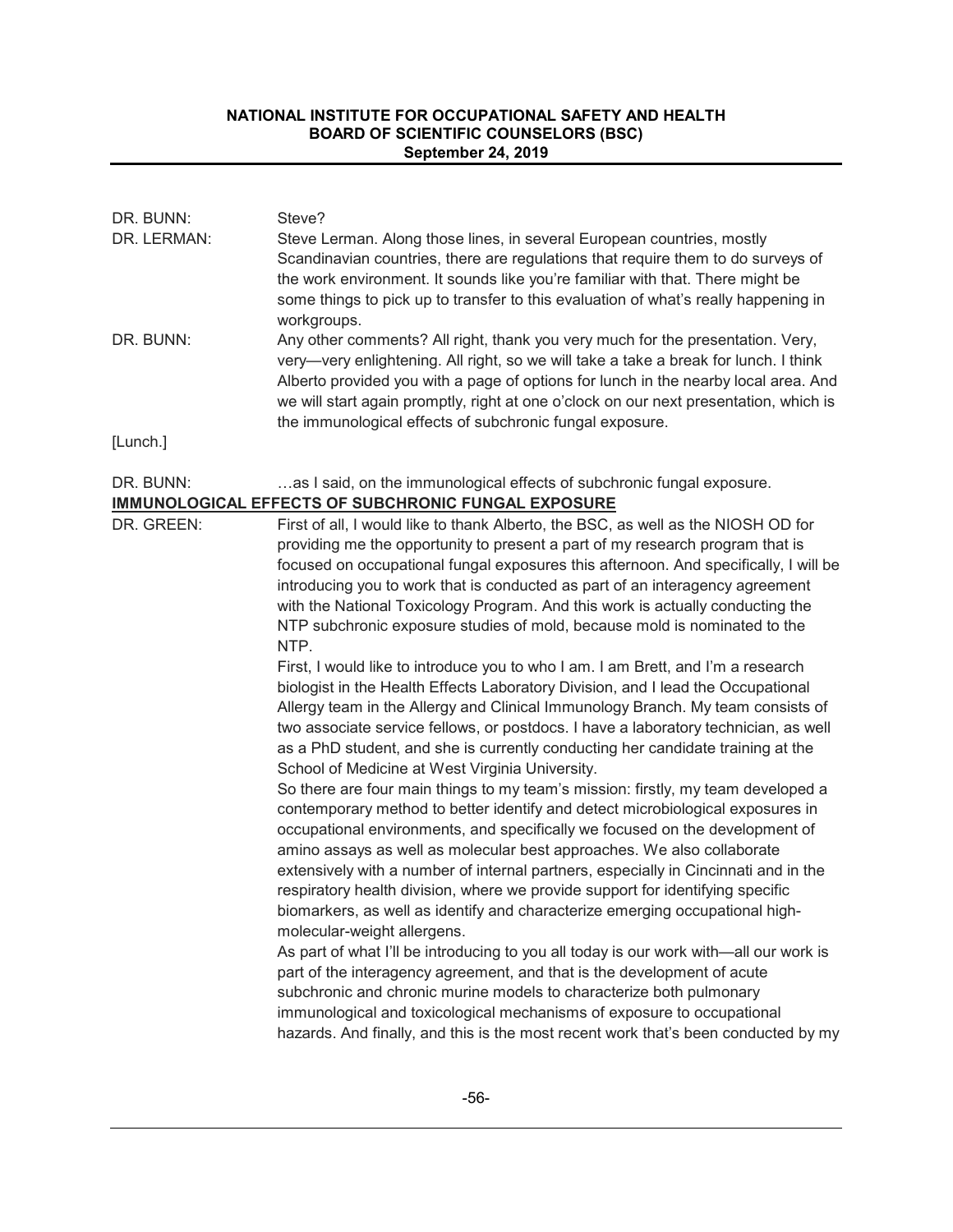team, we evaluate the relevance and impact of intervention strategies to effectively prevent exposure to microorganisms in the workplace. And this is some really exciting work that was recently funded by (Laura  $@3:05:09$ ), and we are utilizing ultraviolet germicidal radiation to actually inactive an emerging opportunistic fungal pathogen that is threatening the US healthcare sector at the moment. Many of you have probably heard of Candida auris. We are utilizing that approach to at least develop strains to inactivate that organism. So fungi continue to be a public health burden in the US, and there has been a lot of heightened awareness of fungal exposures following natural disasters, especially hurricanes as well as inland flooding. Now the image on the left was taken after Hurricane Harvey that dropped 50 inches of rainfall over the Houston metropolitan area. And the combination of water, building materials, temperature, and humidity is a perfect combination for the growth and proliferation of fungi in building materials.

Now the image on the right was taken after Hurricane Katrina, and this is what often confronts a homeowner, remediator, or a first responder when they enter a premises once the floodwaters recede. And these are the scenarios that really scare people. They are concerned about what they are breathing and the consequences on their respiratory, and in some cases their neurological, health. Now it's not just the built environment in which you can encounter fungi. We're actually breathing in fungal spores right now. But in many occupational environments, these spores can actually be elevated in several magnitudes of order higher than what we are currently breathing in at the moment. There are a number of occupational environments in which you can encounter mold. These range from the agriculture to forestry, the biowaste industry, the manufacturing sector, even the services sector. Many of the schools that were built in the United States were built before the 1950s, so they have a lot of water infiltration issues. So these are some of the reasons why we're studying fungi at NIOSH. In addition to the public interest, we also receive a lot of phone calls regarding indoor dampness and microbial contamination, and as a result, there have been a number of health hazard evaluations conducted by NIOSH. Also, our colleagues at the National Institute for Environmental Health Sciences also receive a number of phone calls and concerns from the public.

Now many of you may be familiar that fungi cause infections, in particular cutaneous infections, subcutaneous infections, especially following a traumatic injury, you have an implantation of spores, and they can also cause primary infections that affect immunocompromised as well as the immunocompetent. And an example would be Coccidioides immitis that causes coccidioidomycosis in the desert Southwest of the US. And NIOSH has been involved in several HHEs associated with that organism.

But exposure to spores in the built environment and occupational environment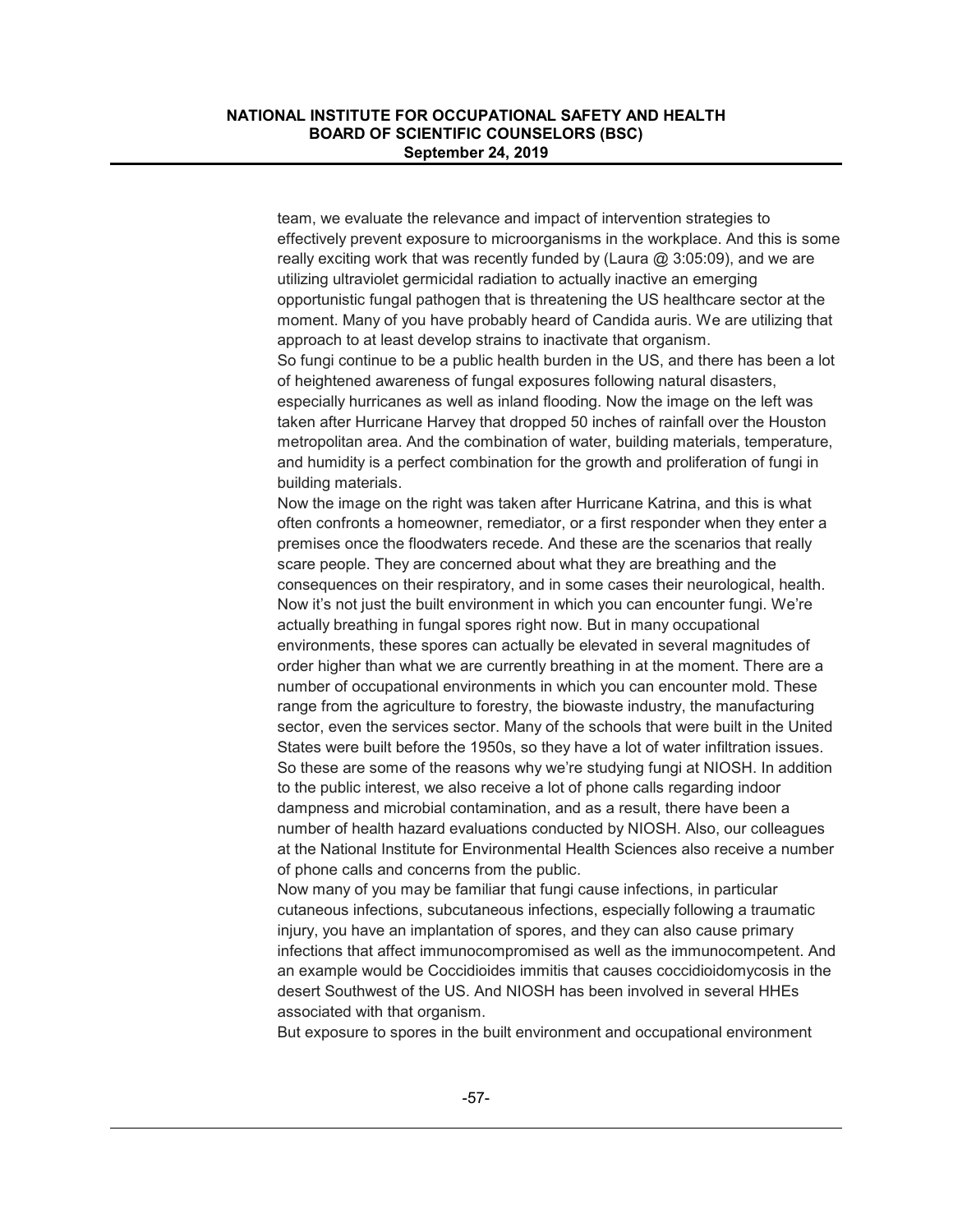has been a little bit more controversial until the publication of two consensus reports, one by the National Academies of Science as well as by the World Health Organization in 2009, that concluded that there was sufficient evidence of associations between adverse health effects, fungal exposure, as well as dampness in indoor environments. But these documents identified several knowledge gaps.

Firstly, we don't have exposure limits for fungi, and this is in part because of the limitations of existing methods to analyze and detect fungi. And we don't completely understand the mechanisms that modulate respiratory and even neurological or cardiac effects associated with fungi.

So following the publication of the National Academies report, mold was nominated for evaluation to the National Toxicology Program in 2004. And the NTP aimed to recreate a real-life exposure scenario that would reproduce what you would find in a damaged or a damp indoor environment. Now it wasn't until 2007 that they actually convened an expert panel that included the likes of my division director, Dr. Beezhold, as well as myself, to discuss how to design these studies, because this was a very—would have involved a very complicated study design.

So there were a number of key recommendations. Firstly, to evaluate single organisms first, that were nominated to the NTP, and then moved into mixed organisms, and that's predominantly what you will find in a contaminated environment. But there are a number of issues and challenges. Many of you would be familiar with chemical exposures, but here we're dealing with microbiological exposures. It's a living organism. It consists of viable spores, and that viable spore can become metabolically active and result in the release of secondary metabolites and hundreds of high-molecular-weight antigens. Also, fungi are extremely diverse. There are approximately 1.5 million species estimated to exist. And they all differ in terms of their nutrients and what they need to grow and proliferate. So what organisms do we test? They vary depending on the environment as well as the ecology. And then finally, what is the appropriate relevant exposure scenario, so what is the route of exposure? Should we test individual organisms or mixtures?

So it wasn't actually until 2012 that the NTP identified our lab and the Health Effects Laboratory Division to be a partner. Essentially, they couldn't find anyone in the commercial or academic sectors that had the background or expertise to conduct these studies. So as part of an existing interagency agreement that we have with the NIEHS, we started to design and conduct these studies. Now actually, this original agreement is set to expire at the end of this week, but we have drafted a new agreement that will carry us over for the next five years. And that agreement is basically divided into two tasks, and these tasks highlight the knowledge gaps that were identified in these original consensus reports. So task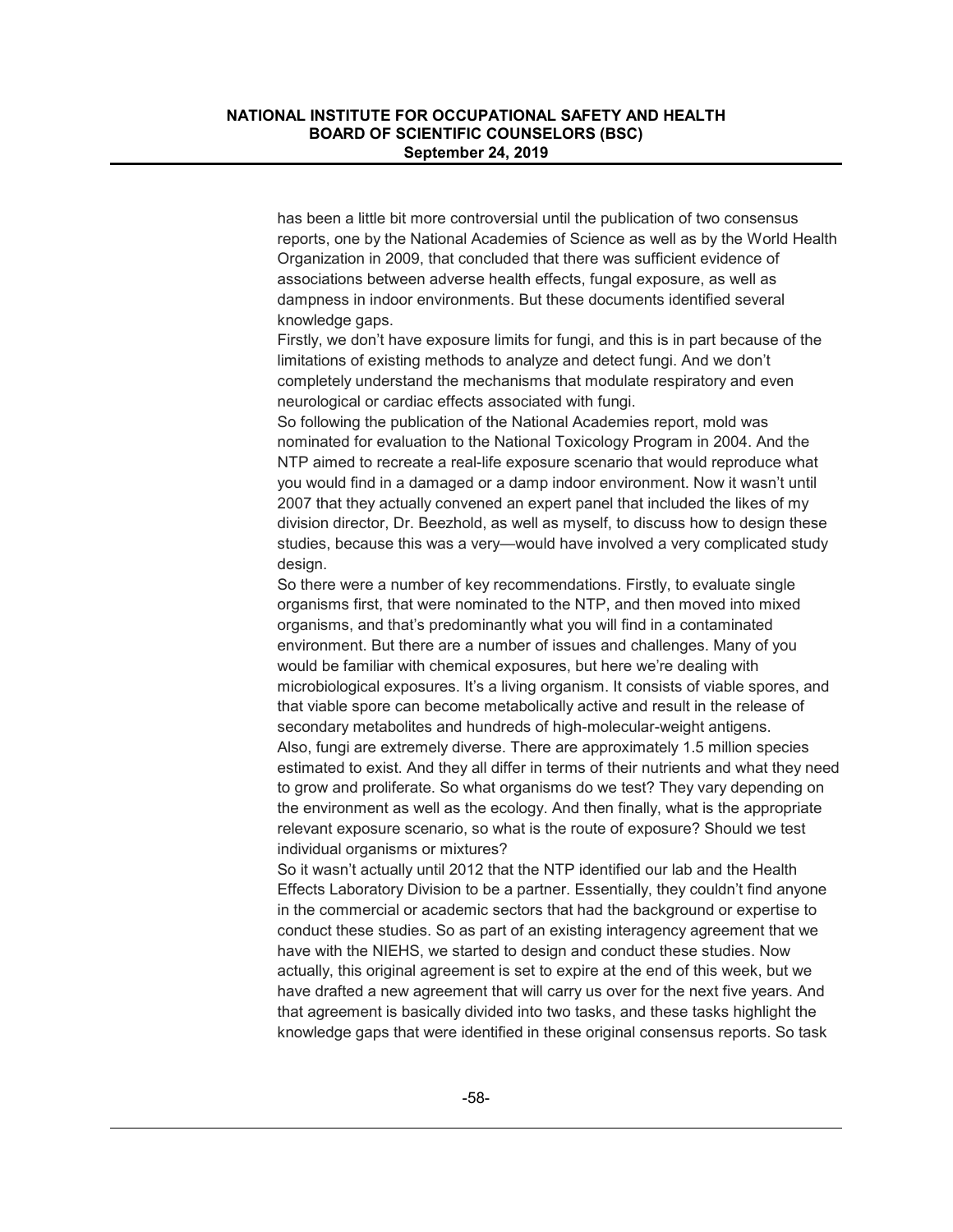one is focused on developing improved methods to identify and detect microorganisms in the environment; specifically we are focused on the development on improving molecular methods, specifically, ITS region sequencing. Project 1.2 is focused on the development of chemical methods, and this is conducted by my colleague Dr. Jun-Hyeong Park in the Respiratory Health Division, that is developing ultra-performance liquid chromatography tandem mass spectrometry methods to detect fungal secondary metabolites and mycotoxins.

And the third is focused on discovering new biomarkers of fungal exposure. But really, the main aim of this work are the murine models of repeated fungal inhalation exposure. And these are conducted in two phases. In the first phase that is conducted in my lab, we optimize the growth conditions of the selected fungal species. We then optimize the aerosolization of that species in our chamber. And then we conduct a preliminary pulmonary immunology study where we look at the infiltrating silt populations into the lung by flow cytometry. We also look at the specific genes that are being activated as part of the molecular analysis of the lung. We also look at the, from a proteomic perspective, the various proteins that are expressed as part of that response. And then we incorporate that into ingenuity pathway analysis and look at the downstream, the activation of specific pathways.

Once we complete that phase, which essentially is a dry run, we then move into phase two, which is the NTP subchronic toxicology study. This is also conducted at NIOSH, and it's conducted in the spirit of GLP. And the study is brought down in collaboration with Battelle Memorial Institute.

So as many of you come from an exposure assessment background, I wanted to very briefly highlight some of the results derived from our Task 1 studies. And as many of you may be familiar, the way in which we identify fungal exposure is really based on what I would term "traditional methods." These involve a viable culture and morphology. Both of these methods have some limitations. Viable culture, you only select for those fungi that can grow on a silica nutrient medium.

Morphological methods involve the collection of spores onto an adhesive surface, or onto a membrane, and then you require microbiologists to identify those spores based on the morphology or the phenotype of the spores. Many of the fungi share the same morphology. In fact, many fungi also fragment, and so it's very difficult to identify them. And as a result, the paradigm of exposure has really been focused on filamentous fungi, especially those placed in the phylum Ascomycota. So many of the other fungi are completely overlooked.

So my lab, as I have mentioned, has been focused on the development of contemporary detection methods. And when I first joined NIOSH back in 2005 now, I was working under Dr. Don Beezhold, and the main focus of our group was the development of monoclonal antibodies towards fungi that commonly infiltrated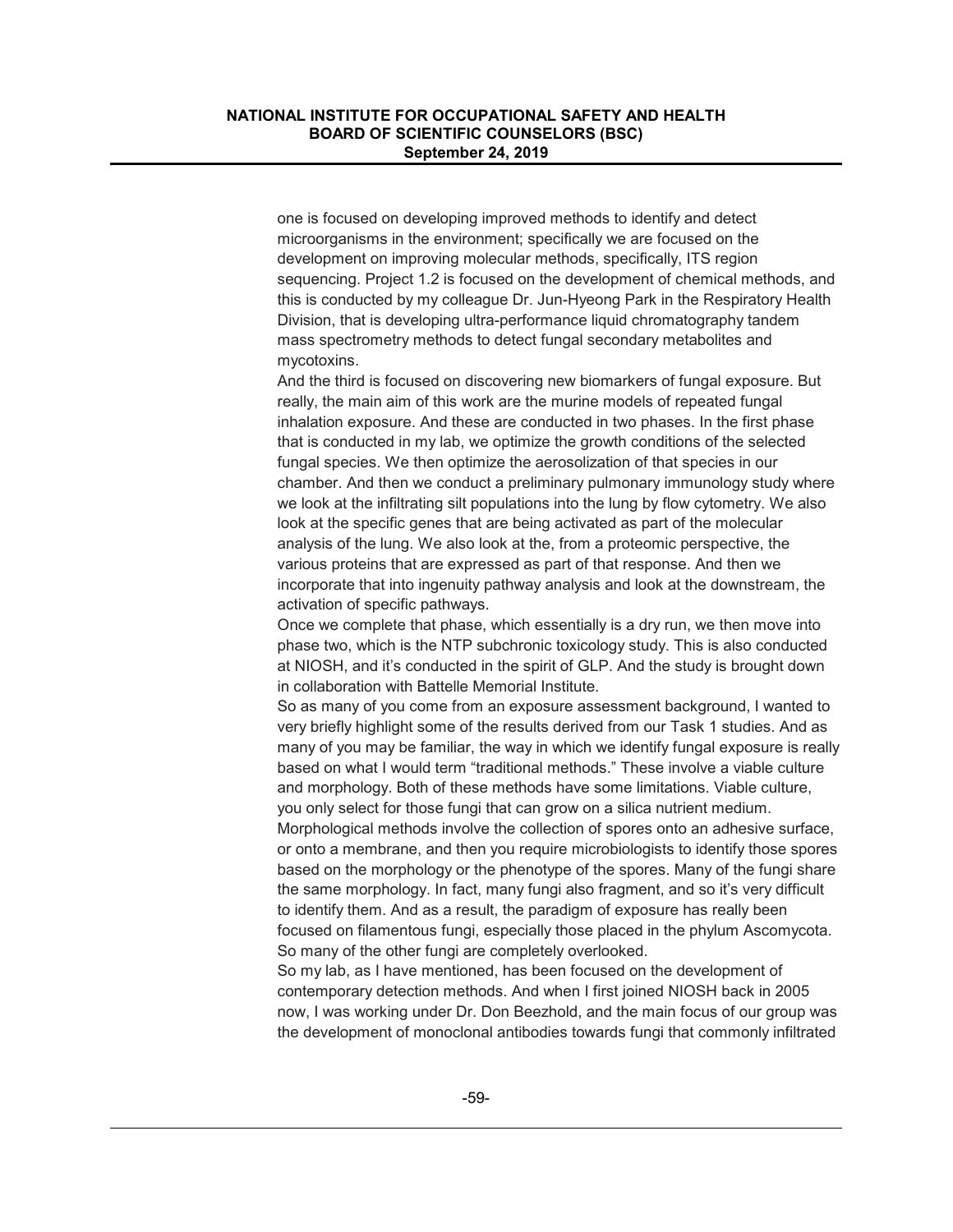the indoor environment. So several of the monoclonals that were developed were actually patented and utilized in the commercial sector, and developed into a lateral flow assay. This assay is still available at a number of hardware locations, where you can go in and buy it, and then utilize it in your environment to make an identification of, in this case, Stachybotrys chartarum, which is known as black mold or toxic mold.

We then moved on and, as I mentioned, a colleague in the respiratory health division is focused on the development of chemical-based methods that will take mycotoxins as well as volatile organic compounds. And my lab has been focused on the development of those DNA-based approaches, in particular, internal transcribed spacer region sequencing, or ITS sequencing. The ITS region is colloquially known as the "fungal bar code." So we are able to extract DNA from an occupational air or dust sample, and then using universal primers, we can amplify the ribosomal regions and then identify the ITS region which is different for which individual fungus. So we can identify specifically what's in an environment. And we have utilized a lot of different sequencing approaches. Some of you might be familiar with them, but recently we have utilized aluminum high throughput sequencing, and you can identify millions of sequences. So this has really provided a much broader understanding for us in terms of the times of fungi that are present in occupational environments.

I just wanted to point out that many of our colleagues in academia have been utilizing these approaches, especially in ecology, looking at sole microorganisms for a number of decades. But it's only been recently that we have utilized this approach in occupational health studies.

Now, utilizing these approaches, we have participated in a number of NIOSH health hazard evaluations where we have employed ITS region sequencing. And this has provided new insights into the spectrum of microorganisms that workers are exposed to, especially with specific job tasks. And this is just to provide highlight of one of those particular studies which we've been involved in, those of the cannabis harvesting and processing environment. And it was part of a health hazard evaluation located in Washington state. And here, we actually utilized a NIOSH two-stager sample on the workers. And they would wear these samplers during a work shift. So here you have the worker and they are trimming the particular plant here, and we would then process the samples after the particular shift. And in this particular scenario, we actually identified that the workers, while they were trimming, actually resulted in the release and aerosolization of gray mold, which is a plant pathogen of cannabis. And this was aerosolized directly into the breathing zone of the worker.

Now for those of you not familiar with fungal terminology or taxonomy, if you leave strawberries in the fridge for too long, you get this white growth. That is Botrytis cinerea, which is also known as gray mold. And what was interesting about this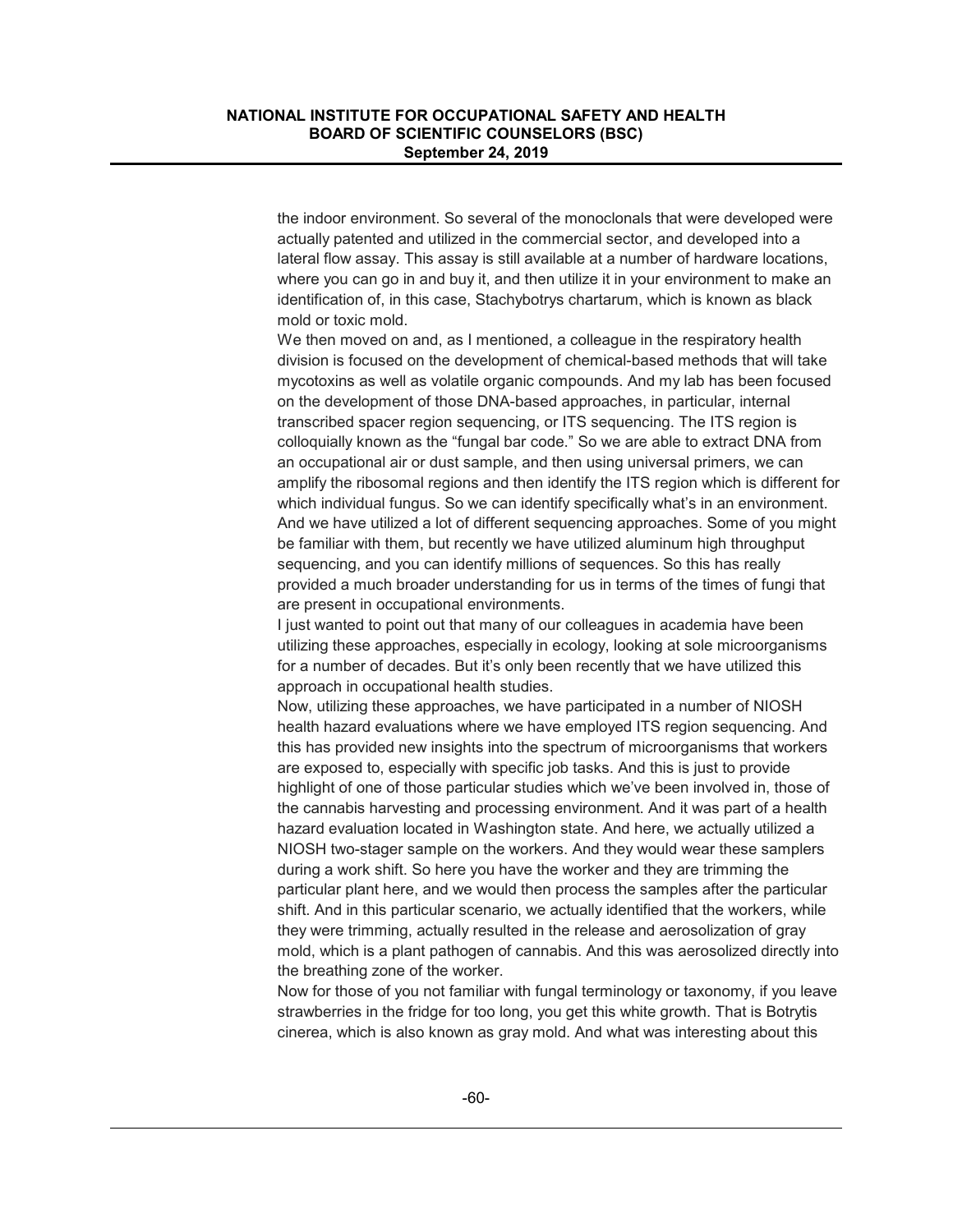was that botrytis produces unicellular spores that are around three micrometers in size, which is part of the respirable fraction. So they were breathing in these spores. So ITS sequencing, in this particular scenario, helped us to identify specifically what workers were exposed to, but there were also downstream applications where we were able to educate the employer in terms of the potential exposures the workers would come across as part of the specific job tasks. Now there were also a number of research to practice components with this technique. We are also developing quantitative polymerase chain reaction methods based on the organisms that we're finding in ITS sequencing. And this has enabled us to collaborate with a number of internal partners, especially in the National Center for Emerging and Zoonotic Infectious Diseases, which is a division in CDC. And specifically, we are working with these CDC Mycotic Diseases Branch and helping them as part of a study which is focused on Hurricane Harvey recovery. So they are very much interested in understanding the types of opportunistic fungal pathogens that infiltrate indoor environments following natural disasters. We are also helping them develop QPCR panels to better detect fungal pathogens, also in hospital environments, because quite often they rely on traditional methods to identify these types of microorganisms. As I mentioned, we are also involved in a number or NIOSH HHEs. And this has really provided innovative data sets that have also shown the diversity of microorganisms that workers are exposed to and that can help, as I mentioned before, educate the employers as well as the workforce, and in some cases, also drive personal protective equipment recommendations. And we also collaborate with a number of intramural and extramural partners, especially in academia, where we are utilizing this methodology.

So the Task 2 is focused on the development of animal models. And we do this in collaboration with the National Toxicology Program, where we are conducting the subchronic inhalation exposure studies. As part of these studies, we are utilizing the NTP's subchronic exposure model. We are utilizing the NTP-strain mouse, which is a B6C3F1 strain. And to date, we have evaluated three of the four organisms that were nominated to the NTP, including Aspergillus fumigatus, Stachybotrys chartarum, and Aspergillus versicolor.

Now as part of these studies, we expose mice to viable conidia, or spores, and we have found viability to be a very important parameter that results in a number of downstream activation of, downstream infiltration of various cell types. So we also exposed mice to heat-inactivated conidia, or spores, and this is used as a biological particular control. So we exposed mice twice a week for 13 weeks, and then euthanize them 24 to 48 hours after the final exposure. As part of our phase 1 studies, we evaluate by flow cytometry various pulmonary immune endpoints. We also look at microRNA as well as mRNA expression, as well as the proteomic profiles. As part of the phase 2 study, this is the NTP toxicology study, and that's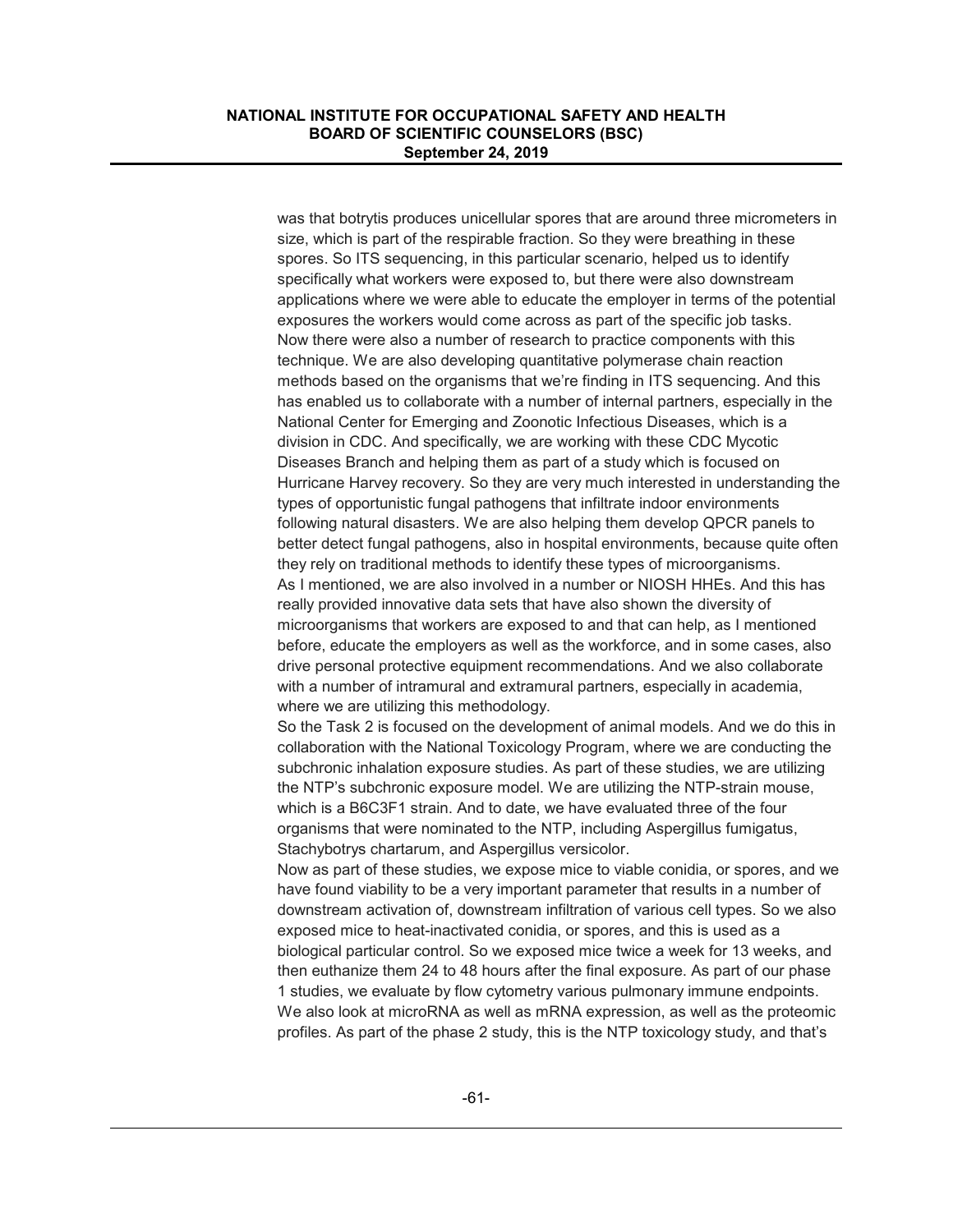conducted in collaboration with Battelle Memorial Institute. So if you remember back to my earlier slide, the goal of the NTP was to reproduce the environment that you would often find particularly with a damp indoor environment. So we achieve this by inoculating autoclaved rice with our selected fungal test article. We inoculate this for a period of one to two weeks at the optimized temperature. And after that period of time, what you will have is the growth and development of networks of hyphae that form around the rice grain. And then you have the development of aerial hyphae and long chains of spores. And that's what you see here on the right. We then desiccate those spores, and we place them into our NIOSH acoustical generation system, which is essentially a modified Pit-3 generator. And it consists at the bottom of the chamber, a rubber membrane, and underneath that is a stereo speaker. So our engineers in HELD actually have developed a software that enabled us to control the energy that is input into the speaker. So that essentially vibrates the rubber member that includes the rice fungal inoculum. So that vibration results in the dissemination of spores into the chamber.

We then control the amount of air that passes through to the chamber, and then an air/spore mix is delivered to mice that are housed in the multi-animal nose-only exposure chamber. And we can house up to 22 mice. As part of this system and the software that we have with it, we actually can control the exposures as well as the estimated deposition, which is based on a modified local lymph node assay. So in the remaining time, I wanted to introduce you to two very different organisms and the results that we see utilizing this unique exposure system. The first is Aspergillus fumigatus, and this is a very well-known opportunistic fungal pathogen. But importantly, in occupational environments, it is a problem especially in the biowaste industry. The organism is a filamentous fungus. It produces hyphae as well as these aerial hyphae and long chains of unicellular spores around three micrometers in size.

So to date, we have conducted a number of pulmonary immunology studies, and we have also completed the first NTP toxicology study, which to date, should be published in the next couple of months.

So when we optimized the growth conditions for Aspergillus fumigatus, and we placed it into our acoustical generation system, we were able to aerosolize unicellular spores. It was important that we didn't see an aggregation of spores, and we also didn't see the production of fragments or the fragmentation of rice. And as I noted, we exposed the mice to lymphoproliferative doses that were determined in a modified local lymph node assay. So in these studies we exposed mice to 1x105 spores per exposure. So when we repeatedly exposed mice to that dose, twice a week for 13 weeks, the data that we acquired by flow cytometry and our molecular and histopathology was really exciting. I know that this slide is quite loud, but essentially we see an infiltration of leukocyte populations, but we also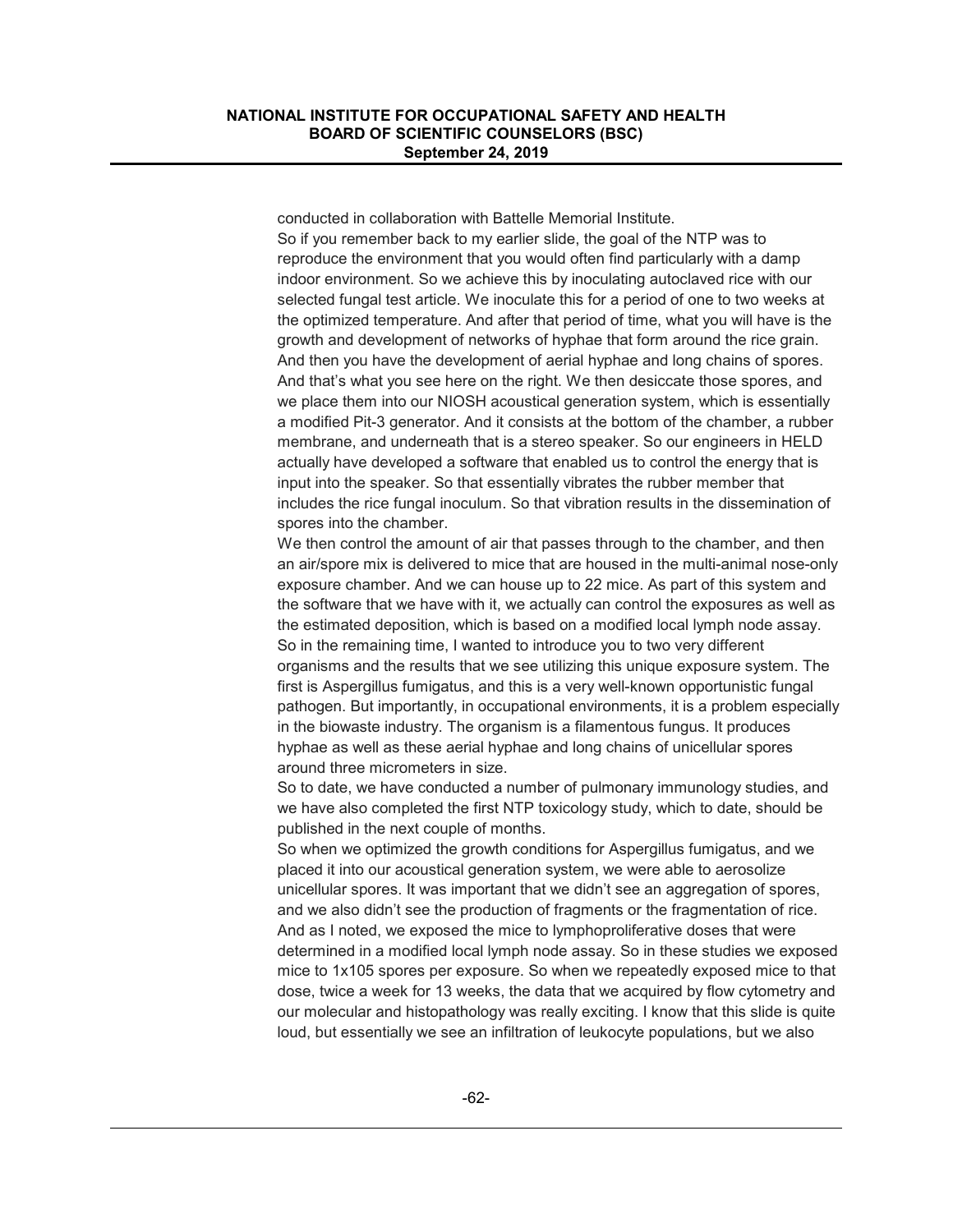|                         | see a shift towards more of an allergically-skewed response with a specific<br>lymphocyte population. And this was confirmed in our molecular analysis. And we<br>also saw an increase of serum IGE. In the histopathology, we see peribronchial<br>inflammation, and goblet cell metaplasia. We saw chronic active inflammation that<br>was characterized by infiltration of neutrophils. But we also saw, for the first time,<br>arterial remodeling. This is muscularization of the pulmonary arterioles, which was<br>a really exciting finding that we hadn't seen before.<br>And this was also seen in concern with the deposition of fungal spores. But the<br>really exciting finding that demonstrates utility of this model is that we saw the                                                                                                     |
|-------------------------|--------------------------------------------------------------------------------------------------------------------------------------------------------------------------------------------------------------------------------------------------------------------------------------------------------------------------------------------------------------------------------------------------------------------------------------------------------------------------------------------------------------------------------------------------------------------------------------------------------------------------------------------------------------------------------------------------------------------------------------------------------------------------------------------------------------------------------------------------------------|
|                         | spores become metabolitically active. And in some cases, they began to<br>germinate. And this is important because this results in the release in additional<br>secondary metabolites, as well as high molecular weight antigens. And in fact,<br>many of my colleagues had hypothesized that this process was required for the<br>expression of specific fungal allergens. Many of the allergens that have been<br>characterized were actually derived from the hyphae and not the spore. So we<br>were able to see this for the first time using this model.                                                                                                                                                                                                                                                                                               |
|                         | Now I just also wanted to point out that this did not result in an infection. They just<br>activate, germinate a little bit, and then that's it.                                                                                                                                                                                                                                                                                                                                                                                                                                                                                                                                                                                                                                                                                                             |
| DR. BUNN:<br>DR. GREEN: | Okay. That was going to be my question.<br>So we have also, as I mentioned, completed the first NTP toxicology study. And<br>we recently went down to North Carolina to review the results derived from this<br>study. And we hope that this particular report will be published by the NTP in the<br>next or two. What we found in this study that the target organs were the lung, the<br>bronchial lymph node, as well as the larynx. We identified the same inflammatory<br>leukogram that we saw in our pulmonary immunology studies. And we also<br>identified a number of non-neoplastic lesions. The most important was the<br>arteriole remodeling that I noted before. The image on the left is of, and they were<br>under control of the image of the right, is of the viable exposed. And we do not<br>see this in the heat-inactivated conidia. |
|                         | So here you have muscularization of the pulmonary arteries, and this is also<br>known as pulmonary arterial hypertension and can result in increases in blood<br>pressure. And this obviously puts some cardiac elements into these particular<br>findings, which are quite novel. And in this particular study, we actually saw an<br>increase in heart rate, as well as hypertrophy in the heart. So this has really<br>become the focus of my lab at the moment.<br>The other organism, Stachybotrys chartarum, which biologically is very different,<br>and many of you may be familiar with this particular organism; it's also known as<br>black mold or toxic mold in the community. When you dampen building materials,                                                                                                                              |
|                         | it results in the growth and proliferation of this particular organism. Now we have<br>also conducted several pulmonary immunology studies as well as the NTP<br>toxicology study for this particular organism. And the report is currently being                                                                                                                                                                                                                                                                                                                                                                                                                                                                                                                                                                                                            |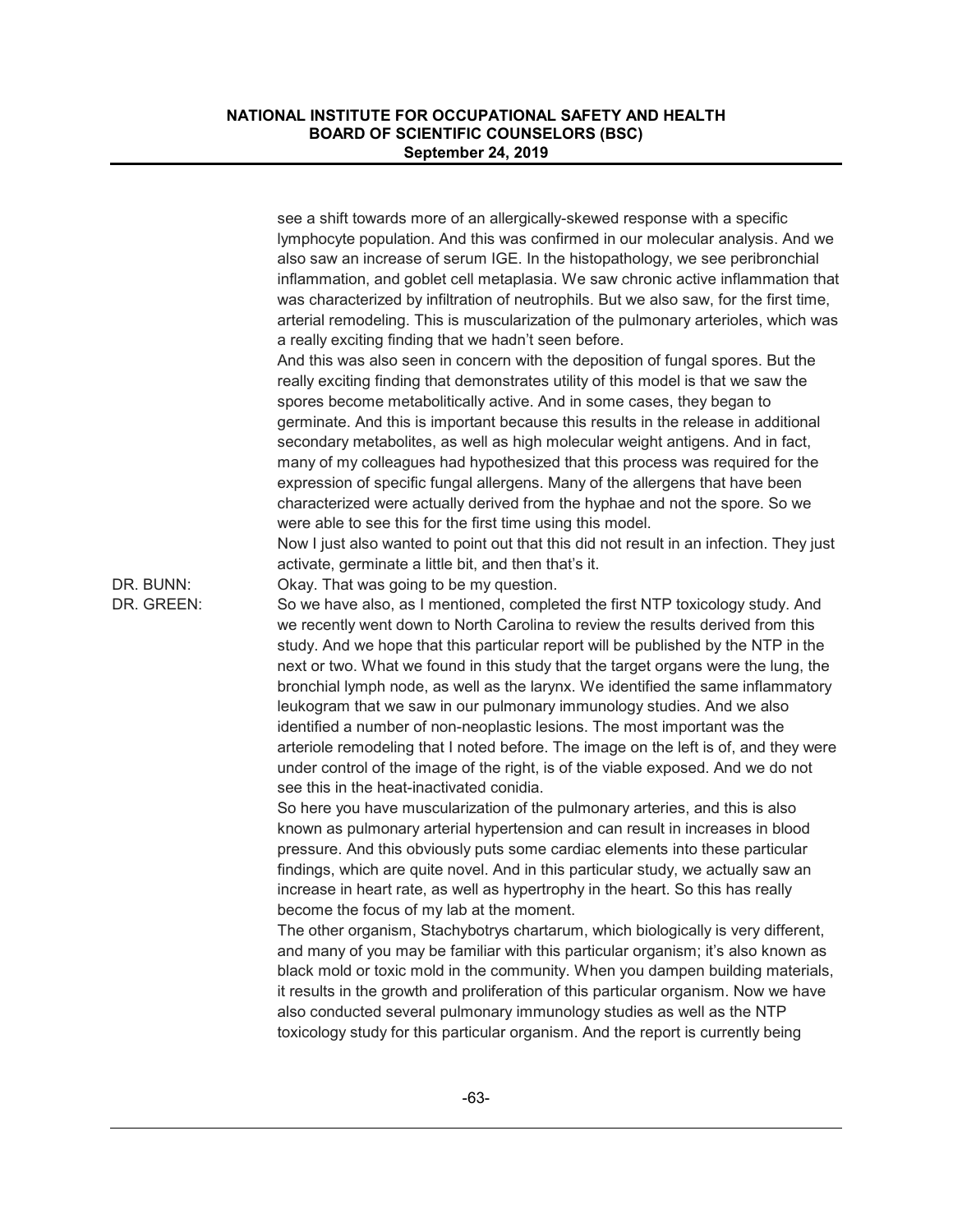#### drafted.

So compared to Aspergillus fumigatus, we actually evaluated two strains of Stachybotrys chartarum. One produced a high level of macrocyclic trichothecenes and this is a well-characterized mycotoxin of Stachybotrys chartarum that interferes with protein synthesis, and Strain B produced lower levels of the macrocyclic trichothecene. And when we optimized the growth and put it into our acoustical generation system, we saw the aerosolization of unicellular spores, but we also saw the production of fragments.

Now, this isn't new. Actually, a close colleague of mine at the University of Cincinnati, Tiina Reponen, has shown that this species produce fragments. But this is the first time that we see differences in the production of fragments between strains.

So this is what the organism looks like after two weeks of growth. It's really dark in color. That's the melanin that's found in the cell wall. And when we aerosolize it, we end up with these unicellular spores that are around 4-5 micrometers in size, but Strain A also produce these fragments that were aerosolized from the hyphae, the spores, as well as the reproductive structures called the aerial hyphae. So when we repeatedly exposed mice to these two strains, the red indicates the Strain A and the blue is the Strain B, we see differences in responses after 4 and 13 weeks of exposure. With Strain A that produces the fragments, we see infiltration of various cell types into the lung much earlier than Strain B. What was also interesting is that the immune responses also varied to Aspergillus fumigatus. However, we also saw some commonalities, especially in the histopathology, where we saw peribronchial inflammation but again, we also see pulmonary arterial remodeling, so this was consistent with Aspergillus fumigatus. And in this study, we also saw a continuum of pulmonary arterial remodeling where it was observed earlier in the high-fragmenting Strain A compared to the low-fragmenting Strain B. But after 13 weeks, it was approximately the same. So the highlights of these studies utilizing this unique delivery method or model is that we actually see differences between species. With Aspergillus fumigatus, we see a shift towards more of an allergically mediated response, whereas with Stachybotrys chartarum, we see a mixed immune response. And this is dependent on the biology of the organism.

Aspergillus fumigatus requires more—spore viability is an important process. You have the metabolic activation and in some cases maybe even the germination of the spores important for the ensuing immune response, whereas with Stachybotrys chartarum, viability isn't important. It's actually fragmentation that appears to be driving these responses.

We also see some universal responses—pulmonary arterial remodeling in particular. And as I mentioned, the datasets that we acquire from these studies, we put them into Ingenuity Pathway Analysis, and we see an activation of various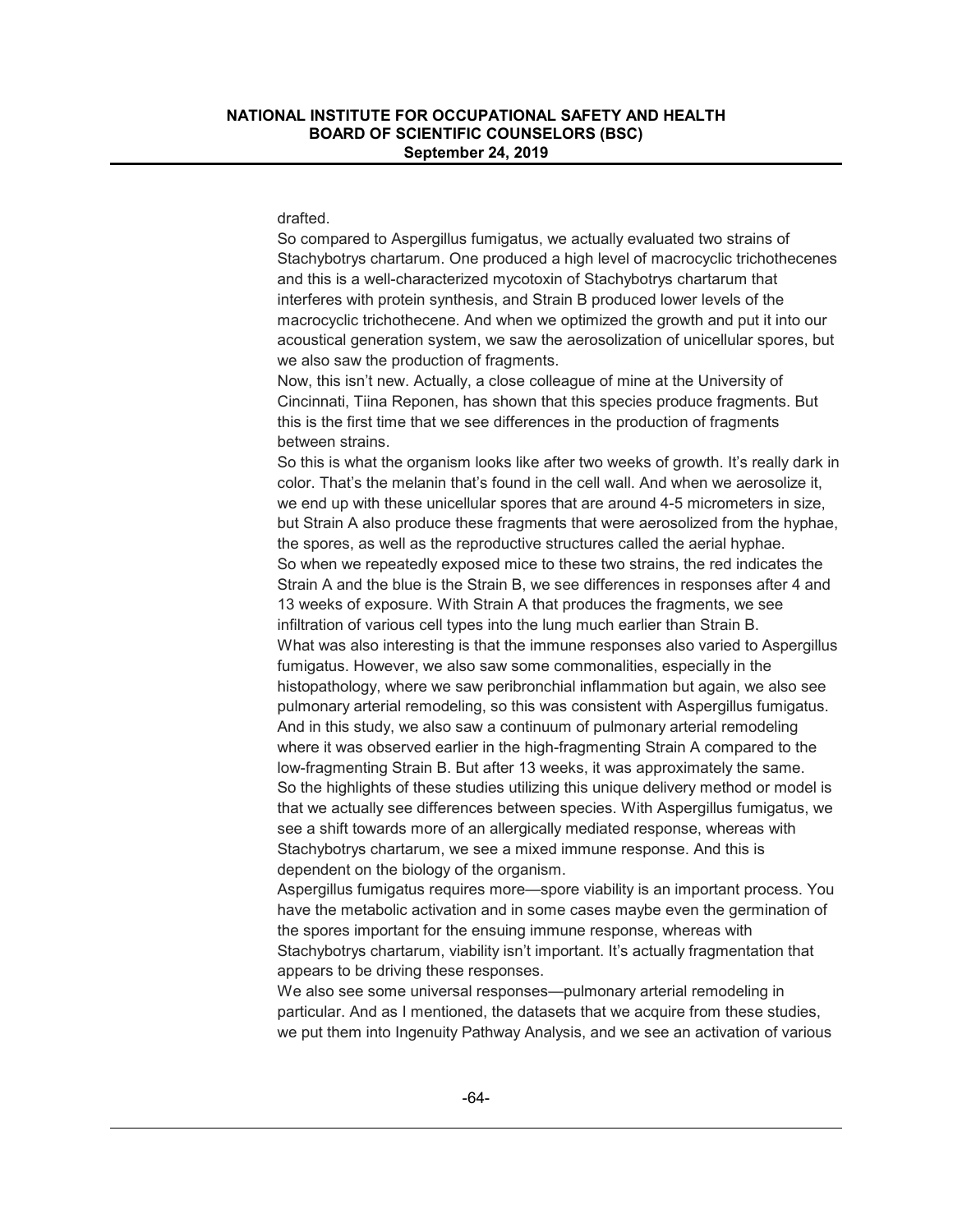cardiac pathways.

So this is a really exciting time for our lab to delve into these particular responses, and the contemporary literature has identified a number of cytokines to be involved in this process, in particular IL-4 and IL-13, IL-33 as well as several other cell types.

So my two postdocs are actually focused on this at the moment, and they are going to be looking more closely at the pulmonary arterial remodeling by utilizing knockout strains, and the knockout strains will have had these various cytokines knocked out. So they will be able to investigate pulmonary arterial remodeling a little closer, to understand exactly what is going on with these repeated exposures.

So in summary, our collaboration with the NIEHS and NTP as part of our interagency agreement has really been a very productive collaboration. We've been able to develop contemporary methods to better identify and detect microbiological exposures in occupational environments. Also, we've been able to utilize existing NIOSH technologies and expertise in inhalation exposure studies for the first time, to provide a better insight into the mechanisms associated with repeated fungal exposures, and these studies have really highlighted that the responses vary between fungal species. So in some, spore viability is very important, whereas in others, it's not. It may be based on fragmentation. Now, there are a number of future directions with our group. I really wanted to also introduce you to some findings with Aspergillus versicolor but these studies are currently ongoing, and we plan to have them completed at the end of this year. We also plan to have the next NTP toxicology study. We'll have that conducted by FY20.

I also wanted to note that we've begun a collaboration with an investigator at Indiana University to look at neuroinflammation. In addition to concerns about respiratory health, there are also a lot of concerns about neurological endpoints and as part of our Aspergillus versicolor studies, we've actually had some of the brains analyzed and we see neuroinflammation as soon as a week of repeated exposures. So I think, at least in the future, these are going to be some really exciting collaborative studies.

We also aim to look at cognitive dysfunction and conduct some behavioral studies to better understand some of the downstream responses to repeated fungal exposures.

We also aim to complete the remaining individual organism, which is Alternaria alternata, and then we're going to transition into the mixed fungal exposures, and this will be a really exciting transition, to see if we see some of the same immune responses or determine if they also vary when we see different cell populations infiltrating following repeated exposures.

So that's a broad overview of our work with occupational fungal exposures. I got a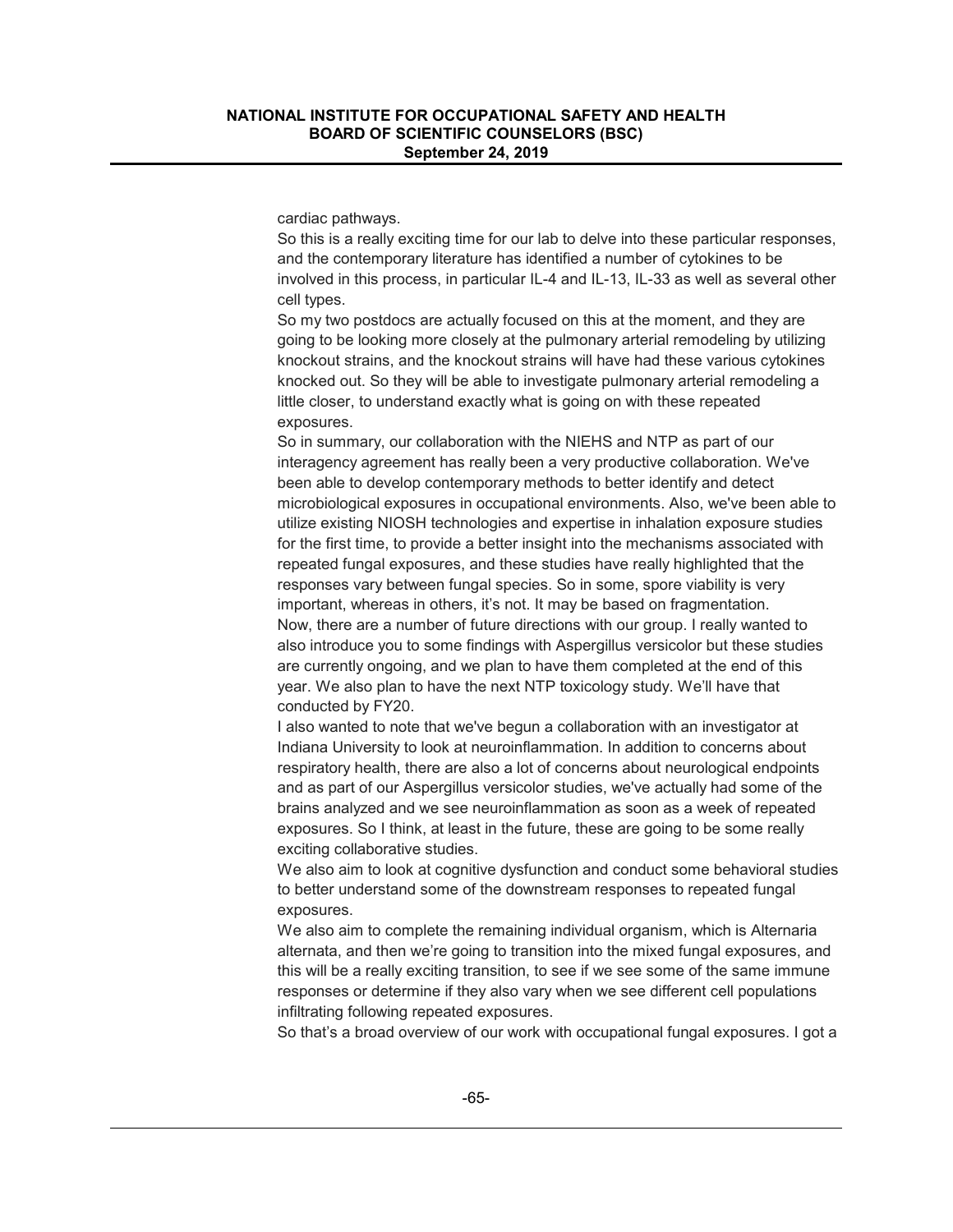|               | little excited with my questions. There is some overlap, and particularly with the<br>two speakers earlier this morning, particularly with Questions 1 and 3, which are<br>really focused on communication.                                                                                                                                                                                                                                                                                                                                                                                                 |
|---------------|-------------------------------------------------------------------------------------------------------------------------------------------------------------------------------------------------------------------------------------------------------------------------------------------------------------------------------------------------------------------------------------------------------------------------------------------------------------------------------------------------------------------------------------------------------------------------------------------------------------|
|               | So I'll start off with Question 1. Are these datasets reaching the correct                                                                                                                                                                                                                                                                                                                                                                                                                                                                                                                                  |
|               | stakeholder audience and how can we better communicate the results derived<br>from Task 1 and Task 2 studies to NIOSH stakeholders and the broader<br>occupational health community?                                                                                                                                                                                                                                                                                                                                                                                                                        |
|               | I wanted to put that as the first question because in HELD, we do very basic<br>science research and the datasets are prepared and published in peer-reviewed<br>journals, and then generally that's it. So how can we share these datasets to a<br>broader audience? So I guess we'll start off with that question first.                                                                                                                                                                                                                                                                                  |
| DR. BUNN:     | Yes, Steve.                                                                                                                                                                                                                                                                                                                                                                                                                                                                                                                                                                                                 |
| DR. LERMAN:   | Before I provide input, I have a question here, arterial remodeling. I gathered that<br>was an unanticipated, surprising finding, is that correct?                                                                                                                                                                                                                                                                                                                                                                                                                                                          |
| DR. GREEN:    | That's correct.                                                                                                                                                                                                                                                                                                                                                                                                                                                                                                                                                                                             |
| DR. LERMAN:   | So I guess the first question, in translational work, in my mind, would be: is it a<br>good model to develop into humans and can we look at, now with that in mind,<br>can we look at mediation workers or people who were in the affected homes, or<br>exposed populations, and see if there are clinical corollaries that support that this<br>is happening in people. And clearly before—to my point, I think that's necessary<br>before you start to translate those results to policy or to health recommendations.                                                                                    |
| DR. GREEN:    | Yes. Most of the focus has been on respiratory endpoints and I'm not familiar with<br>many epidemiological studies that have focused on cardiac endpoints.                                                                                                                                                                                                                                                                                                                                                                                                                                                  |
| DR. SCHENKER: | Yes, well-Marc Schenker. Similar question is: are you connected with any of the<br>epidemiologists, because there are obvious epidemiologic questions in terms of<br>allergy, immune response and so on? And I would add that there are some<br>wonderful natural experiments going on.                                                                                                                                                                                                                                                                                                                     |
| DR. GREEN:    | Right.                                                                                                                                                                                                                                                                                                                                                                                                                                                                                                                                                                                                      |
| DR. SCHENKER: | First of all, the cannabis industry is now the largest agricultural commodity in<br>California, which is the largest agricultural state in the country, estimated \$10<br>billion, with a large workforce and as you pointed out in the HAT, this is one of the<br>concerns about that workplace. And the other setting-I don't know if it's as<br>occupational, but we have recurrent flooding, and it would be possible to design<br>studies to look at before and after almost. I mean, some of these flooding areas<br>like Houston, I think they just count the time until the next flooding now. But- |
| DR. GREEN:    | In hours, not days.                                                                                                                                                                                                                                                                                                                                                                                                                                                                                                                                                                                         |
| DR. SCHENKER: | There are a lot of interesting human questions that relate to this wonderful basic<br>stuff, research that you're doing, and I just wonder if you're connected with those                                                                                                                                                                                                                                                                                                                                                                                                                                   |
|               | branches to, you know, explore that.                                                                                                                                                                                                                                                                                                                                                                                                                                                                                                                                                                        |
| DR. GREEN:    | So within NIOSH, we're connected with the Respiratory Health Division and the<br>two investigators are Ju-Hyeong Park and Jean Cox-Ganser. They are actually                                                                                                                                                                                                                                                                                                                                                                                                                                                |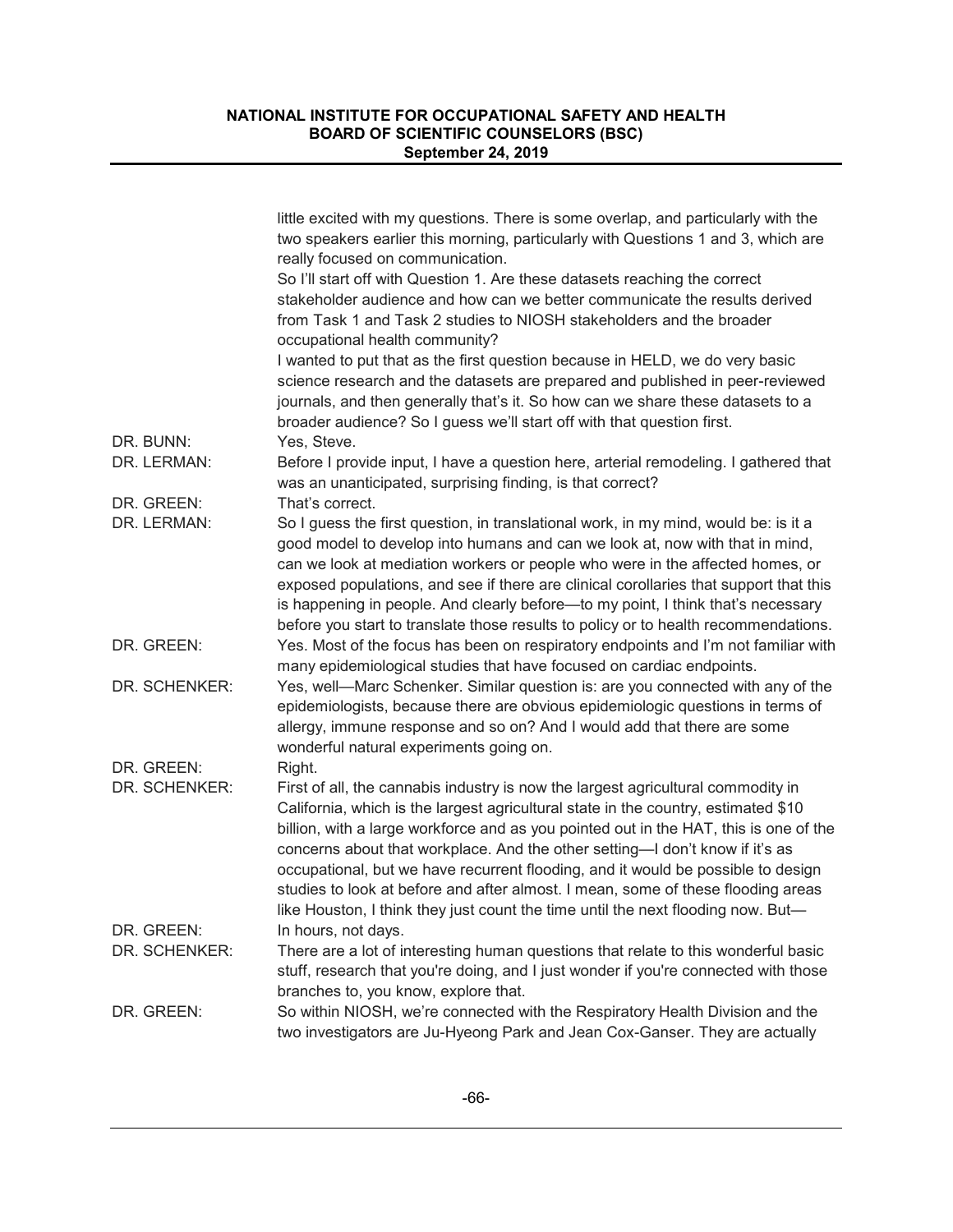|                   | running one of the largest school studies in the United States and so we've<br>utilized at least the ITS region sequencing-based approaches as part of that<br>study. But unfortunately, in terms of our animal work, that came after the                                                                                                                                                                                                                                                                                                                                                                                                                                                                                                                                                                     |
|-------------------|---------------------------------------------------------------------------------------------------------------------------------------------------------------------------------------------------------------------------------------------------------------------------------------------------------------------------------------------------------------------------------------------------------------------------------------------------------------------------------------------------------------------------------------------------------------------------------------------------------------------------------------------------------------------------------------------------------------------------------------------------------------------------------------------------------------|
|                   | particular epidemiological—the service that we utilized in that particular study. But<br>I think in future studies, if we could incorporate some of these additional cardiac<br>endpoints, that would be good.                                                                                                                                                                                                                                                                                                                                                                                                                                                                                                                                                                                                |
|                   | And just to note, in terms of our cooperation with extramural partners, it's primarily<br>focused on pediatric populations. But we have at least discussed incorporating or<br>looking at some of these additional endpoints that we've found with our animal<br>studies.                                                                                                                                                                                                                                                                                                                                                                                                                                                                                                                                     |
| DR. BUNN:         | Tony.                                                                                                                                                                                                                                                                                                                                                                                                                                                                                                                                                                                                                                                                                                                                                                                                         |
| DR. COX:          | Just a mechanistic question. Is there inflammasome involvement in these<br>responses?                                                                                                                                                                                                                                                                                                                                                                                                                                                                                                                                                                                                                                                                                                                         |
| DR. GREEN:        | That's something that, you know, we haven't looked at as a group but I assume<br>that with all the various datasets that we have with Ingenuity Pathway Analysis<br>and the various pathways that are activated                                                                                                                                                                                                                                                                                                                                                                                                                                                                                                                                                                                               |
| DR. COX:          | Yes.                                                                                                                                                                                                                                                                                                                                                                                                                                                                                                                                                                                                                                                                                                                                                                                                          |
| DR. GREEN:        | You know, that's something that we could look at.                                                                                                                                                                                                                                                                                                                                                                                                                                                                                                                                                                                                                                                                                                                                                             |
| DR. COX:          | Okay, because your first question-are these datasets reaching the correct<br>stakeholder audience—if it turned out that the NLRP3 inflammasome played an<br>important role, I think that would have a somewhat different set of audiences than<br>your other mechanisms. So it would be interesting to understand the mechanisms<br>more deeply.                                                                                                                                                                                                                                                                                                                                                                                                                                                              |
|                   | Also, your remodeling finding, I find quite surprising and very interesting. And as<br>far as I know, that has nothing to do with the inflammasomes, so very interesting<br>work. But to connect it to the right people, I need to connect a few more dots in<br>terms of mechanisms.                                                                                                                                                                                                                                                                                                                                                                                                                                                                                                                         |
| DR. BUNN:         | Yes. Chris.                                                                                                                                                                                                                                                                                                                                                                                                                                                                                                                                                                                                                                                                                                                                                                                                   |
| MS. LASZCZ-DAVIS: | Chris Laszcz-Davis. Really directly related to your question number one, you've<br>got the data but the people that take that data, interpret and who operationalize it,<br>if you will, are people within three associations that I'm aware of: AIHA, ASSP and<br>ACGIH. I mean, I guess my recommendation is to connect with the executive<br>directors of each. They each have their own indoor air quality committees and<br>taskforces. Let them take a look at the data, and ask them these questions. I<br>mean, I'm assuming they may come back to you with a complimentary response,<br>but they may not, and that in and of itself would be interesting too. But that would<br>at least take you to the next phase.<br>And if you need some help connecting with them, those organizations, we'd be |
|                   | happy to do that, either Charles or I.                                                                                                                                                                                                                                                                                                                                                                                                                                                                                                                                                                                                                                                                                                                                                                        |
| DR. GREEN:        | Okay, thank you.                                                                                                                                                                                                                                                                                                                                                                                                                                                                                                                                                                                                                                                                                                                                                                                              |
| DR. BUNN:         |                                                                                                                                                                                                                                                                                                                                                                                                                                                                                                                                                                                                                                                                                                                                                                                                               |
|                   | Actually, I had my own questions. Very, very interesting. I guess, you know, you're                                                                                                                                                                                                                                                                                                                                                                                                                                                                                                                                                                                                                                                                                                                           |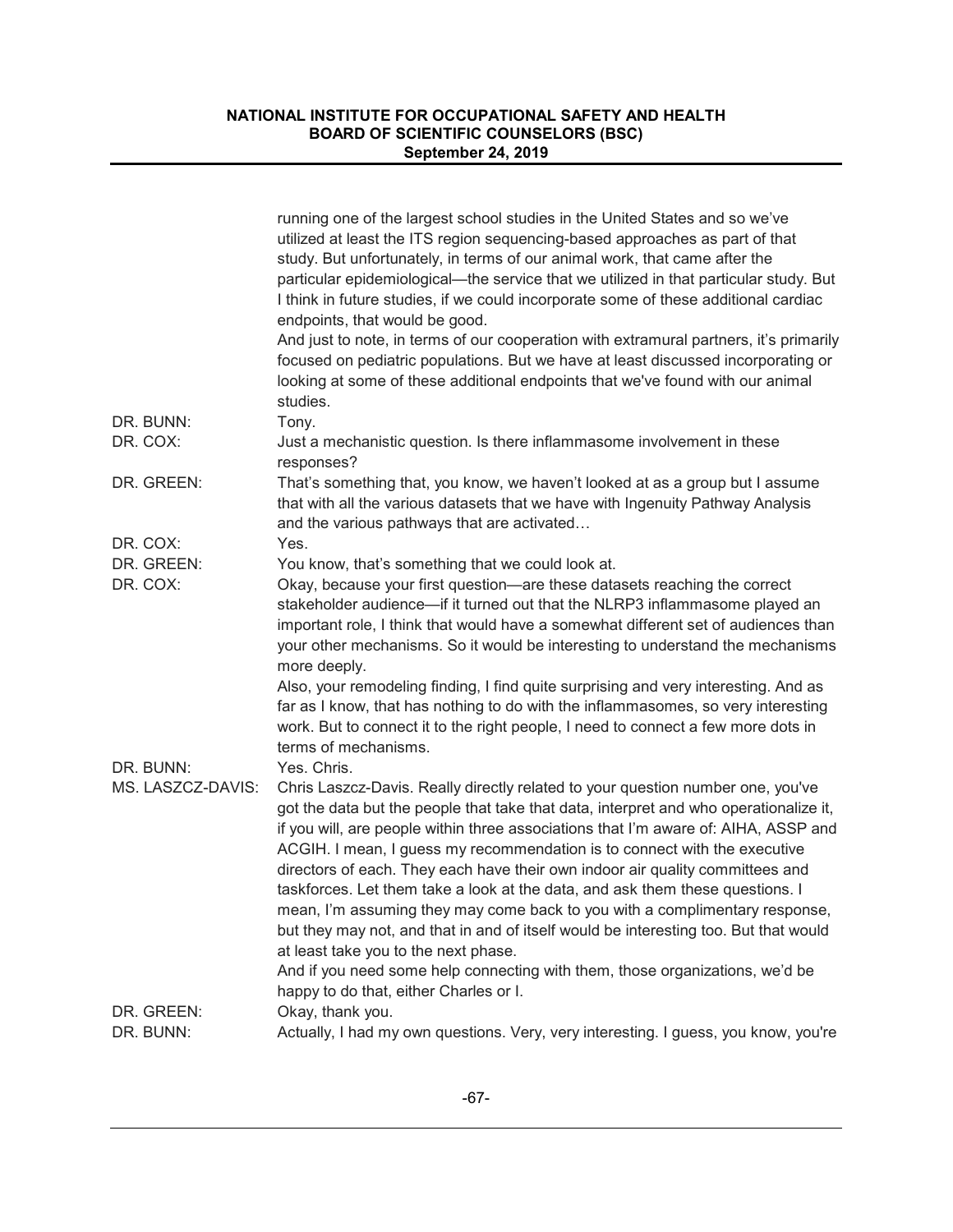|            | showing results about the effects—I think I'm kind of getting into another question<br>here about the effect on T-cell responses. What I see here are mainly results<br>associated with the inflammatory response which will eventually drive the T-cell<br>response. So I was just wondering as far as-because you say "mixed T-cell<br>response" with the one mold, and TH-2 response with the other mold?                                                                           |
|------------|----------------------------------------------------------------------------------------------------------------------------------------------------------------------------------------------------------------------------------------------------------------------------------------------------------------------------------------------------------------------------------------------------------------------------------------------------------------------------------------|
| DR. GREEN: | Right. So in terms of?                                                                                                                                                                                                                                                                                                                                                                                                                                                                 |
| DR. BUNN:  | Oh, just as far as results go and stuff like that, I mean. I guess a bigger question<br>is this research brings up more questions than what it answers as far as the next<br>studies that should be done with that, and maybe your first stakeholders should<br>be back to NIEHS or something like that                                                                                                                                                                                |
| DR. GREEN: | Right.                                                                                                                                                                                                                                                                                                                                                                                                                                                                                 |
| DR. BUNN:  | For more funding for more studies. And then also I was wondering, you know,<br>because based on your model here for the exposures, it says here at 13 weeks<br>you started, so were the mice 13 weeks old when you?                                                                                                                                                                                                                                                                    |
| DR. GREEN: | No, no, sorry.                                                                                                                                                                                                                                                                                                                                                                                                                                                                         |
| DR. BUNN:  | What was the age of the mice?                                                                                                                                                                                                                                                                                                                                                                                                                                                          |
| DR. GREEN: | They were 6 to 8 weeks.                                                                                                                                                                                                                                                                                                                                                                                                                                                                |
| DR. BUNN:  | Okay, 6 to 8 weeks.                                                                                                                                                                                                                                                                                                                                                                                                                                                                    |
| DR. GREEN: | So as part of that, when we get them in, they obviously go throughthey're put<br>into the pods so they're acclimatized to the pods for a week and then we proceed<br>with the exposures twice a week for ten weeks.                                                                                                                                                                                                                                                                    |
| DR. BUNN:  | Okay. Ah, for 13 weeks total is the exposure.                                                                                                                                                                                                                                                                                                                                                                                                                                          |
| DR. GREEN: | Right, yes.                                                                                                                                                                                                                                                                                                                                                                                                                                                                            |
| DR. BUNN:  | Okay, okay. So they're actually exposed while they're juveniles.                                                                                                                                                                                                                                                                                                                                                                                                                       |
| DR. GREEN: | Yes.                                                                                                                                                                                                                                                                                                                                                                                                                                                                                   |
| DR. BUNN:  | Okay, okay. So then that brings up my next question is you have this twice a week<br>for 13 weeks. Have you—bringing up more research questions—would you have<br>a recovery period at all? Have you stopped those exposures and then look at<br>persistent effects where you have no more exposure but you test them again after<br>another, like, eight weeks to see if those are real persistent effects or if they're<br>transient effects that go away after that first exposure? |
| DR. GREEN: | So I'm really glad that you asked that question, because that's actually what we're<br>currently doing in our studies of Aspergillus versicolor. So we have exposed mice<br>for 4 and 13 weeks, and then we've allowed them specific temporal intervals of<br>recovery, and we've just pulled down those studies within the last couple of weeks<br>so we'll be able to have some data soon.                                                                                           |
| DR. BUNN:  | Ooh, all right.                                                                                                                                                                                                                                                                                                                                                                                                                                                                        |
| DR. GREEN: | Yes.                                                                                                                                                                                                                                                                                                                                                                                                                                                                                   |
| DR. BUNN:  | Yes, we'll hear about the results of those. So, excellent, excellent. Yes, that's all I<br>had. Any other-                                                                                                                                                                                                                                                                                                                                                                             |
| DR. GREEN: | Well, I'm particularly interested if any of you are familiar with any additional                                                                                                                                                                                                                                                                                                                                                                                                       |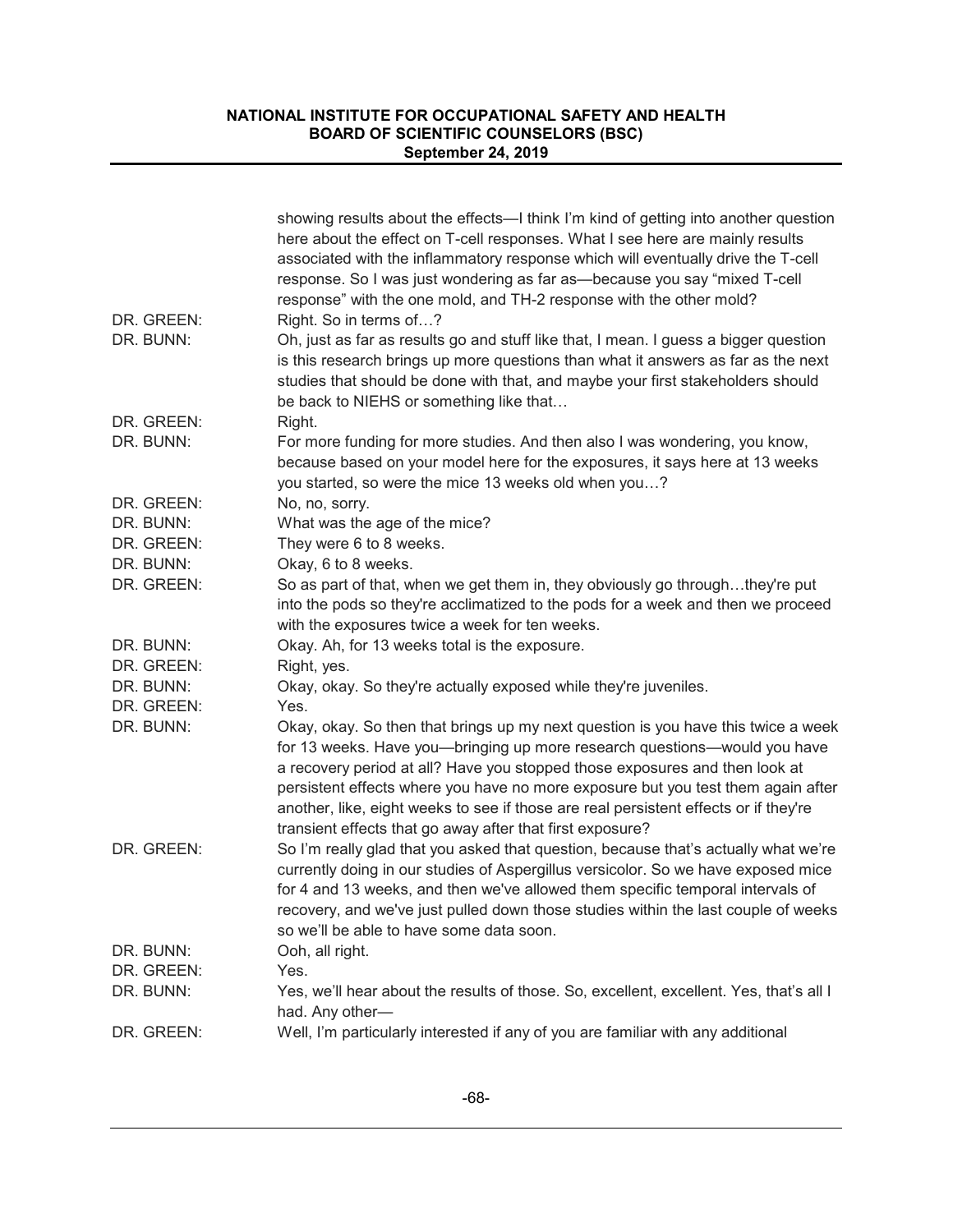|                   | species that we could be incorporating into our particular model. You know, we've<br>been focused on the built environment but not so much specific occupational                                                                                                                                                                                                                                                                                                                                                                                                                                                                                                                 |
|-------------------|----------------------------------------------------------------------------------------------------------------------------------------------------------------------------------------------------------------------------------------------------------------------------------------------------------------------------------------------------------------------------------------------------------------------------------------------------------------------------------------------------------------------------------------------------------------------------------------------------------------------------------------------------------------------------------|
|                   | environments. And with the sequencing-based approaches that we've utilized,<br>we've gotten a lot of insight into the various types of organisms that are present in<br>air and dust samples. But if any of you have any sort of background or past                                                                                                                                                                                                                                                                                                                                                                                                                              |
|                   | experiences in this field, it would be really appreciated.                                                                                                                                                                                                                                                                                                                                                                                                                                                                                                                                                                                                                       |
| DR. BUNN:         | Well, the big elephant in the room is of course healthcare facilities with potential                                                                                                                                                                                                                                                                                                                                                                                                                                                                                                                                                                                             |
|                   | Candida infections that are starting to pop up all over.                                                                                                                                                                                                                                                                                                                                                                                                                                                                                                                                                                                                                         |
| DR. GREEN:        | Right.                                                                                                                                                                                                                                                                                                                                                                                                                                                                                                                                                                                                                                                                           |
| DR. BUNN:         | And what they can do to—what will be effective, actually, in reducing those, well,<br>the load of the yeast in this case.                                                                                                                                                                                                                                                                                                                                                                                                                                                                                                                                                        |
| DR. GREEN:        | Yes, and I obviously don't have as much time to present everything but that's<br>some, a really exciting one because our colleagues in the Respiratory Health<br>Division have been utilizing UVGI to inactivate microorganisms, and the<br>healthcare sector was really interested in this work, primarily because it eliminated<br>a lot of the harsh chemicals they utilize to inactivate microorganisms. So we've<br>been focusing on utilizing this approach, and we're actually working with the CDC<br>Mycotic Diseases Branch, who are focused on the chemical-based approaches to<br>inactivate Candida auris. So we hope that the data acquired can be utilized from a |
|                   | policy perspective as well as disseminate to the broader community.                                                                                                                                                                                                                                                                                                                                                                                                                                                                                                                                                                                                              |
| DR. BUNN:         | Yes, yes. Chris.                                                                                                                                                                                                                                                                                                                                                                                                                                                                                                                                                                                                                                                                 |
| MS. LASZCZ-DAVIS: | Chris Laszcz-Davis again. You know, just listening to you-you know, and asked<br>you to comment about healthcare facilities, what about the construction industry?                                                                                                                                                                                                                                                                                                                                                                                                                                                                                                               |
| DR. GREEN:        | Yes.                                                                                                                                                                                                                                                                                                                                                                                                                                                                                                                                                                                                                                                                             |
| MS. LASZCZ-DAVIS: | I mean, really, talk about an industry that's impacted by this and has been, in a<br>very big way, is the construction industry.                                                                                                                                                                                                                                                                                                                                                                                                                                                                                                                                                 |
| DR. BUNN:         | And remodeling.                                                                                                                                                                                                                                                                                                                                                                                                                                                                                                                                                                                                                                                                  |
| DR. GREEN:        | No, especially the remodeling efforts.                                                                                                                                                                                                                                                                                                                                                                                                                                                                                                                                                                                                                                           |
| DR. BUNN:         | Exactly.                                                                                                                                                                                                                                                                                                                                                                                                                                                                                                                                                                                                                                                                         |
| MS. LASZCZ-DAVIS: | It's huge, you know.                                                                                                                                                                                                                                                                                                                                                                                                                                                                                                                                                                                                                                                             |
| DR. GREEN:        | Much of the information, at least on the NIOSH pages, there's several that are<br>focused on-my colleagues in the Respiratory Health Division, they've recently<br>produced a tool called DMAT, which is a tool that you can use in an indoor<br>environment to determine whether there are dampness issues. But there is not<br>much information about fungal exposure in occupational settings. So do you think<br>that there would be much of an interest in maybe expanding that sort of<br>communication and incorporating some of-well, at least having a separate page<br>focused on fungal exposures.                                                                    |
| MS. LASZCZ-DAVIS: | Chris Laszcz-Davis. I'm not sure I understand the question. Are you asking<br>whether or not there would be-it would be important to have a dialogue with the<br>construction industry as to once they cast their eyes on this expanding the work                                                                                                                                                                                                                                                                                                                                                                                                                                |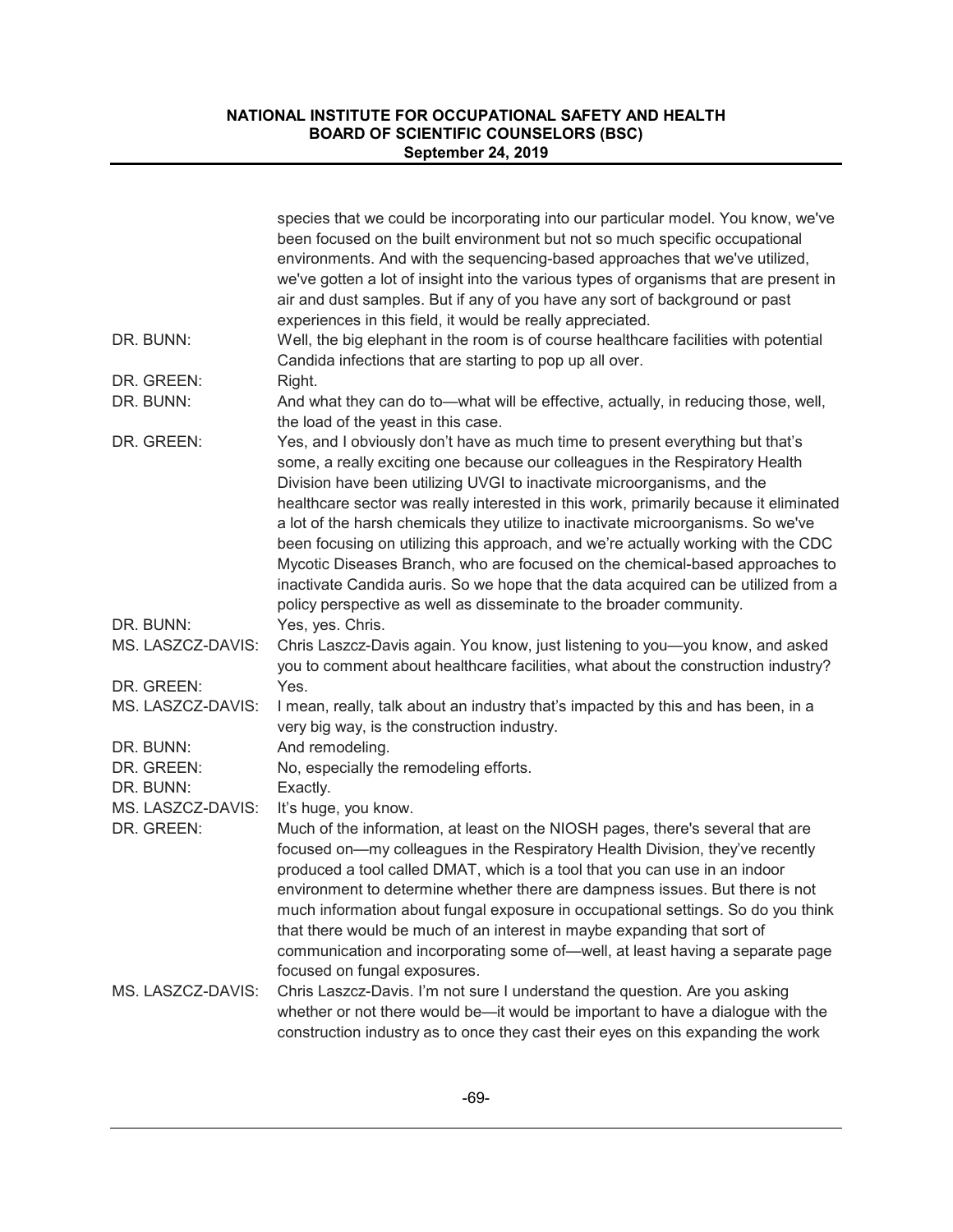|                   | from an exposure assessment standpoint?                                                                                                                                                                                                                                                                                                                                                                                                                                                                                                 |
|-------------------|-----------------------------------------------------------------------------------------------------------------------------------------------------------------------------------------------------------------------------------------------------------------------------------------------------------------------------------------------------------------------------------------------------------------------------------------------------------------------------------------------------------------------------------------|
| DR. GREEN:        | No, I was wondering, there's not much information on the webpage about<br>occupational fungal exposures. Do you think it would be helpful to have maybe a<br>bit more information?                                                                                                                                                                                                                                                                                                                                                      |
| MS. LASZCZ-DAVIS: | NIOSH's webpage?                                                                                                                                                                                                                                                                                                                                                                                                                                                                                                                        |
| DR. GREEN:        | Yes.                                                                                                                                                                                                                                                                                                                                                                                                                                                                                                                                    |
| MS. LASZCZ-DAVIS: | It would be, only if people knew to go to NIOSH's webpage on fungal exposures. I<br>mean, it's a push/pull system. I mean, most people don't go to websites unless<br>they know there's something there of relevance.                                                                                                                                                                                                                                                                                                                   |
| DR. BUNN:         | How about a link from NIEHS to your website? That might help.                                                                                                                                                                                                                                                                                                                                                                                                                                                                           |
| MS. LASZCZ-DAVIS: | And an affirmative outreach to these other stakeholder groups. If they're not in a<br>position of receiving this information, right, they may want to be. If they don't know<br>the dialogue is desirable, is desirous, I hope they know the It's an outreach I<br>think that might be a very important one.                                                                                                                                                                                                                            |
| DR. GREEN:        | There's actually a federal interagency committee that convenes every couple of<br>weeks where we talk about some of the work that we're doing in the field of fungal<br>exposure, but I'm not sure if that information is getting to the correct stakeholders.                                                                                                                                                                                                                                                                          |
| MS. LASZCZ-DAVIS: | Probably not.                                                                                                                                                                                                                                                                                                                                                                                                                                                                                                                           |
| DR. BUNN:         | Yes. Michael is a professor in the construction sector. What do you think,<br>Michael?                                                                                                                                                                                                                                                                                                                                                                                                                                                  |
| DR. BEHM:         | I mean, sure. I concur that it would be important. I don't really have a lot to say on<br>it. You know, it's, yes, yes.                                                                                                                                                                                                                                                                                                                                                                                                                 |
| MS. LASZCZ-DAVIS: | Okay.                                                                                                                                                                                                                                                                                                                                                                                                                                                                                                                                   |
| DR. BUNN:         | Steven.                                                                                                                                                                                                                                                                                                                                                                                                                                                                                                                                 |
| DR. LERMAN:       | Steve Lerman. I was just going to comment that the industries that have been<br>raised are challenging industries to get to. The construction industry, we're not<br>talking about people building skyscrapers; we're talking about people building and<br>remediating residential homes. Tough population-the builders are small<br>businesses; the employees are casual employees. I don't know too much about<br>the marijuana industry in California but I would imagine that it is an equally<br>challenging industry to get into. |
|                   | So by all means, yes, but we talked this morning about effectiveness, validation of<br>effectiveness. I think these are going to be tough nuts to crack. Doesn't mean we<br>shouldn't be trying, but they would be tough nuts to crack.                                                                                                                                                                                                                                                                                                 |
| DR. BUNN:         | Jessica.                                                                                                                                                                                                                                                                                                                                                                                                                                                                                                                                |
| DR. GRAHAM:       | Hi, Jessica Graham. Just a question, since the topic is allergenicity but then you<br>mentioned a modified local lymph node approach, which I usually think of as<br>being sensitization-related. How is it modified to differentiate between<br>sensitization and allergenicity?                                                                                                                                                                                                                                                       |
| DR. GREEN:        | In terms ofwell, we specifically, when we characterize these responses, we're                                                                                                                                                                                                                                                                                                                                                                                                                                                           |
|                   | looking at infiltrating cell populations. And so we are repeatedly exposing the                                                                                                                                                                                                                                                                                                                                                                                                                                                         |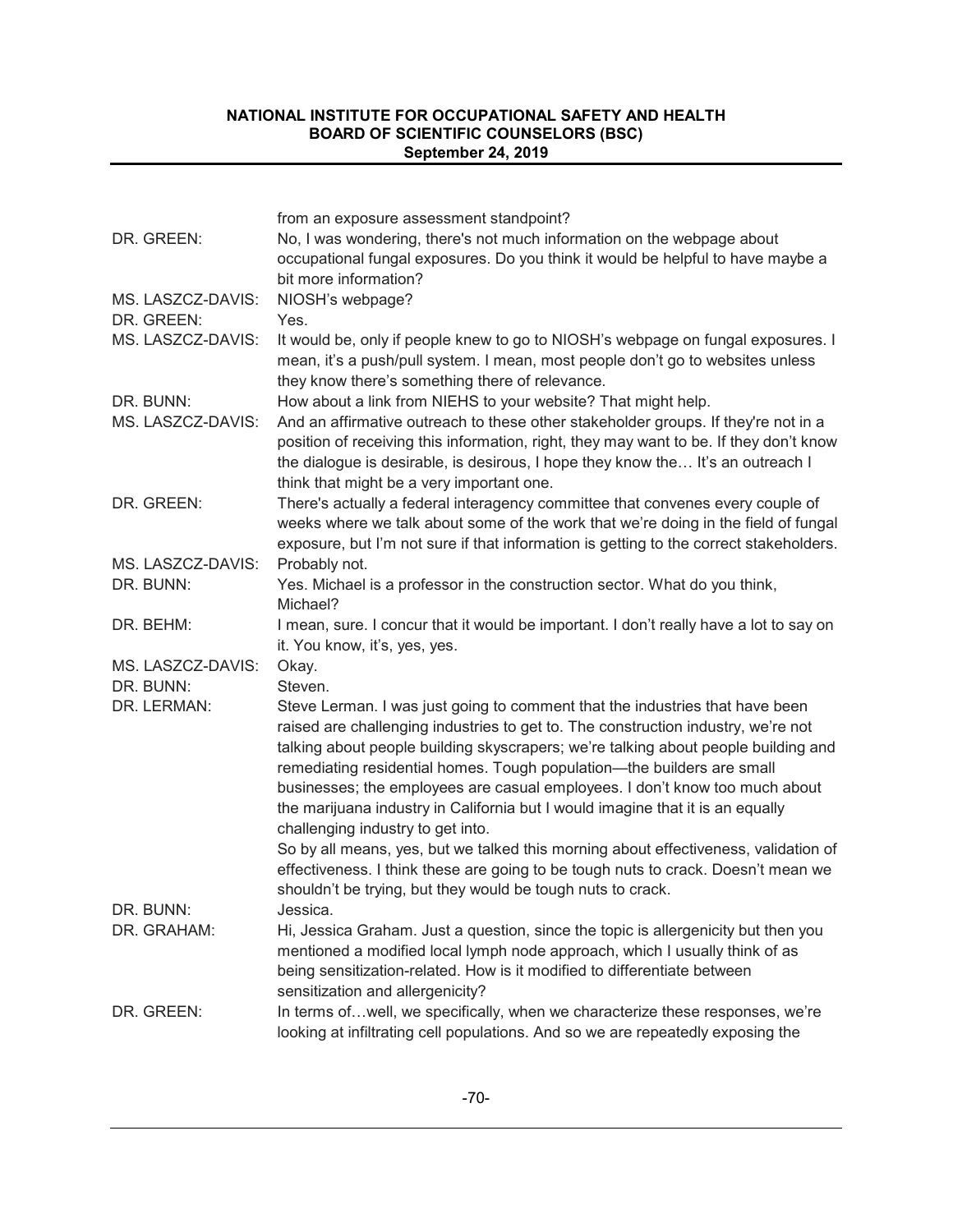|             | mice. We then look at the specific cell populations that are coming in and<br>determining what those particular responses are. Now, in relation to-we do a<br>dose response study first. We do a modified local lymph node assay. We look at<br>the bronchial lymph nodes and look at the lymphoproliferation, and that's what we<br>determine to expose the mice to repeatedly.                                                                                                                                                                                                                                                                                                                                |
|-------------|-----------------------------------------------------------------------------------------------------------------------------------------------------------------------------------------------------------------------------------------------------------------------------------------------------------------------------------------------------------------------------------------------------------------------------------------------------------------------------------------------------------------------------------------------------------------------------------------------------------------------------------------------------------------------------------------------------------------|
| DR. GRAHAM: | So are you thinking, did you-are you thinking that the proliferation in the<br>bronchial local lymph node is not sensitization-driven?                                                                                                                                                                                                                                                                                                                                                                                                                                                                                                                                                                          |
| DR. GREEN:  | No, no, I'm just saying that we are looking at at least characterizing those<br>responses and understanding them in relation to our-what we repeatedly expose<br>the mice. So I'm sorry.                                                                                                                                                                                                                                                                                                                                                                                                                                                                                                                        |
| DR. GRAHAM: | I'm just curious because I could see somebody seeing the data and saying, "This<br>looks like a respiratory sensitizer."                                                                                                                                                                                                                                                                                                                                                                                                                                                                                                                                                                                        |
| DR. GREEN:  | Okay.                                                                                                                                                                                                                                                                                                                                                                                                                                                                                                                                                                                                                                                                                                           |
| DR. GRAHAM: | Which opens up a whole other occupational hazard which is also another hazard<br>that there's not a lot of (inaudible $@3:54:24$ ) for.                                                                                                                                                                                                                                                                                                                                                                                                                                                                                                                                                                         |
| DR. GREEN:  | Yes, but it may vary between species.                                                                                                                                                                                                                                                                                                                                                                                                                                                                                                                                                                                                                                                                           |
| DR. GRAHAM: | True.                                                                                                                                                                                                                                                                                                                                                                                                                                                                                                                                                                                                                                                                                                           |
| DR. GREEN:  | And that's where it gets back with Aspergillus fumigatus where you have the<br>metabolic activation and the germination, and you have those release of high<br>molecular weight antigens that some of them are actually characterized<br>(pathogens @ 3:54:41). But with Stachybotrys, you don't have that. So that's<br>where I think we'll need to look a little further into it and understand those<br>responses.                                                                                                                                                                                                                                                                                           |
| DR. GRAHAM: | Yes, I mean just it's always helpful to different-just to mention that there's a<br>differentiation between allergenicity and sensitization.                                                                                                                                                                                                                                                                                                                                                                                                                                                                                                                                                                    |
| DR. GREEN:  | Right, right.                                                                                                                                                                                                                                                                                                                                                                                                                                                                                                                                                                                                                                                                                                   |
| DR. GRAHAM: | Just because of how it could be construed to mean-                                                                                                                                                                                                                                                                                                                                                                                                                                                                                                                                                                                                                                                              |
| DR. GREEN:  | Yes. Yes.                                                                                                                                                                                                                                                                                                                                                                                                                                                                                                                                                                                                                                                                                                       |
| DR. BEHM:   | Mike. This discussion reminds me a little of the situation with other complex<br>mixtures like polycyclic aromatic hydrocarbons where, when you try and study an<br>individual agent, it may or may not be very mutagenic or carcinogenic, and then<br>there's hundreds of other agents. And I think being able to study mixtures that you<br>collect, you know, may reflect another reality from individual agents, which have<br>their own characteristics but may be different from what you see in the real world.<br>And you know, in air pollution there have been concentrators and other ways to<br>get, you know, sufficient dose for exposure studies and with fungi, it should be the<br>same to me. |
| DR. GREEN:  | And this is also going to represent its own challenges because with mixed<br>exposures, you have the production of secretory metabolites that actually<br>suppress some of the other species. And so we'll be very interested to see what<br>the results of these studies are.                                                                                                                                                                                                                                                                                                                                                                                                                                  |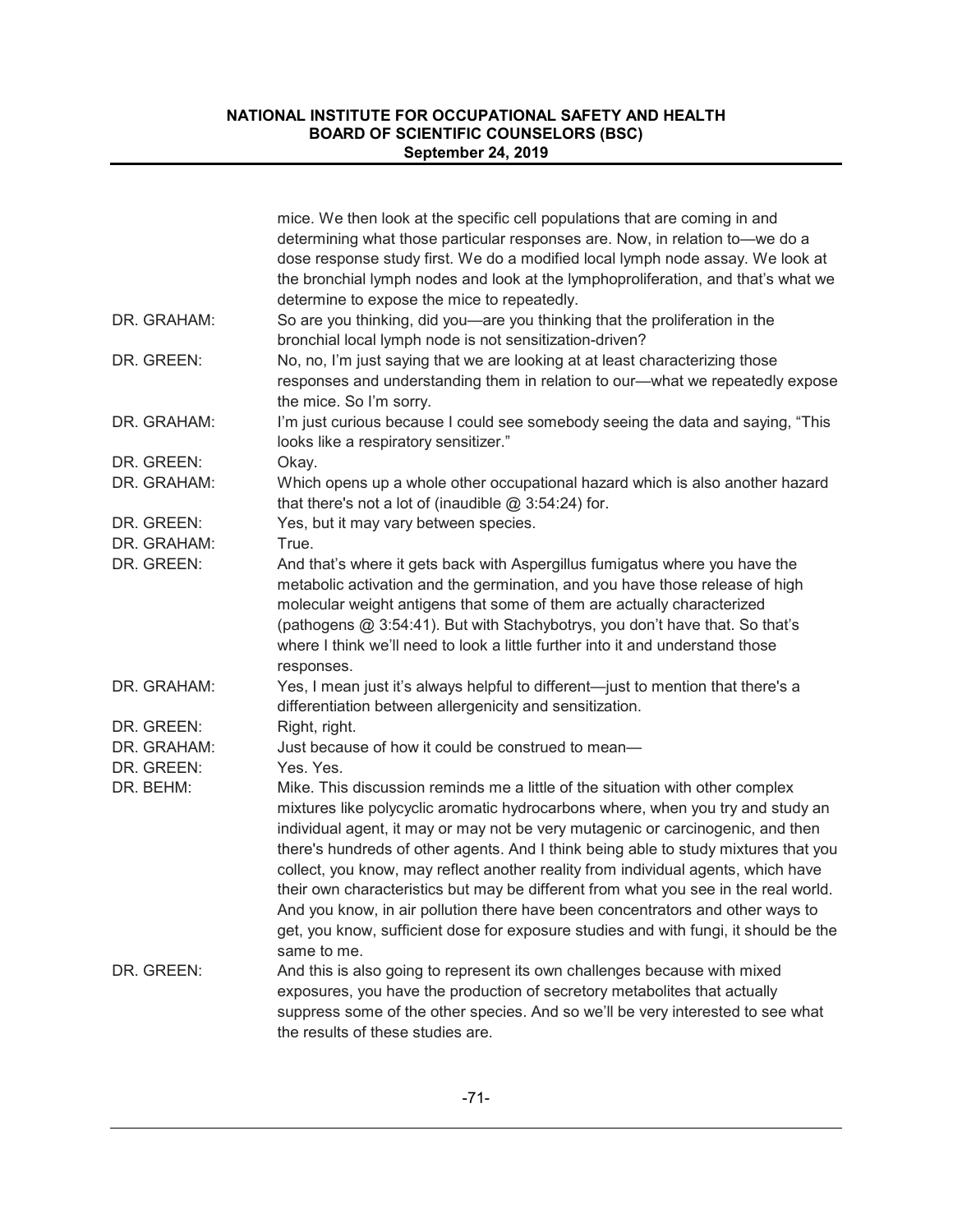| DR. BEHM:<br>DR. BUNN: | You're damned if you do and damned if you don't.<br>Grace.                                                                                                                                                                                                                                                                                                                                                                                                                                                                                                                                                                                                                                                                                                                                                     |
|------------------------|----------------------------------------------------------------------------------------------------------------------------------------------------------------------------------------------------------------------------------------------------------------------------------------------------------------------------------------------------------------------------------------------------------------------------------------------------------------------------------------------------------------------------------------------------------------------------------------------------------------------------------------------------------------------------------------------------------------------------------------------------------------------------------------------------------------|
| DR. LEMASTERS:         | Yes, I was wondering about your future direction in neural inflammation. What is<br>the mechanism you're thinking is going on there?                                                                                                                                                                                                                                                                                                                                                                                                                                                                                                                                                                                                                                                                           |
| DR. GREEN:             | So it's very preliminary at the moment. As I mentioned, our collaborators have<br>been, we've sent brain sections and they looked at various markers of<br>inflammation. But they suspect a circulating protein is involved with that<br>inflammation. So we plan on looking at that more extensively with our<br>collaborator.                                                                                                                                                                                                                                                                                                                                                                                                                                                                                |
| DR. LEMASTERS:         | So it's crossing the blood-brain barrier, this protein?                                                                                                                                                                                                                                                                                                                                                                                                                                                                                                                                                                                                                                                                                                                                                        |
| DR. GREEN:             | Right. Very preliminary though.                                                                                                                                                                                                                                                                                                                                                                                                                                                                                                                                                                                                                                                                                                                                                                                |
| DR. HOWARD:            | I wanted to suggest a context. You know, one of the reasons that we asked Brett<br>to come and present was, you know, oftentimes when we talk about translation,<br>it's not that hard because it's after an intervention effectiveness study at the end<br>of the line. And the Health Effects Laboratory Division that Brett is from is a basic<br>science part of NIOSH.                                                                                                                                                                                                                                                                                                                                                                                                                                    |
| DR. BUNN:              | Yes.                                                                                                                                                                                                                                                                                                                                                                                                                                                                                                                                                                                                                                                                                                                                                                                                           |
| DR. HOWARD:            | And it's a challenge for them to figure out how you move their research because<br>it's at usually a very early, or earlier, stage in the development process. So we<br>thought it would be interesting for scientists from HELD to be able to present to<br>the committee, to provide that context. NIOSH is not all, you know, intervention<br>effectiveness out the door. We do a lot of very basic research. And it's a<br>challenge to figure out how you move that forward, other than to the next levels of<br>the research that Brett's talking about.<br>So that's some of the context that we wanted to sort of enrich the committee's<br>view of NIOSH.                                                                                                                                             |
| DR. BUNN:              | I'd also like to add that, you know, being an immunotoxicologist by training, I<br>should have mentioned that in the first place, but anyway, kudos to you guys for<br>actually looking at physiological exposures, physiological levels of the fungi and<br>the yeast, because that's number one. I mean, you can look at see the effects,<br>you know, when you're looking at mega-doses of these, but what does it really<br>mean? You need those physiological levels of exposure to really get a good<br>handle on, first of all, are there effects? You're mentioning the mixtures. I mean<br>first, you really need to, as you say, look at those single exposures and then start<br>looking at the mixtures. So you know, kudos for what you're doing in this. It's a<br>very, very important project. |
| DR. GREEN:             | Thanks.                                                                                                                                                                                                                                                                                                                                                                                                                                                                                                                                                                                                                                                                                                                                                                                                        |
| DR. BUNN:              | Any other questions or comments? Oh, I see we did not get to, what, number 4?                                                                                                                                                                                                                                                                                                                                                                                                                                                                                                                                                                                                                                                                                                                                  |
| DR. GREEN:             | That's right. I think we covered a lot of ground.                                                                                                                                                                                                                                                                                                                                                                                                                                                                                                                                                                                                                                                                                                                                                              |
| DR. BUNN:              | Well, actually I have a comment on that then, as far as the assays developed in<br>Test 1. Are any of them kind of based on an ELISA model that would be kind of                                                                                                                                                                                                                                                                                                                                                                                                                                                                                                                                                                                                                                               |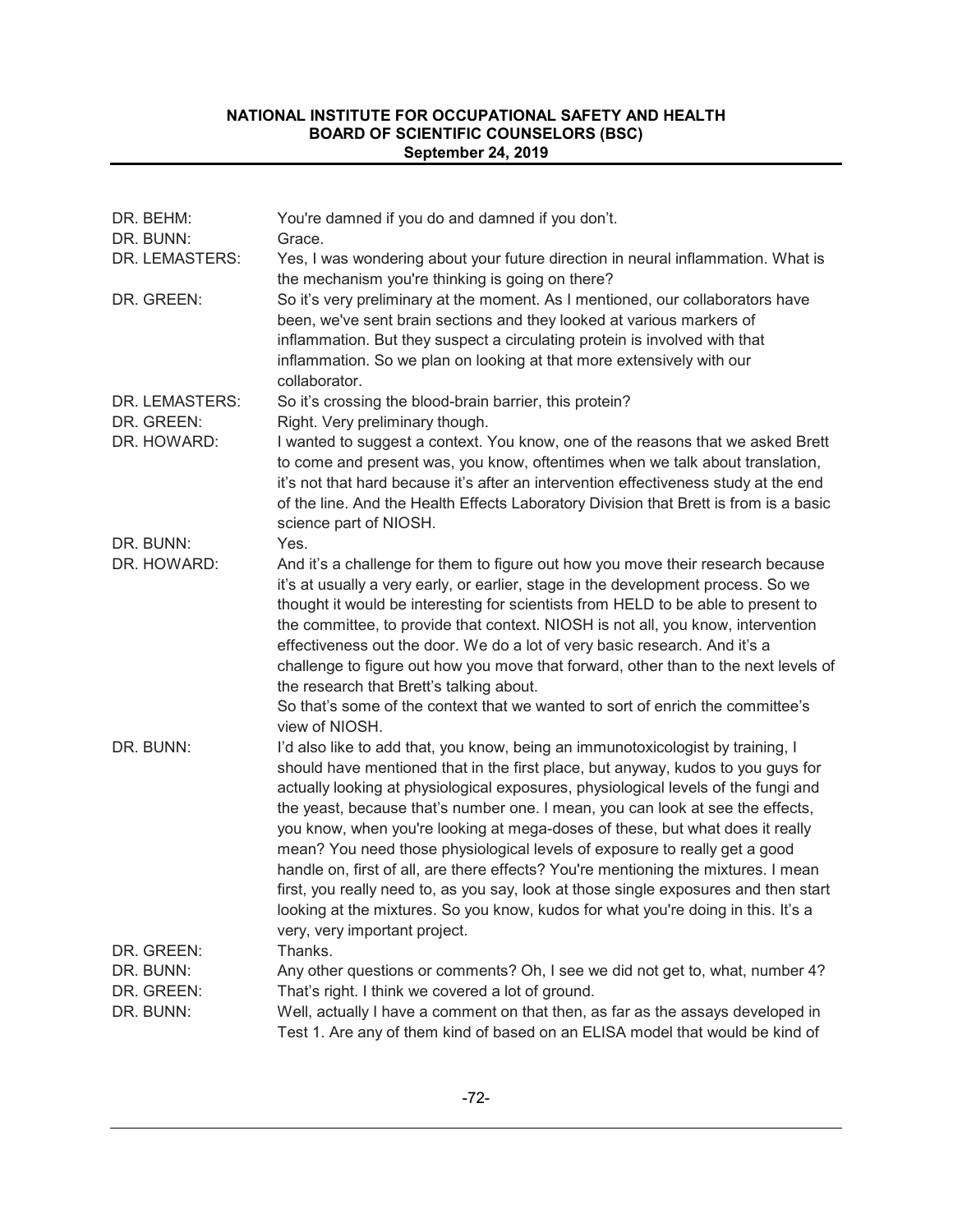|             | simple to use out in the field? If there's not, then maybe something could be<br>developed in that regard.                                                                                                                                      |
|-------------|-------------------------------------------------------------------------------------------------------------------------------------------------------------------------------------------------------------------------------------------------|
| DR. GREEN:  | Right. So in our earlier work that I referenced back in 2005, we were developed<br>monoclonal antibodies.                                                                                                                                       |
| DR. BUNN:   | Right.                                                                                                                                                                                                                                          |
| DR. GREEN:  | And so, yes, those could be developed into ELISAs. But now, moving into the<br>molecular realm, it's really-                                                                                                                                    |
| DR. BUNN:   | Yes.                                                                                                                                                                                                                                            |
| DR. GREEN:  | It's a little bit more challenging but at the same time, you're able to develop<br>assays that are very specific for organisms that may be occupationally relevant<br>and can be utilized and epidemiological studies get improved datasets. So |
| DR. BUNN:   | Great. Any other questions/comments?                                                                                                                                                                                                            |
| MR. GARCIA: | Just before we move forward, we didn't receive any public comments written but I<br>want to ask people on the phone or in the room if they have any public comments,<br>to voice them now.<br>Okay.                                             |
| DR. BUNN:   | All right, thank you. Great presentation.                                                                                                                                                                                                       |
|             | All right, so do you want to speak first?                                                                                                                                                                                                       |
| MR. GARCIA: | No, you can.                                                                                                                                                                                                                                    |

### **SUMMARY & WRAP-UP, FUTURE AGENDA ITEMS, MEETING DATES, CLOSING REMARKS**

| DR. BUNN:                   | All right. Okay, well, I think this has been a great set of presentations. I myself<br>have been very excited about what was presented here, and we'll be looking<br>forward to the next phase, which is hopefully in a year or two, listening to further<br>results based on the input that has been provided today by everyone on the<br>Board.<br>So, brings me to my next item as far as future agenda items that you would like to<br>see in the next meetings. Happy to take any ideas that you have. One was |
|-----------------------------|---------------------------------------------------------------------------------------------------------------------------------------------------------------------------------------------------------------------------------------------------------------------------------------------------------------------------------------------------------------------------------------------------------------------------------------------------------------------------------------------------------------------|
|                             | mentioned, on the exposures to peracetic acid, are there any other suggestions<br>for future meetings? Yes, Marc.                                                                                                                                                                                                                                                                                                                                                                                                   |
| DR. SCHENKER:               | Well, I have suggested the issue of precarious workers and immigrant workers<br>and the vulnerable workforce, which is I think is very real and significant.                                                                                                                                                                                                                                                                                                                                                        |
| DR. BUNN:                   | Definitely. Other suggestions? All right. So I guess the next thing is as far as<br>setting the next meeting date, I'm guessing that will be probably next May, Dr.<br>Howard, or?                                                                                                                                                                                                                                                                                                                                  |
| MR. GARCIA:                 | Yes, I think that we were talking about doing it a little—March or April.                                                                                                                                                                                                                                                                                                                                                                                                                                           |
| DR. BUNN:                   | Oh, March or April this time?                                                                                                                                                                                                                                                                                                                                                                                                                                                                                       |
| DR. LEMASTERS:<br>DR. BUNN: | How soon? The sooner, the better as far as our schedules go. Can it be set up?<br>Yes.                                                                                                                                                                                                                                                                                                                                                                                                                              |
| MR. GARCIA:                 | Yes, we will do it with Alfreda to look at Dr. Howard's calendar and maybe the<br>later part of March or the first week of April timeframe.                                                                                                                                                                                                                                                                                                                                                                         |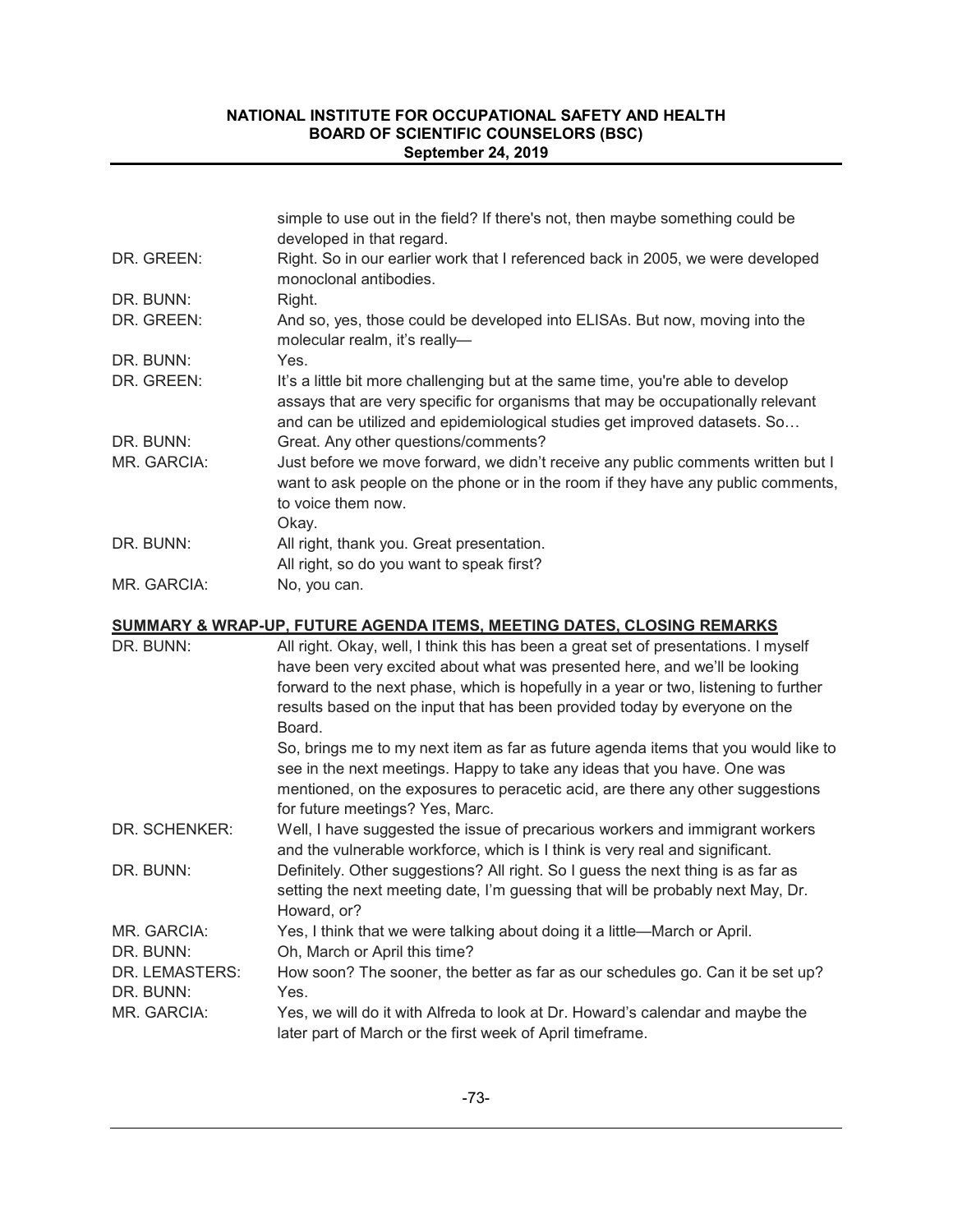| DR. HOWARD:             | Cherry blossom time.                                                                                                                                                                                                                                                                                                                                                                                                                                  |
|-------------------------|-------------------------------------------------------------------------------------------------------------------------------------------------------------------------------------------------------------------------------------------------------------------------------------------------------------------------------------------------------------------------------------------------------------------------------------------------------|
| DR. BUNN:               | Yes. Cristina?                                                                                                                                                                                                                                                                                                                                                                                                                                        |
| DR. DEMIAN:             | Probably some information around, I don't know if it's relevant at all, but the<br>ACOM meeting next year is in D.C. end of April/beginning of May.                                                                                                                                                                                                                                                                                                   |
| DR. BUNN:               | Oh, okay.                                                                                                                                                                                                                                                                                                                                                                                                                                             |
| DR. DEMIAN:             | I don't know if that helps, doesn't make any difference or                                                                                                                                                                                                                                                                                                                                                                                            |
| DR. BUNN:               | Yes.                                                                                                                                                                                                                                                                                                                                                                                                                                                  |
| DR. HOWARD:             | Book your hotel room now.                                                                                                                                                                                                                                                                                                                                                                                                                             |
| DR. BUNN:               | All right, so I will turn it over to Alberto right now then.                                                                                                                                                                                                                                                                                                                                                                                          |
| MR. GARCIA:             | So I wanted just to say a quick thank you on behalf of NIOSH to all you guys for<br>spending your day with us. We know that all the interactions that you have with<br>the different programs are being taken to heart, and we truly appreciate all of you<br>being here today with us.                                                                                                                                                               |
|                         | I want to thank those retiring members. We'll miss you guys. The oncoming<br>members, we welcome you and those of you who will remain with us, then we're<br>happy to keep you.                                                                                                                                                                                                                                                                       |
|                         | And yes, I just wanted to say thank you very, very much for your time today and I<br>hope that you enjoyed the meeting as much as we have.                                                                                                                                                                                                                                                                                                            |
| DR. BUNN:               | All right, well, I would like to-yes, Pauline.                                                                                                                                                                                                                                                                                                                                                                                                        |
| MS. BENJAMIN:           | I have something to say. Did everyone sign the register, and for your expenses, if<br>you email them, that would be great. I know I gave you envelopes but email is<br>always good. Thank you.                                                                                                                                                                                                                                                        |
| DR. BUNN:               | Thank you very much, Pauline, and I would also like to echo Alberto and thanking<br>all of the four members who, for which this will be their last meeting, the<br>welcoming of the five new members, and the current members as well, as well as<br>to Dr Howard and to Dr. Kitt for providing us with great presentations on the<br>current work that NIOSH is doing right now, very relevant, innovative work. So<br>thank you very much for that. |
| DR. HOWARD:             | Before we adjourn, we need to make sure that we open it up for public comments.                                                                                                                                                                                                                                                                                                                                                                       |
| MR. GARCIA:             | Oh, I did.                                                                                                                                                                                                                                                                                                                                                                                                                                            |
| DR. HOWARD:             | We mentioned at the very beginning that no one had signed up but we need to<br>make sure it gets opened up, and that's just a general call.                                                                                                                                                                                                                                                                                                           |
| MR. GARCIA:             | Yes, I did it a few minutes ago.                                                                                                                                                                                                                                                                                                                                                                                                                      |
| DR. HOWARD:             | Oh, I apologize. I apologize. Sorry.                                                                                                                                                                                                                                                                                                                                                                                                                  |
| DR. BUNN:               | Yes. Okay. All right, anything else.                                                                                                                                                                                                                                                                                                                                                                                                                  |
| PARTICIPANT:            | What happened to your gavel?                                                                                                                                                                                                                                                                                                                                                                                                                          |
| DR. BUNN:<br>[Adjourn.] | Yes. All right, meeting adjourned.                                                                                                                                                                                                                                                                                                                                                                                                                    |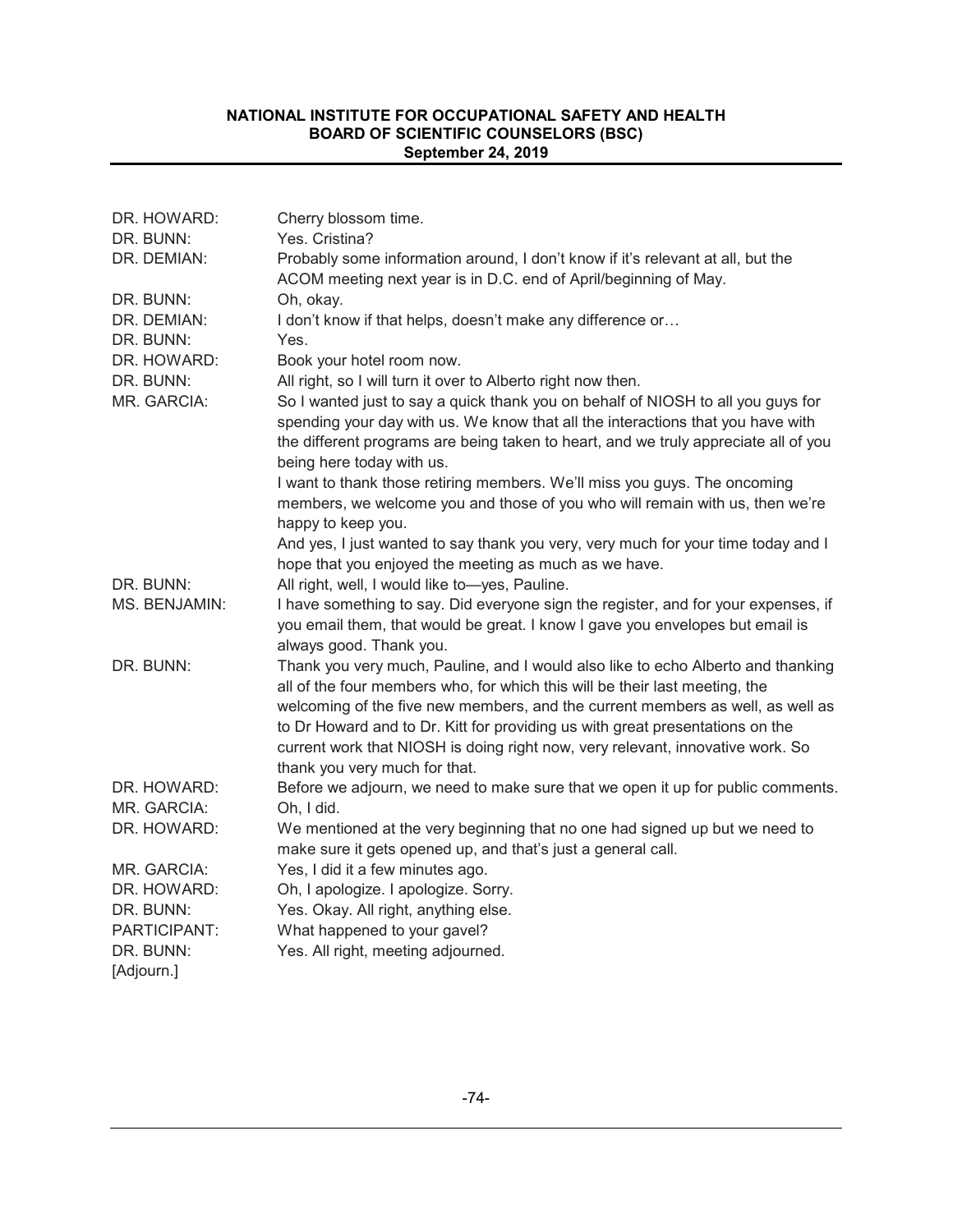### **G L O S S A R Y**

| <b>ABPM</b>   | American Board of Preventive Medicine                           |
|---------------|-----------------------------------------------------------------|
| <b>ACGME</b>  | Accreditation Council for Graduate Medical Education            |
| AEA           | American Economic Association                                   |
| <b>AIHA</b>   | American Industrial Hygiene Association                         |
| AlHce         | American Industrial Hygiene conference & expo                   |
| <b>AOHP</b>   | Association of Occupational Health Professionals                |
| <b>ASSP</b>   | American Society of Safety Professionals                        |
| <b>BSC</b>    | <b>Board of Scientific Counselors</b>                           |
| <b>CDC</b>    | United States Centers for Disease Control and Prevention        |
| CE/CME        | <b>Continuing Education/Continuing Medical Education</b>        |
| <b>COSH</b>   | Conference and Exhibition on Occupational Safety and Health     |
| <b>CPSC</b>   | <b>Consumer Product Safety Commission</b>                       |
| <b>CRA</b>    | <b>Cumulative Risk Assessment</b>                               |
| <b>DART</b>   | Division of Applied Research and Technology                     |
| <b>DOE</b>    | Department of Energy                                            |
| <b>DOL</b>    | Department of Labor                                             |
| DOT           | Department of Transportation                                    |
| <b>DSHEFS</b> | Division of Surveillance, Hazard Evaluations, and Field Studies |
| <b>EPA</b>    | <b>Environmental Protection Agency</b>                          |
| ERC           | <b>Emergency Response Center</b>                                |
| <b>FACA</b>   | Federal Advisory Committee Act                                  |
| <b>FDA</b>    | Food and Drug Administration                                    |
| <b>FSIS</b>   | Food Safety and Inspection Service                              |
| <b>GPRA</b>   | Government Performance and Results Act                          |
| <b>HELD</b>   | <b>Health Effects Laboratory Division</b>                       |
| HHE           | <b>Health Hazard Evaluation</b>                                 |
| <b>HHS</b>    | US Department of Health and Human Services                      |
| <b>HRSA</b>   | <b>Health Resources and Services Administration</b>             |
| <b>ILO</b>    | International Labor Organization                                |
| <b>IOHA</b>   | International Occupational Health Organization                  |
| <b>IRB</b>    | <b>Institutional Review Board</b>                               |
| <b>MSHA</b>   | Mine Safety and Health Administration                           |
| <b>NACOSH</b> | National Advisory Committee on Occupational Safety and Health   |
| NIH           | National Institutes of Health                                   |
| <b>NIOSH</b>  | National Institute for Occupational Safety and Health           |
| <b>NORA</b>   | National Occupational Research Agenda                           |
| <b>NPPTL</b>  | National Personal Protective Technology Lab                     |
| OEL           | Occupational Exposure Limit                                     |
| OMB           | Office of Management and Budget                                 |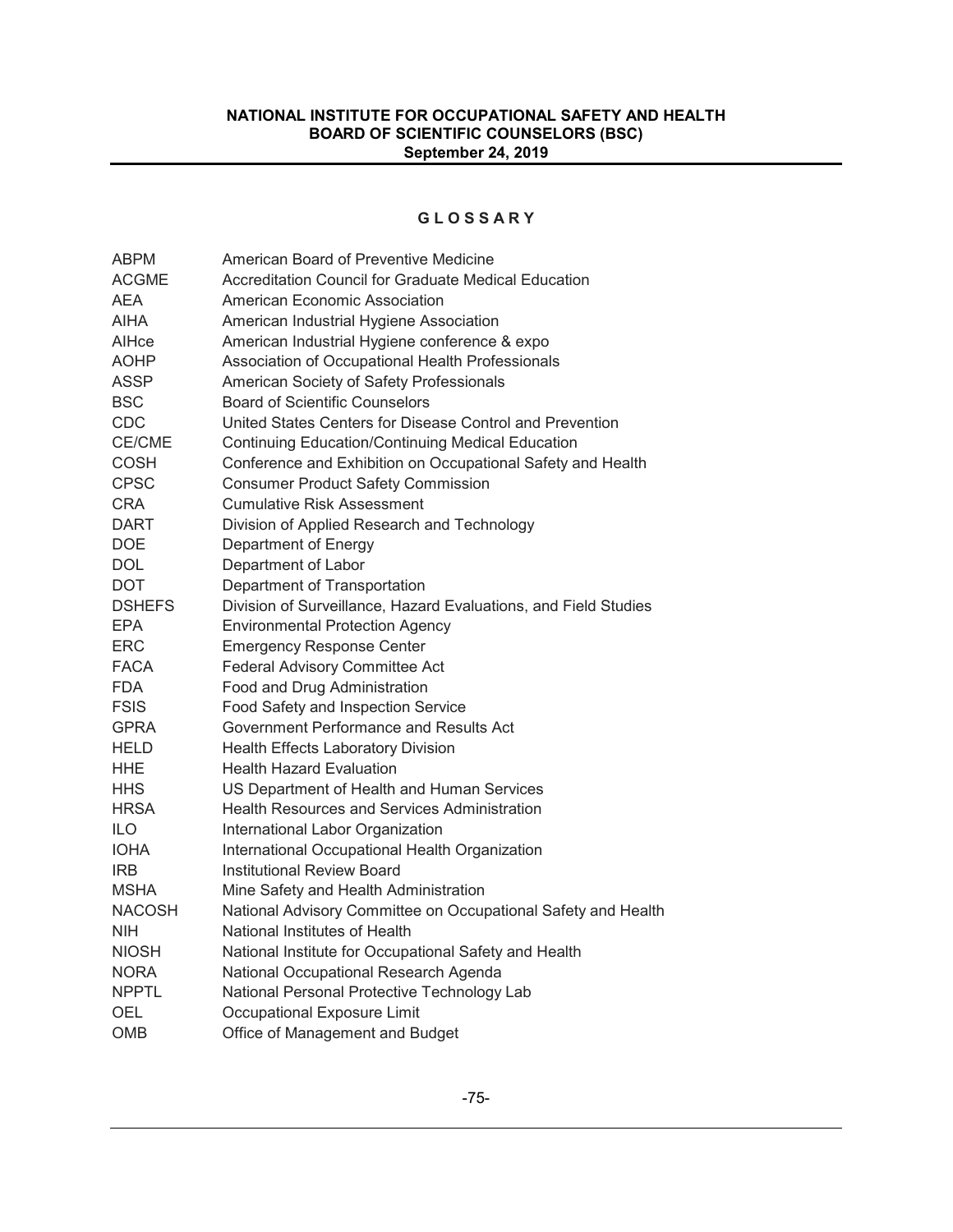| OSHA | Occupational Safety and Health Administration |
|------|-----------------------------------------------|
|------|-----------------------------------------------|

PPE Personal Protective Equipment

TWE Total Worker Exposure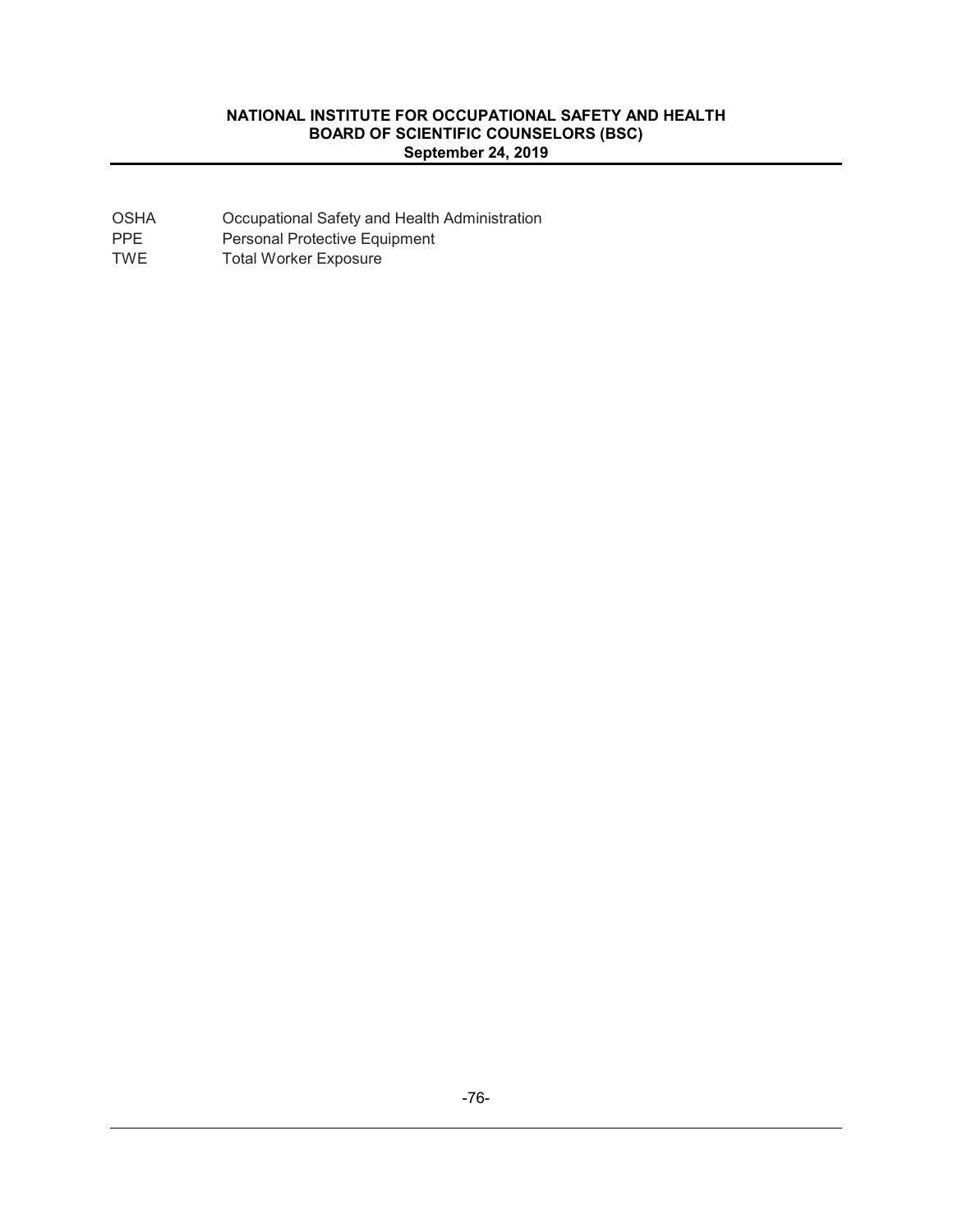### **Appendix A**

# **Department of Health and Human Services Centers for Disease Control and Prevention National Institute for Occupational Safety and Health Board of Scientific Counselors (BSC) Agenda: Seventy-third Meeting**

NIOSH Offices Conference Number: 888-397-9578 395 E Street, S.W., Suite 9000 Participant Code: 63257516 Washington, DC 20201 https://odniosh.adobeconnect.com/nioshbsc/

### **Tuesday ─ September 24, 2019**

| <b>Time</b> | <b>Topic</b>                                                                                                                     | <b>Presenter</b>                                          |  |
|-------------|----------------------------------------------------------------------------------------------------------------------------------|-----------------------------------------------------------|--|
| $8:30$ am   | Welcome and Introduction<br><b>Meeting Logistics</b>                                                                             | Alberto Garcia<br>DFO, NIOSH                              |  |
| $8:40$ am   | Agenda, Announcements, and<br><b>Approval of Minutes</b>                                                                         | Dr. Terry Bunn<br>Chair, NIOSH BSC                        |  |
| $8:50$ am   | Director's Opening Remarks                                                                                                       | Dr. John Howard<br>Director, NIOSH                        |  |
| $9:20$ am   | The Evaluation Turning Point                                                                                                     | Dr. Amia Downes<br>OPPE, NIOSH                            |  |
| $10:20$ am  | <b>Break</b>                                                                                                                     |                                                           |  |
| 10:30       | Bullying, Harassment, and Physical Workplace<br>Violence: Magnitude, Prevention Strategies, and<br><b>Current NIOSH Research</b> | Dr. Paula Grubb and Dr. Dan Hartley<br>DSI and DSR, NIOSH |  |
| $11:30$ am  | Lunch                                                                                                                            | See Lunch Suggestions in Folder                           |  |
| $12:30$ am  | <b>Public Comments</b>                                                                                                           | Alberto Garcia<br>DFO, NIOSH                              |  |
| $1:00$ pm   | Immunological Effects of Subchronic Fungal<br>Exposure                                                                           | Dr. Brett Green<br>HELD, NIOSH                            |  |
| $2:00$ pm   | Summary & Wrap-up, Future Agenda Items,<br><b>Meeting Dates, Closing Remarks</b>                                                 | Dr. Terry Bunn<br>Chair, NIOSH BSC                        |  |
| $2:30$ pm   | Adjourn                                                                                                                          |                                                           |  |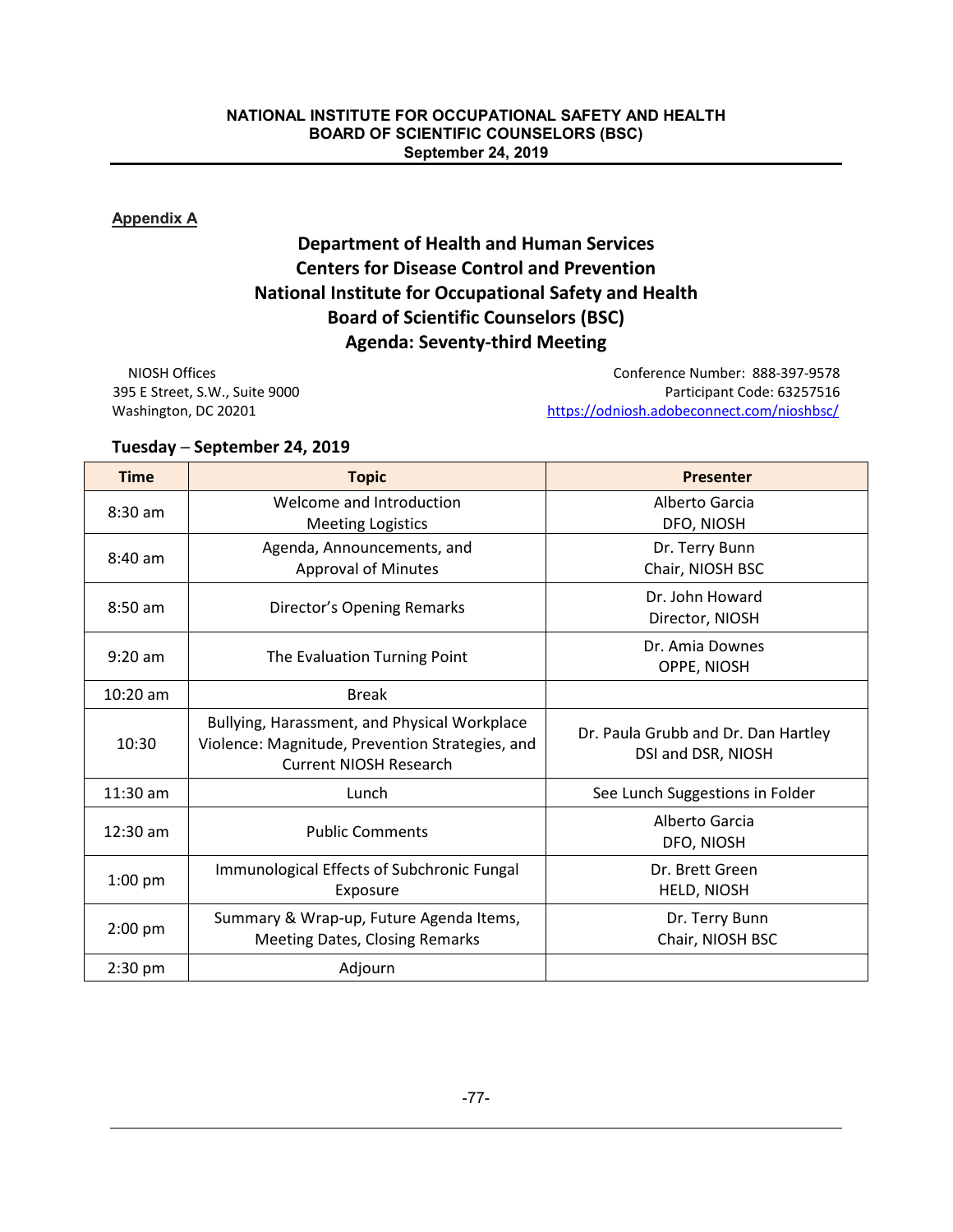### **Appendix B**

# **National Institute for Occupational Safety and Health (NIOSH) Board of Scientific Counselors Update Washington, D.C. September 24, 2019**

## **Budget**

On Wednesday, 8 May 2019, the Appropriations Committee of the House of Representatives conducted a "mark-up" of the fiscal year (FY) 2020 appropriations bill for the Departments of Labor, Health and Human Services, and Education.

The House Appropriations Committee provided a total budget for NIOSH of \$346.3 million. This amount is \$10.0 million dollars above our FY 2019 funding level of \$336.3 million and \$156.3 million above the President's proposed budget request of \$190 million.

Included in the House bill is an additional \$2 million for Education and Research Centers as a group, \$2M for the Agriculture, Forestry and Fishing Program as a whole (which includes the 10 Agriculture Safety and Health Centers); and \$2M for the Total Worker Health Centers as a group. Additionally, there is an increase of \$600K to support the Firefighter Cancer Registry, an increase of \$400K for the National Mesothelioma Registry and Tissue Bank and \$3 million for Other Occupational Safety and Health Research.

The text of the House Appropriations Committee mark-up is available at https://appropriations.house.gov/sites/democrats.appropriations.house.gov/files/FY2020%20LH HS Report.pdf.

The Senate Labor, Health and Human Services Committee provided a total budget for NIOSH of \$338.5 million which \$2.5 million above the FY 19 enacted mark. Specifically, the proposes the following increases: +\$1.000 million for Mining Research; +\$1.500 million for the Firefighter Cancer Registry and provides level funding for the Total Worker Health Program. Provides \$60.500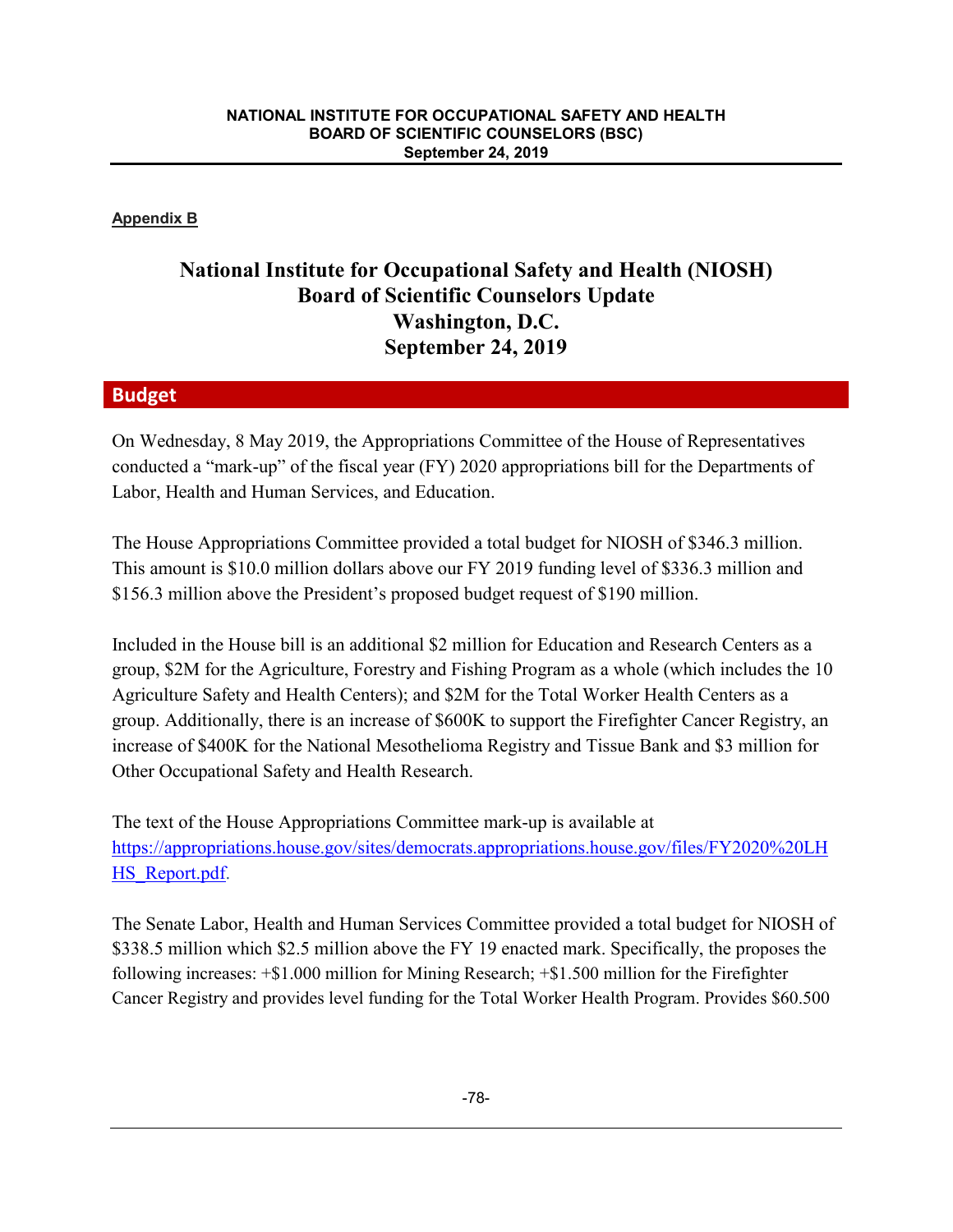million for the NIOSH Mining Program, an increase of \$1.000 million above the FY 2019 Enacted level, to provide additional grant opportunities to universities with graduate programs

# **Organizational and Personnel Announcements**

## **Celebrating 100 Years of Respiratory Protection: Looking Back and Moving Forward**

Earlier this month NIOSH celebrated 100 years of respiratory protection as part of our first annual Respiratory Protection Week. This event honored a century of respiratory protection research, evaluation, and testing and celebrates how far we have come in this effort to protect workers.

Today an estimated 5 million U.S. workers are required to wear respirators for their jobs. More than 11 million U.S. healthcare workers would need respiratory protection during an infectious respiratory pandemic. Respirators are critical for many workers, and our research helps to inform and improve the design and application of respirators to ensure worker safety and health.

## **Staff**

- **Ray Wells, M.S., Ph.D.** has accepted the position of Branch Chief, Exposure Assessment Branch, Health Effects Laboratory Division (HELD).
- **Doug Johns, M.S., Ph.D.** has been appointed Director of the Spokane Mining Research Division (SMRD), effective September 29, 2019.

## **New Programs and Initiatives**

## **Outbreak of Lung Injury Associated with E-Cigarette Product Use or Vaping**

CDC has activated its Emergency Operations Center (EOC) in response to the national outbreak of lung disease associated with e-cigarette product use (vaping). Since 2015, NIOSH has recommended e-cigarettes and other electronic nicotine delivery systems be included within smoke-free workplace restrictions https://www.cdc.gov/niosh/docs/2015-113/ and NIOSH is contributing to the current CDC response. As of September 17, 2019, 530 cases and 7 deaths had been identified across the nation. Respiratory findings such as nonproductive cough, pleuritic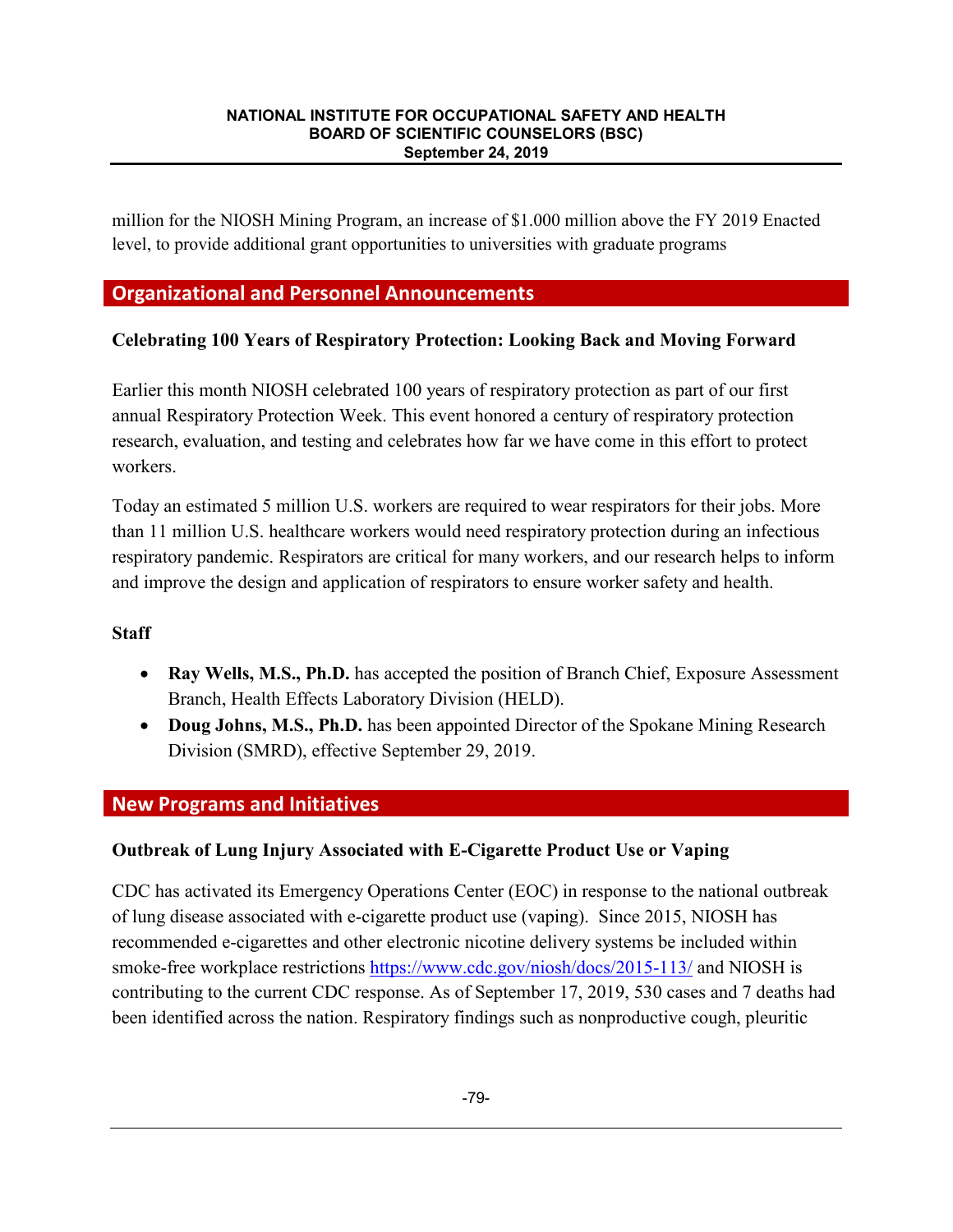chest pain, or shortness of breath have been reported to occur over several days to several weeks before hospitalization. Systemic findings such as tachycardia, fever, chills, and fatigue; and gastrointestinal findings such as nausea, vomiting, abdominal pain, and diarrhea have preceded respiratory symptoms in some cases. Patients have had chest imaging findings such as bilateral infiltrates on chest radiograph and ground glass opacities on chest computed tomography scans. Many have been hospitalized with hypoxemia, which, in some cases, has progressed to hypoxic respiratory failure requiring invasive life support. Many of the patients who were treated with corticosteroids have improved. CDC is coordinating a multistate investigation and has engaged a range of partners, including the Food and Drug Administration (FDA), in responding to the outbreak. Interim guidance has been published in the Morbidity and Mortality Weekly Report (MMWR) at https://www.cdc.gov/mmwr/volumes/68/wr/mm6836e2.htm. Updated information for the public, healthcare providers, and state and local health departments is posted on the CDC website at https://www.cdc.gov/tobacco/basic\_information/e-cigarettes/severe-lungdisease.html.

## **Future of Work**

NIOSH has launched a Future of Work Initiative to address issues affecting the future of workplace safety and health such as new work arrangements, differences in organizational design, technological advances, and changes in demographics. These transformations offer many opportunities, such as new job creation, sustainable practices, and clean technologies, but they also bring challenges that impact the workforce, such as skill and job loss, job displacement, emerging occupational hazards and risks, and worker exclusion. A NIOSH workgroup hosted by the Division of Science Integration will address the future of work innovations, opportunities, and challenges through intramural and extramural collaborative activities aimed at improving the quality of working lives.

## **Artificial Intelligence (Ai)**

NIOSH has launched an Ai Interest Group which brings together those scientists across the Institute that are using Ai methods to see new relationships in occupational safety and health data. A new webpage is being developed to showcase that work.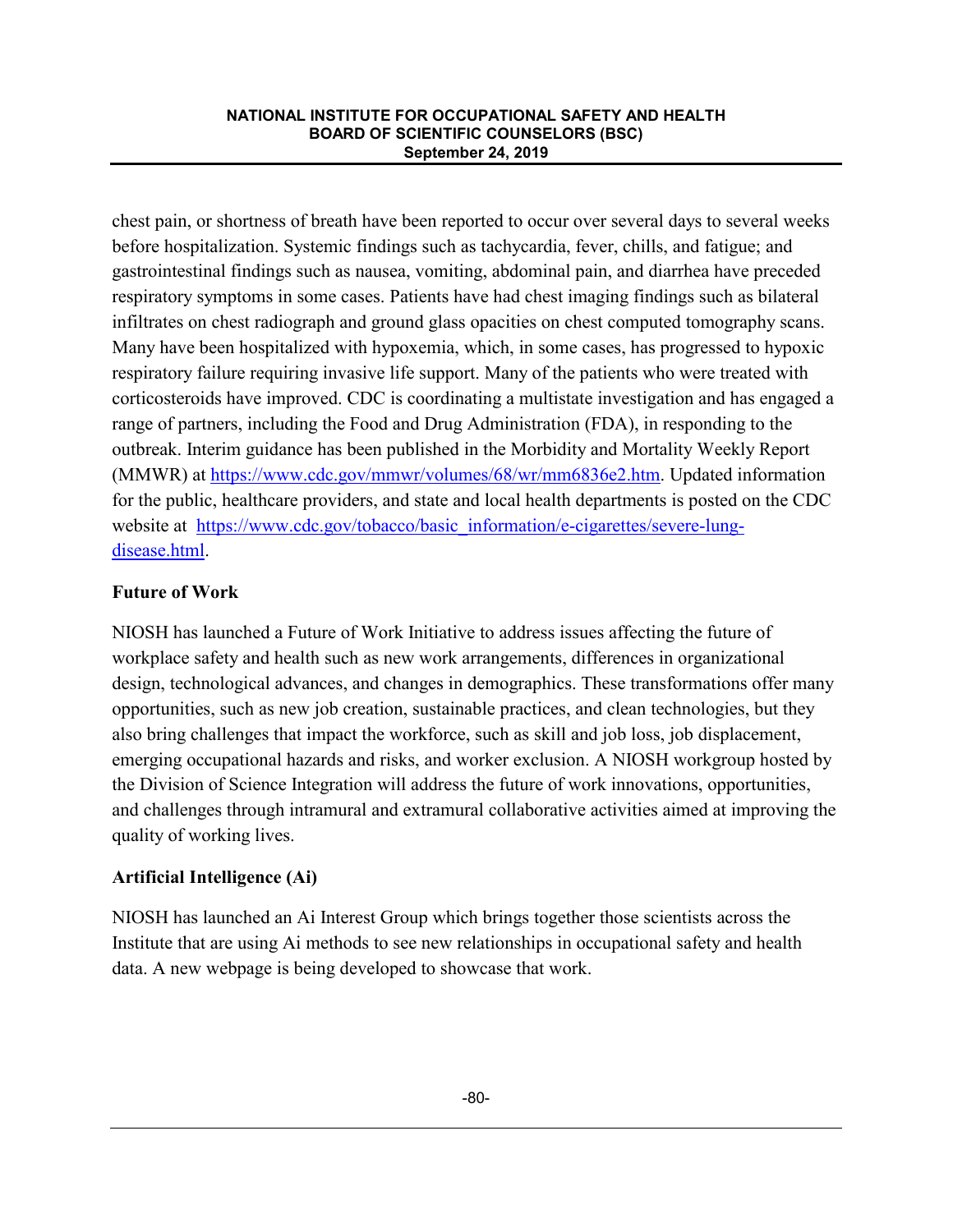## **Faces of Work-related Chronic Obstructive Pulmonary Disorder (COPD)**

Faces of Work-related COPD is an impact video series that is part of a National Occupational Research Agenda (NORA) Respiratory Health Cross-Sector Council initiative. The series of four short videos includes a physician explaining the disease and interviews with patients diagnosed with work-related COPD. The patients discuss work exposures, their quality of life living with the disease, and ways to minimize the risks of getting the disease. https://www.cdc.gov/nora/councils/resp/FacesCOPD.html.

## **Participation in Workplace Health Promotion Programs**

A new study by NIOSH researchers describes the availability of workplace health promotion programs and how sociodemographic and work organization characteristics affect participation in these programs. Close to 47% of workers have access to, and among those with access, only 58% of workers take advantage of them.

# **Office of the Director (OD)**

## **Upcoming International Conferences**

The XXII World Congress on Safety and Health at Work will be held October 4-7, 2020 in Toronto. Our Canadian colleagues have put together an exciting program with the theme of *Prevention in the Connected Age.* The Call for Abstracts is now open with submissions due December 15, 2019. The announcement and preliminary program can be found at https://www.safety2020canada.com/.

The World Social Security Forum will be held in Brussels, Belgium 14-18 October 2019. The International Social Security Association (ISSA) Special Commission for Prevention will hold its meeting during the Forum. More information is available at https://ww1.issa.int/wssf2019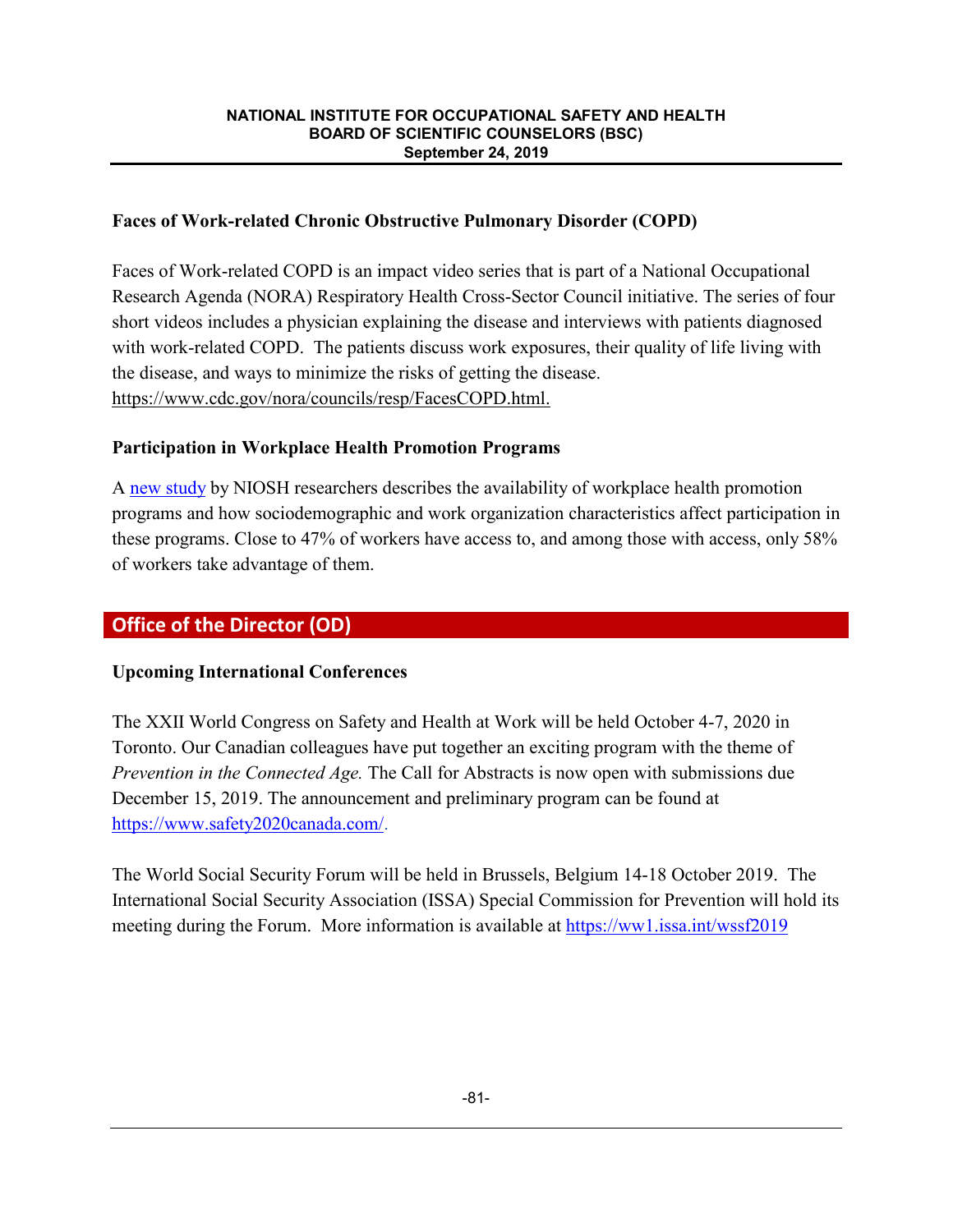## **Division of Science Integration (DSI)**

### **Occupational Exposure Banding**

NIOSH published a new technical report in July 2019, *The NIOSH Occupational Exposure Banding Process for Chemical Management (*https://www.cdc.gov/niosh/docs/2019- 132/default.html*). The report* offers employers a way to categorize those chemicals that do not have occupational exposure limits (OELs). OELs establish a guideline for the levels at which chemicals can cause harm to human health. There are more than 75,000 chemicals in commerce without OELs. To facilitate the occupational exposure banding process, NIOSH also developed and launched an online occupational exposure banding electronic tool (e-Tool; https://wwwn.cdc.gov/niosh-oeb/Home/Index). NIOSH is currently working with the American Industrial Hygiene Association (AIHA), American Society of Safety Professionals (ASSP), and other stakeholders to promote and disseminate the occupational exposure banding information through professional development courses, presentations, and outreach to small businesses.

## **NIOSH Quality of Worklife Survey**

The fifth wave of data collected in 2018 from the NIOSH Quality of Worklife Survey (QWL) is now available to download from the General Social Survey (GSS) website, https://gss.norc.org/. The QWL is the only national survey in the U.S. devoted to tracking work organization factors and their impact on worker health, safety, and well-being. The QWL is a module in the GSS and has been administered every four years since 2002. The QWL plays a vital role in guiding work organization and stress research within NIOSH and is a primary data source for the Healthy Work Design and Well-being cross-sector program. It has been heavily utilized by external researchers for publications and other efforts. For example, the QWL is being used to develop a general population job exposure matrix of work organization hazards, and NIOSH is working with external partners to develop a work organization assessment tool for manufacturing that is based on the QWL. More than 34 papers based on the QWL have been published. QWL key trends can be explored at https://gssdataexplorer.norc.org/trends. More information about the survey is available at https://www.cdc.gov/niosh/topics/stress/qwlquest.html.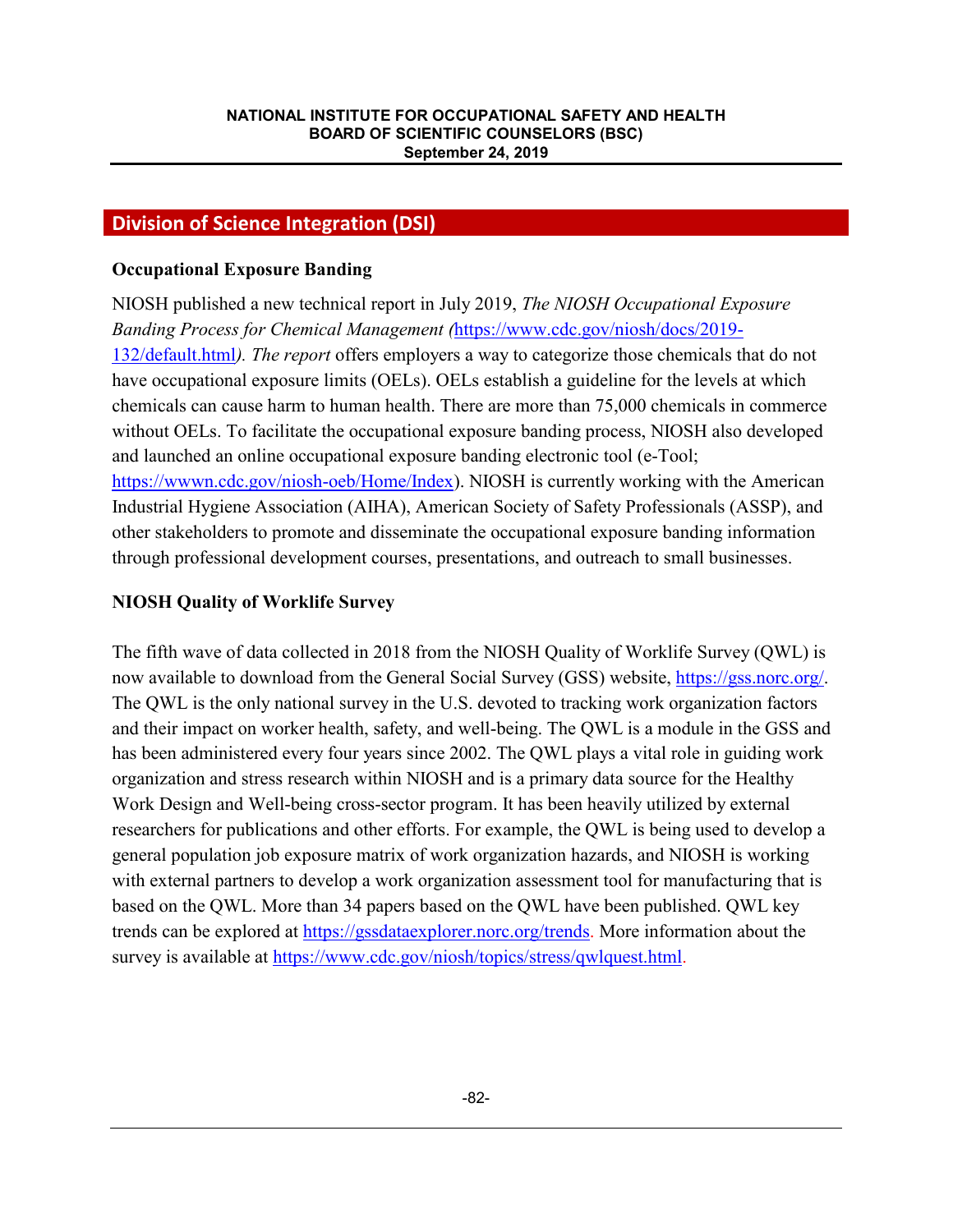## **Occupational Health Equity Program and the Future of Work**

The Occupational Health Equity Program is collaborating with the Mexican Foreign Ministry and U.S. occupational safety and health organizations to explore the feasibility of promoting safety as a career path for immigrant workers and their children. This project integrates the three areas of concern for the consulates: health, education, and economic success. The project targets three groups: workers, students, and small business owners/entrepreneurs. Programming for workers focuses on improving access to formal training and certification as a way of securing employment (e.g., Occupational Safety and Health Administration [OSHA] 10), getting better paying jobs (e.g., Hazardous Materials Handling), and potentially leading to safety-centered jobs such as trainers (e.g., OSHA 30). Programming for college-bound immigrants and children of immigrants focuses on raising awareness of the different safety professions and providing information about safety-related academic programs including existing safety-related financial resources such as scholarships and internships. Programming for small business owners and entrepreneurs focuses on incorporation and maintenance of a small business. Safety-related topics are an integral component of the classes.

# **Division of Field Studies and Engineering (DFSE)**

## **Continued Expansion of Industry and Occupation Coding**

DFSE scientists are currently conducting a pilot study with 10 states to code Occupation and Industry from death certificates using the NIOSH Industry and Occupation Computerized Coding System (NIOCCS). This a collaborative effort between NIOSH, the National Center for Health Statistics, and the states. Beginning in January 2020, industry and occupation data from 47 states will be coded using NIOCCS and returned to the states. This effort will significantly enhance the ability of states to evaluate their mortality data by industry and occupation.

## **International Symposium on the Effects of Complex Noise Exposure on Hearing**

NIOSH arranged an *International Symposium on the Effects of Complex Noise Exposure on Hearing* at the State University of New York (SUNY) in Plattsburgh on August 27-29, 2019. Attendees discussed the state-of-the-art research and findings from the joint collaboration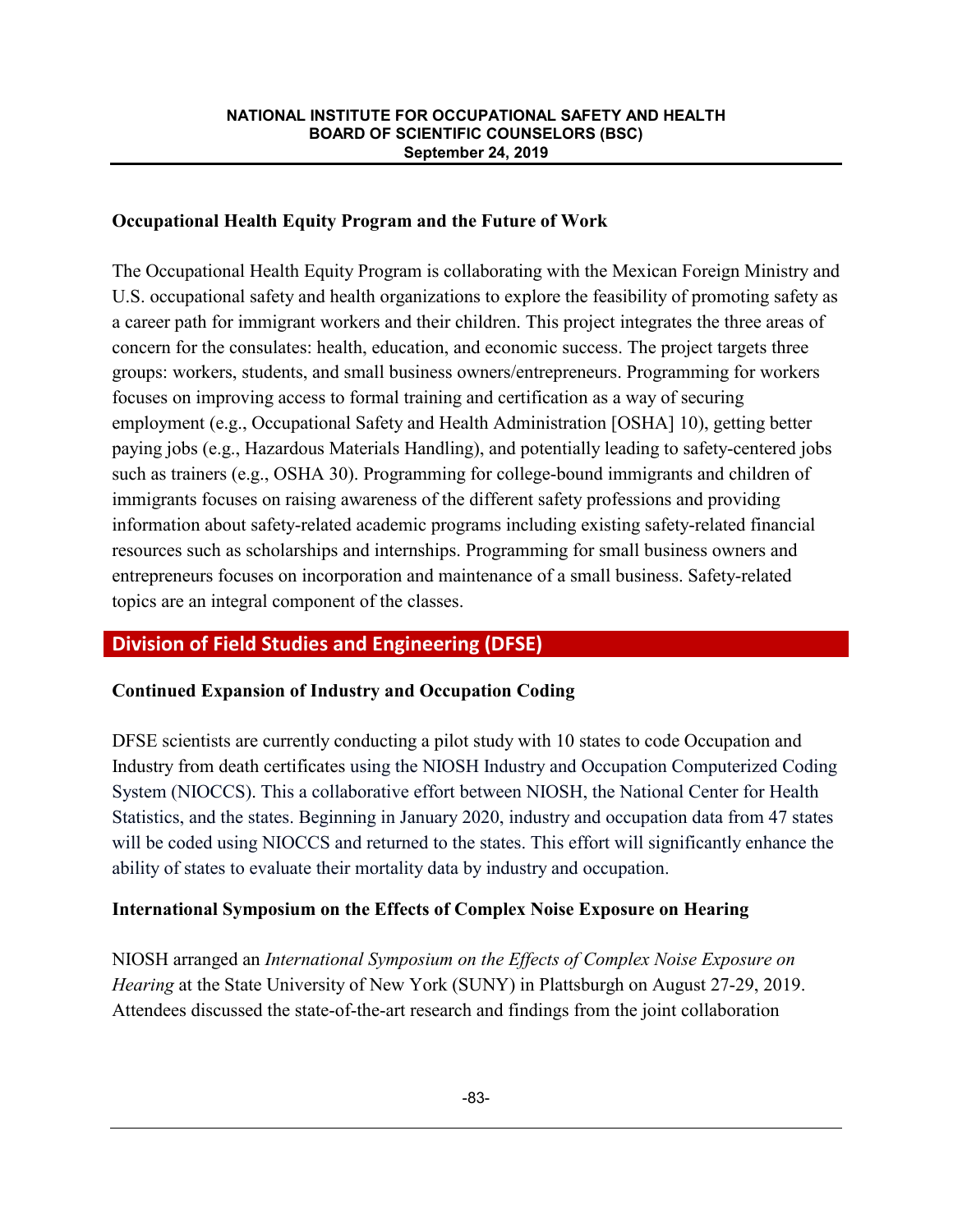between NIOSH, the US Office of Naval Research, Institut National de la Recherche Scientifique (INRS), SUNY-Plattsburgh, and the University of Montreal regarding the effects of complex noise on hearing in Chinese industrial workers. The main goal of this symposium was to use information and recommendations produced by the various working groups to update national guidelines for exposure to complex and impulsive noise in the U.S., including the NIOSH 1998 criteria document on noise exposure.

## **Update to Federal Guidelines to Assess and Respond to Cancer Clusters**

DFSE is represented on the Centers for Disease Control and Prevention (CDC)/Agency for Toxic Substances and Disease Registry (ATSDR) workgroup to update the 2013 federal guidelines on public health agencies' assessing and responding to potential cancer clusters in communities. The update began 2018 in accordance with the Trevor's Law provision within the Frank R. Lautenberg Chemical Safety for the 21<sup>st</sup> Century Act. The updates, expected to be published in 2021, will ensure that stakeholders have access to current information about scientific tools and approaches. More information is available at: https://www.cdc.gov/nceh/clusters/guidelines.htm

# **Division of Safety Research (DSR)**

# **Board of Certified Safety Professionals Foundation Hosts First Research and Innovation Summit**

The Board of Certified Safety Professionals hosted its first biennial Research and Innovation Summit August 6-7, 2019 in Indianapolis, IN. NIOSH supported the summit as a partner organization. Researchers from the Division of Safety Research participated in multiple panels which included the Executive Panel on Research and Future of Safety and in a Professional Panel on Practical Application of Research and Innovation; Fall Safety Research Conducted by NIOSH; Effectiveness of Slip Resistant Footwear Program for Reducing Workers' Compensation Claims; Motor Vehicle Safety in the Workplace: Research and Best Practice. The NIOSH Office of Health Communication also presented a session on Organization and Culture that can Support or Suppress Innovation.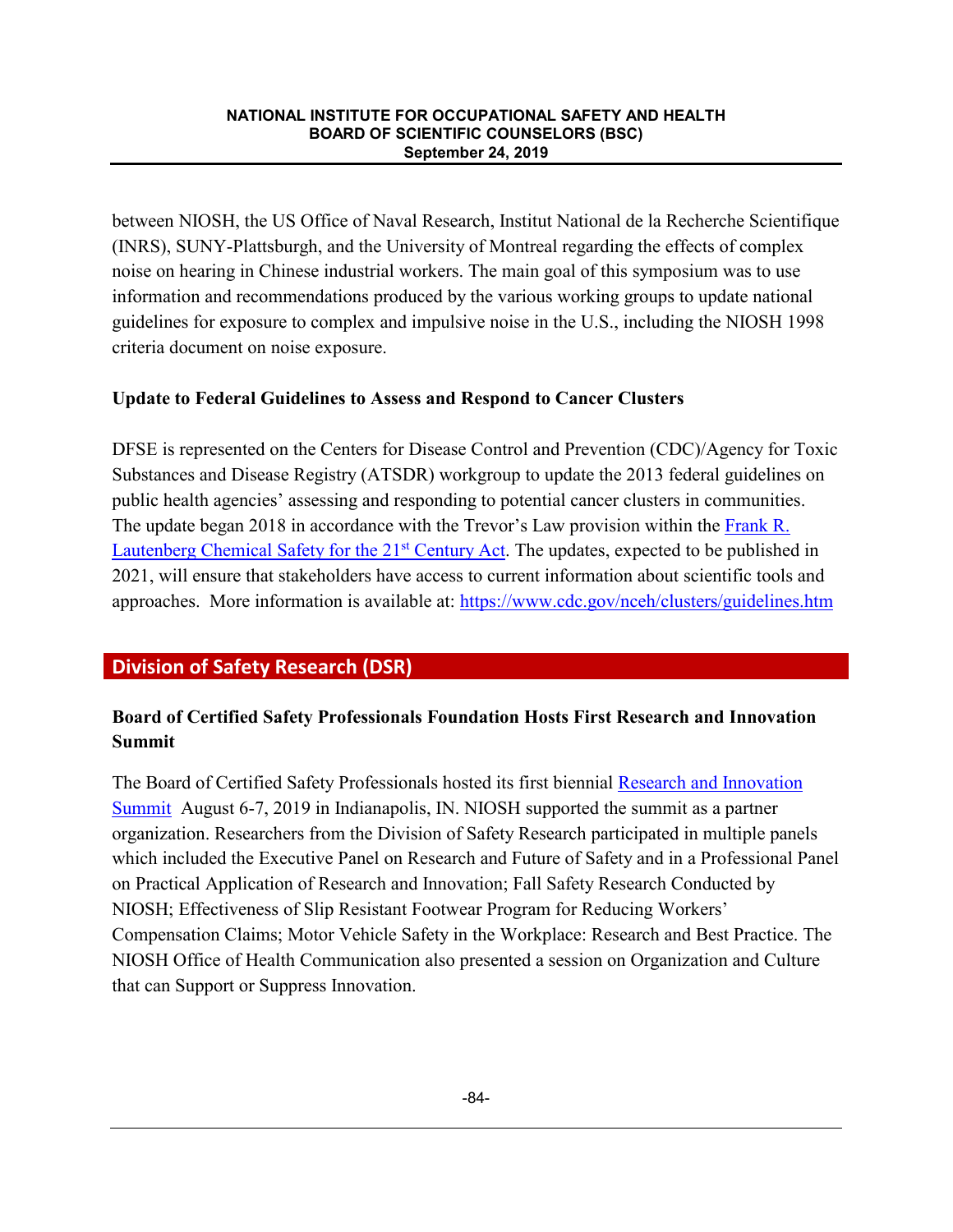## **Crowdsourcing Competitions to Refine Machine Coding of Occupational Injury Narratives**

Machine learning can help occupational health and safety surveillance systems find scalable and sustainable solutions. A multi-federal-agency team, the  $\ell/m$  BrainGineers, are crowdsourcing programmers who are developing artificial intelligence (Ai) software to classify work-related injuries using narrative text. From March to May 2019, the team hosted the first CDC-wide intramural crowdsourcing competition, and the resulting natural language processing algorithm significantly outperformed NIOSH's existing program. The winning deep-learning model will provide the baseline for an upcoming extramural competition. The team, through a NIOSH-NASA Inter-Agency Agreement, and the NASA Center of Excellence for Collaborative Innovation (https://www.nasa.gov/coeci/ntl), will host the extramural crowdsourcing competition.

## **NIOSH Center for Motor Vehicle Safety: Evaluation and Strategic Plan**

The NIOSH Center for Motor Vehicle Safety (CMVS) recently published an evaluation of its 2014-2018 strategic plan (https://www.cdc.gov/niosh/docs/2019-166/), including the main report, assessment of progress on performance measures, and impact stories on improving motor vehicle safety. The evaluation package has been submitted as the NIOSH entry in the CDC-wide evaluation competition. The CMVS is working on a new strategic plan, to become effective in 2020. The new plan will align with the NIOSH Strategic Plan by focusing on four industry sectors where motor vehicle safety is a priority: Oil and Gas Extraction; Public Safety; Transportation, Warehousing, and Utilities; and Wholesale and Retail Trade. Public comment will be sought via the Federal Register, and input to the docket will be appreciated. Target date for publication is late 2019-early 2020.

# **Health Effects Laboratory Division (HELD)**

# **Peracetic Acid (PAA)**

A novel PAA inhalation exposure system has been developed by the Inhalation Facility Team. Unlike previously reported research, this system allows unrestrained plethysmography (UP) measurements on mice during peracetic acid vapor exposures. PAA is used as a disinfectant in multiple settings including hospitals, and food processing facilities. The major advantage of UP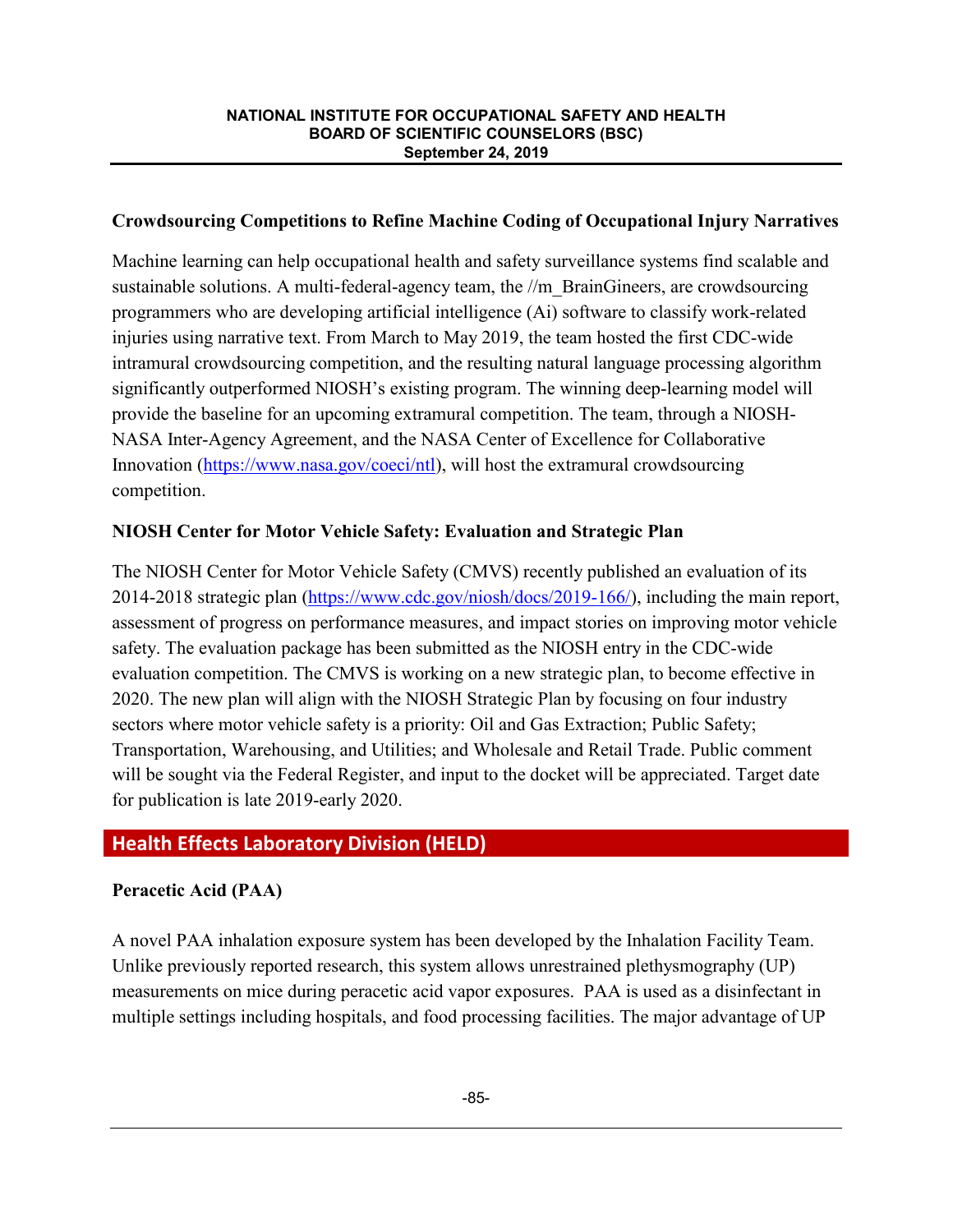over restrained plethysmography is that the animals are measured under normal, low-stress conditions. The system has been used to expose animals to several vapor concentrations of a commercially available PAA mixture. Respiratory data and histopathological samples from the nasal passage have been collected and are currently being evaluated.

## **National Personal Protective Technology Laboratory (NPPTL)**

### **Evaluation of Chemotherapy Gloves against the Permeation of Chemotherapy Drugs**

NIOSH is conducting a post-market product audit research study to evaluate the performance of commercial chemotherapy gloves. NIOSH is using an accredited third party testing laboratory to evaluate 18 chemotherapy drug models from six different manufacturers. The ASTM test method for evaluating the performance of chemotherapy gloves is used to assess the permeation of nine different chemotherapy drugs for each glove sample. Permeation results will be compared to manufacturer's claims. Upon reviewing the data, NIOSH will seek to inform a consensus based post-market conformity assessment sampling standard, enhanced language for existing ASTM performance standards, and intervention and outreach materials for healthcare workers.

## **Turnout Gear Lifecycle Project**

Turnout gear used by structural firefighters protects them from a variety of hazards such as heat, flame, and bloodborne pathogens. Currently, turnout gear retirement is linked to the age of the gear rather than the performance of the gear. NIOSH is conducting a study that will sample turnout gear coats and trousers from multiple fire departments. For each article sampled, use history estimates will be generated, which will be used to understand the relationship between the article's performance and its use history. Because the fire services industry certifies the performance of turnout gear using fabric rolls, NIOSH's current activities for this project include developing a methodology to evaluate constructed garments to these same tests and considerations. Developing this test methodology will be a significant step towards understanding the relationship between use and performance for turnout gear coats and trousers.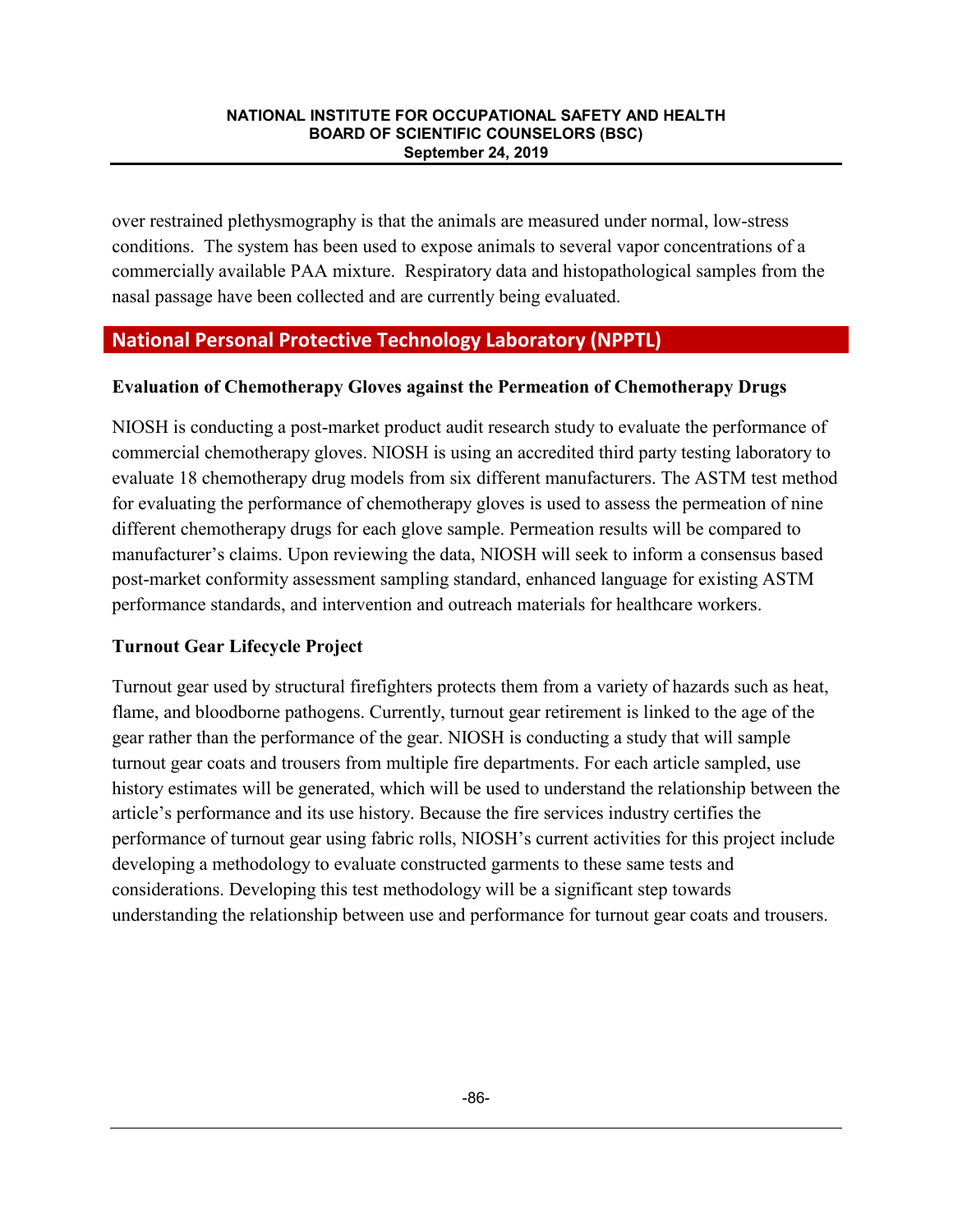# **NPPTL Develops and Demonstrates a Secure Hospital Data Exchange Infrastructure for Emergency Response**

NIOSH is currently developing a scalable technology infrastructure that allows information to be securely exchanged between hospitals and emergency response entities, such as hospital coalitions, health departments, emergency stockpiles, the CDC, and ASPR. Partnering with the Center for Medical Interoperability (CMI), NIOSH is initiating and facilitating the development and demonstration of this infrastructure. The initial application will be to address hospital personal protective equipment (PPE) shortages that may occur during pandemics or other public health emergencies. Using the data exchange infrastructure as the backbone, NIOSH and CMI will develop the software needed to obtain PPE inventory data from hospitals and securely exchange it with other stakeholders that will use the data to (1) trigger early intervention when localized shortages are on the horizon and (2) match stockpile inventories with that of regional hospitals. This data exchange will be demonstrated at six hospitals and expand to thirty hospitals and other entities through 2021. Once developed, this infrastructure may be used to securely exchange any type of information amongst any number of stakeholders. To support this expansion, NIOSH will be developing a stakeholder partnership organization to encourage participation, brainstorm ideas and plan next steps for this data exchange.

# **Respiratory Health Division (RHD)**

# **Coal Workers' Health Surveillance**

The 2019 Enhanced Coal Workers' Health Surveillance Program conducted screenings from April through June in several coal mining regions in the western part of the U.S. The team departed on April 1 and returned the first week of June. Nearly 1,000 miners were screened in the first month of the eight-week survey, with a total of 2,059 screened as of June.

# **Healthcare Disinfection Product Containing Hydrogen Peroxide, Peracetic Acid, and Acetic Acid**

Researchers in RHD recently completed a health hazard evaluation (HHE) describing workplace exposures to a sporicidal cleaning agent that contains hydrogen peroxide, peracetic acid, and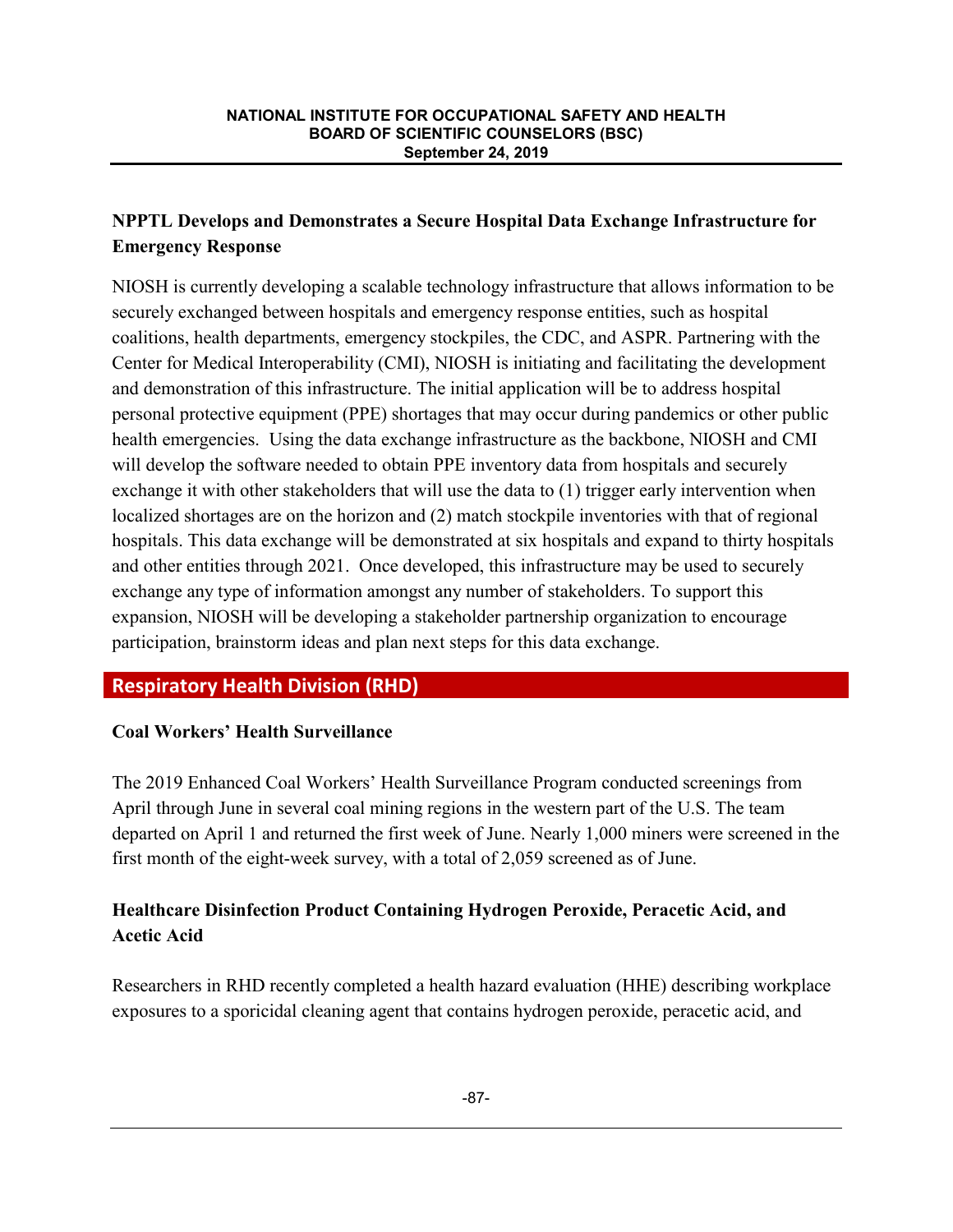acetic acid and associated respiratory symptoms among workers at a large healthcare facility. Hydrogen peroxide and peracetic acid were detected in all personal full-shift air samples. Some employees exposed to vapors from the sporicidal product reported work-related, eye, upper and lower airway, and skin symptoms. Researchers recommended that management tailor use of sporicidal products containing hydrogen peroxide, peracetic acid, and acetic acid to areas of high risk for healthcare acquired infections and minimize the use of sporicidal products on noncritical surfaces and in non-patient areas. Researchers also recommended management provide workplace accommodations for employees who develop symptoms related to the use of products containing hydrogen peroxide, peracetic acid, and acetic acid. Additionally, researchers recommended several ways to reduce employee exposure to the hydrogen peroxide, peracetic acid, and acetic acid vapors and liquids from the sporicidal product.

# **Previously Unrecognized Occupational Lung Disease in Manufacturing Workers**

RHD scientists led an investigation of a cluster of severe lung disease in industrial machinemanufacturing workers and reported their findings in an August 2019 publication: https://onlinelibrary.wiley.com/doi/abs/10.1002/ajim.23038. They described a new pattern of lung disease characterized by lymphocytic bronchiolitis, alveolar ductitis, and emphysema, and called for additional research to clarify etiology and guide prevention.

## **Electronic Health Records (EHR)**

NIOSH is building a prototype that demonstrates a methodology for collection of Occupational Data for Health (ODH) for health information systems. Usability testing will be conducted this fall and winter.

The full HL7® *Work and Health Functional Profile* of the EHR-System Functional Model became available for public download in July 2019. (As noted in May, a Functional Profile is a set of specific directions for software developers to use, in this case, for the collection, management, and use of ODH in electronic health record systems. Vendors use Health Level Seven (HL7)<sup>®</sup> products to develop software for EHR and health information systems). HL7<sup>®</sup> Interoperability Standards in all three product lines that contain ODH [(V2, Clinical Document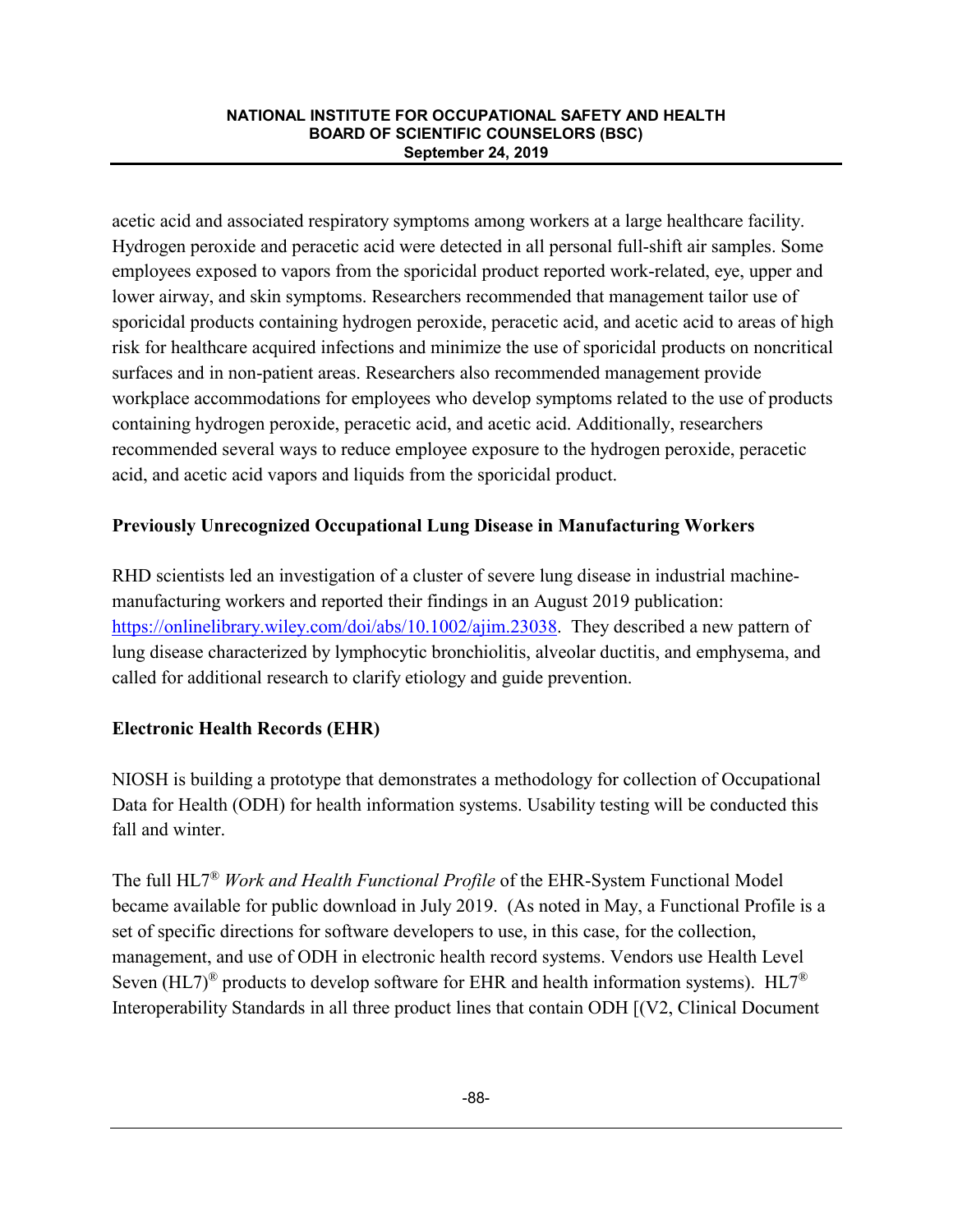Architecture (CDA), and Fast Healthcare Interoperability Resources (FHIR)] are expected to be published by HL7® for Trial Use fall, 2019.

Additional vocabulary for capturing ODH, including Industry and Occupation, will be made publicly available through CDC's Public Health Information Network Vocabulary Access and Distribution System (PHIN VADS).

# **Respiratory Hazards in Dental Practice Research**

Researchers in RHD published a report in 2018 describing a small case series of idiopathic pulmonary fibrosis (IPF) that had occurred among current and former dentists treated at a Virginia IPF treatment center. The number of dentists identified was 29-times higher than the number expected to be treated. In the past few months, RHD researchers have been awarded two intramural grants to further investigate the association between IPF and dental practice. The first study will involve a thorough exposure assessment in collaboration with West Virginia University that will be conducted at a range of dental practice facilities involving numerous specialties. The second study will involve several projects, including a mortality assessment of U.S. dentists conducted in collaboration with the American Dental Association, an expanded case series identifying dental personnel treated for interstitial lung disease at six U.S. IPF treatment centers, and an assessment of lung tissue specimens from dental personnel treated for IPF using scanning electron microscopy and energy dispersive X-ray spectroscopy.

# **Training Physicians to Read Chest X-Rays**

Established contract with the American College of Radiology to provide B Reader training to physicians in International Labour Organization classification of chest x-rays for findings of pneumoconiosis.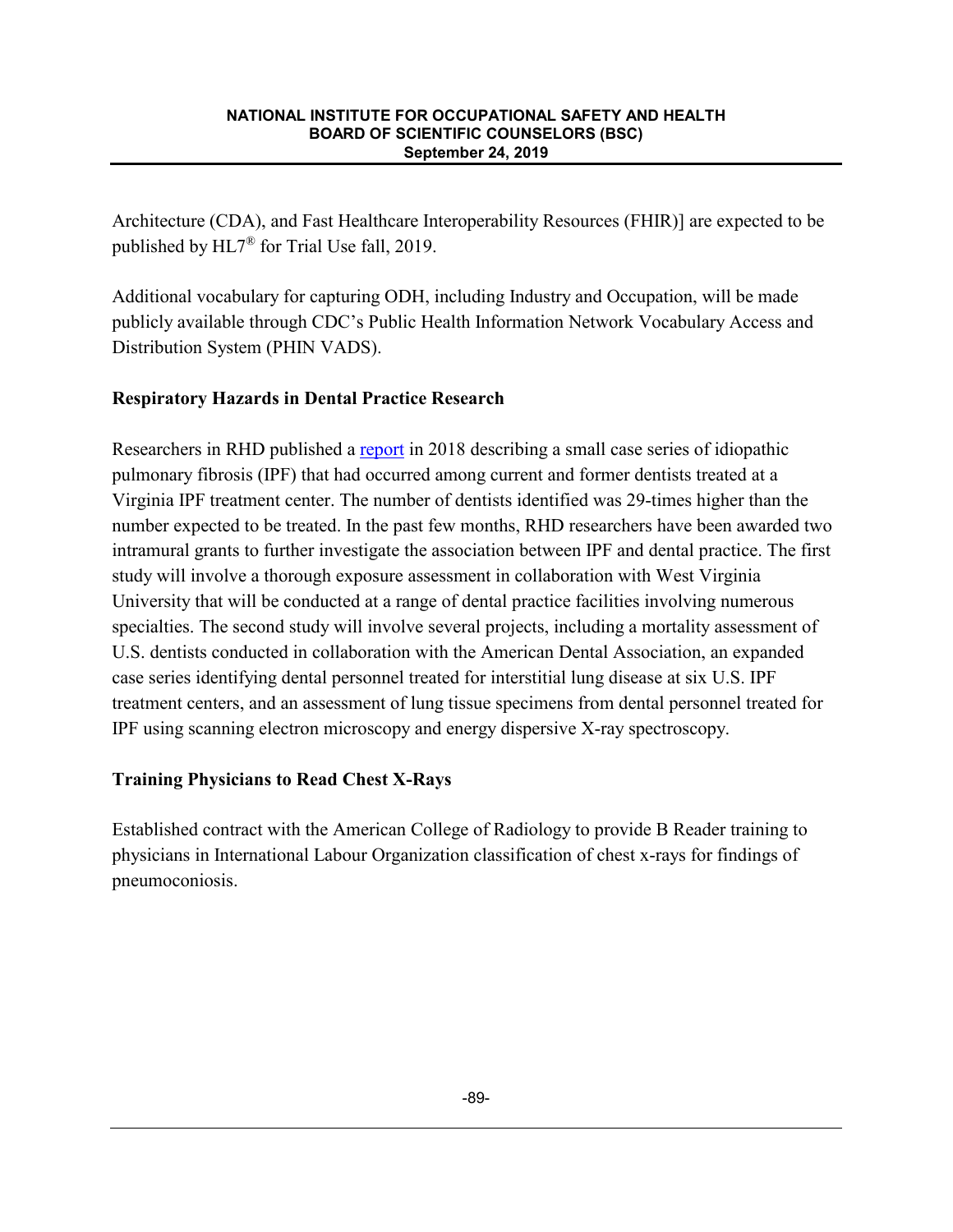# **Total Worker Health® (TWH)**

### **Opioids Coordination Efforts**

NIOSH is applying *Total Worker Health*® principles to develop solutions to help workers and employers face the opioid epidemic in their communities. Included in these efforts are a meeting, *Advancing Workers' Compensation Research to Prevent and Treat Worker Opioid Use Disorders,* convened in July with more than 40 national Workers' Compensation experts, stakeholders, and working professionals. The event was held on the NIOSH campus in Cincinnati, Ohio. A formal proceeding document from this meeting is being developed.

In partnership with Hamilton County Public Health an Opioid Awareness Seminar was presented for all NIOSH Cincinnati employees, including Naloxone Safe User Training. Attendees received hands-on instruction for safe administration of naloxone and a free Naloxone kit to keep with them. A large number of NIOSH staff have been trained, creating a valuable community resource for an especially hard-hit region. Related, NIOSH also launched an intranet resource featuring "Important Information on the Opioid Crisis for Workers at NIOSH". This resource provides information on the connection between opioids, work and working conditions, and regions of the country strongly impacted by the opioid overdose epidemic.

We continue to update NIOSH's opioid portal with valuable tools, data, resources and actionable information. More here: https://www.cdc.gov/niosh/topics/opioids/

## *Total Worker Health®* **1st Edition**

This book was published in July and brings together the state-of-the-science knowledge on integrative prevention strategies that safeguard and ensure the health and well-being of workers. It includes contributions from over 60 researchers and practitioners at the forefront of the *Total Worker Health*<sup>®</sup> field. The textbook is already being used by a number of TWH graduate certificate and degree courses. (consider passing around a copy for perusal)

## *Total Worker Health®* **Affiliates Program**

The total number of affiliates is at 48, an increase of 12 new Affiliates over the last year. Most of the affiliates gathered this July for a  $3<sup>rd</sup>$  face-to-face meeting, held across the street at NASA's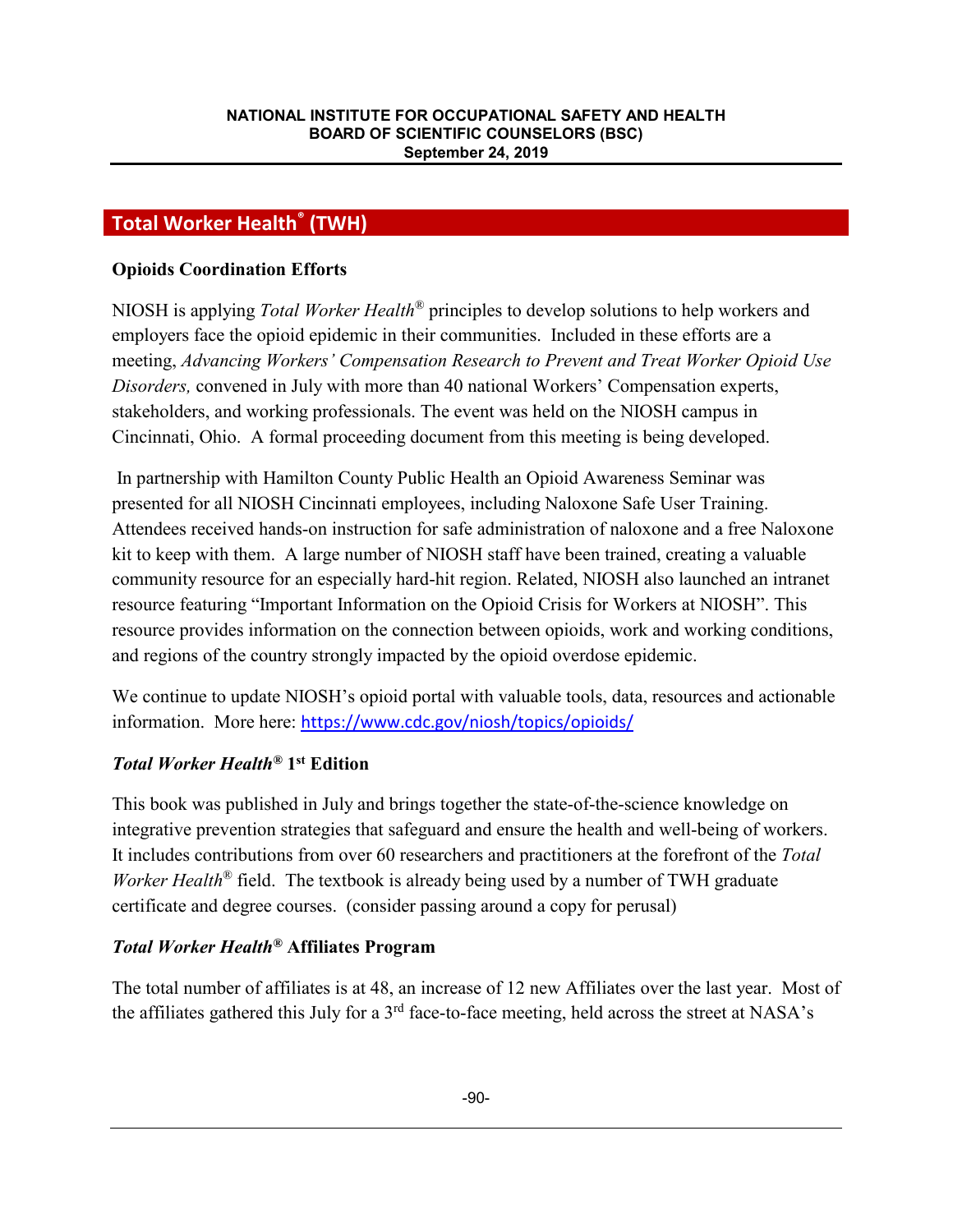headquarters, one of our earliest Affiliates. Due to increasing global demand, the *Total Worker Health*<sup>®</sup> Affiliates program is considering opening membership to select international entities.

# **Western States Division (WSD)**

## **NIOSH Maritime Center Pilot Funds**

The NIOSH Center for Maritime Safety and Health Studies announced one-year funding for pilot projects (during FY 2020) to conduct research in any area of maritime occupational safety and health, including research in the marine transportation, marine cargo handling, shipbuilding and repair, seafood processing, commercial fishing, and aquaculture industries. The intent is to fund these pilot projects so that the findings can be used to develop future NORA research projects. Proposals are encouraged that meet a wide variety of objectives, including collection of data to better understand an occupational hazard, establishing burden and need, or identifying a potential solution to a known or emerging hazard.

## **American Indian/Alaska Native OSH Workshop**

In July, NIOSH hosted a workshop in conjunction with the Center for Work, Environment, and Health at the University of Colorado titled, "Building Bridges to Enhance the Well-being of American Indian and Alaska Native (AI/AN) Workers". In attendance were 52 participants from a number of different tribes and tribal–serving organizations, OSHA, and representatives from the NIOSH Office of the Director and several NIOSH divisions (DFSE, DSI and WSD). Information collected during the workshop will be used to finalize a strategic plan focused on addressing the highest priority occupational safety and health issues among AI/AN workers.

## **Wildland Firefighter Research**

In August, nineteen researchers from four different NIOSH divisions traveled to Idaho to conduct biological sampling and exposure monitoring with a US Forest Service wildland fire hot shot crew that was fighting the Cove Creek Fire. This research is part of the four year NORA project titled "Acute, Subacute, and Long Term Health Effects of Wildland Fire Fighting." This is the first study ever to follow a cohort of wildland firefighters multiple times during a single fire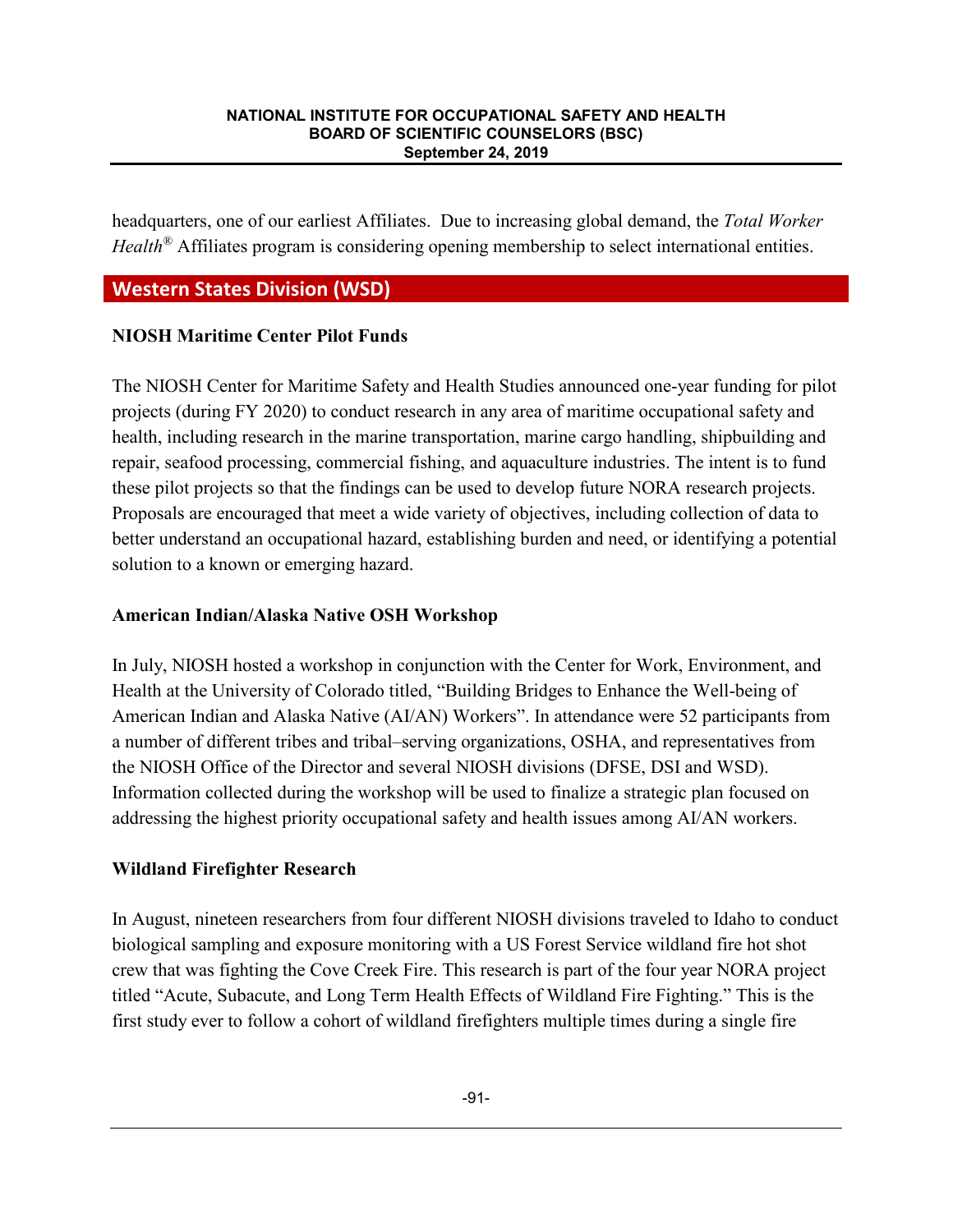season and across multiple fire seasons to identify both acute and long term health effects that may be associated with fighting wildland fires. The complexity of the study requires support from and collaboration across numerous NIOSH divisions including DFSE, DSR, HELD, RHD, SMRD, and WSD.

## **Social Presence Statistics**

| <b>NIOSH Social Media and Public Outreach Accounts and Services</b> |                                                    | 2018      | 2019      |
|---------------------------------------------------------------------|----------------------------------------------------|-----------|-----------|
| <b>Facebook</b>                                                     | Number (#) Likes in month of August                | 134,899   | 142,565   |
| <b>Twitter</b>                                                      | # @NIOSH Account followers                         | 306,746   | 305,495 * |
| <b>Instagram</b>                                                    | # Followers as of August 31                        | 1,870     | 3,221     |
|                                                                     | Cumulative # videos posted                         | 215       | 269       |
| YouTube                                                             | Cumulative # of views                              | 605,629   | 899,917   |
| LinkedIn                                                            | # of NIOSH members as of Aug 31                    | 713       | 841       |
| <b>NIOSH Website</b>                                                | # of Views in month of August                      | 1,396,605 | 1,421,326 |
| eNews                                                               | # of Subscribers as of August 31                   | 72,692    | 77,867    |
| <b>TWH in Action!</b><br>eNewsletter                                | # of Subscribers as of August 31                   | 79,660    | 64,403**  |
| <b>Research Rounds</b><br><b>Newsletter</b>                         | # of Subscribers as of August 31                   | 69,931    | 55,350**  |
|                                                                     | Cumulative total # of blog entries as of August 31 | 501       | 555       |
| <b>Science Blog</b>                                                 | Cumulative total # of comments as of August 31     | 7,823     | 8,514     |
|                                                                     | # of Views in month of August                      | 34,765    | 31,286    |

NIOSH continues to expand its presence on social networks*.*

\* Twitter is actively deleting inactive accounts

\*\* Due to a change in subscription services some subscribers were lost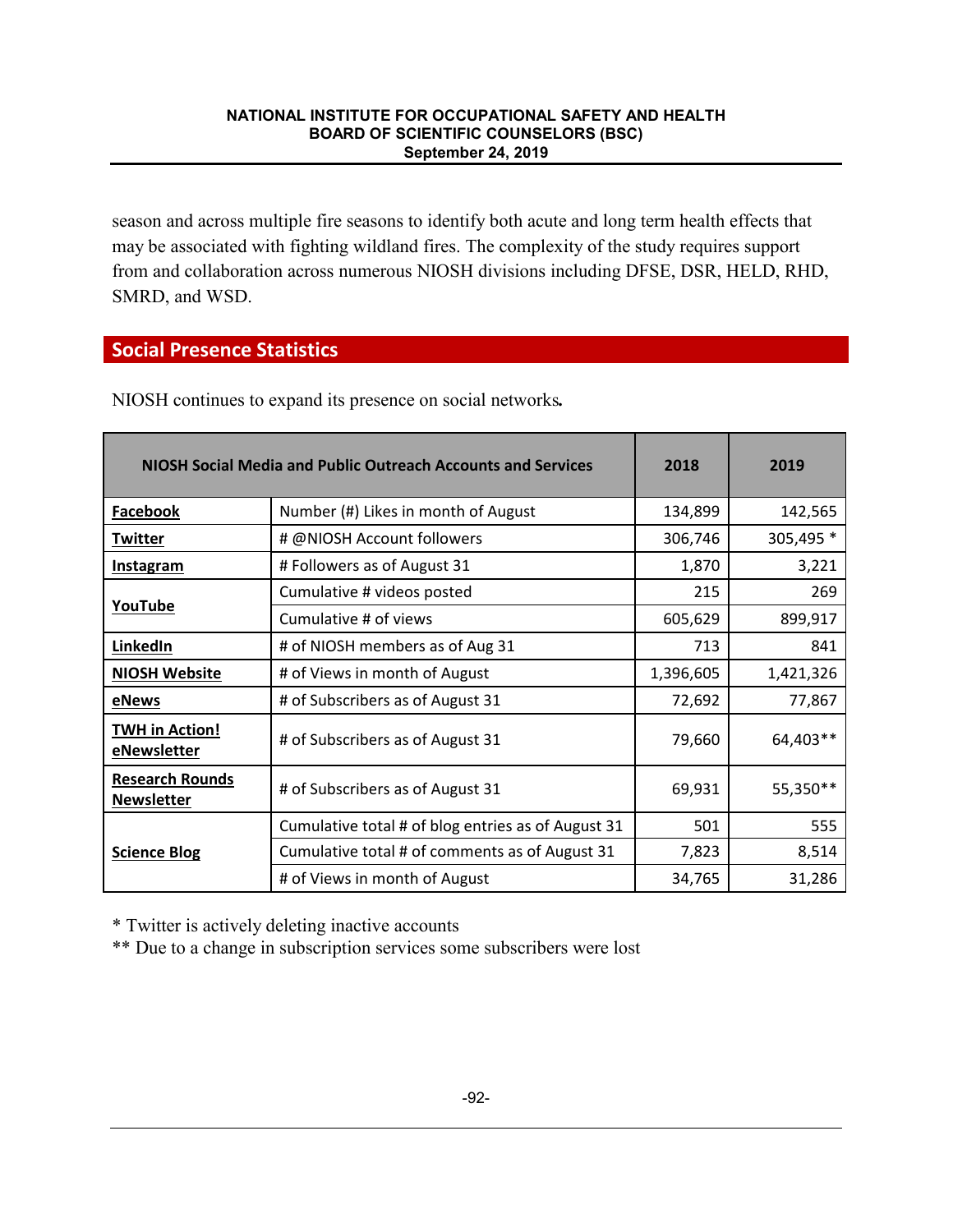# **NIOSH Publications**

### **May 2019**

Prevent Construction Falls from Roofs, Ladders, and Scaffolds

Medication-Assisted Treatment for Opioid Use Disorder

Advanced Manufacturing Initiative

NIOSH Health Effects Laboratory Division (HELD) Fact Sheet

Division of Science Integration

Division of Field Studies and Engineering

### **June 2019**

NIOSH Oil and Gas Extraction Program

NIOSH Personal Protective Technology Program

NIOSH Center for Motor Vehicle Safety

NIOSH Immune, Infectious and Dermal Disease Prevention Program

NIOSH Hearing Loss Prevention Program

NIOSH Healthcare and Social Assistance Program

NIOSH Manufacturing Program

### **July 2019**

The NIOSH Occupational Exposure Banding Process for Chemical Risk Management

NIOSH Transportation, Warehousing and Utilities Program

NIOSH Engineering Controls Program